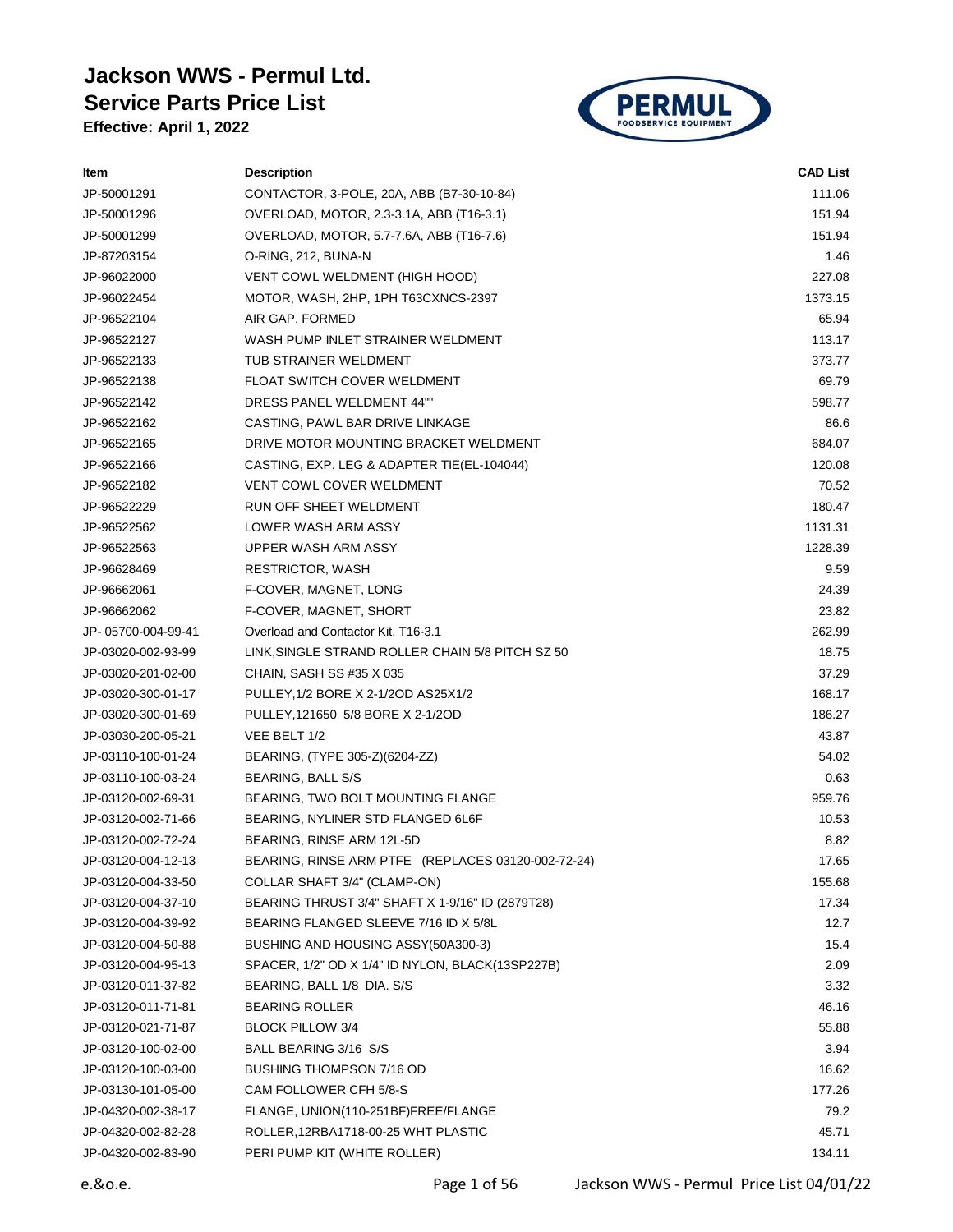| ltem               | <b>Description</b>                            | <b>CAD List</b> |
|--------------------|-----------------------------------------------|-----------------|
| JP-04320-002-87-63 | A-KIT, BLACK ROLLER PERI-PUMP ASSY            | 142.83          |
| JP-04320-004-09-56 | PERIPUMP, 32 RPM 24VDC 850-24-36-00 BLUE      | 251.38          |
| JP-04320-004-10-39 | PERIPUMP, BLUE MINI PUMP HEAD ASSY PHA-850-04 | 84.98           |
| JP-04320-004-59-41 | HOUSING, CLEAR ANKO HS-12-0810-04-00          | 12              |
| JP-04320-004-59-43 | ROLLER, ANKO RBA-P2-0691 PURPLE DOT           | 30.95           |
| JP-04320-004-59-44 | TUBE, SQUEEZE ANKO TU-1124-0923-02            | 38.94           |
| JP-04320-004-59-45 | COVER, CLEAR ANKO PC-0810-02-01               | 12              |
| JP-04320-004-75-85 | WASHER, THRUST, ANKO 22-1024-31-00            | 0.53            |
| JP-04320-004-92-38 | TUBE, RINSE AID SQUEEZE, TU-1124-0938-00      | 38.63           |
| JP-04320-011-63-33 | MOTOR, DC GEAR 14 RMP                         | 358.3           |
| JP-04320-021-44-02 | PUMP, IMPELLER(23693-1)                       | 921.95          |
| JP-04320-100-13-00 | IMPELLER, CAST IRON 3 5/8(2K94)               | 1325.56         |
| JP-04320-100-18-00 | MOTOR, PUMP DRAIN 110V                        | 232.6           |
| JP-04320-111-35-13 | MOTOR, PERI PUMP, 14RPM                       | 234.28          |
| JP-04320-111-35-14 | MOTOR, PERI PUMP, 36RPM                       | 223.13          |
| JP-04320-111-36-70 | ROLLER ASS'Y-ANKO                             | 47.97           |
| JP-04320-111-37-08 | FRONT HOUSING PP ASSY                         | 5.48            |
| JP-04320-111-37-09 | <b>REAR HOUSING PP ASSY</b>                   | 21.61           |
| JP-04320-111-47-46 | MOTOR, RINSE 14RPM 240V 50&60 HZ              | 240.29          |
| JP-04320-111-47-47 | MOTOR, 35RPM 240V 50&60HZ                     | 223.6           |
| JP-04320-111-65-27 | ROLLER ASSY BLACK HT-2                        | 47.46           |
| JP-04320-121-37-10 | PERI PUMP KIT (RED ROLLER)                    | 136.29          |
| JP-04320-300-26-00 | PUMP HOUSING KITS                             | 881.34          |
| JP-04320-300-43-00 | FLANGE, SUCTION PIPE 23452                    | 195.28          |
| JP-04320-300-44-00 | IMPELLER, CAST IRON(23413-3.69)               | 806.73          |
| JP-04420-002-43-94 | BOOSTER, ST-T120 STEAM                        | 8947.62         |
| JP-04420-002-76-68 | HEATER, STEAMCOIL (SSE02F12 - 7.50 X 15.00RH) | 10174.93        |
| JP-04420-004-19-61 | COIL, STEAM REP. COIL                         | 2386.27         |
| JP-04420-004-35-56 | <b>COIL DYNATEMP VENTLESS</b>                 | 7067.69         |
| JP-04420-004-37-32 | HEAT EXCHANGER 3/8" TUBES 1/2" FNPT           | 2955.13         |
| JP-04510-200-26-00 | HANDLE, DRAIN LEVER 12 3/4(D50-0001)          | 70.46           |
| JP-04510-400-03-04 | FITTING, MINI BASKET DRAIN E18-1822           | 30.47           |
| JP-04540-002-06-77 | HEATER, 208V12KW 6-29-288-1 RNS               | 660.11          |
| JP-04540-002-29-82 | HEATER, 480VOLT, 10KW                         | 518.71          |
| JP-04540-002-39-93 | HEATER, 15KW 575V 6-29-288-4                  | 931.02          |
| JP-04540-002-43-09 | HEATER, 5.45KW 415V 876723-022 WASH           | 701.71          |
| JP-04540-002-44-31 | HEATER5450W 380V WASH 6-29-287-3              | 1722.11         |
| JP-04540-002-44-32 | HEATER12KW 380V RINSE 6-29-288-6              | 1722.11         |
| JP-04540-002-45-13 | HEATER, 120V 2000 WATTS 1 PHASE               | 88.01           |
| JP-04540-002-48-87 | HEATER, 876730-004 10KW 600V WASH             | 603.27          |
| JP-04540-002-48-99 | <b>HEATER 14KW 208V 555930-002 RINSE</b>      | 1067.47         |
| JP-04540-002-74-29 | JFT HEATER, 4.5KW, 208V, BLOWER AIR           | 1926.17         |
| JP-04540-002-91-60 | JFT HEATER, 4.5KW, 460V, BLOWER AIR           | 2910.07         |
| JP-04540-003-17-05 | HEATER, WASH 12KW, 208 VOLT                   | 1379.86         |
| JP-04540-003-17-06 | HEATER, POWER RINSE, 14KW, 208VOLT            | 1320.42         |
| JP-04540-003-17-07 | HEATER, 12KW240V 3-29-206-3                   | 811.19          |
| JP-04540-003-17-08 | HEATER, 14KW240V 3-29-206-4                   | 811.19          |
| JP-04540-003-17-10 | HEATER, WASH 12KW, 460 VOLT                   | 1007.97         |
| JP-04540-003-17-11 | HEATER, POWER RINSE, 14KW, 460VOLT            | 1007.97         |
| JP-04540-003-46-27 | HEATER, FIREBAR                               | 857.49          |
| JP-04540-003-58-27 | HEATER, 12KW 208 VOLTS 40 DEGREE RISE         | 595.91          |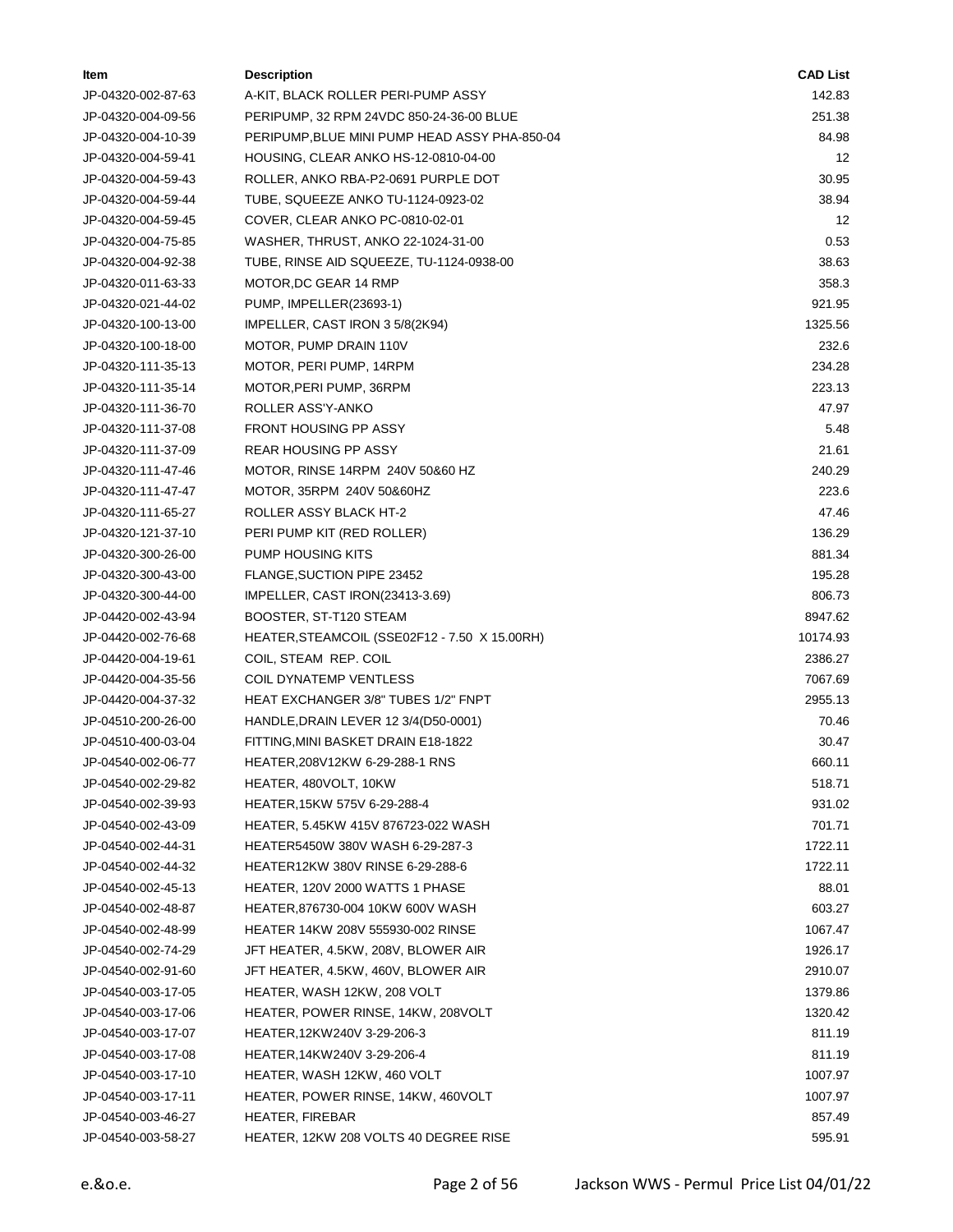| ltem               | <b>Description</b>                                     | <b>CAD List</b> |
|--------------------|--------------------------------------------------------|-----------------|
| JP-04540-003-58-28 | HEATER, 14KW 208 VOLTS 70 DEGREE RISE                  | 595.91          |
| JP-04540-003-76-58 | HEATER, HATCO ABB-12-8 208/3 ENLGD 120V                | 11858.96        |
| JP-04540-003-76-64 | HEATER, ABB-17-8 208/3 ENLGD ABB.00087                 | 5577.88         |
| JP-04540-003-76-66 | HEATER, ABB-18-8 240/3 ENLGD ABB-00090                 | 12615.54        |
| JP-04540-003-76-68 | HEATER, ABB-18-8 480/3 ENLGD ABB-00091                 | 5708.29         |
| JP-04540-003-83-60 | HEATER, 19KW 480V 6-29-362-1                           | 1584.82         |
| JP-04540-003-93-91 | HEATER 254V 4.47KW 3-36-131-4                          | 336.15          |
| JP-04540-003-98-38 | HEATER 230V 2.0KW 3-29-240-1 SQ FLANGE AVENGERHT-E     | 127.14          |
| JP-04540-003-99-44 | HEATER,240V 4KW 3-29-241-1 SQ 2-1/2 FLANGE AVENGERHT-E | 277.84          |
| JP-04540-004-12-29 | HEATER3-29-244-1 WASH DISHSTARHT-EC 480V 4.0KW 3PH     | 238.84          |
| JP-04540-004-13-30 | HEATER, 6-29-414-1 2KW 480/60/3 AVG RINSE              | 312.55          |
| JP-04540-004-25-61 | HEATER 1.3KW 120V DELTA 1200 6-29-308-4                | 173.79          |
| JP-04540-004-30-81 | HEATER, ABB-12-8 480/3 ANGLD 120VCC ABB.00104 HATCO    | 9230.32         |
| JP-04540-004-33-76 | HEATER, DISHSTAR LTH WASH 1.5KW 3-29-248-1             | 239.38          |
| JP-04540-004-45-12 | HEATER 5.45W 240V BUSSED 1PH 6-29-287-10               | 407.96          |
| JP-04540-004-55-87 | HEATER, HATCO ABB 18-8 600/3 ANGLD                     | 11649.35        |
| JP-04540-021-41-18 | HTR, F060200C8-AMEIB 6X20 240V 1200W                   | 1371.11         |
| JP-04540-021-61-66 | HEATER, WASH 3KW.220V.                                 | 207.13          |
| JP-04540-021-62-57 | HEATER, BOOSTER 10KW 230V                              | 590.06          |
| JP-04540-100-01-15 | HEATER, 480V/12KW/RINSE TANK                           | 727.79          |
| JP-04540-100-02-15 | HEATER, 240V/5300W/WASH FLANGE IMMER                   | 680.26          |
| JP-04540-100-07-10 | HEATER, 240V/1500W/W (155-049321-043)                  | 72.79           |
| JP-04540-100-10-10 | HEATER 2560W254V 10LG 3-36-131-2                       | 73.18           |
| JP-04540-100-11-10 | HEATER, 240V 750W WASH FLANGE S/SFLA                   | 73.18           |
| JP-04540-100-17-10 | HEATER,220V/2500W/RINSE 500538-510                     | 366.95          |
| JP-04540-100-18-10 | HEATER, 1.5KW 208V 3-29-225-1                          | 82.56           |
| JP-04540-100-21-00 | HEATER, 230V 6700W (198740)                            | 696.2           |
| JP-04540-100-21-10 | HEATER, 2500W/230V/15 IN                               | 244.29          |
| JP-04540-100-24-00 | HEATER, ELEMENT 6200W 554839-001                       | 696.2           |
| JP-04540-100-34-00 | HEATER.FIREBAR WATLOW 208V/13KW/3PH                    | 1785.15         |
| JP-04540-100-37-00 | HEATER, 208V/15KW 2-29-15-3 FIREBAR                    | 1986.09         |
| JP-04540-111-43-21 | HEATER, JP24B 230V/8.2KW                               | 345.56          |
| JP-04540-111-51-46 | HEATER, 8.2KW 480V JPNSU 876723-014                    | 400.25          |
| JP-04540-121-47-39 | HEATER, 240V/ 5450W                                    | 432.24          |
| JP-04540-121-47-40 | HEATER, 240V/12KW                                      | 679.61          |
| JP-04540-121-63-38 | HEATER, RINSE 240V/14KW                                | 685.19          |
| JP-04540-121-63-39 | HEATER, RINSE 480V/14KW                                | 797.01          |
| JP-04540-121-65-99 | HEATER, WASH 480V/5450W                                | 487.14          |
| JP-04540-121-68-45 | HEATER, WASH/208V/15KW                                 | 722.27          |
| JP-04540-121-68-46 | HEATER, WASH 240V/15KW                                 | 831.23          |
| JP-04540-121-68-47 | HEATER, WASH 480V/15KW                                 | 793.48          |
| JP-04540-121-76-91 | HEATER,10KW 208V 6-29-287-6 WASH                       | 652.5           |
| JP-04540-121-79-30 | HEATER, 208V/18KW 876731-001 WASH                      | 1016.3          |
| JP-04540-121-79-31 | HEATER, 240V/18KW WSH 6-29-288-16                      | 1003.02         |
| JP-04540-121-79-32 | HEATER,480V/18KW 876731-003 WASH                       | 1057.24         |
| JP-04540-500-12-00 | HEATERC27KW 480V 3PH HATCO BOOSTER                     | 11722.62        |
| JP-04710-003-60-46 | MANIFOLD, BOTTOM INLET                                 | 68.26           |
| JP-04710-004-43-65 | CROSS CONNECTOR, 1 1/2" NPT BRASS                      | 273.87          |
| JP-04720-002-66-48 | HOSE, BLUE PUROSIL 7030-150-144                        | 87.72           |
| JP-04720-002-90-78 | HOSE, 2" BLUE 7030-200-36                              | 233.01          |
| JP-04720-002-92-69 | HOSE, 3/4 ID BLK MPW1000 PSI 500/RL                    | 64.67           |
|                    |                                                        |                 |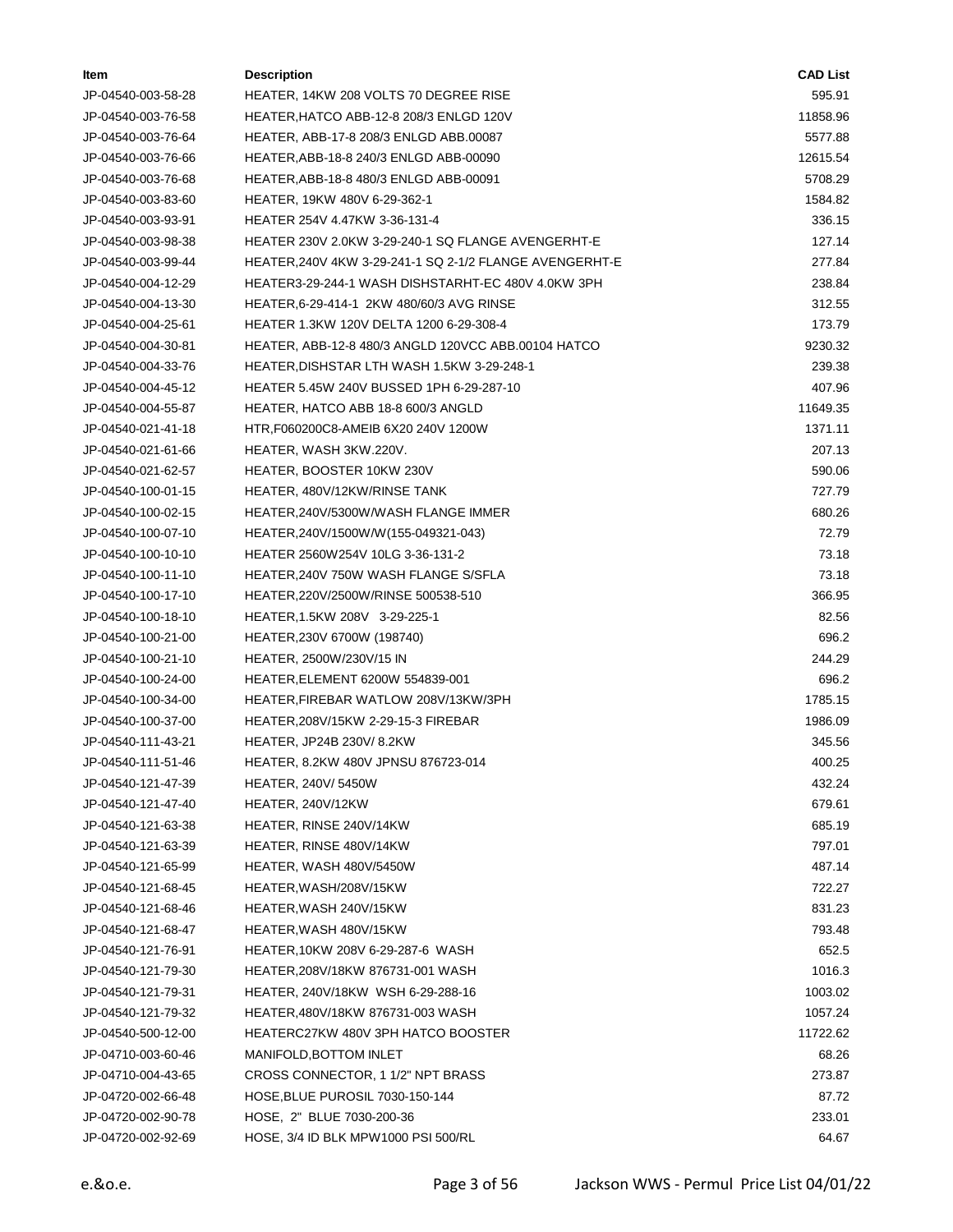| ltem               | <b>Description</b>                                                  | <b>CAD List</b> |
|--------------------|---------------------------------------------------------------------|-----------------|
| JP-04720-002-93-78 | HOSE, 1/4" ID X 24" LG PTFE, DUAL SWIVEL (12LKC00240JFCJFCIUCIUC    | 449.8           |
| JP-04720-003-15-06 | HOSE, 3 ID SILICONE BLUE (7030-300)                                 | 338.51          |
| JP-04720-003-27-95 | HOSE, 3/4 ID BLUE SILICON 80-075-25                                 | 54.73           |
| JP-04720-003-30-37 | TUBING093X.237 NORPRENE 12-1124-09-23                               | 27.69           |
| JP-04720-003-57-29 | HOSE, 3/4" X 1/2"ID X 16" LG                                        | 13.26           |
| JP-04720-003-73-73 | 1-1/4"PIPE/1-1/2"COPPER NO HUB CONN                                 | 153.48          |
| JP-04720-003-76-09 | HOSE, 4785 1/2X42" SS BRAIDED W/PTFE                                | 744.12          |
| JP-04720-003-76-10 | HOSE, 1/4X30" SS BRAIDED W/PTFE                                     | 340.14          |
| JP-04720-003-95-33 | TUBING, 1/8"OD. NYLON BLK, 50FT 2VDK7 (PRES 225 PSI)                | 1.52            |
| JP-04720-004-01-44 | HOSE, 3/4" NPT SWIVEL X 29" LONG (F7204-751-13-13-12-12-12-29)      | 909.59          |
| JP-04720-004-01-45 | HOSE 3/4" NPT SWIVEL X 69" LONG (F7204-751-13-13-12-12-12-69)       | 1178.88         |
| JP-04720-004-01-71 | HOSE 3/4" NPT SWIVEL X 35.25" LONG (F7204-751-13-13-12-12-12-35.25) | 990.82          |
| JP-04720-004-02-73 | ELBOW, PUMP TO WASH MANIFOLD                                        | 18.41           |
| JP-04720-004-03-30 | HOSE 3/4" NPT SWIVEL X 23.5" LONG (F7204-751-13-13-12-12-12-23.5)   | 879.58          |
| JP-04720-004-12-03 | HOSE, 3/4" NPT X 29" S/S & BRAID, SS LINER, SILICONE FIRESLEEVE     | 1469.74         |
| JP-04720-004-19-81 | HOSE, 1/2" ID 300 PSI (-40°F TO 212°F) RED                          | 17.9            |
| JP-04720-004-19-82 | HOSE 1/2" 300 PSI (-40°F TO 212°F) BLUE                             | 19.91           |
| JP-04720-004-20-12 | ELBOW, 90 DEG, 1" BARBED, ELDON JAMES L0-16 PP                      | 23.91           |
| JP-04720-004-24-67 | HOSE ASSBLY 1/2ID 200PSI 200F 5FT 3/4 F-GHT W/STRAINER GASKET \     | 101.84          |
| JP-04720-004-32-00 | <b>HOSE 6 FT CORRUGATED DRAIN</b>                                   | 48.55           |
| JP-04720-004-50-76 | HOSE, DRAIN 1" ID X 6 FT CORRUGATED                                 | 53.08           |
| JP-04720-011-44-47 | HOSE, 1 1/4 ID BLUE HOSE 70-125-144                                 | 137.63          |
| JP-04720-011-69-16 | <b>TUBING 1 POLYBRADE</b>                                           | 14.97           |
| JP-04720-011-69-17 | TUBING, 1.5 POLYBRADE WW-I                                          | 30.8            |
| JP-04720-011-94-01 | HOSE, 1/2 ID X 3/4 OD 831-8                                         | 29.05           |
| JP-04720-011-94-10 | HOSE, 3/4 ID X 1 OD                                                 | 43.7            |
| JP-04720-011-95-43 | HOSE, 1/4 ID X 1/2 OD 7212-251BK                                    | 7.86            |
| JP-04720-111-34-60 | <b>HOSE 1.5 ID CLR WIRE REIN K71602450</b>                          | 48.02           |
| JP-04720-111-35-34 | TUBING 5/16IDX7/16OD CLR 1101380                                    | 2.66            |
| JP-04720-111-39-73 | HOSE 1 IDX1.24 OD BLK EPDM 7093100200(300FT/ROLL)                   | 17.01           |
| JP-04720-111-58-09 | TUBING, 1/8 POLYPROPYLENE                                           | 1.25            |
| JP-04720-111-59-46 | HOSE 25ODX.062WALL 85015329 EXCELON                                 | 0.93            |
| JP-04720-121-40-36 | HOSE 7/8 I.D. J FORMED SHAPE                                        | 34.5            |
| JP-04720-601-11-00 | TUBING, POLYETHYLENE BLUE                                           | 0.92            |
| JP-04720-601-12-00 | TUBING, POLYETHYLENE RED                                            | 1               |
| JP-04720-601-13-00 | TUBING POLYETHYLENE WHITE                                           | 0.84            |
| JP-04730-002-18-00 | NIPPLE, 3/8 NPT CLOSE                                               | 7.08            |
| JP-04730-002-18-40 | 11/16 TO 1 1/4 HS12 CLAMP                                           | 4.15            |
| JP-04730-002-18-54 | FTG 3/8 MNPT X 1/2 HOSE BARB 3A3812                                 | 3.19            |
| JP-04730-002-18-96 | ELBOW, 90 DEG 3/8 X 1/8 07020-0602                                  | 19.96           |
| JP-04730-002-22-56 | TEE, 1/2 FNPT X 1/2 FNPT 1/4 FNPT                                   | 22.85           |
| JP-04730-002-32-15 | CLAMP, 4 1/8-7 HSS 104 (5194)                                       | 12.12           |
| JP-04730-002-36-79 | REDUCER, 1 1/2 MALE X 1 FNPT BLACK                                  | 13.51           |
| JP-04730-002-36-81 | REDUCER, 1 1/2 M X 3/4 F BLACK IRON                                 | 9.24            |
| JP-04730-002-55-61 | SPRAY NOZZLE & RECEPTACLE OMEGA 5                                   | 39.02           |
| JP-04730-002-56-27 | BUSHING, HEX 3/4"M TO 1/2"F BRASS                                   | 12.16           |
| JP-04730-002-66-09 | TEE, 2" PVC GASKETED                                                | 118.11          |
| JP-04730-002-66-87 | CONNECTOR, 2" NO HUB                                                | 43.14           |
| JP-04730-002-67-88 | NUT, 1/2" NSPT JAM                                                  | 110.89          |
| JP-04730-002-72-25 | ELBOW, 2 IN 90 DEG CPVC                                             | 90.97           |
| JP-04730-002-73-31 | RINSE ARM JET                                                       | 74.17           |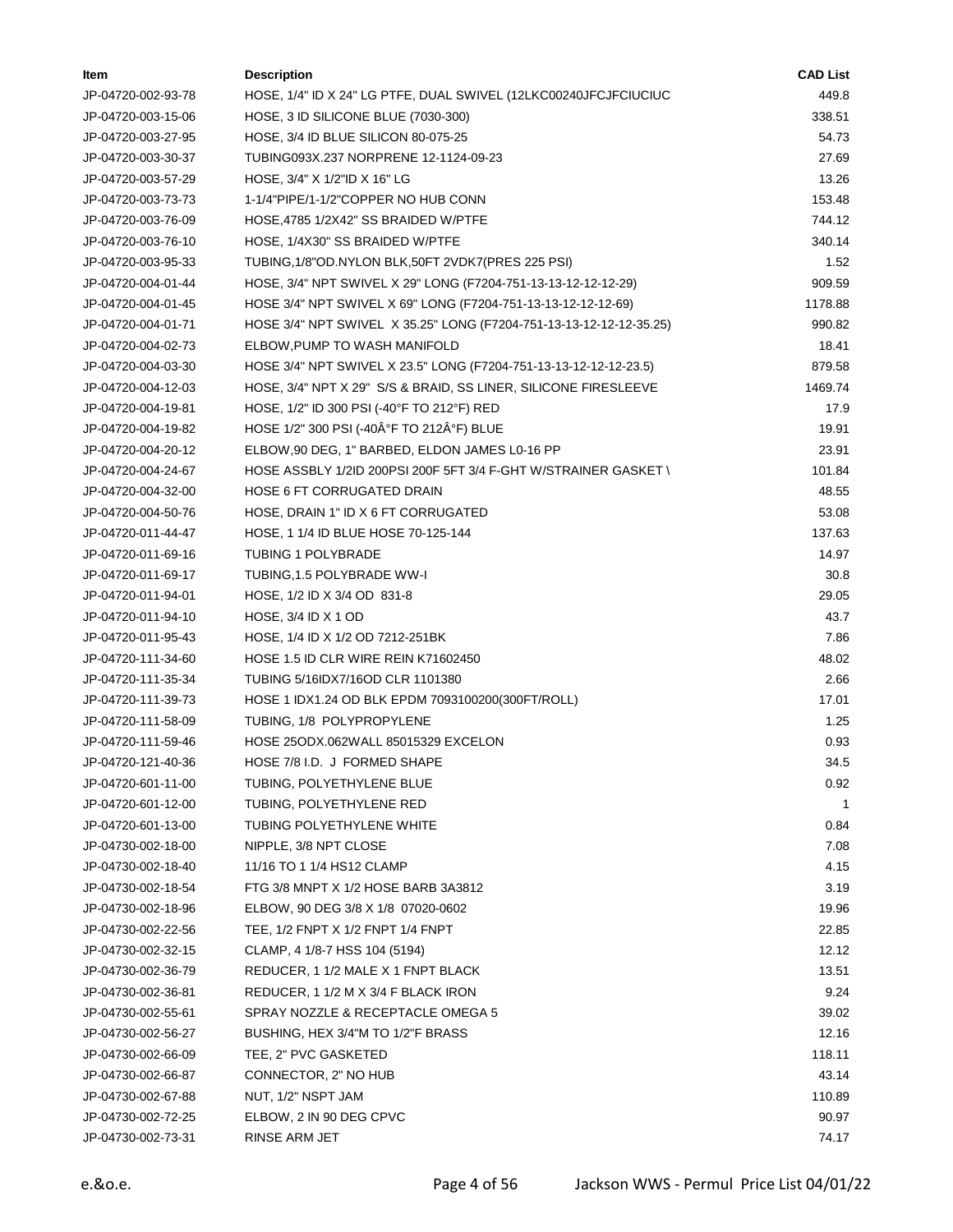| ltem               | <b>Description</b>                                           | <b>CAD List</b> |
|--------------------|--------------------------------------------------------------|-----------------|
| JP-04730-002-74-06 | FITTING, 1 1/2 MNPT X 1 1/2 SLIP                             | 117.06          |
| JP-04730-002-75-48 | VALVE 3/8 NPT 110V S-45                                      | 260.83          |
| JP-04730-002-81-89 | PLUG, DRAIN, FJSP1, 2,3&4(730010)                            | 16.78           |
| JP-04730-002-86-58 | ELBOW, STREET 1 IN BLACK IRON                                | 6.92            |
| JP-04730-002-96-04 | NOZZLE, RINSE H1/8VV-SS8004                                  | 77.92           |
| JP-04730-003-04-25 | <b>FLANGE, CPVC 6826K117</b>                                 | 280.41          |
| JP-04730-003-05-61 | BUSHING, 1/4 X 1/8 304 SS 4464K381                           | 9.42            |
| JP-04730-003-05-76 | SCALTROL HSC-100                                             | 713.69          |
| JP-04730-003-07-07 | ELBOW, 1/4 STAINLESS 90                                      | 28.45           |
| JP-04730-003-15-40 | CLAMP, 2 9/.16-3 1/2 (5011T64)                               | 34.87           |
| JP-04730-003-15-57 | FITTING, 90 DEGREE BRASS(91465K61)                           | 38.83           |
| JP-04730-003-26-06 | NIPPLE, 1/8" CLOSE S/S                                       | 9.11            |
| JP-04730-003-28-03 | KLEENWARE HTS-11 EV9799-11                                   | 1171.3          |
| JP-04730-003-28-04 | CARTRIDGE REPLACEMENT (EV9799-22)                            | 1019.32         |
| JP-04730-003-29-22 | ELBOW, 45 DEG 1/2 NPT X 3/4 HOSE 179HB-12-8                  | 132.07          |
| JP-04730-003-33-02 | BELL ADAPTER, 1/4FNPT X 1/8 FNPT                             | 19.68           |
| JP-04730-003-33-39 | HOSE, PRESSURE GAUGE                                         | 155.16          |
| JP-04730-003-33-64 | BALL VALVE ASSEMBLY 240 VOLT                                 | 1661.56         |
| JP-04730-003-34-60 | BALL VALVE ASSEMBLY 115 VOLT                                 | 1661.56         |
| JP-04730-003-36-14 | WYE, 1/4"BARBED(5PK)1ZJR3                                    | 35.47           |
| JP-04730-003-40-64 | PUMP HOSE CONNECTOR                                          | 23.25           |
| JP-04730-003-59-63 | NOZZLE (8006) 1/8" NPT                                       | 39.22           |
| JP-04730-003-60-57 | UNION, 3/8 NPT BRASS STRAIGHT                                | 102.64          |
| JP-04730-003-77-83 | ELBOW, BRASS 90 1/4NPTMX1/4NPTF (50785K43)                   | 35.42           |
| JP-04730-003-77-84 | ELBOWBRASS 901/4NPTMX1/4 (91465K62)                          | 43.33           |
| JP-04730-003-91-41 | PUMP, DRAIN 208-240V 270 DEG AVENGER HT (DP035-046)          | 245.86          |
| JP-04730-004-01-07 | NOZZLE FULLJET CONE 1/4HH-SS6.5 (1/4HHSJB6.5MX)              | 38.87           |
| JP-04730-004-18-89 | PUMP DRAIN AVENGERHT-E 115V(DP035-023)                       | 194.92          |
| JP-04730-004-19-62 | FITTING 1/2" MALE SWIVEL BRASS                               | 66.76           |
| JP-04730-004-24-08 | PUMP, DRAIN 208-240V 300 DEG AVENGER HT                      | 246.79          |
| JP-04730-004-40-12 | ADAPTER 1/2" BARB X 1/4 FNPT BLACK POLYPROPYLENE             | 23.99           |
| JP-04730-004-55-02 | ADAPTER, 1/2" BARB X 1/4" FNPT, BRASS                        | 9.32            |
| JP-04730-004-58-56 | ARRESTOR, 1/2" WATER HAMMER (LF15M2-A)                       | 503.06          |
| JP-04730-004-85-79 | VALVE, BRASS DRAIN TEMPERING (AUTOMATIC) DTV15-VO 3/4" INLET | 826.01          |
| JP-04730-011-34-89 | CLAMPS, HOSE, SS, CLAMP DIA. 1-9/16-2                        | 5.6             |
| JP-04730-011-34-90 | CLAMP HOSE DIA 5-5/8 - 6 SS                                  | 10.55           |
| JP-04730-011-36-05 | CLAMP HOSE 7/16 -25/32 SS                                    | 3.4             |
| JP-04730-011-38-29 | NIPPLE, $3/4$ NPT $\times$ 3                                 | 43.95           |
| JP-04730-011-38-63 | PLUG CAP 3/8-18NPT 304 SS SPRAY ARM                          | 43.95           |
| JP-04730-011-42-96 | ELBOW, BRASS 1/2 90 DEG                                      | 12.3            |
| JP-04730-011-45-21 | FITTING BULKHEAD ELBOW 45DEG. 1/2 N                          | 10.92           |
| JP-04730-011-48-56 | FITG, 1/4 COMP X 1/4 NPT STRAIGHT                            | 6.16            |
| JP-04730-011-59-45 | NUT, TUBE 1/8PP JACO P-0-2-SPEC                              | 0.74            |
| JP-04730-011-59-53 | ADAPTER, 1/2 FITG. X MALE                                    | 18.75           |
| JP-04730-011-60-21 | PLUG, 3/4" R103745 CAPLUG HOLE                               | 1.44            |
| JP-04730-011-61-52 | COUPLING 1/2 FNPT X 3/8 FNPT BRASS                           | 12.14           |
| JP-04730-011-61-53 | TEE 3/8 X3/8X3/8 MNPT BRAS 0623206                           | 82.53           |
| JP-04730-011-61-54 | SOLENOID VALVE W/Y-STRAINER S45 BR                           | 298.23          |
| JP-04730-011-61-57 | NIPPLE, 2.5 LG. X 3/8 MNPT BRASS                             | 7.85            |
| JP-04730-011-61-62 | FITTING 1/4MNPT X STR X 1/20.D. BAR                          | 2.75            |
| JP-04730-011-62-56 | COUPLING, 3/8 BRASS                                          | 8.33            |
|                    |                                                              |                 |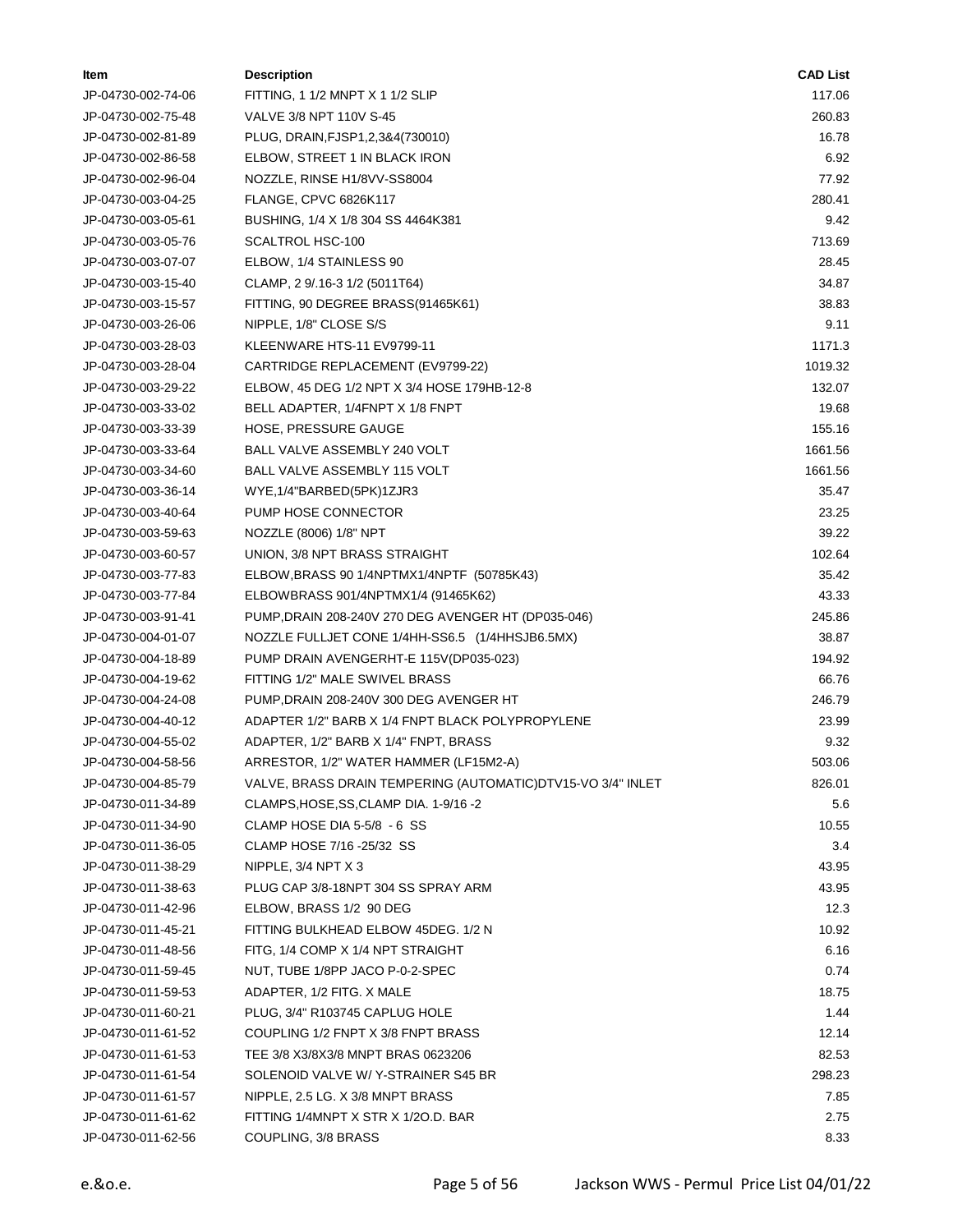| ltem               | <b>Description</b>                  | <b>CAD List</b> |
|--------------------|-------------------------------------|-----------------|
| JP-04730-011-65-86 | HOSEBARB, 1 X 3/4 NPT POLYPROYLEN   | 4.75            |
| JP-04730-011-65-87 | HOSEBARB, 90 DEGREE, 1 X 3/4        | 9.27            |
| JP-04730-011-69-92 | BARB, 1 1/2 NPT X 1 1/2 BARB        | 87.21           |
| JP-04730-011-69-93 | <b>TEE, 1 1/2 BRASS</b>             | 81.91           |
| JP-04730-011-73-77 | ELBOW, 1 1/2 FNPT 90 DEG BRASS      | 115.86          |
| JP-04730-011-87-04 | NIPPLE, 1 1/2 X 3 BRASS             | 32.48           |
| JP-04730-011-87-37 | ELBOW, 3/4 NPT 90 STREET BLACK IRON | 5.55            |
| JP-04730-011-88-80 | BUSHING, HEX 1 1/4 X 3/4 REDUCER    | 27.16           |
| JP-04730-011-89-19 | ADAPTER 3/8 FNPT X 3/4 NPT BRASS    | 21.8            |
| JP-04730-011-93-99 | FITTING, 1/2 PUSHLOK FEMALE BRASS   | 62.93           |
| JP-04730-011-94-00 | FITTING, 3/4 PUSHLOK FEMALE BRASS   | 103.01          |
| JP-04730-011-95-41 | FITTING 1/4 BARB 1/4 MNPT SWIVEL    | 11.76           |
| JP-04730-011-95-42 | FITTING, 1/4 BARB 1/4 FNPT SWIVEL   | 13.8            |
| JP-04730-017-15-05 | STRAINER, SMALL OVERFLOW-MOD 10     | 321.81          |
| JP-04730-017-15-10 | STRAINER PUMP INTAKE M-10           | 90.39           |
| JP-04730-017-15-20 | STRAINER OVERFLOW LARGE M150        | 486.85          |
| JP-04730-111-48-87 | ELBOW 90 1/4 X 1/4                  | 8.1             |
| JP-04730-111-51-43 | S-45 VALVE Y-STRAINER W/SOLE 240V 6 | 316.49          |
| JP-04730-111-58-21 | FTG, 3/8 Y BRNCH NYCOIL W368PL-6-6  | 92.23           |
| JP-04730-111-60-41 | PLUG, RINSE ARM STAINLESS STEEL     | 9.03            |
| JP-04730-206-04-34 | ELBOW, 3/4 STREET BRASS             | 42.64           |
| JP-04730-206-08-00 | ELBOW, 90 DEGREE 1/2 STREET BRASS   | 16.24           |
| JP-04730-206-13-00 | ELBOW, 3/4 90 DEG. BRASS            | 28.42           |
| JP-04730-206-32-00 | ELBOW 1-1/2 90 DEG. STREET BRASS    | 71.42           |
| JP-04730-207-04-00 | NIPPLE, BRASS 1/2 NPT X 4           | 27.34           |
| JP-04730-207-05-00 | NIPPLE, BRASS 3/4 NPT X 4 LONG      | 6.94            |
| JP-04730-207-15-00 | NIPPLE, BRASS 1/2X CLOSE            | 6.94            |
| JP-04730-207-34-00 | NIPPLE 3/4NPT X 1-3/8 CLOSE BRASS   | 9.96            |
| JP-04730-207-40-00 | NIPPLE, 1 1/2 BRASS CLOSE           | 27.57           |
| JP-04730-207-46-00 | NIPPLE, BRASS 3/4 X 2               | 21.28           |
| JP-04730-208-04-00 | LOCKNUT, 3/4-14 NPS BRASS HEX HEAD  | 12.14           |
| JP-04730-209-01-00 | PLUG, 1/4 211P-4 BRASS              | 5.23            |
| JP-04730-209-03-00 | PLUG, 1/2 BRASS PIPE                | 13.99           |
| JP-04730-209-07-37 | PLUG BRASS 1/8 N.P.T.               | 4.6             |
| JP-04730-211-01-34 | TEE, BRASS, 3/4 X 3/4 X 3/4         | 36.53           |
| JP-04730-211-04-00 | TEE, BRASS, 3/4 X 3/4 X 1/4         | 26.01           |
| JP-04730-211-27-00 | TEE, 1/2 BRASS                      | 32.74           |
| JP-04730-212-05-00 | UNION, BRASS 3/4                    | 51.91           |
| JP-04730-212-08-02 | FITG, 1/8 MALE WEATHERHD 00068-0202 | 13.09           |
| JP-04730-216-10-05 | SPRAY, JET UPPER H 1/4 S/S 6508     | 77.88           |
| JP-04730-217-01-10 | STRAINER Y BRASS 1/2                | 94.66           |
| JP-04730-217-01-32 | Y'STRAINER, 3/4 NPT STEAM           | 91.14           |
| JP-04730-217-02-32 | Y'STRAINER, B/I 1 NPT STEAM         | 112.96          |
| JP-04730-401-03-01 | ADAPTOR, MALE (CU TO MSPS)          | 5.67            |
| JP-04730-401-10-01 | ADAPTER, 3/4 FTGXMALE W1446 MUELLER | 25.14           |
| JP-04730-401-11-01 | ADAPTER 3/4 COPXMALE W1146 MUELLER  | 13.76           |
| JP-04730-401-25-01 | ADAPTER, 1 1/2 SWEAT MALE           | 43.18           |
| JP-04730-401-41-01 | FITTING, ADAPTER 1/2 TO 1/4 FPT     | 19.15           |
| JP-04730-406-01-01 | ELBOW, 607 1/2 IN CTOC              | 3.32            |
| JP-04730-406-16-01 | ELBOW, 3/4-90 COPPER TO COPPER FEMA | 8.82            |
| JP-04730-406-31-01 | ELBOW 1/2 90 DEG. C X P WROT COPPER | 3.74            |
|                    |                                     |                 |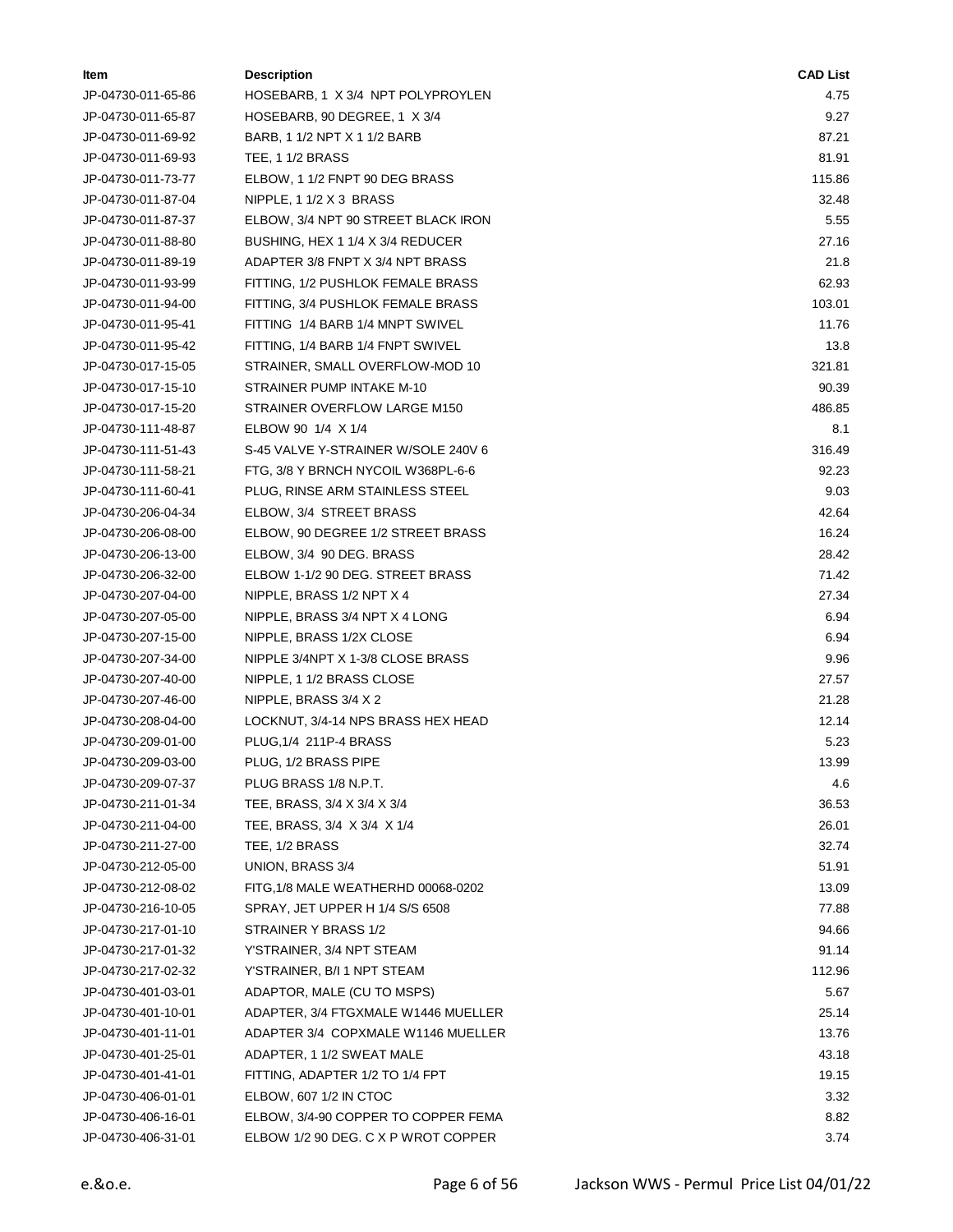| Item               | <b>Description</b>                              | <b>CAD List</b> |
|--------------------|-------------------------------------------------|-----------------|
| JP-04730-406-32-01 | ELBOW 90 DEGREE (CU TO MSPS)                    | 24.12           |
| JP-04730-406-40-01 | ELBOW, C TO C 3/4 STREET                        | 8.29            |
| JP-04730-406-41-01 | ELBOW, 90 DEG CU TO FSPS                        | 27.7            |
| JP-04730-406-42-01 | ELBOW 3/4 C X M 90DEG. BRASS                    | 20.21           |
| JP-04730-411-03-01 | TEE, 3/4 X 3/4 X 1/2 CXCXC                      | 13.7            |
| JP-04730-411-25-01 | TEE, 1/2C X 1/2C X 1/4 FEMALE BRASS             | 24.5            |
| JP-04730-412-05-01 | UNION 1/2 C TO C COPPER NIBCO #733              | 32.64           |
| JP-04730-603-12-00 | CAP THREADED 1-5/16 CPVC                        | 15.21           |
| JP-04730-609-04-00 | PLUG, 3/8-24 RINSE ARM NYLON                    | 7.5             |
| JP-04730-609-05-00 | PLUG BULKHEAD W/GASKET PLASTIC SOLI             | 51.77           |
| JP-04730-609-06-00 | ELBOW, 1/4 NPT PVC 90 DEG.                      | 9.27            |
| JP-04730-609-18-00 | BULKHEAD NUT CHEM. TUBE CONNECTOR (JACO 0-4B-P) | 6.32            |
| JP-04730-704-14-00 | COUPLING, 1/8 NPT SS FULL                       | 9.85            |
| JP-04730-704-21-00 | COUPLING 1/2 S/S W/SHOULDER                     | 21.8            |
| JP-04730-717-02-06 | STRAINER WATTS 3/4 NPT                          | 90.34           |
| JP-04730-719-06-09 | CLAMP, REG RANGE 13/16-1 1/2 HS16               | 5.08            |
| JP-04730-719-18-00 | CLAMP HOSE 13/16 TO 1-3/4 S/S                   | 5.43            |
| JP-04730-801-00-00 | ADAPTER, CAST IRON(22752)                       | 450.57          |
| JP-04730-906-03-34 | ELBOW, 1 NPT 90 BLK IRON ZBLL90005              | 11.05           |
| JP-04730-907-01-00 | NIPPLE, CLOSE 3/4 BLACK IRON                    | 3.23            |
| JP-04730-907-08-34 | NIPPLE, CLOSE 1 NPT X 2 BLACK IRON              | 5.19            |
| JP-04730-907-09-34 | NIPPLE, 1 NPT X 4 BLACK IRON                    | 6.42            |
| JP-04730-907-14-34 | SIPHON TUBE, PIGTAIL 1/4NPT 4031K21             | 168.47          |
| JP-04730-912-01-00 | UNION, 3/4 BLACK IRON                           | 28.81           |
| JP-04730-912-01-34 | UNION, 1 NPT BLACK IRON                         | 30.39           |
| JP-04810-002-22-11 | VALVE, 1/4 110V 70222A77310 SOLENOID            | 382.85          |
| JP-04810-002-31-09 | VALVE, 1/4 240V 70222A77320 SOLENOID            | 647.54          |
| JP-04810-002-92-23 | VALVE, PKS-10-27-AC120V 1"BRNZ STM              | 1382.34         |
| JP-04810-003-71-55 | VALVE, 1/2" 8210G094HW 120/60                   | 426.62          |
| JP-04810-003-71-56 | VALVE, 1/2" 8210G094HW 208/60                   | 426.62          |
| JP-04810-003-75-16 | VALVE, 1/2NPT GLOBE 24VDC(70563A75530)          | 694.47          |
| JP-04810-011-51-62 | BREAKER, 1/4 VACUUM EDP-336380                  | 125.37          |
| JP-04810-011-72-67 | BALL VALVE, TEST COCK 1/4 (BRONZE)              | 31.33           |
| JP-04810-100-03-18 | VALVE, SOLENOID 3/4 220V                        | 644.52          |
| JP-04810-100-06-18 | COIL, 24V 77300                                 | 205.82          |
| JP-04810-100-09-18 | VALVE, 1/2 SOLENOID                             | 434.05          |
| JP-04810-100-10-18 | VALVE, 76617 DIAPHRAM KIT3/4                    | 220.55          |
| JP-04810-100-12-18 | VALVE, SOLENOID 1/2 115/60                      | 434.05          |
| JP-04810-100-53-00 | VALVE, SOLENOID 3/4                             | 644.52          |
| JP-04810-100-59-00 | VALVE, 1/2 24V 70563A73135 SOLENOID             | 457.7           |
| JP-04810-100-61-33 | SOLENOID ELECTRIC INTERLOCK 230VAC              | 3155.37         |
| JP-04810-111-87-74 | SOLENOID, 220V 15-497-312 (25CTN)               | 227.43          |
| JP-04810-200-01-18 | COIL, 120V/60 73035                             | 392.83          |
| JP-04810-200-03-00 | COIL, 110/120V/50-60 73099                      | 148.11          |
| JP-04810-200-03-18 | DIAPHRAGM CART 1/2(76610)                       | 134.25          |
| JP-04810-200-04-00 | COIL GP SOLENOID VALVE 240V 60CY                | 282.88          |
| JP-04810-200-09-18 | PLUNGER ASSY(76865)                             | 86.03           |
| JP-04810-200-11-00 | SOLENOID, DRAIN 15-497-059                      | 246.68          |
| JP-04820-001-60-56 | WATTS, 1/2 V/B REP.KIT(887171)                  | 162.73          |
| JP-04820-001-60-57 | WATTS, 3/4 V/B REP.KIT(887172)                  | 65.23           |
| JP-04820-002-01-56 | VALVE, 3/4 8220G407 240/60-220/50 STM           | 1364.72         |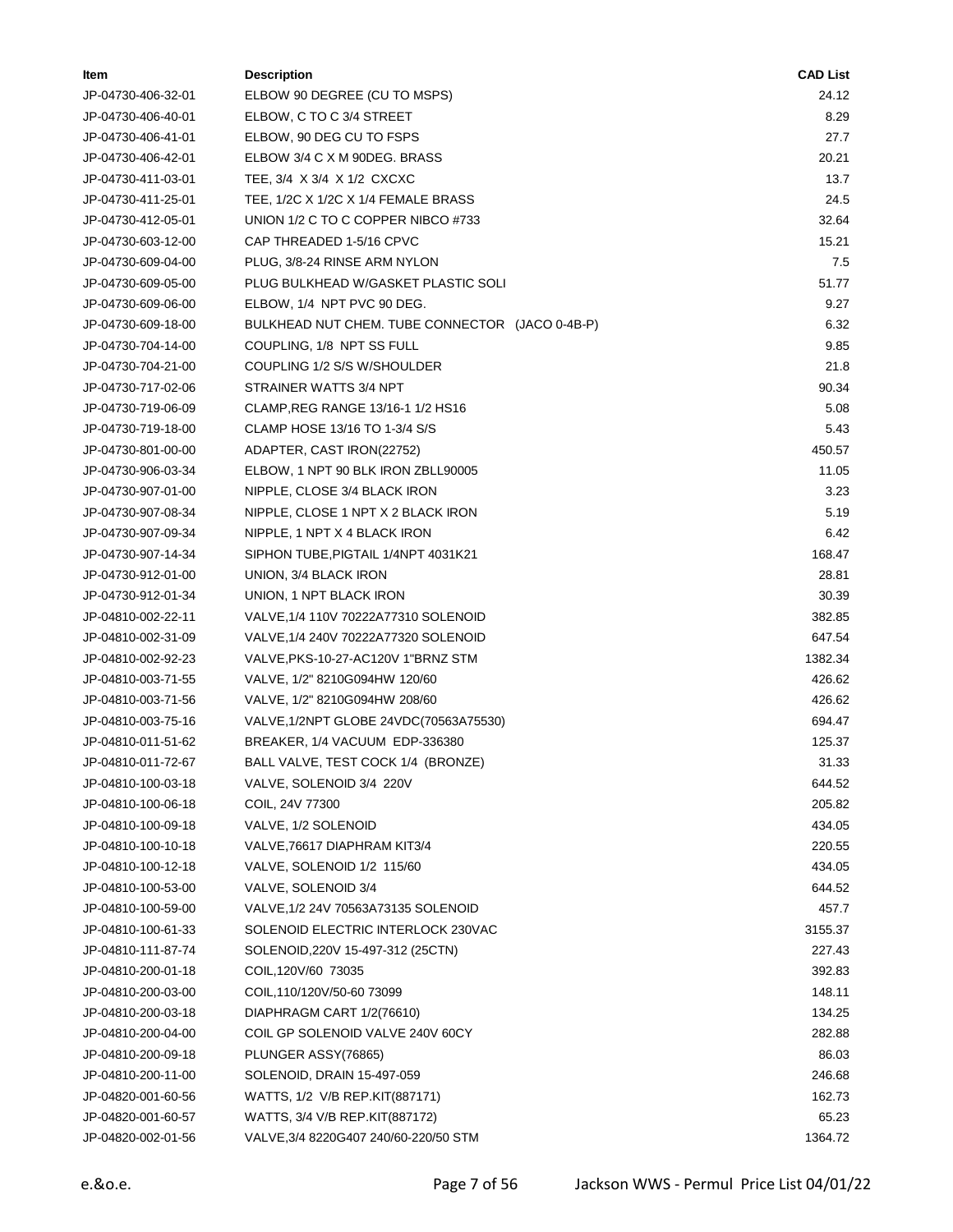| ltem               | <b>Description</b>                                   | <b>CAD List</b> |
|--------------------|------------------------------------------------------|-----------------|
| JP-04820-002-51-53 | VALVE, 20# PRES REDUC 03-02-004                      | 426.27          |
| JP-04820-002-53-77 | 3/4 VAC BRK BRASS BON. EDP-                          | 138.24          |
| JP-04820-003-06-13 | 1/2 BRASS VACUUM BREAKER                             | 121.06          |
| JP-04820-004-09-37 | PRV, 1/2 LF 123-LP W/STRAINER (EDP-0121224)          | 645.13          |
| JP-04820-004-24-11 | SOLENOID, HORIZONTAL 1" PUSH 18-521-312              | 467.06          |
| JP-04820-004-94-36 | PRESSURE REGULATOR, DIAL-SET DS06-100-LF/U           | 461.5           |
| JP-04820-011-61-43 | VACUUM BREAKER 3/8 S/S                               | 272.15          |
| JP-04820-011-61-56 | CHECK VALVE FLAP 3/8FNPT X 3/8FNPT                   | 85.54           |
| JP-04820-011-61-58 | BALL VALVE 3/8FNPT X 3/8 FNPT BRASS                  | 70.26           |
| JP-04820-011-69-05 | REGULATOR, 1/4 50 PSI EDP-328005                     | 425.58          |
| JP-04820-011-87-39 | VALVE, SOLENOID 3/4                                  | 808.33          |
| JP-04820-100-01-06 | VALVE, PRESSURE REGULATOR 3/4 WATT                   | 534.66          |
| JP-04820-100-01-35 | VALVE, SAFETY RELIEF 3/4" NPT                        | 1840            |
| JP-04820-100-01-40 | VALVE, SOLENOID 3/4 24V(70713A73135                  | 585.71          |
| JP-04820-100-04-07 | REGULATOR, WATER PRESSURE                            | 365.11          |
| JP-04820-100-07-06 | VALVE, STEAM RELIEF 3/4                              | 455.22          |
| JP-04820-100-15-00 | VALVE, BALL 1/2 (MATCO759T03LF) REPLACES MATCO758T03 | 43.71           |
| JP-04820-100-17-00 | VALVE, CHECK (ANTI-FOAM)                             | 126.75          |
| JP-04820-100-29-34 | VALVE, 1" STM Q-1-3EP 220V JD GOULD                  | 2625.13         |
| JP-04820-111-51-14 | CHECK VALVE                                          | 69.53           |
| JP-04820-111-51-18 | FITTING, OUTLET ELBOW                                | 3.87            |
| JP-04820-111-71-46 | BALL VALVE 1 1/2 WW-I/AJ&ES44/AJ&E                   | 188.13          |
| JP-04820-200-22-00 | V/B REPAIR KIT 1/2 WATTS #0887171                    | 113.69          |
| JP-04820-200-23-00 | V/B REPAIR KIT 3/4(38-00401)CONBRACO                 | 70.3            |
| JP-05305-002-10-14 | SCREW, 1/4-20 X 1/4 SET (90251A533)                  | 3.68            |
| JP-05305-002-20-30 | SCREW, 1/4-20 X 5/8 80 DEG C SINK (0866)             | 0.56            |
| JP-05305-002-47-13 | SCREW, 6/32 X 1 1/4 LG. PH PAN HEAD                  | 0.35            |
| JP-05305-002-71-12 | SCREW, 10-12 TYPE A C'SUNK HEAD                      | 0.33            |
| JP-05305-002-73-42 | STUD, CAPTIVE                                        | 14.2            |
| JP-05305-003-02-12 | SCREW, 10-32 X 5/8 TRUSS HD                          | 0.68            |
| JP-05305-003-07-56 | SCREW, 8-32 X 3/8 PHIL PAN HD S/S                    | 1.92            |
| JP-05305-004-23-56 | SCREW MACH 10-32 X 1 1/2                             | 1.7             |
| JP-05305-004-26-70 | SCREW 10-32 X 1/2 PHILLIPS PAN HD W/SEALING O-RING   | 7.85            |
| JP-05305-004-36-67 | SCREW, 6-32 X 1-3/4 S/S PH                           | 0.48            |
| JP-05305-004-42-64 | BOLT. 1/4-20 X 3/4 S/S HEX HEAD W/NYLON PATCH        | 1.41            |
| JP-05305-004-51-01 | SCREW, 6-32 X 1/8" LG PAN HEAD PHILLIPS              | 0.57            |
| JP-05305-011-37-05 | SCREW, 6-32 X 3/4 PHILLIPS PAN HD.                   | 0.23            |
| JP-05305-011-37-06 | SCREW, 8-32 X 1/2 PHILLIPS F. HD.                    | 0.2             |
| JP-05305-011-37-07 | SCREW, 8-32 X 3/8 PHILLIPS F. HD.                    | 0.2             |
| JP-05305-011-39-36 | SCREW, 10-32 X 1/2 PHILLIPS TRUSS                    | 0.4             |
| JP-05305-011-39-85 | SCREW, 6-32 X 5/8                                    | 0.31            |
| JP-05305-011-40-89 | SCREW, 10-24 X 1/2 HX HD. 92314A24                   | 0.66            |
| JP-05305-011-44-50 | SCREW, 1/4-20 X 1 1/2 FLAT PH HD                     | 1.24            |
| JP-05305-011-44-51 | Screw 10-32 x 1/2 Flat Ph. HD                        | 0.36            |
| JP-05305-011-44-52 | SCREW, 10-32 X 1/2 PAN PHIL. HD.                     | 0.63            |
|                    |                                                      |                 |
| JP-05305-011-63-54 | SCREW, RETAINING WASH ARM                            | 17.17           |
| JP-05305-011-71-51 | SCREW SET 1/4-20 X 1/2 LONG                          | 0.47            |
| JP-05305-011-71-94 | BOLT, 1/2-13 X 1 3/4                                 | 5.72            |
| JP-05305-011-72-66 | SCREW, 8-32 X 3/4 BINDER PH HD                       | 1.64            |
| JP-05305-011-74-98 | SCREW, 3/8-16 X 2 CAP                                | 5.17            |
| JP-05305-011-86-65 | SCREW, 10-32 X .75 SHOULDER .25 DIA                  | 6.85            |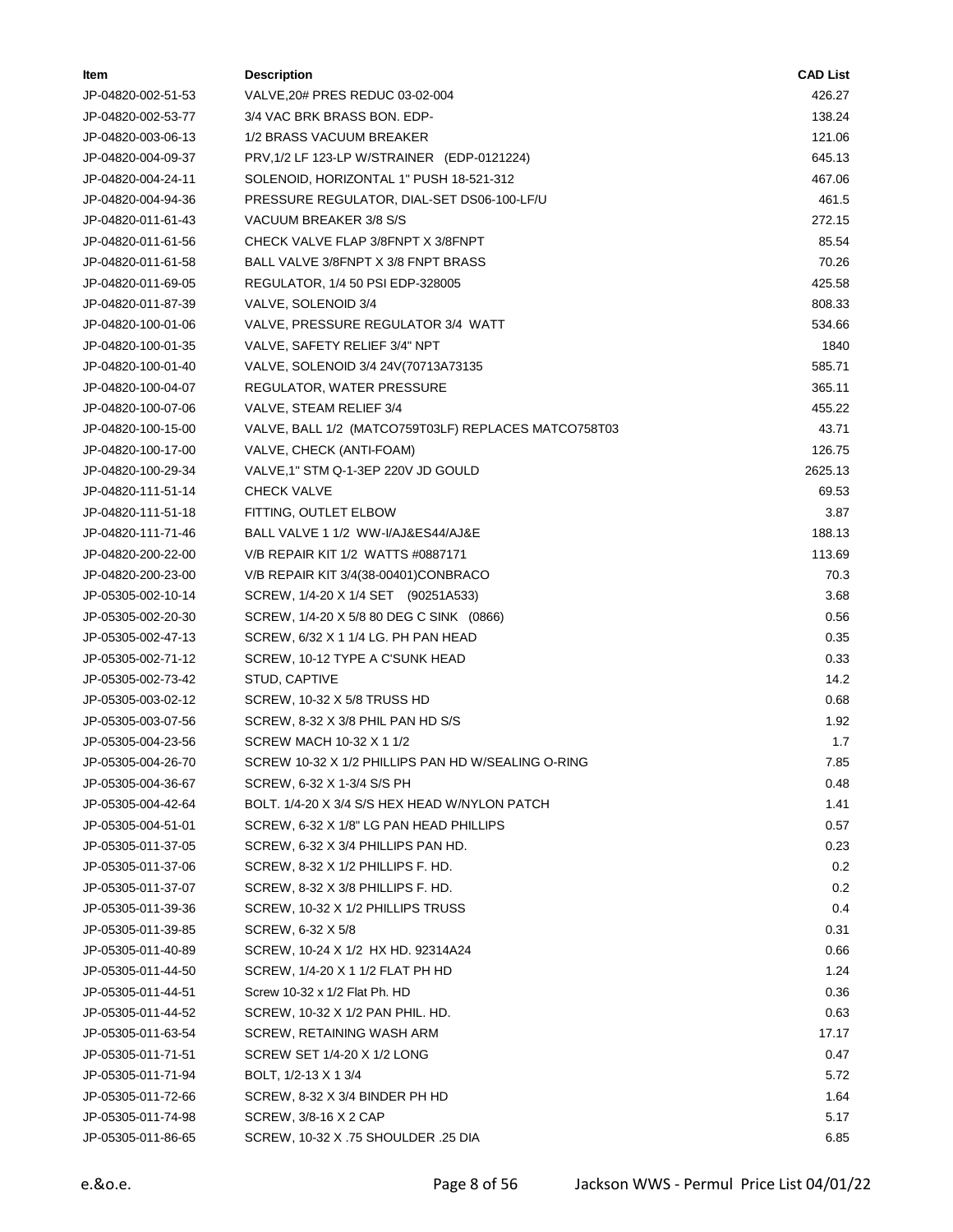| Item               | <b>Description</b>                               | <b>CAD List</b> |
|--------------------|--------------------------------------------------|-----------------|
| JP-05305-171-01-00 | SCREW, 6-32 X 1/4 FLAT HD.                       | 0.27            |
| JP-05305-171-10-00 | SCREW, 6-32 X 7/8 RD. HD. PHILLIPS               | 0.32            |
| JP-05305-171-13-00 | SCREW, 6-32 X 1 1/4, 18-8 S/S PHILL              | 1.14            |
| JP-05305-172-06-00 | SCREW, 8-32 X 3/4 LG. RD. HD.                    | 0.35            |
| JP-05305-172-09-00 | SCREW, 8-32 X 1/4 PAN PHILIPS HEAD               | 0.23            |
| JP-05305-173-01-00 | SCREW, 10-32 X 1/4                               | 1.38            |
| JP-05305-173-02-00 | SCREW, 10-32 SS X 3/8 LG. RD.HD SL (91857A827)   | 0.76            |
| JP-05305-173-03-00 | SCREW, 10-24 X 3/8 PHILLIPS, HD (TRUSS           | 0.48            |
| JP-05305-173-12-00 | SCREW, 10-32 X 3/8 LONG PHIL. TRUSS              | 0.35            |
| JP-05305-173-18-00 | SCREW, 10-24 X 1/2 TRUSS HD PH S/S               | 0.4             |
| JP-05305-174-14-00 | BOLT, FLAT HEAD (91771A537)                      | 0.68            |
| JP-05305-179-02-00 | SCREW, 1/4-20X3/8 LG.S/SSPHW/ORING               | 5.9             |
| JP-05305-274-02-00 | BOLT, 1/4-20 X 1/2 LONG                          | 0.57            |
| JP-05305-274-04-00 | BOLT, HEX HEAD 1/4 20 X 3/4                      | 0.74            |
| JP-05305-274-05-00 | BOLT, HEX HEAD 1/4-20 X 7/8                      | 0.76            |
| JP-05305-274-10-00 | SCREW, 1/4-20 X 1 3/4 HEX HEAD                   | 2.18            |
| JP-05305-274-13-00 | SCREW, 1/4-20 X 2 3/4 HEX HEAD CAP               | 1.99            |
| JP-05305-274-20-00 | BOLT, 1/4 -20 X 3/8 HEX HD. S/S                  | 0.57            |
| JP-05305-274-21-00 | BOLT, 1/4-20 X 1-1/8 HEX                         | 1.74            |
| JP-05305-274-22-00 | BOLT 1/4-20 X 1-1/4 HEX HEAD                     | 0.48            |
| JP-05305-274-23-00 | SCREW, 1/4 -20 X 1-1/2 HEX HEAD                  | 1.25            |
| JP-05305-274-24-00 | SCREW, 1/4-20 X 5/8 S/S HEX HEAD                 | 0.68            |
| JP-05305-274-27-00 | SCREW, 1/4-20 X 1 SS HH TAP                      | 1.32            |
| JP-05305-275-06-00 | BOLT, HEX HEAD 5/16-18 X 1                       | 1.34            |
| JP-05305-276-10-00 | BOLT, HEX 3/8-16 X 1-1/4                         | 1.01            |
| JP-05305-356-04-00 | SCREW, 3/8-16X1 SOCKET HEAD CAP                  | 2.23            |
| JP-05305-455-03-00 | SCREW, SET                                       | 0.69            |
| JP-05305-473-02-00 | SCREW, 10-24 X 1/2, SET, NYLON S-LOC             | 0.47            |
| JP-05305-773-02-00 | SCREW, 10-24 X 3/8 FLAT HD.                      | 0.4             |
| JP-05306-002-55-59 | BOLT, 1/4-20 EYE S.S.                            | 17.83           |
| JP-05306-003-11-55 | SCREW, 10-24 X 1/4 X 1/4 SOC SHLD                | 15.24           |
| JP-05306-003-76-31 | STUD, 1/4-20X8.5" 304S/S DOUBLE END              | 18.95           |
| JP-05306-004-29-03 | BOLT-316 S/S HEX HD 1/4-20 X 3-1/4" (FCN9)       | 5.63            |
| JP-05306-004-29-34 | BOLT-SHOULDER S/S, 3/8 DIA. X 1/4 1/4-20 "HJW08" | 22.41           |
| JP-05306-011-36-94 | BOLT, 3/8 X 1 3/4                                | 4.99            |
| JP-05306-011-62-45 | BOLT 10-32 X .375                                | 0.4             |
| JP-05306-011-71-60 | BOLT 3/8 X 3/4 HEX HEAD                          | 1.49            |
| JP-05306-956-05-00 | BOLT, CANTILEVER HANG EYE 83051BZC               | 8.21            |
| JP-05307-002-17-18 | STUD, 8-32 X 1 PROJECTION                        | 0.86            |
| JP-05307-003-79-67 | STUD, 1/4-20 X 5.75 ALL THREAD 18-8              | 22.34           |
| JP-05307-573-01-02 | STUD, 10-24 X 1/2 SHOOT                          | 0.53            |
| JP-05310-002-75-58 | CLIP, U FAST(94808A310) 10-32                    | 1.66            |
| JP-05310-002-83-12 | NUT THUMB 6-32 NYLON 0800632TN                   | 0.92            |
| JP-05310-003-93-71 | SOCKET, #20 TRI GROOVE (7393A37)                 | 419.1           |
| JP-05310-004-26-85 | NUT HEX COUPLING 3/8-16 (90104A010) (XKFQ)       | 39.22           |
| JP-05310-004-40-48 | <b>NUT RIV 10-32 SST</b>                         | 7.47            |
| JP-05310-011-17-85 | NUT STEAM COIL (91847A570) (KOPF)                | 25.14           |
| JP-05310-011-47-88 | NUT, 8-32 SHOOT ON                               | 4.12            |
| JP-05310-011-66-49 | NUT, 1/4-20 SERRATED HEX                         | 0.69            |
| JP-05310-011-72-55 | LOCKNUT, 3/8-16 W/NYLON INSERT                   | 0.48            |
| JP-05310-011-72-58 | HEXNUT, 1/2-13 STAINLESS                         | 0.77            |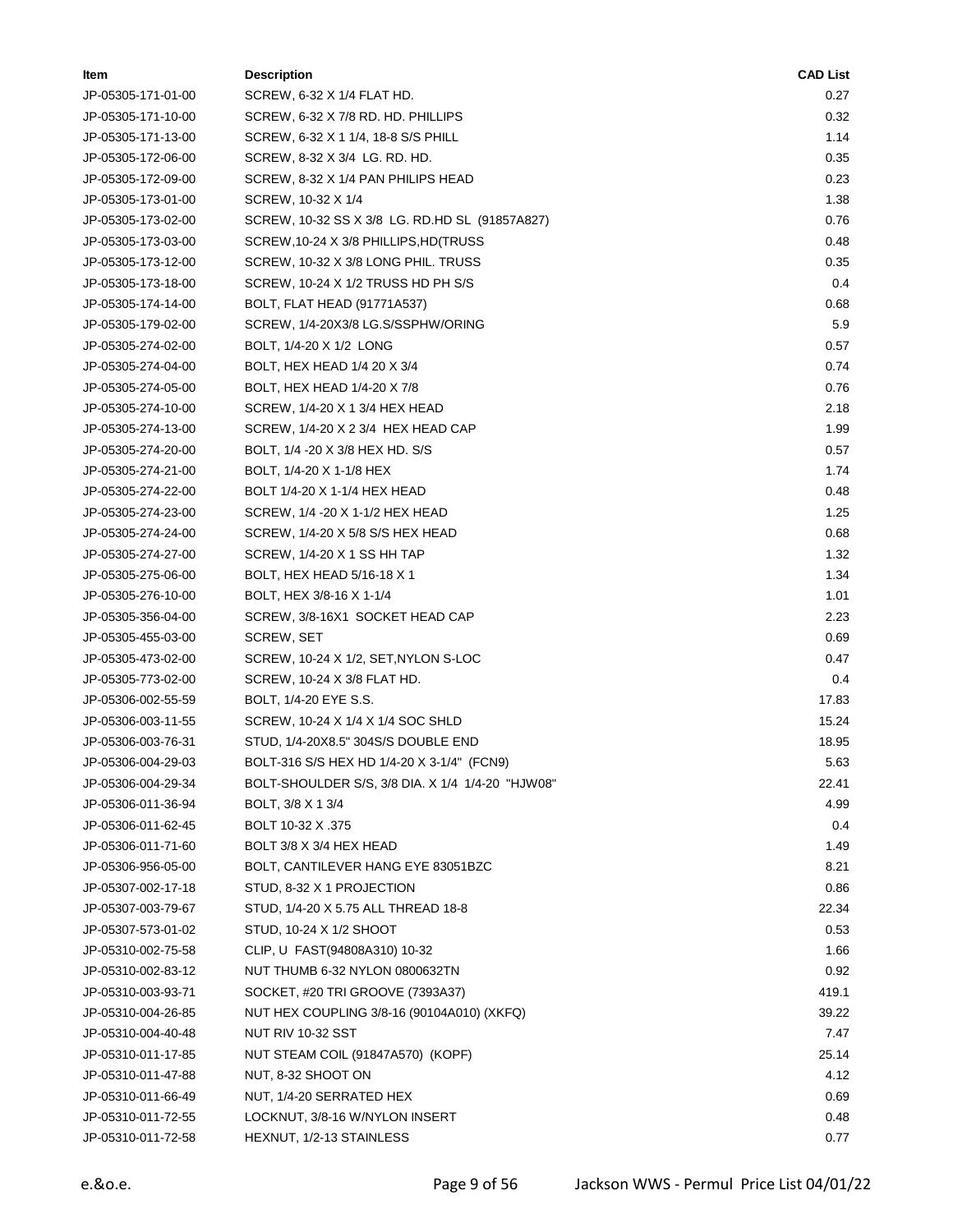| ltem               | <b>Description</b>                                   | <b>CAD List</b> |
|--------------------|------------------------------------------------------|-----------------|
| JP-05310-174-01-00 | NUT, 1/4-20 S/S ACORN                                | 3.32            |
| JP-05310-256-04-00 | NUT, CENTER LOCKNUT 3/8-16 S/S                       | 1.21            |
| JP-05310-272-02-00 | NUT, HEX 8-32 LOCKING                                | 0.4             |
| JP-05310-274-01-00 | NUT, HEX 1/4 -20                                     | 0.36            |
| JP-05310-275-01-00 | NUT, HEX 5/16-18 S/S                                 | 0.7             |
| JP-05310-276-01-00 | NUT, HEX 3/8-16 S/S                                  | 0.63            |
| JP-05310-373-01-00 | NUT, LOCK 10-24 S/S HEX W/NYLON                      | 0.35            |
| JP-05310-373-02-00 | NUT, LOCK 10-32 S/S HEX W/NYLON IN                   | 0.36            |
| JP-05310-373-03-00 | NUT, LOCK 6-32 HEX W/NYLON INS                       | 65.24           |
| JP-05310-374-01-00 | NUT, LOCK1/4-20 HEX W/NYLON INSERT                   | 0.53            |
| JP-05310-374-02-00 | NUT, LOCK1/4-20 LOW PROFILE W/NYLON                  | 0.56            |
| JP-05310-375-01-00 | LOCKNUT,5/16-18NYL INSERT 90101A237                  | 2.09            |
| JP-05310-379-01-00 | LOCKNUT, 1-3/4-18 SPANNER S/S                        | 146.83          |
| JP-05310-651-04-00 | <b>NUT, 10-24 CLIP</b>                               | 2.38            |
| JP-05310-924-02-05 | FITTING, NUT IMPERIAL BRASS 81LB/O4                  | 7.59            |
| JP-05310-994-01-00 | NUT, WING NYLON 1/4-20 94924A029                     | 0.65            |
| JP-05311-002-77-79 | WASHER BONDED SEALING 1/4 X 3/4 OD                   | 1.52            |
| JP-05311-002-86-44 | WASHER, FLIGHT CONVEYOR BELT                         | 0.51            |
| JP-05311-004-23-13 | WASHER OVERSIZED 1/4" SCREW MCM# 91525A119           | 4.3             |
| JP-05311-004-29-35 | WASHER-FLAT S/S .406 ID X .750 OD.125 THICK " HJVNK" | 5.98            |
| JP-05311-004-58-34 | SPRING, CURVED DISK(9716K52)                         | 11.61           |
| JP-05311-011-35-36 | WASHER 3/8 BEVEL-SQUARE IRON (0F00)                  | 1.53            |
| JP-05311-011-62-65 | WASHER, NYLON .76 OD X .51 ID                        | 0.17            |
| JP-05311-011-71-93 | WASHER, 1/2 FLAT STAINLESS                           | 0.77            |
| JP-05311-173-01-00 | WASHER, FLAT S/S NUMBER 10                           | 0.16            |
| JP-05311-173-02-00 | WASHERS, FLAT # 10 $(05SG)$                          | 0.12            |
| JP-05311-174-01-00 | WASHER, S/S 1/4-20 I.D.                              | 0.2             |
| JP-05311-175-01-00 | WASHER, 5/16 S/S FLAT                                | 0.17            |
| JP-05311-176-01-00 | WASHER, 3/8 FLAT S/S                                 | 0.35            |
| JP-05311-176-02-00 | WASHER, IMPELLER 3/8 FLAT S/S                        | 4.53            |
| JP-05311-179-01-00 | WASHER, HOOD                                         | 4.92            |
| JP-05311-271-02-00 | LOCKWASHER, #6 EXT.TOOTH                             | 0.12            |
| JP-05311-272-03-00 | LOCKWASHER, INT.TOOTH #8                             | 0.11            |
| JP-05311-273-02-00 | STARWASHER, EXTERNAL TOOTH #10-24                    | 0.31            |
| JP-05311-273-03-00 | LOCKWASHER, INTERNAL TOOTH #10                       | 0.2             |
| JP-05311-274-01-00 | LOCKWASHER, SPRING 1/4                               | 0.45            |
| JP-05311-275-01-00 | LOCKWASHER, SPLIT 5/16 S/S                           | 0.4             |
| JP-05311-276-01-00 | LOCKWASHER, 3/8                                      | 0.43            |
| JP-05311-279-02-00 | LOCKWASHER, SPANNER (WSO6)                           | 78.2            |
| JP-05311-369-01-00 | WASHER, BLACK PHENOLIC                               | 71.07           |
| JP-05311-369-02-00 | WASHER, FLAT WHITE 2-1/2X3/16X1-3/16                 | 34.05           |
| JP-05311-369-03-00 | WASHER, NYLON                                        | 0.4             |
| JP-05311-369-08-00 | WASHER, NYLATRON                                     | 11.44           |
| JP-05315-002-05-86 | COTTER PIN, 1/8 X 1 1/2 STAINLESS                    | 0.53            |
| JP-05315-002-15-39 | HAIRPIN, 1/2" TO 3/4" S/S 92391A165                  | 4.26            |
| JP-05315-002-67-29 | SPRING, DOOR TALL                                    | 380.7           |
| JP-05315-002-93-44 | SPRING, 046 WIRE LE-046DE-7-S                        | 46.64           |
| JP-05315-002-94-91 | SPRING, SHORT DOOR, JFT                              | 431.19          |
| JP-05315-003-91-94 | F-KEY, BELT DRIVE WHEEL 1"                           | 18.88           |
| JP-05315-003-91-95 | F-KEY, BELT DRIVE WHEEL 1 1/2"                       | 29.71           |
| JP-05315-004-07-24 | PIN CLEVIS .312 X 1.25 LONG S/S (92735A340) "HJVNM"  | 23.49           |
|                    |                                                      |                 |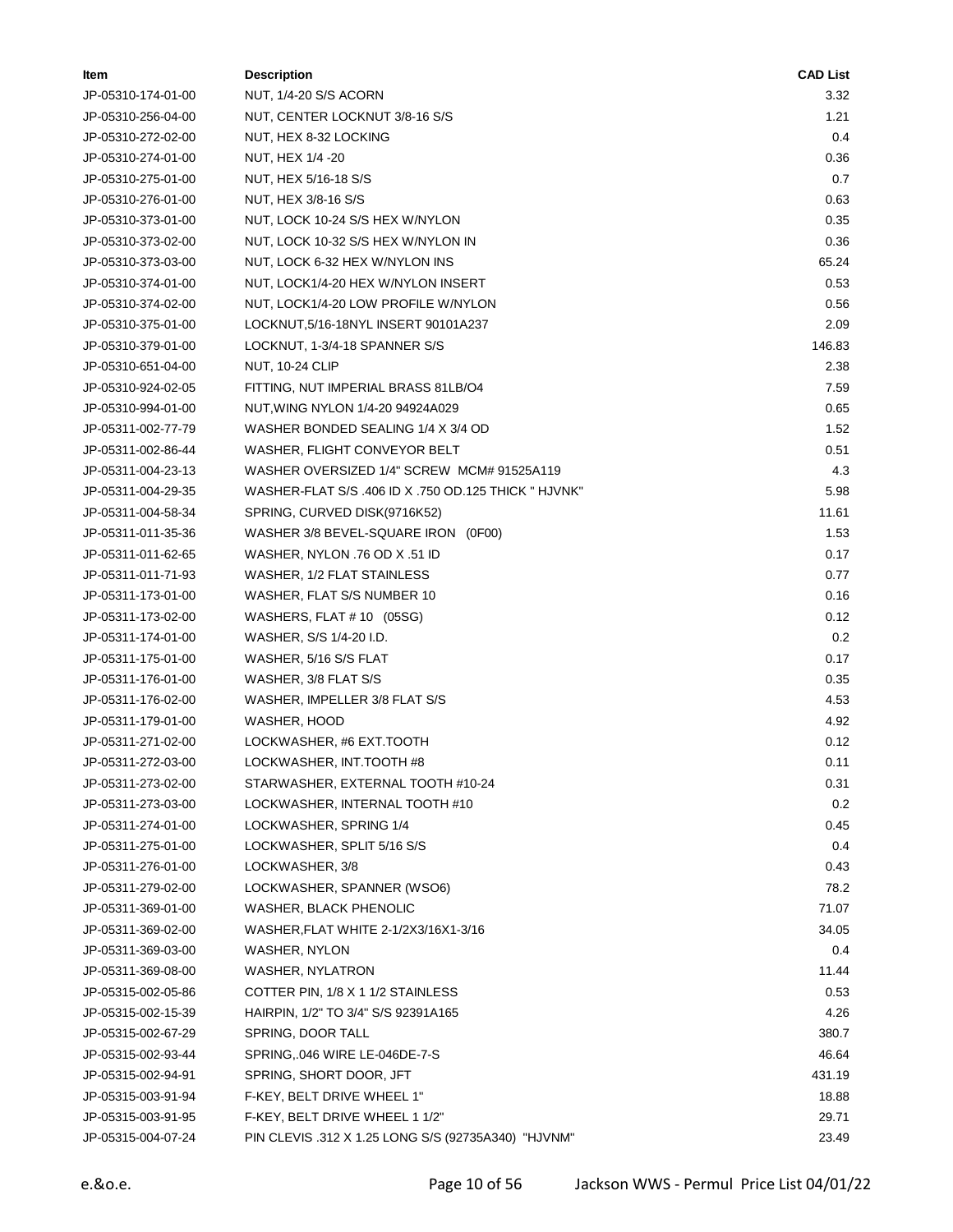| Item               | <b>Description</b>                           | <b>CAD List</b> |
|--------------------|----------------------------------------------|-----------------|
| JP-05315-011-60-09 | COTTER PIN, 1/8 X 1 S/S                      | 0.44            |
| JP-05315-011-71-90 | SPRING, AJUSTER S/S.72OD X 1.75LG            | 4.27            |
| JP-05315-011-82-99 | SPRING .045 WIRE .36 OD 1.50 LG.             | 11.29           |
| JP-05315-011-83-51 | DRIVE SPRING, 3.25 LONG/1.250.D./.13         | 16.08           |
| JP-05315-107-01-00 | KEY, WOODRUFF 3/16X 5/8                      | 43.18           |
| JP-05315-207-01-00 | COTTER PIN, S/S 3/32DIA X 3/4 LONG           | 0.2             |
| JP-05315-407-06-00 | SPRING PIN, 1/4 DIA X 1 1/4 LONG             | 1.25            |
| JP-05315-700-01-00 | PIN, CLEVIS 5/16 X 1-3/8 LONG                | 1.21            |
| JP-05315-700-03-00 | RING, WIRE SPRING (O.D. PIN)                 | 20.2            |
| JP-05315-700-05-00 | PIN CLEVIS .305"0.D. X 1-1/2 LONG            | 11.56           |
| JP-05315-700-06-00 | PIN, QUICK DISCONNECT                        | 21.49           |
| JP-05315-707-02-00 | PLUNGER, S/S BALL 5/16-18NC SSB-56           | 61.18           |
| JP-05320-003-06-98 | RIVET 1/8 X 3/8 LONG POP                     | 0.47            |
| JP-05320-003-81-07 | RIVET, FLAT HEAD SOLID, 1/4 X3/4 (97386A347) | 5.39            |
| JP-05320-107-07-00 | RIVET, SS CTR FLAT HEAD 3/16 X 5/8           | 3.39            |
| JP-05325-002-42-65 | GROMMET, CHEMICAL TUBE 9600K                 | 0.53            |
| JP-05325-002-73-85 | BUTTON, DOOR SILENCER #1432A11               | 2.15            |
| JP-05325-011-46-73 | GROMMET, 1/2OD X 3/8ID (HHS 2175)            | 0.47            |
| JP-05330-001-99-64 | GASKET, GEAR CASE                            | 57              |
| JP-05330-002-10-56 | GASKET, TUB DRAIN RTPLACEMENT                | 44.86           |
| JP-05330-002-14-48 | GASKET, AIR GAP BASE                         | 29.38           |
| JP-05330-002-15-44 | O RING, 7/16ID X 9/16OD DOUBLE SEAL          | 0.53            |
| JP-05330-002-19-40 | GASKET, 3/4 PUSHLOCK FITTING                 | 4.42            |
| JP-05330-002-34-22 | SEAL, FOR(07-85) MOTOR(300010)               | 110.69          |
| JP-05330-002-34-23 | O RING, (07-85) MOTOR(500001)                | 15.6            |
| JP-05330-002-34-77 | GASKET, HZ-24 MANIFOLD                       | 16.41           |
| JP-05330-002-41-28 | KIT, SHIM MOTOR                              | 50.87           |
| JP-05330-002-41-48 | GASKET, MOTOR TS-57 (ECL-4-50)               | 60.39           |
| JP-05330-002-42-86 | GASKET, PUMP MOTOR 23633-B(2-50-93)          | 14.11           |
| JP-05330-002-52-57 | GASKET 1/2 8694K13 25FT/ROLL                 | 3.52            |
| JP-05330-002-54-24 | <b>GASKET AIRGAP</b>                         | 51.59           |
| JP-05330-002-54-55 | <b>GASKET, PUMP DISHCHARGE</b>               | 42.97           |
| JP-05330-002-60-69 | O-RING 06-117                                | 2.85            |
| JP-05330-002-73-47 | GASKET, DRAIN CUP                            | 77.48           |
| JP-05330-002-81-83 | CASE ORING, F(JSP1, 2,3&4(500021)            | 15.93           |
| JP-05330-002-86-09 | GASKET, SILICONE .032 X .500 (30')           | 9.3             |
| JP-05330-002-86-47 | SEAL, EPDM SPONGE RUBBER 93085K14            | 8.9             |
| JP-05330-002-87-02 | ORING, (ECL-4-SIL)                           | 23.1            |
| JP-05330-002-87-16 | SEAL, MECHANICAL VITON(ECL-7V)               | 87.43           |
| JP-05330-002-89-84 | GASKET, WASH MANIFOLD MOUNTING               | 43.02           |
| JP-05330-002-89-94 | <b>GASKET, LOCKING HANDLE</b>                | 81.08           |
| JP-05330-003-04-12 | <b>GASKET SPACER</b>                         | 10.89           |
| JP-05330-003-04-26 | GASKET, 2 IN DRAIN LOAD SECTION              | 75.71           |
| JP-05330-003-04-43 | STABILIZER, DISH                             | 184.15          |
| JP-05330-003-24-17 | GASKET, OMEGA-5E AIRGAP                      | 75.13           |
| JP-05330-003-32-34 | O-RING, 011 .437 O.D. X .312 I.D.            | 0.43            |
| JP-05330-003-32-82 | <b>GASKET, SUCTION ADAPTER</b>               | 57.77           |
| JP-05330-003-41-73 | GROMMET MCMASTER 9307K16                     | 2.25            |
| JP-05330-003-41-75 | RUBBER WASHER - GEARMOTOR 90131A103          | 5.32            |
| JP-05330-003-53-34 | CASE O-RING, JFT MOTOR 500001                | 17.29           |
| JP-05330-003-58-35 | A-GASKET, DOOR 20"                           | 14.28           |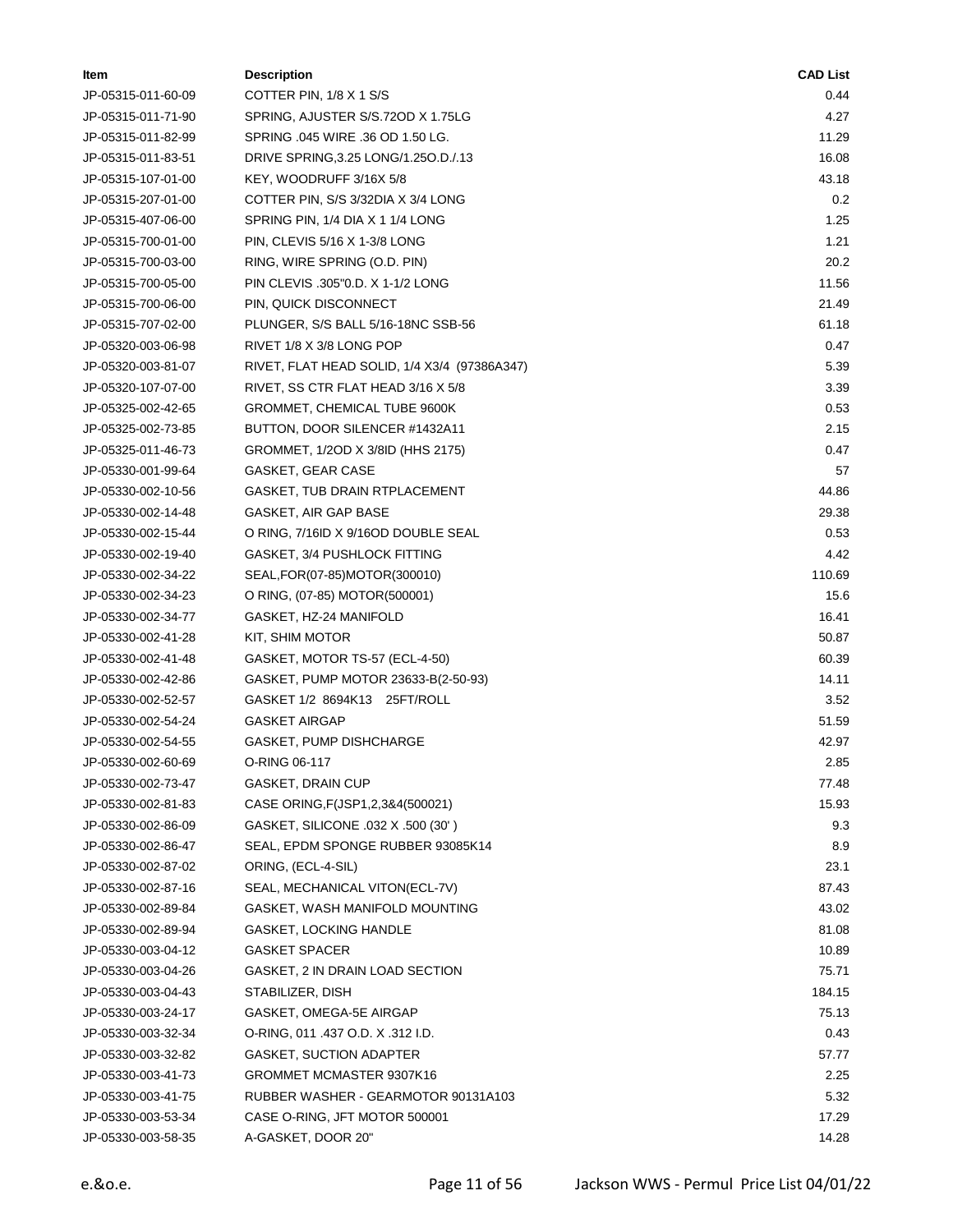| Item               | <b>Description</b>                                  | <b>CAD List</b> |
|--------------------|-----------------------------------------------------|-----------------|
| JP-05330-003-58-36 | A-GASKET, DOOR 17 1/8"                              | 12.83           |
| JP-05330-003-60-60 | GASKET, ZOPPAS TANK                                 | 20.4            |
| JP-05330-003-73-71 | O-RING, SIL .103 DIA 2-1/2X2-11/16 (9396K164)       | 9.8             |
| JP-05330-003-73-72 | O-RING, SIL .139DIA 2-1/4X2-1/2 (9396K85)           | 9.1             |
| JP-05330-003-75-87 | <b>GASKET, PUMP SUCTION</b>                         | 42.37           |
| JP-05330-003-75-88 | GASKET, PUMP DISCHARGE                              | 51.29           |
| JP-05330-003-75-89 | <b>GASKET, SUCTION CASTING</b>                      | 51.97           |
| JP-05330-003-75-91 | <b>GASKET, RINSE MANIFOLD</b>                       | 22.01           |
| JP-05330-003-77-82 | O-RING, SILICON .103DIA 11/16 X 7/8 (9396K28)       | 2.37            |
| JP-05330-003-78-31 | SUMP GASKET (CONS XL-E)                             | 108.32          |
| JP-05330-003-80-99 | GASKET, 9754-0490 ST-120 BOOSTER FRONT              | 269.4           |
| JP-05330-003-81-00 | GASKET, 9754-0500 ST-120 BOOSTER REAR               | 290.34          |
| JP-05330-004-04-77 | <b>GASKET WASH SUMP</b>                             | 32.53           |
| JP-05330-004-06-73 | GASKET, FLOAT SWITCH AVENGER HT-ES                  | 3.3             |
| JP-05330-004-13-19 | GASKET, 460V AVGHT-E HEATER                         | 73.92           |
| JP-05330-004-14-08 | SEAL, DOOR SILICONE (MCM #1129A95)                  | 24.94           |
| JP-05330-004-18-22 | GASKET, HEAT EXCHANGER                              | 94.34           |
| JP-05330-004-20-31 | <b>GASKET DRIVE CASTING</b>                         | 61.88           |
| JP-05330-004-28-88 | <b>Gasket Clutch Shaft</b>                          | 81.18           |
| JP-05330-004-29-06 | SL VITON OIL SHAFT 3/4"" ID                         | 61.33           |
| JP-05330-004-32-57 | O RING .625 ID X .754 OD X .065 THICK               | 0.31            |
| JP-05330-004-36-05 | <b>GASKET DOOR L</b>                                | 41.63           |
| JP-05330-004-38-10 | GASKET, ELECTRICAL HEAT                             | 534.46          |
| JP-05330-004-48-50 | <b>GASKET TOP VAPOR VENT</b>                        | 28.61           |
| JP-05330-004-48-51 | <b>GASKET BOTTOM VAPOR VENT</b>                     | 25.59           |
| JP-05330-004-50-90 | <b>GASKET FAN MOTOR</b>                             | 26.92           |
| JP-05330-004-50-95 | <b>GASKET, BEARING BOOT</b>                         | 26.73           |
| JP-05330-004-52-14 | SEAL V-RING                                         | 17.58           |
| JP-05330-004-55-54 | GASKET, TOP (SEER)                                  | 87.04           |
| JP-05330-004-55-57 | GASKET OUTLET SEAL (SEER)                           | 18.11           |
| JP-05330-004-55-58 | <b>GASKET INLET SEAL (SEER)</b>                     | 18.11           |
| JP-05330-004-56-02 | <b>GASKET ENCLOSURE BACK (SEER)</b>                 | 28.34           |
| JP-05330-004-59-16 | GASKET, EXCHANGER TO TUB (SEER2)                    | 543.66          |
| JP-05330-011-42-10 | WASHER, RINSE ARM                                   | 3.68            |
| JP-05330-011-44-06 | SEAL, PUMP CRANE #098678                            | 137.66          |
| JP-05330-011-47-79 | GASKET, WASH HEATER ELEMENT                         | 8.19            |
| JP-05330-011-61-34 | GASKET, WASH HEATER                                 | 6.45            |
| JP-05330-011-68-55 | GASKET, GUTTER DRIVE                                | 29.92           |
| JP-05330-011-71-62 | GASKET, MOTOR                                       | 25.89           |
| JP-05330-011-71-98 | SEAL, MOTOR AJ SERIES CONVEYOR                      | 111.06          |
| JP-05330-011-72-27 | <b>GASKET, RINSE DRAIN PLATE</b>                    | 25.29           |
| JP-05330-011-74-55 | O-RING, RINSE ARM 13/16 OD X 5/8 1                  | 0.92            |
| JP-05330-011-74-56 | O-RING, WASH ARM 1 3/4 OD X 1 1/2                   | 0.92            |
| JP-05330-011-95-18 | GASKET, ECL 4 PUMP                                  | 54.37           |
| JP-05330-021-40-87 | GASKET, SUCTION ADAPTER                             | 11.53           |
| JP-05330-031-83-47 | GASKET, TOP VENT COWL                               | 16.96           |
| JP-05330-031-83-48 | GASKET, SIDE VENT COWL                              | 4.23            |
| JP-05330-100-01-10 | <b>GASKET, NYLATRON</b>                             | 2.97            |
| JP-05330-100-10-00 | STRIP 1/2 X 1/8 SPONGE RUBBER 25FT OR 50FT PER ROLL | 2.31            |
| JP-05330-111-35-15 | O-RING, WASH MANIFOLD 13/16ID X 1-1/                | 1.61            |
| JP-05330-111-42-16 | O-RING, 2 IN WASH & RINSE SPINDLE                   | 9.73            |
|                    |                                                     |                 |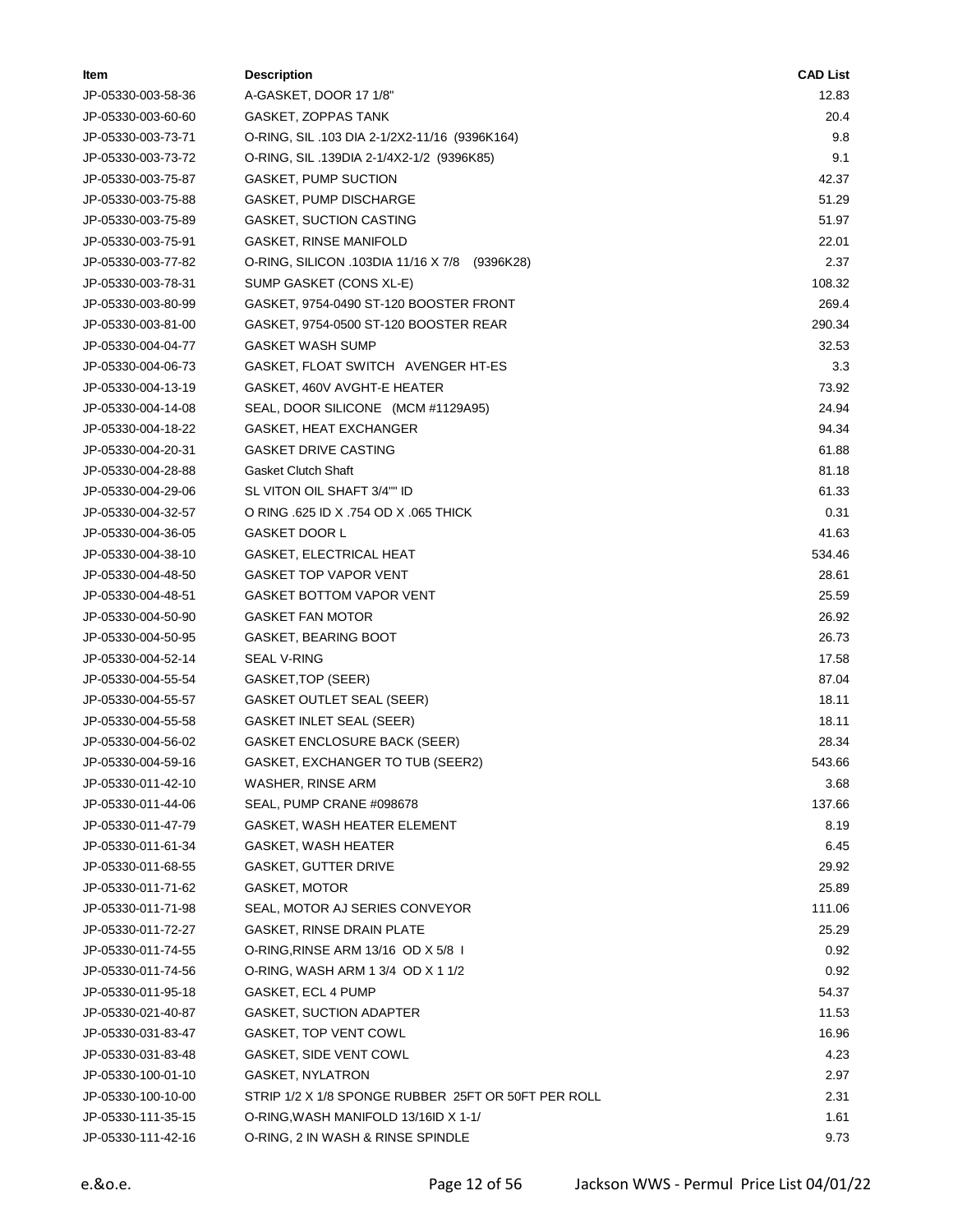| Item               | <b>Description</b>                            | <b>CAD List</b> |
|--------------------|-----------------------------------------------|-----------------|
| JP-05330-111-42-81 | GASKET, (VELLUMOID) .06 TK                    | 6.04            |
| JP-05330-111-59-90 | GASKET F(50-93)#23633-A                       | 17.63           |
| JP-05330-200-01-06 | GASKET, BRACKET HOOD SUPPORT 2 1/2X           | 9.92            |
| JP-05330-200-01-70 | TUB HEATER GASKET                             | 9.73            |
| JP-05330-200-02-06 | GASKET, RINSE FEED PIPE MODEL 10              | 4.99            |
| JP-05330-200-02-70 | <b>BOOSTER HEATER GASKET</b>                  | 10.75           |
| JP-05330-200-03-06 | GASKET, I.S. PUMP                             | 14.3            |
| JP-05330-200-11-00 | GASKET, WASHER 2 1/2 7/32                     | 15.97           |
| JP-05330-200-13-00 | GASKET HEATER WATLOW(290-49-41-1)             | 134.89          |
| JP-05330-200-19-00 | GASKET NYLATRON 3/4 X 1/16                    | 11.62           |
| JP-05330-200-23-00 | <b>GASKET RING NEOPRENE</b>                   | 7.5             |
| JP-05330-200-25-00 | GASKET, LUNDY PROBE COVER                     | 5.15            |
| JP-05330-200-27-00 | GASKET GRAY EXTRUDED                          | 60.39           |
| JP-05330-200-34-00 | GASKET, PUMP WHITE NEOPRENE                   | 9.73            |
| JP-05330-200-35-00 | GASKET, PUMP FLANGE                           | 27.73           |
| JP-05330-200-38-00 | GASKET, PUMP(5K115)                           | 73.33           |
| JP-05330-200-39-00 | GASKET, LOWER (MOTOR)                         | 54.06           |
| JP-05330-200-44-00 | GASKET, HEATER NEOPRENE                       | 8.19            |
| JP-05330-200-67-20 | GASKET DRAIN HOUSING                          | 6.73            |
| JP-05330-300-02-27 | <b>SEAL CERAMIC</b>                           | 28.7            |
| JP-05330-300-03-00 | SEAL ASSY 10K6                                | 257.15          |
| JP-05330-300-06-27 | SEAL, PUMP TYPE 21                            | 364.61          |
| JP-05330-300-07-27 | SEAL PUMP (22929-C)                           | 227.03          |
| JP-05330-300-09-27 | PUMP SEAL CRANE                               | 153.8           |
| JP-05330-300-13-00 | PUMP SEAL BURKS(21271)                        | 418.2           |
| JP-05330-400-03-08 | O-RING PARKER                                 | 3.64            |
| JP-05330-400-04-08 | O-RING, WASH OVERFLOW                         | 4.02            |
| JP-05330-400-05-00 | O RING FOR DRAIN FITTING                      | 5.6             |
| JP-05330-400-12-00 | O RING FOR LEVER OPER. DRAIN VALVE            | 1.41            |
| JP-05330-400-12-08 | O RING 1-1/4ID X 1-7/160D                     | 1.05            |
| JP-05330-400-13-00 | O-RING, 23001                                 | 92.87           |
| JP-05330-400-16-00 | O-RING RINSE HUB W/R SPRAY ASSY               | 6.2             |
| JP-05330-400-18-00 | O-RING, GASKET(21333)                         | 14.11           |
| JP-05330-500-18-00 | MANIFOLD GASKET                               | 3.52            |
| JP-05330-500-23-00 | GASKET ROUND(23453)                           | 12.86           |
| JP-05330-600-01-00 | DOOR EDGE, UHMW, 22 7/8 LONG                  | 24.5            |
| JP-05330-600-02-00 | DOOR EDGE, POLYPENCE NYLON 12                 | 16.14           |
| JP-05330-600-04-00 | EDGE, DOOR NYLATRON PC2 1                     | 18.99           |
| JP-05340-001-96-30 | HANDLE, SS PADDLE LATCH DOOR P90-1000(100CTN) | 111.43          |
| JP-05340-002-14-55 | FEET, 3" ADJUSTABLE                           | 100.77          |
| JP-05340-002-63-86 | WHEEL, PVC (FLIGHT UNITS)                     | 2.47            |
| JP-05340-002-71-71 | LEG, 3/8-16 ADJ GL3324 ZINC PLATED            | 7.53            |
| JP-05340-002-80-97 | LATCH,67600000700 DOOR COMPRESS               | 242.11          |
| JP-05340-002-87-62 | SPRING, S/S LEE LC-080J-12-S                  | 36.68           |
| JP-05340-002-88-76 | RING, RETAINER                                | 0.77            |
| JP-05340-002-90-39 | SPRING, SLIDE STOP                            | 33.15           |
| JP-05340-003-32-37 | SPRING, DOOR                                  | 21.64           |
| JP-05340-003-33-50 | SPRING, INJECTOR HOSE                         | 8.43            |
| JP-05340-003-41-83 | EXTENSION SPRING, 2.6 LG, .06 WIRE            | 16.18           |
| JP-05340-004-33-86 | SPRING, EXTENSION, CANTILEVER ARM             | 88.33           |
| JP-05340-004-43-55 | CLIP SPIRAL RETAINING                         | 4.6             |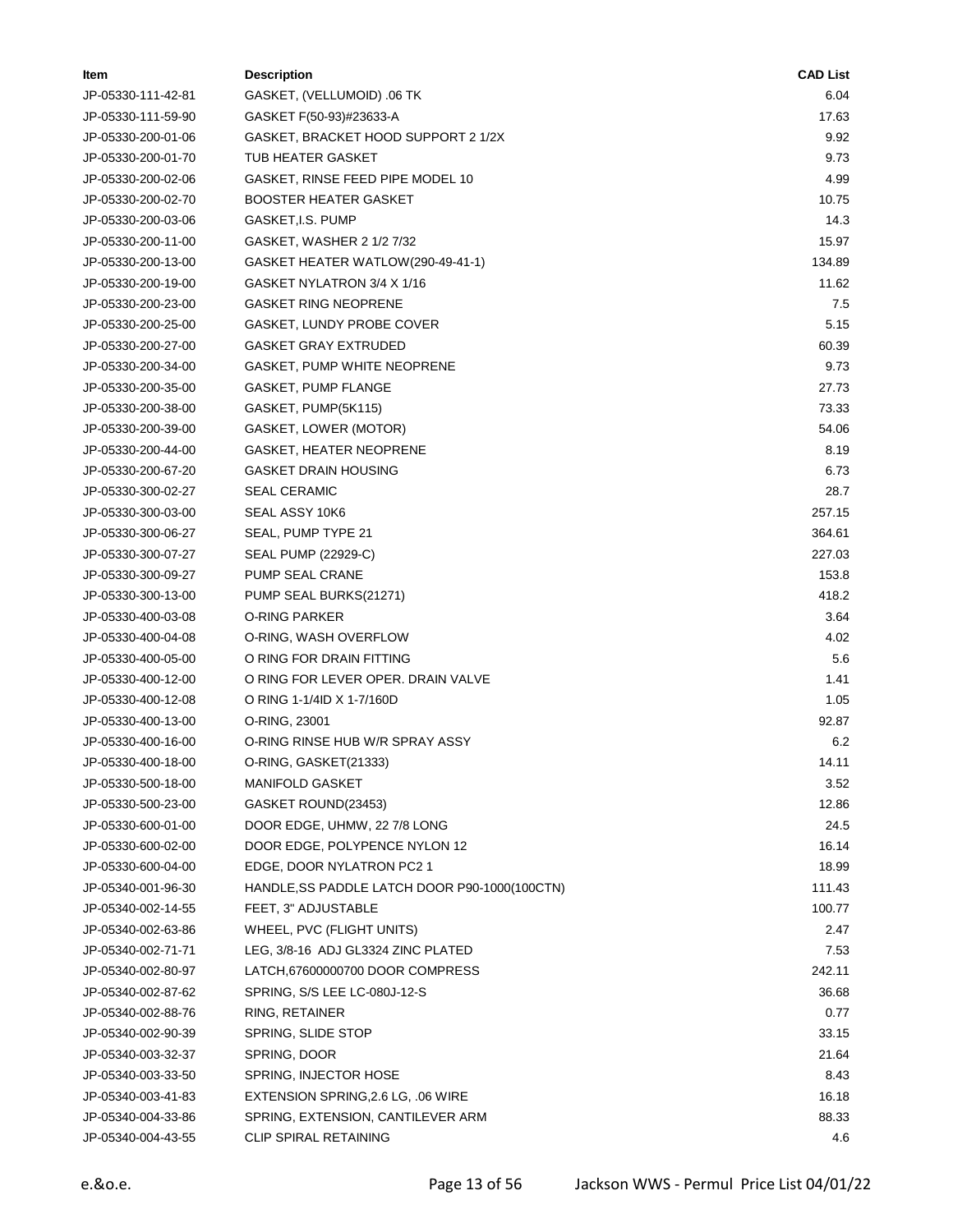| ltem               | <b>Description</b>                              | <b>CAD List</b> |
|--------------------|-------------------------------------------------|-----------------|
| JP-05340-004-47-53 | SPRING, CONICAL COMPRESSION                     | 3.56            |
| JP-05340-004-67-82 | SPRING, DOOR LATCH .042 THICK (DELTA HT-E SEER) | 73.42           |
| JP-05340-011-35-00 | END CAP, CANTILEVER ARM                         | 1.64            |
| JP-05340-011-37-81 | <b>RETAINER RING</b>                            | 2.86            |
| JP-05340-011-42-15 | RING, WASH & RINSE SPINDLE ASSY.                | 16.93           |
| JP-05340-011-44-39 | SPRING LATCH JP-24 LC-042E06S                   | 12.97           |
| JP-05340-011-44-58 | SPRING DOOR EXTENSION                           | 18.99           |
| JP-05340-011-44-76 | E-RING                                          | 9.68            |
| JP-05340-011-60-25 | DOOR HANDLE S/S                                 | 31.09           |
| JP-05340-011-71-74 | FOOT, 2" SS RND TUBING W/ADJ HEX TOE A11-0851-C | 37.98           |
| JP-05340-011-72-46 | LANYARD 6 LONG W/ EYELET ENDS                   | 17.45           |
| JP-05340-011-83-14 | FLANG, MOUNTING WHIRLWIZARD 5141                | 38.3            |
| JP-05340-021-39-18 | HANDLE, DOOR(P1-30-101-11)                      | 66.43           |
| JP-05340-021-62-04 | HINGE LIFT OFF NYLON                            | 34.42           |
| JP-05340-102-01-00 | LOCK,67600000520 CONTROL BOX                    | 28.85           |
| JP-05340-106-09-00 | PADDLE LATCH 64-10-301-50                       | 384.95          |
| JP-05340-108-01-03 | BULLET FEET S/S 1-5/8 OD                        | 33.3            |
| JP-05340-108-02-00 | LEG EQUALIZER #5205                             | 10.41           |
| JP-05340-108-02-06 | LEG, SQUARE #222-34 S/S                         | 44.92           |
| JP-05340-109-02-00 | SPRING MODEL 150                                | 38.67           |
| JP-05340-109-03-00 | SPRING, MODEL 150 CORNER AD-8609                | 105.13          |
| JP-05340-109-23-00 | SPRING COMPRESSION 5/8 ID X 3/4 OD              | 71.08           |
| JP-05340-111-35-22 | SPRING, CANTILEVER DOOR                         | 80.37           |
| JP-05340-111-47-27 | INSERT, 10-32 THREAD #AKS7-1032-130             | 0.89            |
| JP-05340-111-58-10 | FASTENER, 10-32 MONEL 200 S/S                   | 3.87            |
| JP-05340-112-01-00 | RING, RETAINING S/S                             | 18.99           |
| JP-05340-112-01-11 | <b>RETAINING RING</b>                           | 2.43            |
| JP-05340-112-02-11 | RING, RETAINING S/S                             | 3.09            |
| JP-05340-112-03-00 | RETAINING RING TRUARC 500 S/S                   | 32.64           |
| JP-05340-118-05-00 | TRICNUT 10-32                                   | 1.46            |
| JP-05700-000-01-53 | <b>SLEEVE</b>                                   | 4.15            |
| JP-05700-000-03-65 | HOUSING, PUMP W/EPOXY                           | 957.04          |
| JP-05700-000-05-52 | NUT, PLATED(USE 9515-300-05-52)                 | 71.26           |
| JP-05700-000-05-57 | HOOD, SUP'T 4 SHORTER HUDDLE HOUSE              | 1640.88         |
| JP-05700-000-10-12 | CAP, LOWER WASH W/RACE                          | 44.95           |
| JP-05700-000-10-36 | BOTTOM, WASH HEAD                               | 68.13           |
| JP-05700-000-11-01 | CENTER, SHAFT WASH/RINSE HEAD THREAD            | 47.45           |
| JP-05700-000-13-43 | ASSY., RACK SUPPORT ROD                         | 229.18          |
| JP-05700-000-14-55 | F-BRACKET, SWITCH MOUNTING                      | 56.27           |
| JP-05700-000-15-25 | SA-PLUMBING MODEL 10 INCOMING                   | 1715.7          |
| JP-05700-000-16-47 | CASTING, RINSR M-10                             | 78.37           |
| JP-05700-000-18-20 | SA-SUPPORT, UNPLATED HOOD NAVY ASSY.            | 2356.69         |
| JP-05700-000-18-25 | IMPELLER, 1/2-20 TAP NSU                        | 639.81          |
| JP-05700-000-19-11 | <b>IMPELLER, S/S CASTING</b>                    | 126.71          |
| JP-05700-000-23-39 | SHAFT, PUMP                                     | 365.86          |
| JP-05700-000-24-36 | <b>BUSS BAR HEATER</b>                          | 20.75           |
| JP-05700-000-24-76 | W-BRKT. STAINLESS STEEL                         | 210.67          |
| JP-05700-000-24-95 | SA-BREAKER, INTERNAL ASSEMBLY                   | 175             |
| JP-05700-000-26-40 | F-WRAPPER                                       | 92.84           |
| JP-05700-000-27-55 | <b>BLOCK HOOD SUPPORT COARSE</b>                | 691.24          |
| JP-05700-000-28-26 | FITTING, WASH TANK DRAIN                        | 61.61           |
|                    |                                                 |                 |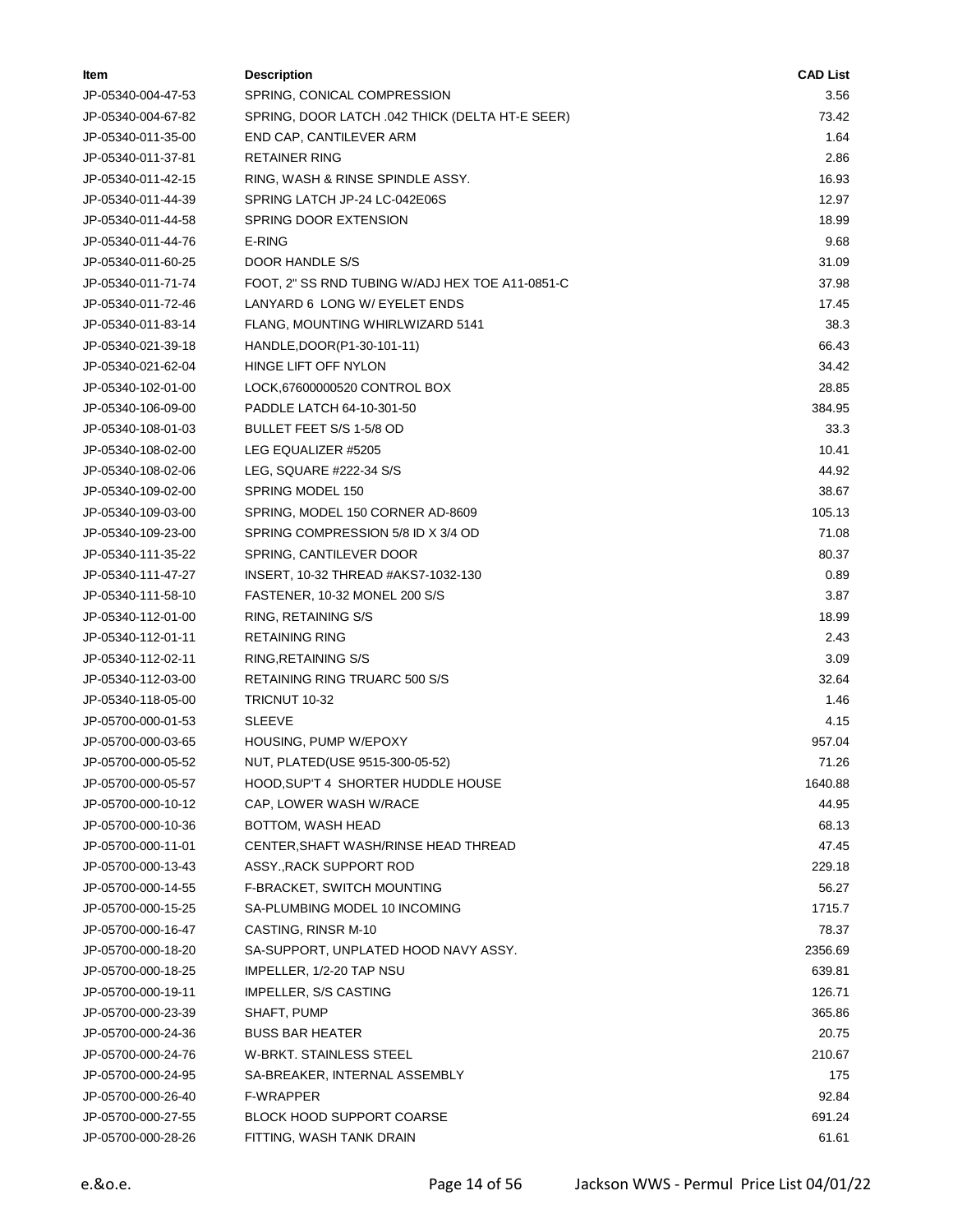| ltem               | <b>Description</b>                  | <b>CAD List</b> |
|--------------------|-------------------------------------|-----------------|
| JP-05700-000-28-30 | HANDLE, M10 HOOD                    | 22.33           |
| JP-05700-000-28-65 | <b>BUSHING HEX RINSE HEAD</b>       | 54.71           |
| JP-05700-000-28-68 | RINSE HEAD ASSEMBLY, 10             | 234.12          |
| JP-05700-000-28-91 | F-PIPING, INTERNAL VACUUM BREAKER   | 62.69           |
| JP-05700-000-28-92 | <b>PIN</b>                          | 12.71           |
| JP-05700-000-29-40 | SPACER PAWL BAR BOLT                | 2.58            |
| JP-05700-000-29-68 | BUSHING, RINSE HEAD HEX             | 72.65           |
| JP-05700-000-29-69 | WASHER, S/S TABLE HOOD              | 22.05           |
| JP-05700-000-29-85 | MOTORMOUNT CASTING RISER            | 312.49          |
| JP-05700-000-31-45 | A-CENTER, WASH ASSEMBLY             | 622.75          |
| JP-05700-000-31-47 | WASH HEAD ASSY SMALL M-15           | 382.59          |
| JP-05700-000-31-73 | F-COVER, LUNDY PROBE                | 30.88           |
| JP-05700-000-32-14 | F-BAR, BUS                          | 17.58           |
| JP-05700-000-32-42 | SA-BREAKER, VACUUM ASSEMBLY         | 717.52          |
| JP-05700-000-35-05 | F-CLAMP, PIPE (SIDE OF UNIT)        | 14.83           |
| JP-05700-000-43-60 | TRACK, TERMINAL BLOCK, CUT 3 5/16   | 17.49           |
| JP-05700-000-47-51 | HOOD, ASSEMBLY (NAVY)               | 6096.86         |
| JP-05700-000-54-86 | F-TUBING, 3/4 X 7 1/2 LG            | 15.56           |
| JP-05700-000-57-69 | WASH HEAD ASSEMBLY                  | 409.13          |
| JP-05700-000-57-70 | WASH HEAD ASSEMBLY                  | 336.37          |
| JP-05700-000-58-50 | F-TUBE, D S/S, 7/16 OD X 10 3/4     | 30.49           |
| JP-05700-000-60-57 | F-COVER, HEATER WASH                | 59.94           |
| JP-05700-000-62-92 | F-5 COPPER TUBE 24 1/2 X 1/2        | 60.82           |
| JP-05700-000-63-07 | A-CONTROL, 10AB/1 W/PLUMBING & COVE | 8592.31         |
| JP-05700-000-65-69 | F-CHAIN, SASH                       | 75.07           |
| JP-05700-000-66-40 | F-SOL, STOP                         | 17.17           |
| JP-05700-000-66-59 | DRAIN LINK                          | 12.54           |
| JP-05700-000-66-61 | WASHER SLOTTED                      | 1.89            |
| JP-05700-000-67-16 | F-SPACER, DRAIN SOLENOID            | 48.38           |
| JP-05700-000-69-45 | SPRING ROD 1/4 X 18-15/16           | 38.3            |
| JP-05700-000-73-22 | <b>BRACKET, HANGER</b>              | 11.73           |
| JP-05700-000-75-77 | YOKE ASSEMBLY                       | 54.35           |
| JP-05700-000-75-78 | YOKE, TURN BUCKLE END               | 17.93           |
| JP-05700-000-75-84 | SPRING ROD 1/4 X 25-1/2             | 27.89           |
| JP-05700-000-80-88 | A-UNION CHEMICAL SUMP               | 23.03           |
| JP-05700-000-85-64 | F-BAR, TRI-ELEMENT BUS 1PH          | 12.51           |
| JP-05700-000-85-69 | BUSHING, CANTILEVER ARM             | 4.71            |
| JP-05700-000-86-23 | JAM NUT, RINSE MANIFOLD             | 106.54          |
| JP-05700-000-86-66 | <b>BUSHING, SIDE DOOR</b>           | 12.79           |
| JP-05700-000-91-67 | F-INSERT, DRAIN SEAT                | 87.68           |
| JP-05700-000-94-59 | F-ROD SUPPORT (VEE)                 | 25.47           |
| JP-05700-001-04-66 | F-TUBE, 1/2 X 2 COPPER              | 15.55           |
| JP-05700-001-05-08 | COUPLING, 3/4 NPT HALF CPLG.        | 16.61           |
| JP-05700-001-07-38 | F-TUBE, 3/4 CU. X 4 LG              | 23.81           |
| JP-05700-001-14-34 | SPINDLE RING, WASH                  | 7.85            |
| JP-05700-001-16-52 | UNION, 1/4 MODIFIED 00088-0404      | 10.01           |
| JP-05700-001-17-86 | <b>GASKET, STEAM COIL</b>           | 18.67           |
| JP-05700-001-17-87 | WASHER STEAM COIL ADAPTER           | 2.15            |
| JP-05700-001-19-82 | F-COVER, BOOSTER BOX STEAM          | 72.64           |
| JP-05700-001-22-02 | WELDMENT, BOOSTER TANK, M200        | 2085.56         |
| JP-05700-001-22-16 | A-ASSY. TRACK                       | 491.7           |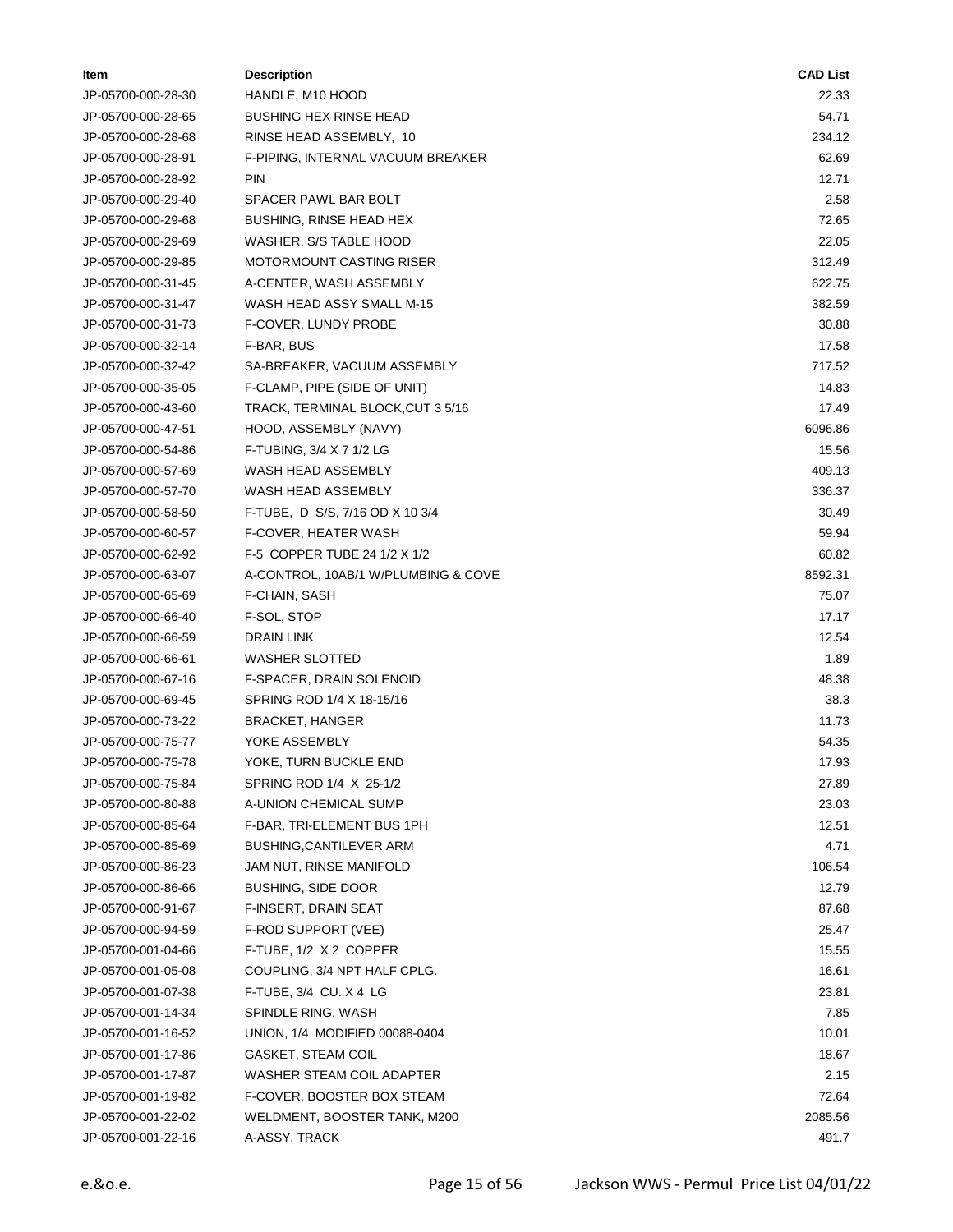| Item               | <b>Description</b>                  | <b>CAD List</b> |
|--------------------|-------------------------------------|-----------------|
| JP-05700-001-22-23 | SUCTION STRAINER ASSY.(3/32 PERF.)  | 256.82          |
| JP-05700-001-22-24 | F-BRKT. SUCTION STRAINER            | 35.67           |
| JP-05700-001-22-56 | NUT, SPANNER MODIFIED 1-3/4 X 18 S/ | 172.38          |
| JP-05700-001-22-92 | <b>HOSE BOTTOM MANIFOLD PUMP</b>    | 22.69           |
| JP-05700-001-22-93 | HOSE, WASH DISCHARGE 7 LONG         | 78.13           |
| JP-05700-001-22-98 | RING, BOTTOM RINSE                  | 3.46            |
| JP-05700-001-23-05 | SPACER, BOTTOM CORNER               | 14.83           |
| JP-05700-001-23-12 | DOOR WRAP SPACER                    | 21              |
| JP-05700-001-23-96 | FITTNG, THERMOSTAT                  | 14.2            |
| JP-05700-001-23-97 | STOP, DOOR                          | 43.17           |
| JP-05700-001-25-41 | F-SLEEVE, LEVER & WRAP              | 11.24           |
| JP-05700-001-25-42 | F-LEVER, DOOR (CANTILEVER ARM)      | 35.84           |
| JP-05700-001-25-69 | OVERFLOW, WASH WELDMENT TSTAR       | 148.38          |
| JP-05700-001-26-50 | RINSE MANIFOLD HOSE, EXTRUDED 3 1/2 | 46.2            |
| JP-05700-001-26-74 | NIPPLE, 3/4 BRASS X 6 LG.           | 43.33           |
| JP-05700-001-26-87 | SLEEVE, RINSE HOSE ASSEMBLY         | 69.04           |
| JP-05700-001-27-55 | F-S'PORT, OVERFLOW                  | 32.25           |
| JP-05700-001-28-19 | <b>GUIDE RACK</b>                   | 70.25           |
| JP-05700-001-29-30 | COVER, WELD. ASSY. BOOSTER MD. 200B | 298.23          |
| JP-05700-001-29-58 | <b>GUARD, FRONT SPLASH</b>          | 99.98           |
| JP-05700-001-96-48 | F-SUPPORT, OVERFLOW STRAINER        | 74.5            |
| JP-05700-001-98-38 | MOTOR, WASH 208 VOLT ASSEMBLY       | 4512.16         |
| JP-05700-001-98-43 | F-BRACKET, INNER PAWL BAR           | 207.08          |
| JP-05700-001-99-16 | W-DRIVE LINKAGE, R-L LOADER WELDMEN | 352.2           |
| JP-05700-001-99-96 | F-WRAP, DOOR CONSERVER XL           | 134.11          |
| JP-05700-002-00-20 | F-ARM, CANTILEVER                   | 318.14          |
| JP-05700-002-00-38 | F-STRAINER, ACCUMULATOR             | 351.32          |
| JP-05700-002-00-83 | GLIDE, USE 5700-002-23-64           | 12.1            |
| JP-05700-002-00-84 | F-STOP, DOOR                        | 33.02           |
| JP-05700-002-00-88 | F-PLATE, SPRING MULTIPLIER TS HIGHE | 37.65           |
| JP-05700-002-00-91 | ROD, SPRING CONNECTING TEMP HH      | 38.42           |
| JP-05700-002-01-00 | RACK, TEMPSTAR ASSEMBLY             | 949.75          |
| JP-05700-002-01-01 | RACK, TEMPSTAR WELDMENT             | 857.81          |
| JP-05700-002-01-08 | IMPELLER, 60 CY MOTOR 69262228      | 2622.82         |
| JP-05700-002-01-19 | W-MANIFOLD RINSE TEMP HH WELDMENT   | 378.41          |
| JP-05700-002-01-23 | W-HOOD, TEMPSTAR HIGHER WELDMENT    | 1200.08         |
| JP-05700-002-01-27 | W-STOP, DOOR W/MAGNET HOLDER WELD   | 265.79          |
| JP-05700-002-01-28 | F-DOOR, FRT CONSXL W/JACKSON EMBOSS | 429.94          |
| JP-05700-002-01-30 | A-DOOR, UPPER TEMPSTAR HIGHER ASY   | 461.97          |
| JP-05700-002-01-42 | F-COVER, FRONT PANEL TEMPSTAR HH    | 387.69          |
| JP-05700-002-01-60 | A-PLUMBING INCOMING STEAM 60CY TS   | 1921.68         |
| JP-05700-002-02-04 | F-COVER HEATER BOX WH-44            | 85.82           |
| JP-05700-002-02-18 | ARM, RINSE WH-44                    | 66.56           |
| JP-05700-002-02-19 | RINSE ARM CAP                       | 15.39           |
| JP-05700-002-02-69 | A-HOSE, 2X30 REINFORCED             | 67.98           |
| JP-05700-002-03-07 | A-RINSE, FINAL ASSY WH-44           | 898.39          |
| JP-05700-002-03-08 | FINAL RINSE, WH-44 WELDMENT         | 243.45          |
| JP-05700-002-03-13 | NOZZLE, 6506 H1/8W                  | 70.1            |
| JP-05700-002-03-14 | W-GUIDE, LEFT DOOR                  | 93.72           |
| JP-05700-002-03-21 | W-STRAINER, WH-44 WELDMENT          | 360.46          |
| JP-05700-002-03-28 | GUIDE, DOOR                         | 18.84           |
|                    |                                     |                 |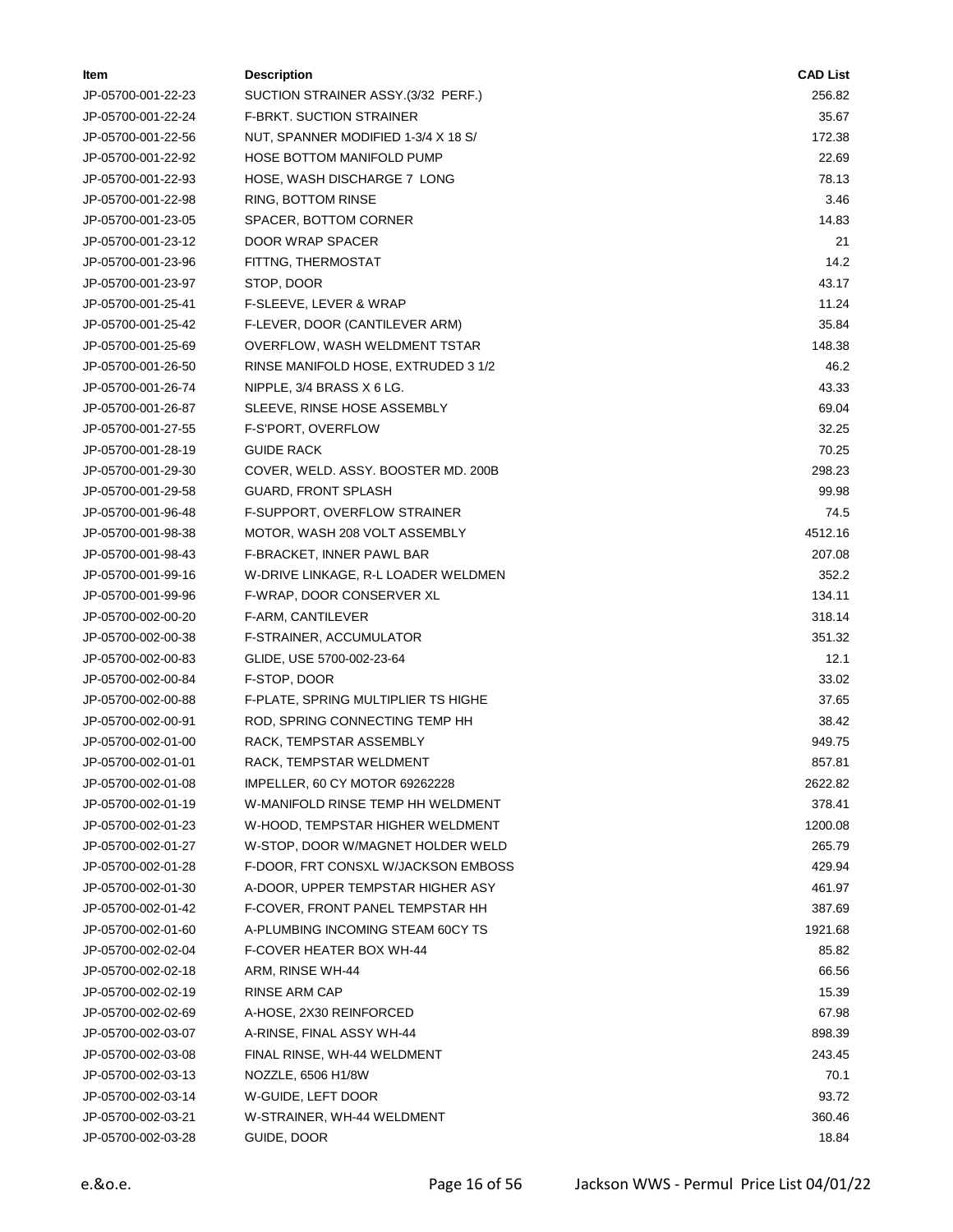| ltem               | <b>Description</b>                  | <b>CAD List</b> |
|--------------------|-------------------------------------|-----------------|
| JP-05700-002-03-29 | NOZZLE, 8008 H1/8VV                 | 70.1            |
| JP-05700-002-03-30 | W-BOX, SWITCH WELDMENT              | 365.54          |
| JP-05700-002-03-42 | INJECTOR, RINSE WELDMENT            | 239.28          |
| JP-05700-002-03-55 | ARM, WASH WELDED ASSY "A" (TOP)     | 468.3           |
| JP-05700-002-04-08 | A-SCOOP VENT OPTION ASSEMBLY CONV   | 989.58          |
| JP-05700-002-04-39 | HOSE, CLEAR 1.5 I.D.                | 149.93          |
| JP-05700-002-04-40 | HOSE, 3/8 ID X 5/8 OD 14 IN LONG    | 21.68           |
| JP-05700-002-04-41 | SPILLWAY, CONSERVER XL              | 392.07          |
| JP-05700-002-04-42 | GASKET, DRAIN SEAT                  | 21.45           |
| JP-05700-002-04-45 | A-SUPPORT, CANTILEVER ARM ASSY      | 139.77          |
| JP-05700-002-04-46 | ASSY, STAND PIPE                    | 193.15          |
| JP-05700-002-04-47 | STAND PIPE, CONSXL ASSY             | 143.75          |
| JP-05700-002-04-51 | SA-ASSY LEFT DOOR CONS XL           | 357.22          |
| JP-05700-002-04-52 | SA-ASSY, RIGHT DOOR CONS XL         | 492.65          |
| JP-05700-002-04-63 | W-ACCUMULATOR CONS XL               | 432.95          |
| JP-05700-002-04-68 | W-SWITCH BOX, SIDE WELDMENT         | 152.91          |
| JP-05700-002-04-71 | W-INJECTOR, FILL LINE WELDMENT      | 128.14          |
| JP-05700-002-05-46 | BRACKET, DOOR STOP WELDMENT WH44    | 38.05           |
| JP-05700-002-05-61 | FITTING, HOSE EYE                   | 24.2            |
| JP-05700-002-05-62 | F-FITTING, CHEMICAL DRIP            | 60.36           |
| JP-05700-002-05-70 | HOSE, PLUNGER LINK                  | 12.57           |
| JP-05700-002-05-73 | GUIDE, DOOR                         | 83.8            |
| JP-05700-002-05-74 | GUIDE, RIGHT DOOR                   | 92.39           |
| JP-05700-002-05-75 | GUIDE, LEFT DOOR                    | 92.39           |
| JP-05700-002-05-90 | COVER, SOLENOID WELDMENT            | 197.92          |
| JP-05700-002-05-91 | W-COVER, SOLENOID BOTTOM WELDMENT   | 214.75          |
| JP-05700-002-06-19 | IMPELLER, ECL-26 ES2000 PUMP        | 332.78          |
| JP-05700-002-06-25 | STRAINER, SUMP CONS XL              | 260.21          |
| JP-05700-002-06-83 | A-TABLE LIMIT, OPTION T ASSEMBLY    | 867.33          |
| JP-05700-002-07-64 | W-RACK RAIL, ES4000CDR WELDMENT     | 893.93          |
| JP-05700-002-07-65 | W-RACK RAIL, ES4000CDL WELDMENT     | 797.99          |
| JP-05700-002-08-44 | W-PIPE, STAND & CAP WELDMENT        | 76.47           |
| JP-05700-002-08-62 | A-STEAM COIL TS/57 ASSEMBLY         | 1242.55         |
| JP-05700-002-08-64 | A-RACK RAIL, LEFT ES4000 CORNER ASY | 998.7           |
| JP-05700-002-08-85 | A-RACK RAIL, RIGHT ES4000 ASSEMBLY  | 910.89          |
| JP-05700-002-09-04 | STRAINER, SCREEN W/HANDLE WELD      | 93.89           |
| JP-05700-002-09-13 | W-ARM, CANTILEVER ES4000CDR WELDME  | 453.22          |
| JP-05700-002-09-15 | STRAINER, DRAIN W/GUARD WELDMENT    | 141.98          |
| JP-05700-002-09-85 | A-DOOR, GLASSWASHER ASSEMBLY        | 602.1           |
| JP-05700-002-10-19 | TANK, RINSE TANK WELDMENT TE HH     | 2486.26         |
| JP-05700-002-10-20 | A-RINSE TANK, TS HH 460V ASSEMBLY   | 3513.17         |
| JP-05700-002-10-59 | A-DRAIN, REPLACEMENT TUB PLATE ASSY | 271.41          |
| JP-05700-002-11-20 | W-BASKET, SCRAP WH-66 WELDMENT      | 417.19          |
| JP-05700-002-11-21 | A-STRAINER, SCRAP BASKET ASSEMBLY   | 452.53          |
| JP-05700-002-11-47 | BAFFLE, VENT COWL WELDMENT          | 135.09          |
| JP-05700-002-11-78 | COIL, STEAM W/STAND ASSEMBLY        | 1555.26         |
| JP-05700-002-11-96 | W-HOUSING, P/W R-L WELDMENT         | 1970.63         |
| JP-05700-002-12-27 | VALVE, MODULATING NAT GAS ASSEMBLY  | 1769.01         |
| JP-05700-002-13-22 | F-BRACKET, LLC BOARD MOUNTING       | 70.07           |
| JP-05700-002-13-75 | F-MANIFOLD, CON LT, 24LTF-E         | 70.55           |
| JP-05700-002-14-34 | W-BOX, SWITCH TUBE TS-57 WELDMENT   | 203.89          |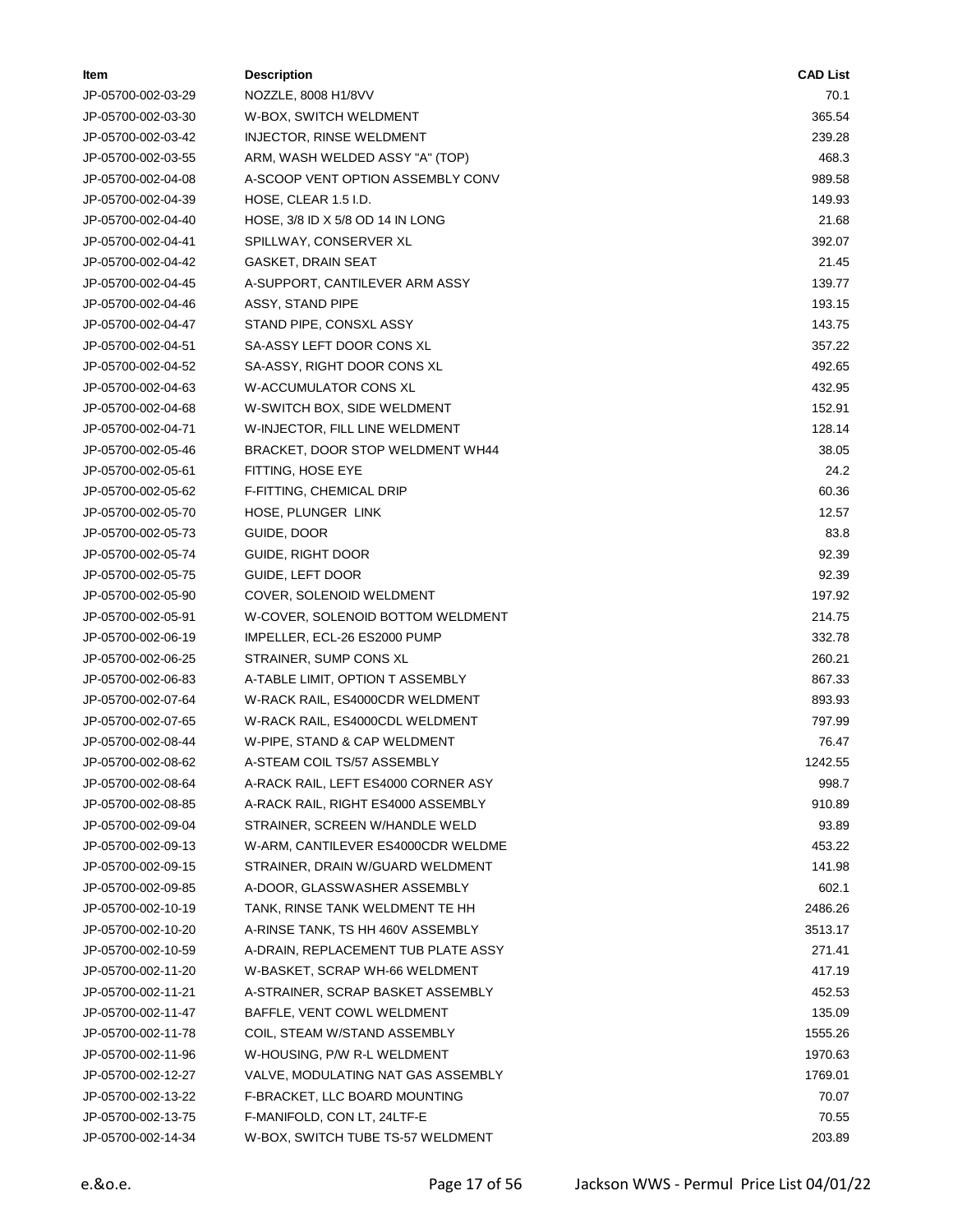| ltem               | <b>Description</b>                          | <b>CAD List</b> |
|--------------------|---------------------------------------------|-----------------|
| JP-05700-002-14-86 | A-MOTOR, WASH 208/60 1PH ASSEMBLY           | 4910.31         |
| JP-05700-002-15-10 | F-PLATE, HOOD SUPPORT MOUNT'G TEMPHH        | 45.52           |
| JP-05700-002-15-29 | HUB, DRIVE ET-2RU WELDMENT                  | 80.67           |
| JP-05700-002-16-13 | W-STRAINER, SUCTION WELDMENT TS HH          | 192.81          |
| JP-05700-002-16-22 | A-TANK, TEMP HH 208 VOLT W/70 RISE          | 4082.34         |
| JP-05700-002-16-24 | TANK, TEMP HH 208V ASSEMBLY                 | 3772.93         |
| JP-05700-002-16-51 | F-COVER, BOOSTER TANK TEMPHH                | 139.72          |
| JP-05700-002-16-83 | SLEEVE, SPACER (ET2-RU)                     | 36.68           |
| JP-05700-002-17-68 | SUPPORT, HOOD (TEMP HH) WELDMENT            | 233.32          |
| JP-05700-002-17-71 | A-HOSE, 1/2 X 24 W/FITTINGS                 | 194.83          |
| JP-05700-002-17-79 | A-HOSE, RE-CIRC PUMP SUCTION ASS'Y          | 488.9           |
| JP-05700-002-17-84 | A-PUMP, RECIRCULATING 110V ASY              | 2589.95         |
| JP-05700-002-17-97 | WASHER, DRIVE HUB (ET-2RU)                  | 10.98           |
| JP-05700-002-18-17 | HOSE, 44 MANIFOLD PUMP                      | 57.43           |
| JP-05700-002-18-28 | F-BRACKET, SUCTION STRAINER TEMP/HH         | 58.74           |
| JP-05700-002-18-41 | W-HINGE, LEFT JP24                          | 77.96           |
| JP-05700-002-18-42 | W-COVER, RIGHT HINGE JP24                   | 69.34           |
| JP-05700-002-18-85 | HOSE, LOWER DISCHARGE TEMP GP               | 83.92           |
| JP-05700-002-19-05 | W-ACCUMULATOR, OMEGA CS WELDMENT            | 942.3           |
| JP-05700-002-20-41 | F-BRKT, LOWER ADJUS'NT PUMP TEMPHH          | 136.39          |
| JP-05700-002-20-42 | W-BRACKET, PUMP SUPPORT TEMP HH WLD         | 50.02           |
| JP-05700-002-20-45 | W-STRAINER, ACCUMULATOR OMEGA CS            | 309.93          |
| JP-05700-002-20-79 | A-TUBE SUCTION CONNECTOR OMEGACS            | 30.48           |
| JP-05700-002-21-22 | NIPPLE, BLK IRON 3/4NPT X 14.75 L           | 25.49           |
| JP-05700-002-21-52 | W-TUBE, CHEMICAL INJECTION WELDMENT         | 328.06          |
| JP-05700-002-21-70 | W-MANIFOLD, LOWER WASH TEMP HH WELD         | 229.17          |
| JP-05700-002-22-61 | KIT, DRIVE C/WISE GW RETRO FIT NO.2         | 2165.53         |
| JP-05700-002-22-73 | A-SUPPORT, PUMP TEMP HH ASSEMBLY            | 115.61          |
| JP-05700-002-22-80 | KIT, DRIVE ASSY GW CCWISE FIT NO.2          | 2165.53         |
| JP-05700-002-23-03 | F-COVER, CONTROL BOX (TEMP)                 | 259.21          |
| JP-05700-002-23-64 | GLIDE, TEMP HH LOWER DOOR                   | 17.46           |
| JP-05700-002-25-00 | PLUG, FRONT CORNER OMEGA (96040050)         | 26.52           |
| JP-05700-002-25-08 | MAGNET, DOOR STOP ASSY TEMP HH              | 271.19          |
| JP-05700-002-25-27 | A-PACKING, JACKSON DOORUNITS W/BOX          | 518.42          |
| JP-05700-002-29-09 | A-TANK, RINSE TEMP HH/463/70 ASSEMB         | 4209.71         |
| JP-05700-002-29-36 | A-TANK, RINSE 208-240V, 70 DEGREE RISE ASSY | 2978.4          |
| JP-05700-002-29-59 | W-DOOR, UPPER SIDE TEMP HH WELD             | 308.14          |
| JP-05700-002-29-60 | W-STOP, DOOR TEMP HH WELD                   | 37.81           |
| JP-05700-002-29-75 | ADAPTER, OMEGA HT                           | 36.15           |
| JP-05700-002-30-09 | HUB, DISCHARGE HZ-24 MACHINED               | 68.13           |
| JP-05700-002-30-87 | A-DOOR, LEFT TEMPSTAR ASSEMBLY              | 386.48          |
| JP-05700-002-30-88 | DOOR, RIGHT SIDE TEMPSTAR ASSEMBLY          | 604.39          |
| JP-05700-002-30-89 | A-DOOR, FRONT TEMPSTAR ASSEMBLY             | 421.18          |
| JP-05700-002-31-40 | F-COPPER, 1/2 X 3 3/4                       | 16.5            |
| JP-05700-002-31-83 | W-BOX, SWITCH WELD RACK CON (4027)          | 334             |
| JP-05700-002-32-51 | W-GUIDE, LEFT DOOR (4029)                   | 85.96           |
| JP-05700-002-33-05 | LEG, CONTROL BOX MOUNTING                   | 6.4             |
| JP-05700-002-35-40 | A-MOTOR, P/W 208/3 PH 1HP ASSY              | 4456.27         |
| JP-05700-002-35-53 | COVER, DRAIN CHUTE                          | 42.12           |
| JP-05700-002-36-09 | F-DIN RAIL, 2 IN LONG                       | 20.36           |
| JP-05700-002-36-55 | F-DAMPER, SCOOP (ALL CONVEYORS)             | 50.54           |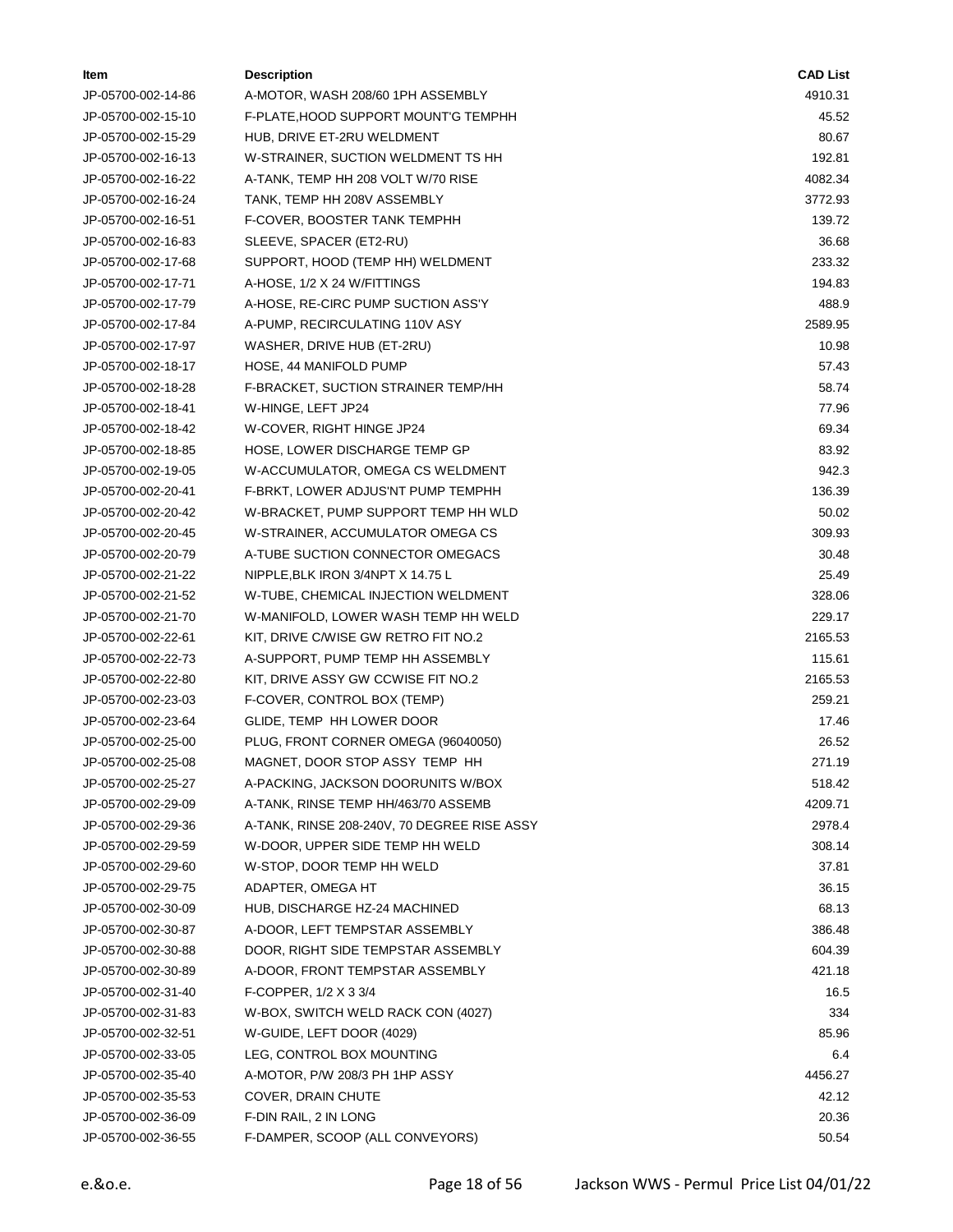| ltem               | <b>Description</b>                   | <b>CAD List</b> |
|--------------------|--------------------------------------|-----------------|
| JP-05700-002-36-65 | F-PANEL, FRONT DRESS TEMP TOP MOUNT  | 646.26          |
| JP-05700-002-37-82 | A-KIT, ROLLER CASTER JP-24           | 203.21          |
| JP-05700-002-38-10 | CONNECTOR, DRAIN LINK                | 15.57           |
| JP-05700-002-38-20 | A-DRAIN LINK, ES2000 ASSEMBLY        | 87.35           |
| JP-05700-002-38-21 | A-LINK, ES4000 DRAIN ASSEMBLY        | 117.62          |
| JP-05700-002-38-23 | A-DRAIN LINK, OMEGA CS ASSEMBLY      | 43.02           |
| JP-05700-002-39-07 | F-COVER, BOOSTER TANK ES-5           | 73.76           |
| JP-05700-002-39-83 | A-HOSE, 1 1/2 X 3 POLYBRADE          | 11.77           |
| JP-05700-002-40-82 | PUMP SUCTION HOSE DELTA 5            | 42.16           |
| JP-05700-002-40-83 | DRAIN LINK, OMEGA 5                  | 44.07           |
| JP-05700-002-41-21 | A-COVER, BACK DRIVE MOTOR ASSY       | 224.47          |
| JP-05700-002-42-69 | W-HOUSING, WH-66 R-L P/W WELDMENT    | 1760.14         |
| JP-05700-002-42-88 | W-DOOR, WH-66 PREWASH R-L WELDMENT   | 263.04          |
| JP-05700-002-43-29 | A-DOOR, AJ44 WASH W/NO EMBOSS ASS'Y  | 896.74          |
| JP-05700-002-44-23 | W-PLATECOIL, HEATER CG WELDMENT      | 2670.37         |
| JP-05700-002-44-33 | SANITIZER, SQUEEZE TUBE              | 3.02            |
| JP-05700-002-45-05 | TANK, CM.00001 S/S 10X19.5 WLD RINSE | 3658.2          |
| JP-05700-002-45-52 | A-DRAIN LINK, OMEGA 5 ASSEMBLY       | 142.03          |
| JP-05700-002-45-56 | W-TANK, BOOSTER OMEGA 5 WELDMENT     | 1130.49         |
| JP-05700-002-45-58 | HOSE, BOOSTER TANK DISCHARGE ASSY    | 208.25          |
| JP-05700-002-45-59 | <b>HOSE, 1/2 X 19 LONG</b>           | 64.14           |
| JP-05700-002-45-60 | W-AIRGAP, OMEGA 5 WELDMENT           | 397.29          |
| JP-05700-002-45-61 | W-TUBE, FILL OMEGA 5 WELDMENT        | 272.28          |
| JP-05700-002-46-02 | WINGNUT, SHOULDER BOLT WELDMENT      | 88.43           |
| JP-05700-002-46-16 | TUBE, DISPERSION WELDMENT            | 196.89          |
| JP-05700-002-47-29 | A-FINAL RINSE, 44 ASSEMBLY AJ-44     | 1156.81         |
| JP-05700-002-47-39 | F-STIFFENER HOOD SUPPORT ES4000      | 125.98          |
| JP-05700-002-48-57 | <b>BLOCK, DRAIN MOTOR GUIDE</b>      | 121.05          |
| JP-05700-002-49-60 | A-DOOR, PRE-WASH R-L W/NO EMBOSS     | 625.92          |
| JP-05700-002-50-48 | A-CONNECTOR, PAWL BAR DRIVE ASSEMBL  | 83.25           |
| JP-05700-002-50-90 | W-DISCHARGE, UPPER PUMP CG WELDMENT  | 878.32          |
| JP-05700-002-50-92 | W-PUMP, LOWER WASH CG WELDMENT       | 1236.91         |
| JP-05700-002-51-14 | W-MANIFOLD, CG WASH WELDMENT         | 351.64          |
| JP-05700-002-51-18 | W-TRAY, RINSE CG WELDMENT            | 346.35          |
| JP-05700-002-51-20 | SCOOP, CG INTAKE SUCTION WELDMENT    | 227.08          |
| JP-05700-002-51-25 | A-TANK, BOOSTER CG ASSEMBLY          | 4952.57         |
| JP-05700-002-51-28 | A-PUMP, RECIRCULATING 110V WELDMENT  | 3297.25         |
| JP-05700-002-51-38 | A-HOSE, RECIRCULATING PUMP SUCTION   | 304.67          |
| JP-05700-002-51-73 | A-HOSE BOOSTER CONNECTION GAS        | 1838.77         |
| JP-05700-002-51-95 | W-ACCUMULATOR, OMEGA WELDMENT        | 597.58          |
| JP-05700-002-52-17 | A-PAWL BAR, LOADER R-L ASSEMBLY      | 740.45          |
| JP-05700-002-52-24 | F-PLATE, RINSE DRAIN COVER CG        | 45.71           |
| JP-05700-002-52-33 | A-TUBE, 1/4 X 60 WHITE               | 9.66            |
| JP-05700-002-52-34 | A-TUBE, 1/4 X 60 BLUE                | 9.66            |
| JP-05700-002-52-54 | W-PANEL, TEMP-HH FALSE WELDMENT      | 398.93          |
| JP-05700-002-52-74 | A-HOSE, RECIRCULATING DISCHARGE 44G  | 283.83          |
| JP-05700-002-52-75 | A-HOSE, RECIRCULATING SUCTION 44 CG  | 343.06          |
| JP-05700-002-52-76 | A-HOSE, WASH COIL OUTLET ASSEMBLY    | 396.5           |
| JP-05700-002-53-62 | F-PLATE, RINSE TRAY OVERFLOW         | 42.06           |
| JP-05700-002-54-56 | W-DOOR, ECOLAB OMEGA 5 WELDMENT      | 720.7           |
| JP-05700-002-55-52 | F-BRACKET, MOTOR MOUNTING            | 153.56          |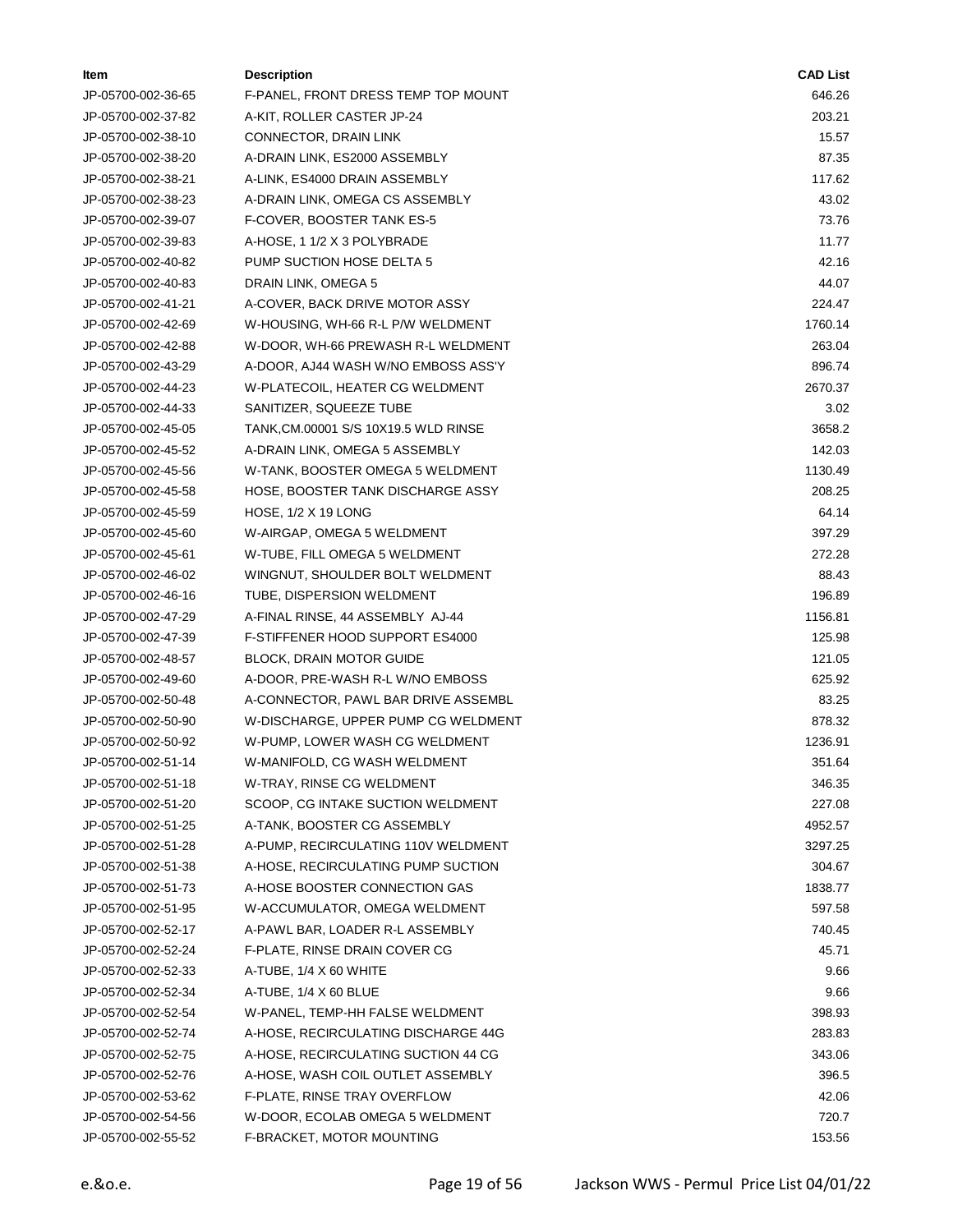| ltem               | <b>Description</b>                  | <b>CAD List</b> |
|--------------------|-------------------------------------|-----------------|
| JP-05700-002-56-10 | A-TANK, RINSE M200 460V ASSEMBLY    | 3782.71         |
| JP-05700-002-56-45 | SUMP, INTAKE STRAINER ASSEMBLY      | 244.37          |
| JP-05700-002-56-75 | W-INJECTOR, GPX RINSE WELDMENT      | 253.55          |
| JP-05700-002-57-76 | A-PLUMBING P/W R-L DRAIN 66 CG ASSY | 251.84          |
| JP-05700-002-57-77 | A-PLUMBING, R-L WASH DRAIN 66 CG    | 527.6           |
| JP-05700-002-57-82 | W-HANDLE, BALL VALVE R-L 66 CG WELD | 68.49           |
| JP-05700-002-57-84 | W-PANEL, FRONT DRESS R-L 66 CG WELD | 628.36          |
| JP-05700-002-57-87 | W-INJECTOR, CG RINSE WELDMENT R-L   | 229.13          |
| JP-05700-002-57-98 | A-ARM, ES4000 WASH ASSEMBLY         | 459.45          |
| JP-05700-002-58-09 | A-ARM, TEMPSTAR RINSE ASSEMBLY      | 313.03          |
| JP-05700-002-59-36 | W-RIGHT FRAME WELDMENT              | 434.94          |
| JP-05700-002-59-39 | W-HINGE PLATE (LEFT)                | 101.92          |
| JP-05700-002-59-40 | W-HINGE PLATE (RIGHT)               | 97.48           |
| JP-05700-002-59-79 | W-STIFFNER, RINSE TUBE JPX-300 WELD | 256.62          |
| JP-05700-002-60-26 | A-PANEL, RIGHT SIDE GLASSWASHER ASY | 278.97          |
| JP-05700-002-60-27 | A-PANEL, LEFT SIDE GLASSWASHER ASSY | 456.01          |
| JP-05700-002-60-50 | STRAINER, PUMP INTAKE DELTA 5       | 93.68           |
| JP-05700-002-60-64 | A-ARM, CANTILEVER ES4000 ASSEMBLY   | 538.22          |
| JP-05700-002-60-65 | F-ARM, ES4000 CANTILEVER            | 293.48          |
| JP-05700-002-60-91 | A-MOTOR & PUMP, MODEL 10 ASSEMBLY   | 2148.57         |
| JP-05700-002-60-92 | A-CONNECTOR, OUTLET PLUMBING ASSY   | 94.5            |
| JP-05700-002-60-93 | A-CONNECTOR, INLET PLUMBING ASSEMBL | 127.11          |
| JP-05700-002-60-96 | PIPE, RINSE FEED WELDMENT           | 177.61          |
| JP-05700-002-60-97 | FLANGE, MOTOR EPOX. & PAINT         | 395.01          |
| JP-05700-002-60-99 | A-SUPPORT, HOOD 4 SHORTER MODEL 10  | 1500.95         |
| JP-05700-002-61-01 | W-DOOR, OUTER STARDARD WELDMENT     | 1434            |
| JP-05700-002-61-02 | W-DOOR, OUTER 4 SHORTER WELDMENT    | 1395.81         |
| JP-05700-002-61-04 | W-DOOR, INNER STANDARD WELDMENT     | 1223.61         |
| JP-05700-002-61-05 | W-DOOR, INNER 4 SHORTER WELDMENT    | 1224            |
| JP-05700-002-61-08 | F-TUBE, 1/2 X 15 1/2 W/HOLE         | 46.55           |
| JP-05700-002-61-09 | SA-HOOD, ASSEMBLY 5HH               | 4373.55         |
| JP-05700-002-61-10 | INLET, PLATED STANDARD ASSEMBLY     | 238.77          |
| JP-05700-002-61-13 | OUTLET, PLATED STARDARD ASSEMBLY    | 244.44          |
| JP-05700-002-61-19 | SA-CONNECTOR, OUTLET ASSY           | 117.9           |
| JP-05700-002-61-54 | A-OUTLET, 10A EXT VAC BRK ASSEMBLY  | 212.32          |
| JP-05700-002-62-11 | A-TUBE, 1/4 OD X 48 BLUE PASTIC     | 13.26           |
| JP-05700-002-62-12 | A-TUBE, 1/4 OD X 48 RED PLASTIC     | 13.19           |
| JP-05700-002-62-13 | A-TUBE, 1/4 OD X 48 WHITE PLASTIC   | 9.96            |
| JP-05700-002-62-49 | F-PLATE, DEFLECTOR                  | 26.48           |
| JP-05700-002-62-80 | F-PLATE, PEDAL                      | 66.03           |
| JP-05700-002-62-93 | W-PLATE, TABLE LIMIT MOUNTING WELD  | 295             |
| JP-05700-002-62-94 | A-SWITCH, TABLE LIMIT OPTION        | 1698.1          |
| JP-05700-002-63-79 | A-UNION, BRASS 3/4 WITH O RING      | 53.38           |
| JP-05700-002-63-85 | PLATE, CONNECTOR                    | 11.37           |
| JP-05700-002-63-92 | ROD, CONVEYOR                       | 77.61           |
| JP-05700-002-64-43 | F-SUPPORT, FLIGHT PAN STRAINER SIDE | 157.49          |
| JP-05700-002-64-54 | DOOR GLIDE                          | 183.62          |
| JP-05700-002-64-57 | W-DOOR, FLIGHT WELDMENT             | 3891.57         |
| JP-05700-002-64-67 | A-KIT, 1/2 WATER ARRESTOR PRESSURE  | 510.5           |
| JP-05700-002-65-07 | F-RAIL, LOWER WASH SECTION          | 123.68          |
| JP-05700-002-65-45 | A-WASH ARM FLIGHT TYPE              | 1455.85         |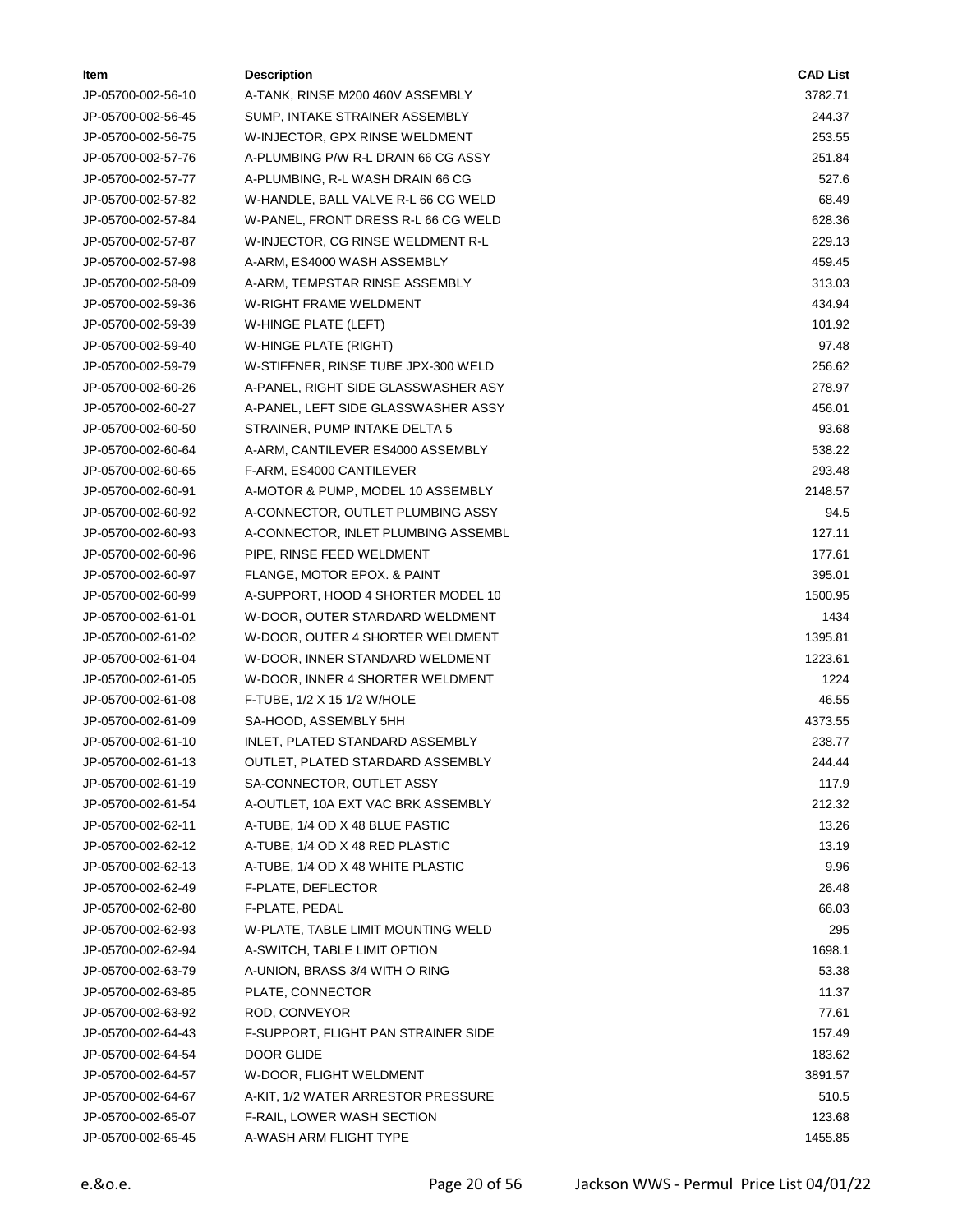| ltem               | <b>Description</b>                            | <b>CAD List</b> |
|--------------------|-----------------------------------------------|-----------------|
| JP-05700-002-65-77 | TANK, THERMAL EXPANSION                       | 475.35          |
| JP-05700-002-65-82 | F-PLATE, RAIL                                 | 124.92          |
| JP-05700-002-65-87 | F-RAIL, RACK LOWER LOADER SECTION             | 190.53          |
| JP-05700-002-66-13 | A-BELT, CONVEYOR JFT STANDARD                 | 26163.92        |
| JP-05700-002-66-29 | F-RAIL, UPPER LOADER SECTION                  | 161.08          |
| JP-05700-002-66-38 | DRIVE MOTOR ASSEMBLY (208-240 VOLT JFT UNITS) | 4945.38         |
| JP-05700-002-66-43 | F-BRACKET, DRIVE MOTOR SUPPORT                | 153.63          |
| JP-05700-002-66-47 | STOPPER, DRAIN ASSEMBLY FLIGHT                | 761.37          |
| JP-05700-002-66-49 | STIFFENER, CHEMICAL TUBE 9657-2573            | 23.18           |
| JP-05700-002-67-03 | DRIVE WHEEL                                   | 697             |
| JP-05700-002-67-07 | A-ARM POWER RINSE ASSY                        | 1386.77         |
| JP-05700-002-67-16 | F-LID, DRAIN QUENCH BOX                       | 11.44           |
| JP-05700-002-67-21 | HANDLE, P60-1010 TOP FLIGHT                   | 73.68           |
| JP-05700-002-67-28 | SPINDLE, DOOR SPRING                          | 55.23           |
| JP-05700-002-67-34 | DOOR RISER ASSEMBLY TALL, JFT                 | 802.63          |
| JP-05700-002-67-36 | COMPLETE FINAL RINSE ASSEMBLY (JFT)           | 3677.84         |
| JP-05700-002-67-37 | FINAL RINSE ARM (JFT)                         | 708.62          |
| JP-05700-002-67-50 | W-MANIFOLD, RINSE WELDMENT FLIGHT             | 494.44          |
| JP-05700-002-68-28 | F-END PLATE, LOADER SECTION                   | 283.18          |
| JP-05700-002-68-55 | DRIVE MOTOR ASSEMBLY (460 VOLT JFT UNITS)     | 4845.22         |
| JP-05700-002-69-11 | F-RAIL, UPPER FRONT UNLOADER SECT             | 114.57          |
| JP-05700-002-69-12 | F-RAIL, LOWER FRONT UNLOADER SECT             | 161.76          |
| JP-05700-002-69-58 | F-CPVC, 2 ID X 3.75 LONG                      | 42.24           |
| JP-05700-002-69-72 | A-MOTOR, OMEGA CS ASSEMBLY                    | 2886.14         |
| JP-05700-002-69-73 | A-HOSE, 3/8 ID X 12 LONG CLEAR                | 22.6            |
| JP-05700-002-70-65 | F-TUBE, COPPER 1/2 X 23.250                   | 63.94           |
| JP-05700-002-70-66 | F-TUBE COPPER 1/2 X 19.125                    | 55.24           |
| JP-05700-002-71-00 | W-BOOSTER TANK JPX-300                        | 1825.66         |
| JP-05700-002-71-11 | W-PANEL, UPPER CONTROL WELDMENT               | 213.49          |
| JP-05700-002-71-64 | F-LEVER, DOOR L.H.                            | 34.05           |
| JP-05700-002-71-80 | W-DOOR INNER JPX-300 WELDMENT                 | 128.59          |
| JP-05700-002-72-17 | A-PRESSURE HOSE ASSEMBLY                      | 40.67           |
| JP-05700-002-72-48 | A-PERI PUMP, 14 RPM 240 VOLT W/BLAC           | 391.42          |
| JP-05700-002-72-49 | A-PERI PUMP, 36 RPM 240 VOLT W/RED            | 433.45          |
| JP-05700-002-72-57 | W-RETURN, BACK, CONVEYOR BELT WELD            | 249.1           |
| JP-05700-002-72-58 | W-RETURN, FRONT CONVEYOR BELT WELD            | 253.51          |
| JP-05700-002-72-89 | F-SUPPORT, TEMPSTAR HOOD                      | 160.59          |
| JP-05700-002-72-90 | A-HOSE, WASH JPX-300L 19                      | 183.61          |
| JP-05700-002-72-96 | F-DOOR LEVER R.H.                             | 21.6            |
| JP-05700-002-72-97 | W-DOOR LEVER WELDMENT                         | 24.95           |
| JP-05700-002-73-36 | A-CURTAIN, LONG PRISON ASSEMBLY               | 513.09          |
| JP-05700-002-73-37 | A-CURTAIN, SHORT PRISON ASSEMBLY              | 451.33          |
| JP-05700-002-73-72 | DRAIN CUP WELDMENT                            | 331.11          |
| JP-05700-002-74-10 | F-NIPPLE 3/4 X 18 LONG BLACK IRON             | 58.69           |
| JP-05700-002-74-56 | A-RACK GUIDE, 64, RIGHT TO LEFT               | 940.56          |
| JP-05700-002-74-57 | W-RACK GUIDE, 64, LEFT TO RIGHT               | 374.59          |
| JP-05700-002-74-58 | W-RACK GUIDE 64 RIGHT TO LEFT                 | 354.9           |
| JP-05700-002-74-61 | PREWASH SECTION BASKET, SCRAP (JFT)           | 606.51          |
| JP-05700-002-74-77 | W-STRAINER, PREWASH PAN FLIGHT                | 1006.39         |
| JP-05700-002-75-13 | ROD, DRIVE FLIGHT TYPE                        | 762.17          |
| JP-05700-002-75-52 | W-PANEL FALSE TEMPSTAR WELD                   | 222.84          |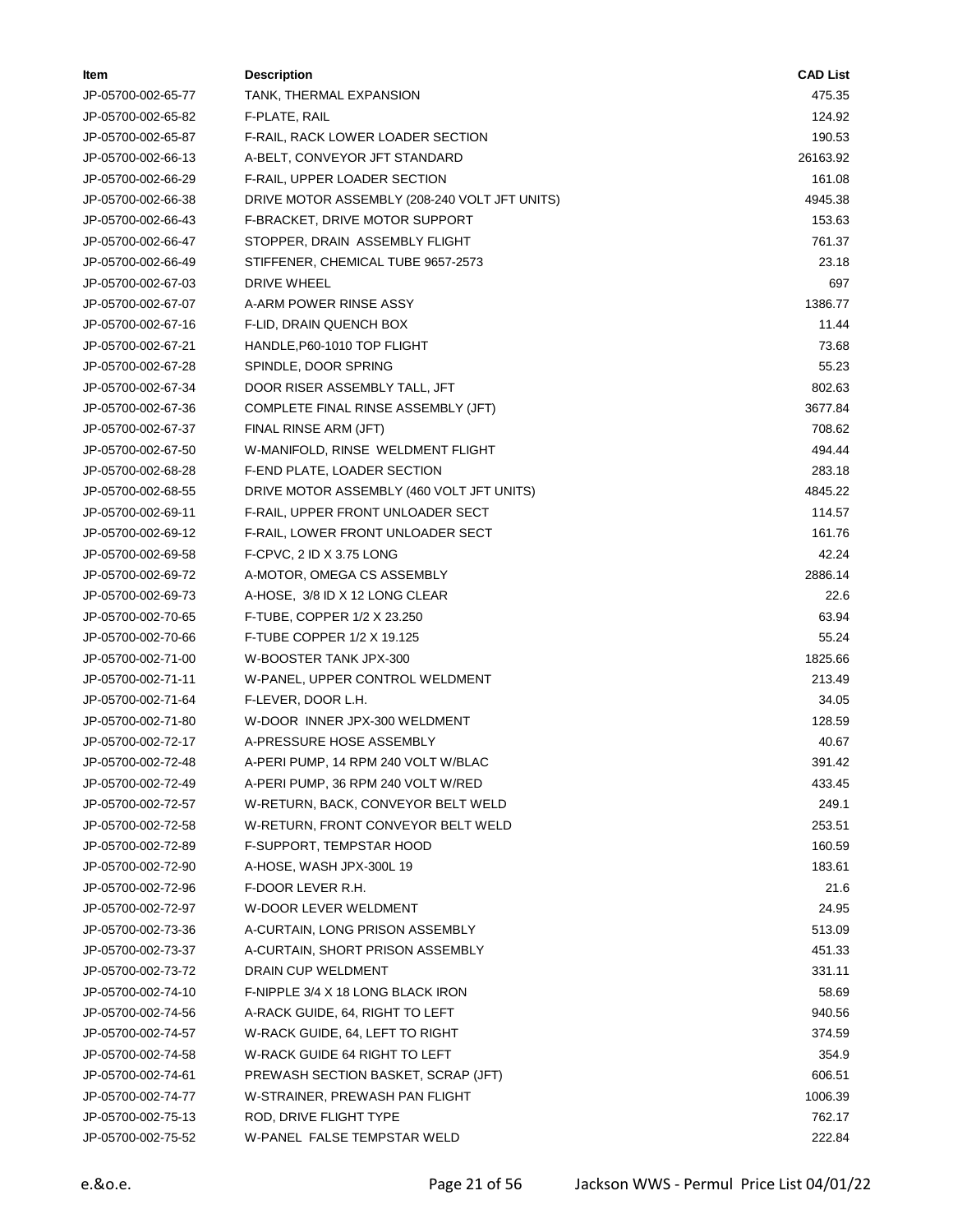| ltem               | <b>Description</b>                  | <b>CAD List</b> |
|--------------------|-------------------------------------|-----------------|
| JP-05700-002-75-62 | COVER, GAUGE FLIGHT TYPE            | 31.48           |
| JP-05700-002-76-14 | A-TUBE 1/8 X 120 POLYETHYLENE C     | 27.81           |
| JP-05700-002-76-15 | A-TUBE 1/8 X 48 POLYETHYLENE CLEAR  | 15.67           |
| JP-05700-002-78-74 | F-HOLDER, STRAINER                  | 101.56          |
| JP-05700-002-78-99 | <b>F-HOOD SUPPORT</b>               | 114.05          |
| JP-05700-002-79-16 | A-PLUMBING, DRAIN ASSEMBLY FLIGHT   | 2107.21         |
| JP-05700-002-79-29 | W-HOUSING, SOLENOID                 | 194.75          |
| JP-05700-002-79-49 | PUMP KIT W/OUT MOTOR, KJSP1         | 1078.22         |
| JP-05700-002-79-50 | PUMP KIT W/OUT MOTOR, KJSP2         | 1292.42         |
| JP-05700-002-79-51 | PUMP KIT W/OUT MOTOR, KJSP3         | 1077.02         |
| JP-05700-002-79-65 | F-HOLDER, CURTAIN ASSEMBLY JFT      | 77.25           |
| JP-05700-002-79-70 | CURTAIN, LONG LENGTH JFT ASSEMBLY   | 592.94          |
| JP-05700-002-79-89 | A-DOOR, JFT ASSEMBLY                | 5635.81         |
| JP-05700-002-80-17 | W-RAIL, LWRFRONT P/W WASH JFT L-R   | 216.02          |
| JP-05700-002-81-02 | <b>BLOCK SPACER, HOOD</b>           | 61.61           |
| JP-05700-002-81-22 | F-PUMP RECIRC. MODIFIED             | 2897.96         |
| JP-05700-002-81-34 | W-PAWL BAR, 86, R-L WELDMENT        | 1388.04         |
| JP-05700-002-81-44 | A-STEAM COIL WITH RIVETS R-L        | 1338.05         |
| JP-05700-002-81-56 | BUSHING, RINSE HEAD .750 BORE       | 49.35           |
| JP-05700-002-81-70 | W-AIR GAP, OMEGACST WELDMENT        | 345.27          |
| JP-05700-002-81-86 | IMPELLER, F(JSP1, 2, 3&4(2034327)   | 216.77          |
| JP-05700-002-81-87 | PLATE, SEAL, (JSP1, 2, 3&4 (460012) | 180.67          |
| JP-05700-002-81-98 | F-RUN OFF, WASH                     | 287.59          |
| JP-05700-002-81-99 | F-RUN OFF INLET/OUTLET              | 246.96          |
| JP-05700-002-82-08 | F-PLATE, BELT CENTERING             | 119.16          |
| JP-05700-002-82-14 | W-SLIDE STOP, WELDMENT              | 586.45          |
| JP-05700-002-82-15 | W-COVER, UNLOADER STOP SWITCH       | 2772.89         |
| JP-05700-002-82-16 | <b>SLIDE STOP ASSEMBLY</b>          | 2704.03         |
| JP-05700-002-82-27 | STANDOFF, CONVEYOR BELT RETURN      | 61.32           |
| JP-05700-002-82-45 | W-BRACKET, DRIVE MOTOR MOUNTING JFT | 321.72          |
| JP-05700-002-82-50 | IMPELLER ASSY FOR 01-29 & 09-30     | 636.88          |
| JP-05700-002-82-58 | SHIM KIT FOR JSP1,2,3,4(721112KIT)  | 20.08           |
| JP-05700-002-82-62 | F-BOLT, SPRING HOLDING 3/8          | 6.45            |
| JP-05700-002-83-55 | PIN, DOOR SPRING                    | 52.19           |
| JP-05700-002-83-62 | W-BRACKET, DOOR SPRING HOLDER       | 70.34           |
| JP-05700-002-83-95 | F-PANEL, DRESS UNLOADER             | 832.93          |
| JP-05700-002-84-03 | <b>W-STEAM COIL</b>                 | 1349.42         |
| JP-05700-002-84-39 | W-RAIL, UPPER PREWASH/WASH WELDMENT | 249.76          |
| JP-05700-002-84-44 | A-GASKET, SPONGE RUBBER             | 118.31          |
| JP-05700-002-84-65 | W-PANEL, END UNLOADER SECTION       | 467.78          |
| JP-05700-002-84-66 | W-BRACKET, DRIVE MOTOR SUPPORT JFT  | 191.69          |
| JP-05700-002-84-69 | <b>RESTRICTOR, WASH OMEGA 5</b>     | 8.1             |
| JP-05700-002-84-77 | W-DOOR, SHORT JFT WELDMENT          | 3582.09         |
| JP-05700-002-84-91 | W-RUNOFF SHEET FINAL RINSE JFT      | 576.1           |
| JP-05700-002-84-92 | F-BAFFLE, LOWER BLOWER AIR JFT      | 351.97          |
| JP-05700-002-84-99 | CASE ASSY, F/JSP1(100131)           | 643.45          |
| JP-05700-002-85-00 | CASE ASSY, F/JSP2(100136) NEW STYLE | 809.95          |
| JP-05700-002-85-01 | CASE ASSY, F/JSP3(100133)           | 689.31          |
| JP-05700-002-85-37 | A-ROD, CONVEYOR BELT JFT ASSEMBLY   | 329.95          |
| JP-05700-002-85-38 | PUMP KIT LESS MOTOR F/19-87         | 1565.8          |
| JP-05700-002-85-78 | F-RAIL, ADDITION                    | 236.5           |
|                    |                                     |                 |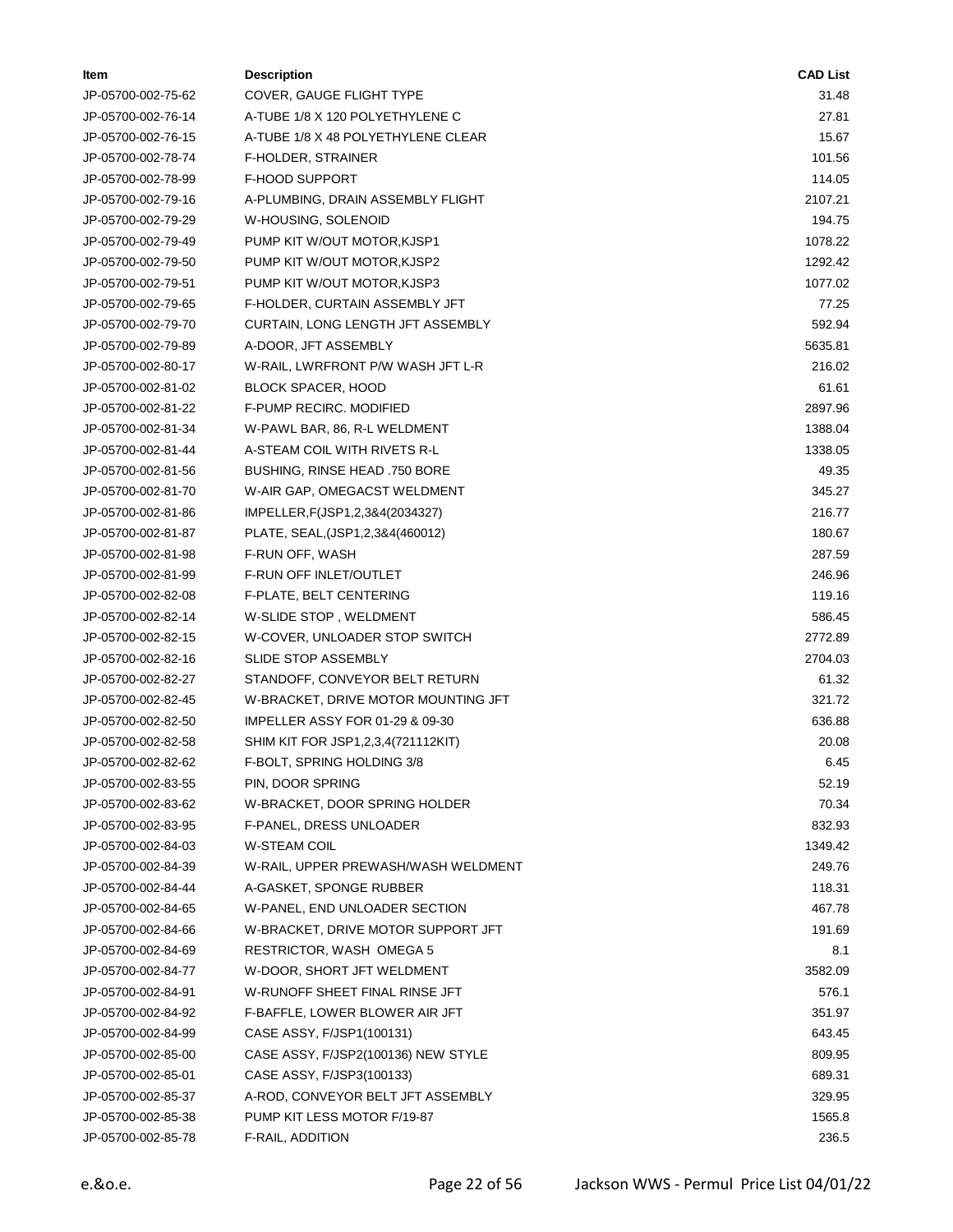| ltem               | <b>Description</b>                             | <b>CAD List</b> |
|--------------------|------------------------------------------------|-----------------|
| JP-05700-002-86-00 | SHORT BLOWER SECTION CURTAIN                   | 436.18          |
| JP-05700-002-86-48 | A-SEAL, ELECTRICAL BOX SHORT                   | 445.97          |
| JP-05700-002-86-49 | A-SEAL, ELECTRICAL BOX LONG                    | 450.89          |
| JP-05700-002-86-50 | ASSEMBLY, STEAM COIL JFT SERIES                | 1727.74         |
| JP-05700-002-87-05 | SPACER, DRAIN HANDLE                           | 40.71           |
| JP-05700-002-87-99 | A-HOSE, MACHINE FILL                           | 256.96          |
| JP-05700-002-88-00 | A-HOSE, FILL SOLENOID TO AIR GAP               | 358.3           |
| JP-05700-002-88-05 | A-HOSE, FIN RNS WATER SUPPLY ASSY              | 1250.43         |
| JP-05700-002-88-07 | A-SWITCH15FT STRIKEPLATE TLMT OPT              | 867.33          |
| JP-05700-002-88-24 | WASH & POWER RINSE SECTION PAN STRAINERS (JFT) | 1092.7          |
| JP-05700-002-88-43 | CHAIN, DRIVE MOTOR                             | 199.23          |
| JP-05700-002-89-35 | F-BRACKET, LEFT, LOCKING HANDLE                | 68.94           |
| JP-05700-002-89-38 | F-SHIELD, LOWER WASH ARM                       | 218.87          |
| JP-05700-002-89-93 | W-HANDLE, ARM LOCKING JFT                      | 395.62          |
| JP-05700-002-89-96 | W-BRACKET, FRONT LOWER WASH ARM JFT            | 163.95          |
| JP-05700-002-90-53 | W-RAIL, LEFT LOWER WASH ARM JFT                | 114.93          |
| JP-05700-002-90-54 | W-RAIL, RIGHT LOWER WASH ARM JFT               | 145.6           |
| JP-05700-002-90-73 | A-BELT, CONVEYOR JFT W/1 OPTION                | 31183.38        |
| JP-05700-002-90-74 | A-BELT CONVEYOR JFT W/2 OPTION                 | 35257.96        |
| JP-05700-002-90-79 | A-HOSE, 2 X 6.75 MANIFOLD PUMP TS44            | 131.81          |
| JP-05700-002-90-96 | A-BELT CONVEYOR JFT ST 15FT OPTION             | 22089.25        |
| JP-05700-002-91-02 | F-COPPER, 4.75 LONG                            | 7.25            |
| JP-05700-002-91-09 | W-ACTUATOR, 66 R-L LIMIT SWITCH WLD            | 262.55          |
| JP-05700-002-91-10 | W-ACTUATOR, 80 R-L LIMIT SWITCH WLD            | 289.68          |
| JP-05700-002-91-18 | SEAL, DOOR                                     | 89.56           |
| JP-05700-002-91-19 | A-TUBE, DRAIN PUMP                             | 42.64           |
| JP-05700-002-91-54 | F-LIFT, BALL STOP TEMP                         | 80.06           |
| JP-05700-002-91-55 | F-SUPPORT, BALL STOP LIFT                      | 36.55           |
| JP-05700-002-92-06 | W-PIN, DRIVE PLATE WELDMENT                    | 32.13           |
| JP-05700-002-92-62 | W-DOOR, INNER WELDMENT                         | 231.8           |
| JP-05700-002-92-63 | W-DOOR, OUTER WELDMENT                         | 1443.14         |
| JP-05700-002-92-64 | A-DOOR, JPX 300 ASSY                           | 1831.5          |
| JP-05700-002-93-74 | W-FITTING, THERMOSTAT BOOSTER HEAT             | 153.3           |
| JP-05700-002-94-04 | W-DOOR, TS-66 L-R WASH                         | 443.04          |
| JP-05700-002-94-24 | F-STRAINER, LOADER SECTION                     | 860.9           |
| JP-05700-002-94-47 | F-STIFFENER, 12 IN GLASSWASHER                 | 32.77           |
| JP-05700-002-94-74 | A-KIT SPARE PARTS JFT ASSY                     | 1336.71         |
| JP-05700-002-94-81 | W-STOP, DOOR WELDMENT                          | 91.9            |
| JP-05700-002-94-87 | F-KEY, DRIVE WHEEL 1/4 X 1 LONG                | 6.94            |
| JP-05700-002-94-92 | W-BRACKET, DOOR HOLDING WELDMENT               | 28.06           |
| JP-05700-002-95-19 | A-ARM, WASH TS-44                              | 417.32          |
| JP-05700-002-95-25 | W-WASH ARM TS-44                               | 214.41          |
| JP-05700-002-96-08 | A-PERIPUMP, 36RPM 115V W/REDROLLER             | 433.83          |
| JP-05700-002-96-09 | A-PERIPUMP, 14RPM 115V W/WHITE RLR             | 446.85          |
| JP-05700-002-96-32 | W-DOOR STOP, LEFT TS-44 WELDMENT               | 25.39           |
| JP-05700-002-96-33 | W-DOOR STOP, RIGHT TS-44 WELDMENT              | 34.05           |
| JP-05700-002-96-70 | A-HEATER, 12 KW 460 VOLT ASSY                  | 977.65          |
| JP-05700-002-96-71 | A-HEATER, 14 KW 460 VOLT ASSY                  | 977.65          |
| JP-05700-002-96-95 | WASH MANIFOLD WELDMENT JFT SERIES              | 1285.63         |
| JP-05700-002-97-41 | W-RINSE, FINAL ES44/WH WELDMENT                | 276.15          |
| JP-05700-002-97-46 | W-SUPPORT, PAN STRAINER BACK                   | 337.87          |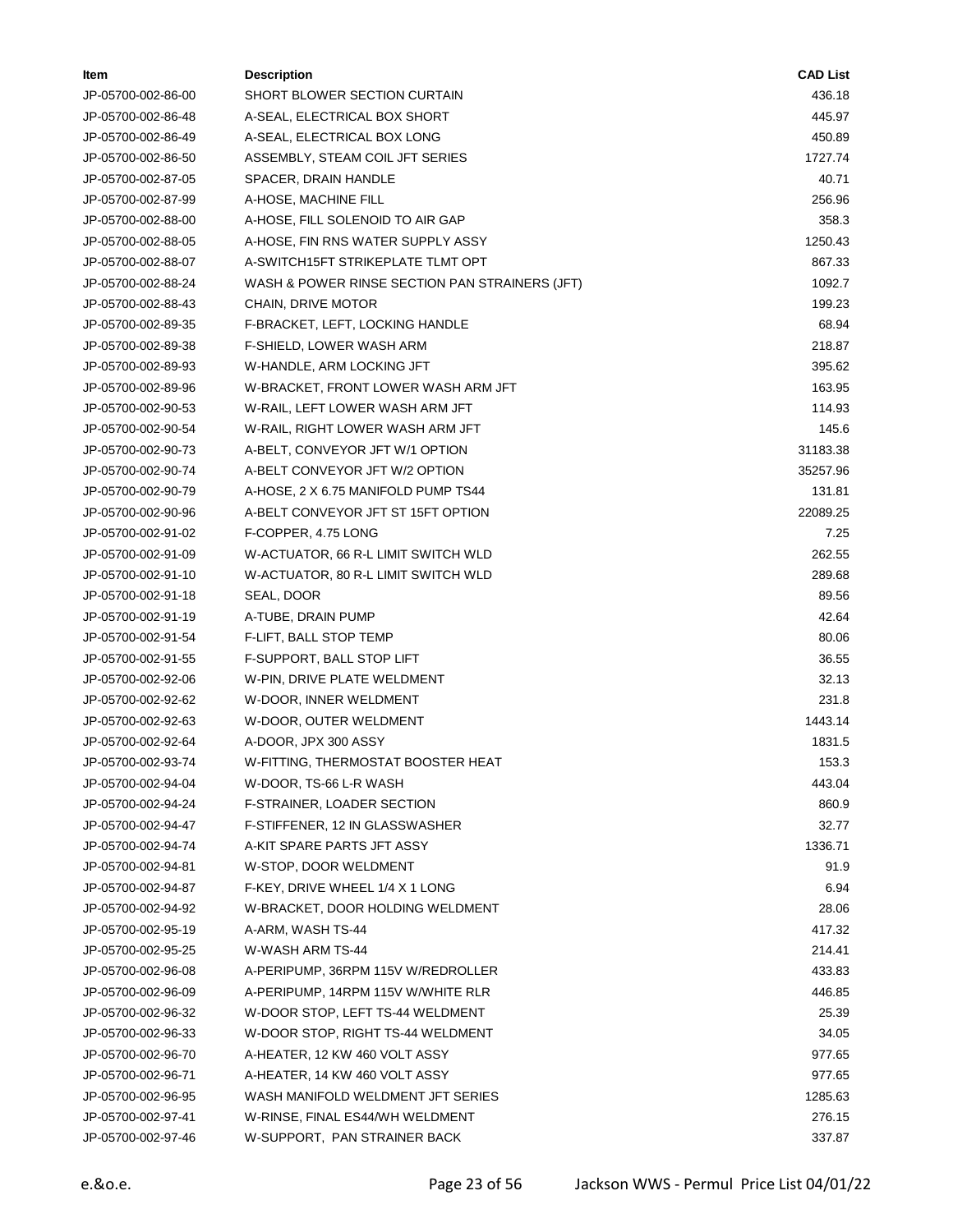| ltem               | <b>Description</b>                  | <b>CAD List</b> |
|--------------------|-------------------------------------|-----------------|
| JP-05700-002-97-54 | F-BRACKET, RIGHT STOP               | 26.53           |
| JP-05700-002-97-55 | F-BRACKET, LEFT STOP                | 26.53           |
| JP-05700-002-98-04 | A-DOOR, SHORT JFT ASSEMBLY          | 2477.92         |
| JP-05700-002-98-06 | A-SEAL, SHORT DOOR JFT              | 111.17          |
| JP-05700-002-98-10 | W-HANDLE, DRAIN WELDMENT            | 122.62          |
| JP-05700-002-98-95 | A-CONTROL, J120 PLUMBING ASSY       | 1859.27         |
| JP-05700-002-99-28 | W-PLATE, DRIVE & ROD TS-44 WELDMENT | 374.45          |
| JP-05700-003-02-08 | F-BRACKET, JPX-300 TIMER            | 67.07           |
| JP-05700-003-02-24 | W-DRAIN UNLOADER WELDMENT           | 71.68           |
| JP-05700-003-02-64 | HOSE, 1/2" X 6' BRAIDED S/S         | 581.58          |
| JP-05700-003-03-45 | RED TUBE 1/4" X 100"                | 10.12           |
| JP-05700-003-03-58 | W-LOCK, KEY BC FERRIES WELDMENT     | 132.63          |
| JP-05700-003-04-55 | A-HOSE, 5/8 X 192 LONG              | 89.36           |
| JP-05700-003-05-00 | F-TUBE, 2 ID X 6 LONG CPVC          | 37.88           |
| JP-05700-003-05-20 | A-HOSE PRESSURE ASSEMBLY            | 72.13           |
| JP-05700-003-06-57 | W-BRKT SENSOR MOUNTING WELDMENT     | 10.33           |
| JP-05700-003-06-84 | W-PLATE, DRIVE & ROD AJ-44 TE WELD  | 377.27          |
| JP-05700-003-07-76 | W-STRAINER, PAN EXXION WASH         | 358.49          |
| JP-05700-003-07-77 | W-STRAINER, PAN EXXION W/HANDLE     | 394.1           |
| JP-05700-003-09-09 | F-COVER, 3 FT LOADER SIDE           | 480.21          |
| JP-05700-003-09-10 | F-COVER, 3 FT LOAD END SWITCH       | 242.47          |
| JP-05700-003-09-11 | F-BRACKET, 3 FT LOAD END SWITCH     | 120.05          |
| JP-05700-003-09-29 | A-COVER DRIVE MOTOR AJ REG/R-L LOA  | 684.61          |
| JP-05700-003-09-53 | A-PANEL, FRONT W/MECH TIMER         | 494.68          |
| JP-05700-003-09-54 | W-PANEL, FRONT W/MECH TIMER         | 366.85          |
| JP-05700-003-09-61 | A-BOX, DRAIN SOLENOID ASSEMBLY      | 501.15          |
| JP-05700-003-10-13 | A-TANK, BOOSTER OMEGA5E ASSY        | 2863.74         |
| JP-05700-003-10-71 | F-CATCH, DOOR FLIGHT MACHINE        | 39.44           |
| JP-05700-003-10-72 | A-BELT, CONVEYOR JFT W/10 SECTIONS  | 40139.76        |
| JP-05700-003-12-80 | A-DECAL DRAIN HANDLE FLIGHT         | 6.96            |
| JP-05700-003-12-93 | A-KIT, DOOR STYLE FALSE PANEL ASSY  | 276.85          |
| JP-05700-003-13-40 | W-DOOR, PREWASH R-L WELDMENT        | 275.33          |
| JP-05700-003-13-41 | A-DOOR, PREWASH R-L ASSEMBLY        | 658.02          |
| JP-05700-003-13-42 | W-DOOR, PREWASH L-R AJ WELDMENT     | 325.59          |
| JP-05700-003-13-43 | A-DOOR, PREWASH L-R AJ ASSEMBLY     | 742.64          |
| JP-05700-003-13-47 | W-DOOR, WASH NO EMBOSS WELDMENT     | 618.67          |
| JP-05700-003-13-48 | A-DOOR, WASH NO EMBOSS ASSY         | 752.83          |
| JP-05700-003-13-53 | W-DOOR 64 WASH WELDMENT             | 384.93          |
| JP-05700-003-13-54 | A-DOOR, 64 WASH ASSEMBLY            | 663.06          |
| JP-05700-003-13-64 | A-PAWL BAR 86 R-L W/LOADER          | 1907.37         |
| JP-05700-003-13-76 | A-GASKET, DOOR LABYRINTH 21.375 CUT | 52.86           |
| JP-05700-003-13-77 | A-GROMMET, DOOR LABYRINTH 20.25 CUT | 79.95           |
| JP-05700-003-14-37 | A-CURTAIN, LONG PRISON WH ASSY      | 579.81          |
| JP-05700-003-14-91 | A-SWITCH, PRIME W/ORING ASSY        | 194.21          |
| JP-05700-003-14-92 | A-SWITCH, OFF/ON W/ORING ASSY       | 203.7           |
| JP-05700-003-15-36 | A-HOSE, 2.83 OD X 2.5 X 4 LONG      | 95.51           |
| JP-05700-003-15-37 | A-HOSE, 3.33 OD X 3 ID X 4 LONG     | 102.77          |
| JP-05700-003-16-65 | W-SPRAY HALO WELDMENT               | 350.93          |
| JP-05700-003-16-82 | F-LID, CONTROL BOX CONSXL           | 221.55          |
| JP-05700-003-16-90 | A-TANK, BOOSTER DELTA5-E ASSY       | 2267.51         |
| JP-05700-003-17-98 | W-HOOK, CURTAIN WELDMENT            | 40.36           |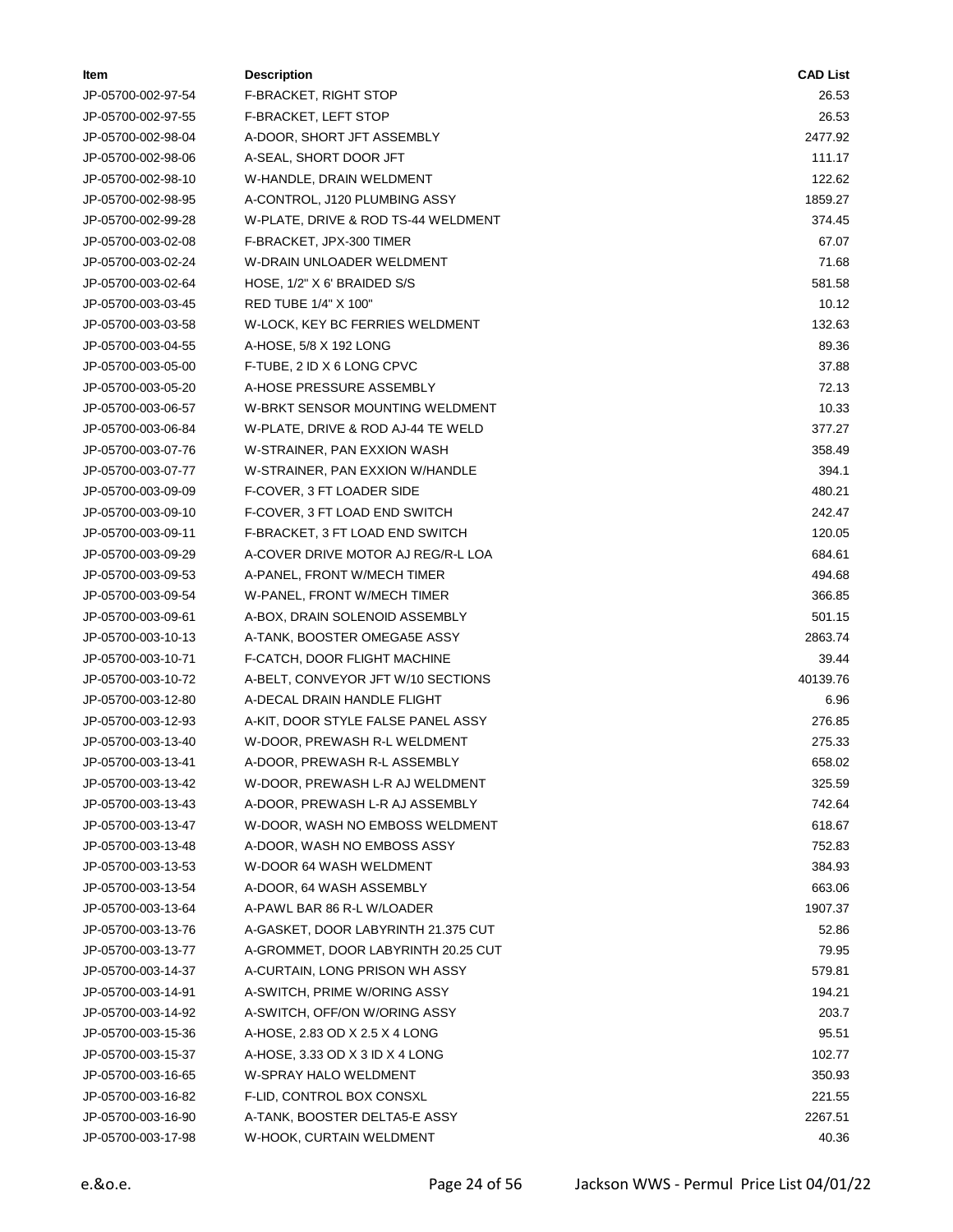| ltem               | <b>Description</b>                               | <b>CAD List</b> |
|--------------------|--------------------------------------------------|-----------------|
| JP-05700-003-18-18 | F-BRACKET, PROBE                                 | 8.33            |
| JP-05700-003-18-94 | A-BOOSTER HEATER L-R W/BLOWER                    | 11839.45        |
| JP-05700-003-19-43 | A-FILL TUBE, JFT PLUMBING ASSY                   | 961.58          |
| JP-05700-003-20-67 | <b>WHITE TUBE 1/4" X 100"</b>                    | 32              |
| JP-05700-003-20-68 | BLUE TUBE 1/4" X 100"                            | 33.06           |
| JP-05700-003-22-01 | <b>INJECTOR ASSEMBLY</b>                         | 317.37          |
| JP-05700-003-22-08 | A-OUTLET PLUMBING, VAC BRKR                      | 440.7           |
| JP-05700-003-22-12 | STRAINER LOAD AND UNLOAD DRAIN                   | 322.97          |
| JP-05700-003-22-46 | F-COVER, SOLENOID BOX                            | 76.51           |
| JP-05700-003-22-54 | W-SUPPORT, CONSXL HOOD WELDMENT                  | 217.16          |
| JP-05700-003-22-89 | TUBE, XL60 3/16 X 8 TYGOPRENE AN8AM              | 15.79           |
| JP-05700-003-22-99 | W-UNLOAD/LOAD STRAINER WELDMENT                  | 374.35          |
| JP-05700-003-23-24 | W-BUTTON GUARD, CONTROL BOX                      | 116.7           |
| JP-05700-003-23-48 | W-AIR GAP, OMEGA-5E WELDMENT                     | 465.88          |
| JP-05700-003-24-10 | A-CLAMP, WASH ARM ASS'Y                          | 821.41          |
| JP-05700-003-24-23 | F-COVER, SENSOR                                  | 54.39           |
| JP-05700-003-24-25 | F-PLUMBING, SUPPORT BRACKET CONSXL2              | 48.79           |
| JP-05700-003-24-36 | W-PANEL, OMEGA-5E SIDE WELDMENT                  | 308.59          |
| JP-05700-003-25-02 | A-PERI PUMP, 36 RPM                              | 429.54          |
| JP-05700-003-25-03 | A-PERI PUMP, 14 RPM                              | 451.69          |
| JP-05700-003-25-80 | PEG, FLIGHT MACHINE                              | 5.55            |
| JP-05700-003-26-40 | A-PAWL BAR, PRISION 86 L-R                       | 839.31          |
| JP-05700-003-26-62 | DOOR HANDLE,6900032662                           | 140.44          |
| JP-05700-003-27-69 | F-TERMINAL BLOCK BOX                             | 131.39          |
| JP-05700-003-27-70 | F-TERMINAL BLOCK BOX COVER                       | 113.21          |
| JP-05700-003-29-10 | A-HOSE, 3/4 W/FITTINGS                           | 245.01          |
| JP-05700-003-29-68 | $F-HOSE$ , $3/4$ X 11                            | 39.52           |
| JP-05700-003-30-38 | SQUEEZE TUBE END                                 | 4.43            |
| JP-05700-003-30-54 | F-COVER, CONTROL BOX OMEGA-5E                    | 67.81           |
| JP-05700-003-31-43 | <b>W-SWITCH BRACKET</b>                          | 96.66           |
| JP-05700-003-31-47 | A-CONTROL PANEL 208/60/1                         | 1962.43         |
| JP-05700-003-31-57 | COMPLETE PUMP & MOTOR ASSEMBLY, 60 HZ W/ BRACKET | 3669.73         |
| JP-05700-003-31-59 | CAP, WASH ARM END (OMEGA/DELTA 5)                | 11.66           |
| JP-05700-003-31-60 | SA-WASH ARMS OMEGA/DELTA 5                       | 462.13          |
| JP-05700-003-31-64 | SA- CONTROL PANEL WIRED                          | 1655.06         |
| JP-05700-003-31-86 | A-PERI PUMP, 14 RPM 240VOLTJACKSON               | 376.6           |
| JP-05700-003-31-90 | WELDMENT, RIGH FRAME, STAINLESS STE              | 727.84          |
| JP-05700-003-31-91 | WELDMENT, LEFT FRAME, STAINLESS STE              | 686.8           |
| JP-05700-003-31-93 | F-SPACER, DRAIN VALVE                            | 39.31           |
| JP-05700-003-31-94 | A-BOOSTER TANK ASSEMBLY                          | 2518.43         |
| JP-05700-003-31-95 | RINSE TANK WELDMENT/ AVENGER HT                  | 1903.47         |
| JP-05700-003-32-09 | COMPLETE DOOR ASSEMBLY/ AVENGER                  | 3198.8          |
| JP-05700-003-32-14 | A-VACUUM, PLUMBING ASSEMBLY                      | 790.13          |
| JP-05700-003-32-15 | A-INCOMING PLUMBING, VACUUM BREAKER              | 193.67          |
| JP-05700-003-32-16 | F-TUBE, COPPER 1/2" X 22"                        | 30.36           |
| JP-05700-003-32-17 | INCOMING PLUMBING ASSEMBLY (AVENGER HT)          | 1963.73         |
| JP-05700-003-32-21 | A-DOOR SWITCH AND BRACKET                        | 390.35          |
| JP-05700-003-32-32 | SPRING, LATCH                                    | 24.18           |
| JP-05700-003-32-33 | NUT, LATCH                                       | 6.21            |
| JP-05700-003-32-42 | W-RINSE TUBE STIFFNER                            | 188.21          |
| JP-05700-003-32-50 | PLUG, SHROUD                                     | 4.15            |
|                    |                                                  |                 |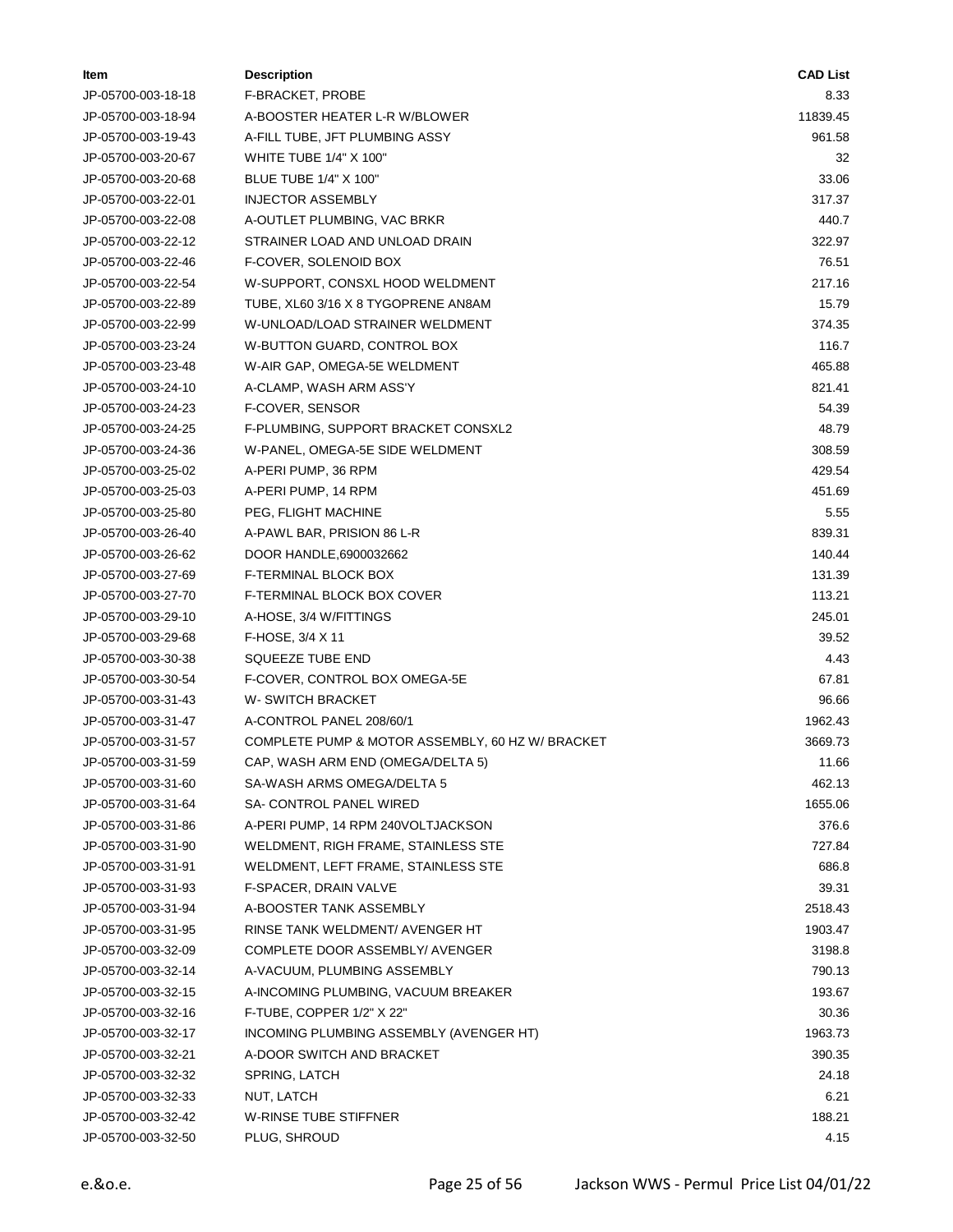| ltem               | <b>Description</b>                  | <b>CAD List</b> |
|--------------------|-------------------------------------|-----------------|
| JP-05700-003-32-55 | STOP, DOOR HINGE                    | 6.32            |
| JP-05700-003-32-60 | HINGE STOP ASSEMBLY, LEFT           | 238.96          |
| JP-05700-003-32-61 | HINGE STOP ASSEMBLY, RIGHT          | 238.96          |
| JP-05700-003-32-62 | W-STOP, LEFT HINGE                  | 146.21          |
| JP-05700-003-32-63 | W-STOP, RIGHT HINGE                 | 135.32          |
| JP-05700-003-32-71 | HINGE, LEFT WELDMENT                | 151.99          |
| JP-05700-003-32-72 | HINGE, RIGHT WELDMENT               | 151.99          |
| JP-05700-003-32-85 | DOOR SPRING, AVENGER SERIES         | 20.4            |
| JP-05700-003-32-91 | <b>W-KICK PLATE</b>                 | 510.27          |
| JP-05700-003-33-21 | F-INNER DOOR,                       | 212.5           |
| JP-05700-003-33-25 | W-STRAINER, ACCUMULATOR WELDMENT    | 475.36          |
| JP-05700-003-33-29 | TRACK PERIPUMP AVENGER LT           | 103.45          |
| JP-05700-003-33-37 | W-WELDMENT OUTER DOOR               | 778.47          |
| JP-05700-003-33-38 | F-BAFFLE, DOOR                      | 85.95           |
| JP-05700-003-33-42 | HINGE SPACER AVENGER                | 37.61           |
| JP-05700-003-33-49 | <b>F-INJECTOR HOSE</b>              | 37.81           |
| JP-05700-003-33-54 | A-PLATE, SWITCH MOUNT               | 87.36           |
| JP-05700-003-33-57 | RED TUBE 1/4" X 120"                | 11.56           |
| JP-05700-003-33-58 | RED TUBE 1/4" X 72"                 | 8.03            |
| JP-05700-003-33-59 | A-TUBE, RED 1/4 X 14.5 POLYETHYLENE | 25.29           |
| JP-05700-003-33-60 | 1/8" X 93" CLEAR TUBE               | 11.12           |
| JP-05700-003-33-61 | 1/8" X 120" CLEAR TUBE              | 13.86           |
| JP-05700-003-33-63 | CW 250 PE UV BLACK 12"              | 8.19            |
| JP-05700-003-33-97 | A-PLUMBING, INLET BOOSTER           | 181.92          |
| JP-05700-003-33-98 | A-PLUMBING, INLET VALVE-BOOSTER     | 252.68          |
| JP-05700-003-33-99 | A-PLUMBING, INLET HOOK-UP           | 285.14          |
| JP-05700-003-34-36 | A-INCOMING PLUMBING                 | 699.17          |
| JP-05700-003-34-63 | A-CONTROL PANEL 115V LT             | 1513.27         |
| JP-05700-003-34-80 | START SWITCH ASSEMBLY               | 362.97          |
| JP-05700-003-35-29 | W-DOOR WELDMENT, DELTA 5A           | 847.41          |
| JP-05700-003-35-30 | A-DOOR ASSEMBLY, DELTA 5A           | 966.88          |
| JP-05700-003-35-34 | HARNESS, WASH PUMP 14-3 CABLE       | 85.7            |
| JP-05700-003-35-51 | A-GASKET, 1/2" X 5.333 FT LONG      | 152.94          |
| JP-05700-003-36-32 | INLET PLUMBING ASSEMBLY             | 2695.52         |
| JP-05700-003-36-35 | F- BACK PLATE                       | 136.7           |
| JP-05700-003-36-81 | W-CYCLE SWITCH                      | 114.94          |
| JP-05700-003-37-04 | W-LEFT, SHROUD                      | 424.82          |
| JP-05700-003-37-05 | W-RIGHT, SHROUD                     | 364.39          |
| JP-05700-003-37-06 | W-TOP, SHROUD                       | 453.54          |
| JP-05700-003-42-81 | A-RINSE ARM                         | 182.22          |
| JP-05700-003-42-83 | A-WASH ARM MANIFOLD                 | 204.61          |
| JP-05700-003-42-91 | <b>F-PERFORATED CONVEYOR GAURD</b>  | 73.13           |
| JP-05700-003-42-96 | F-PERFORATED CONVEYOR GAURD, LEFT   | 257.31          |
| JP-05700-003-46-49 | W-DOOR WELDMENT, DELTA 5A NO EMBOS  | 682.05          |
| JP-05700-003-46-50 | A-DOOR ASSEMBLY DELTA 5A NO EMBOSS  | 823.05          |
| JP-05700-003-46-58 | W-PANEL WELDMENT, LEFT SIDE         | 260.19          |
| JP-05700-003-46-72 | F-COVER, POWER JUNCTION BOX         | 60.98           |
| JP-05700-003-48-57 | W-COVER DOOR, WELDMENT              | 229.29          |
| JP-05700-003-48-87 | W-HINGE & GEAR MOTOR COVER ASSY     | 427.47          |
| JP-05700-003-48-99 | F-DRAIN DEFLECTOR (WASH)            | 53              |
| JP-05700-003-49-10 | F-CONVEYOR HUB                      | 98.63           |
|                    |                                     |                 |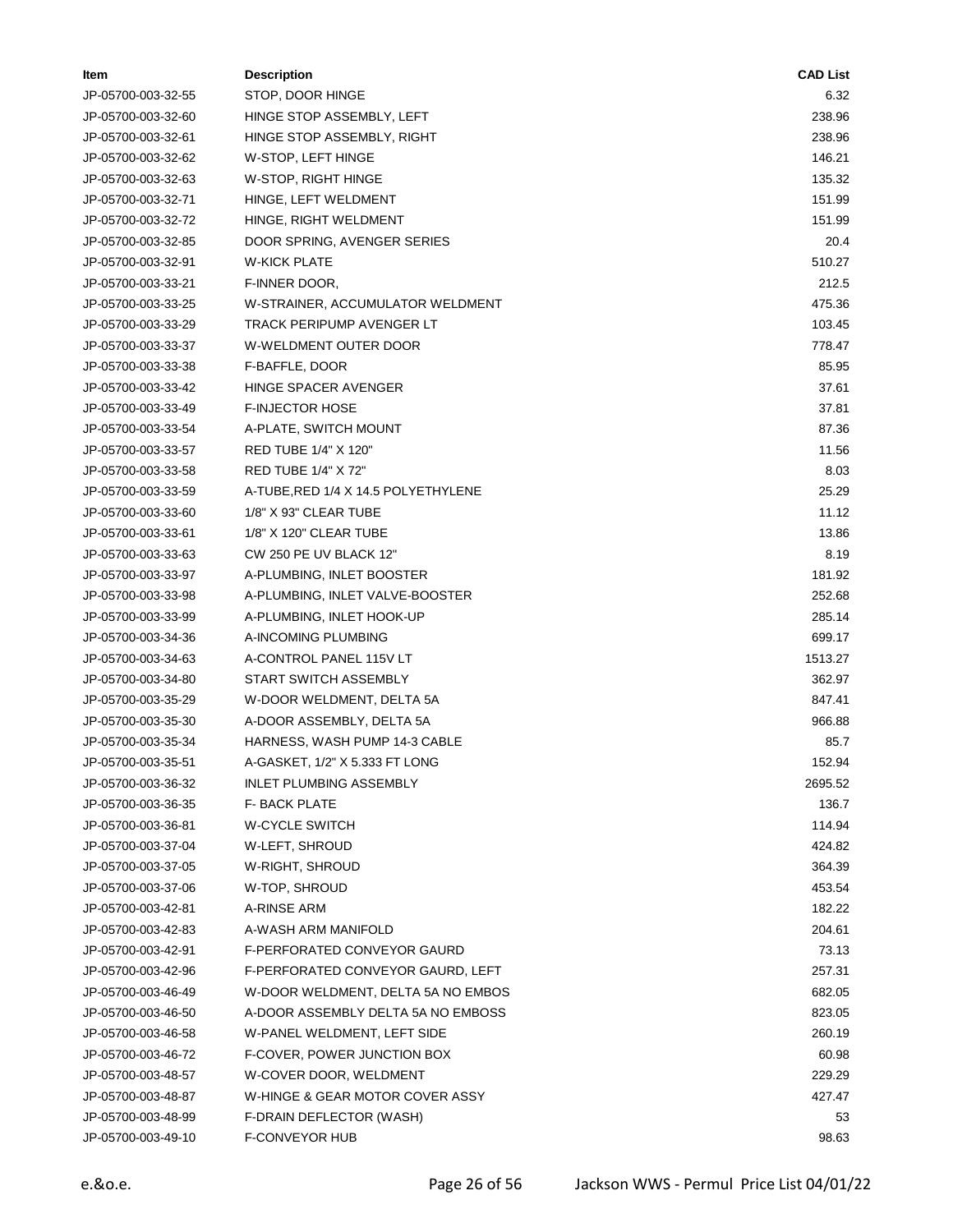| ltem               | <b>Description</b>                        | <b>CAD List</b> |
|--------------------|-------------------------------------------|-----------------|
| JP-05700-003-49-18 | A-1/2" ID X 45" LG POLYBRAID              | 22.98           |
| JP-05700-003-49-23 | A-1/2" ID X 36" LG. POLYBRAID             | 7.38            |
| JP-05700-003-49-28 | A-3/8" ID X 13" LG. POLYBRAID             | 23.03           |
| JP-05700-003-52-10 | <b>F-PLATE, SWITCH COVER RT</b>           | 58.33           |
| JP-05700-003-52-13 | SPILLWAY, APEX                            | 200.95          |
| JP-05700-003-52-14 | A-SWITCH, CYCLE                           | 231.02          |
| JP-05700-003-52-27 | <b>W-LEFT TENSION PLATE WELDMENT</b>      | 742.78          |
| JP-05700-003-52-28 | <b>W-RIGHT TENSION PLATE WELDMENT</b>     | 742.78          |
| JP-05700-003-52-91 | F-CANTILEVER ARM CONSR A                  | 266.72          |
| JP-05700-003-53-03 | F-PRESSURE SWITCH BRKT.                   | 7.63            |
| JP-05700-003-53-26 | A-TUBING, TYGOPREME 1"LG                  | 2.65            |
| JP-05700-003-54-46 | A-PLATE, DOOR PIVOT ASSY.                 | 66.63           |
| JP-05700-003-55-15 | SPACER, SLEEVE HOOD                       | 4.36            |
| JP-05700-003-55-29 | A-COVER ELECTRICAL BOX DELTA 1200/WF ASSY | 1791.1          |
| JP-05700-003-55-31 | A-VACUUM BREAKER ASSY                     | 460.66          |
| JP-05700-003-55-38 | A-ACCESS PANEL, SPEED CONTROL ASSY        | 1272.32         |
| JP-05700-003-55-49 | F-CHANNEL, DOOR SEAL                      | 42.94           |
| JP-05700-003-55-57 | MANIFOLD END CAP                          | 6.08            |
| JP-05700-003-55-98 | ASSY., AVENGER VACUUM SWITCH              | 764.87          |
| JP-05700-003-56-00 | F-BRACKET, CAPACITOR                      | 36.56           |
| JP-05700-003-56-37 | W-REAR PLATE WELDMENT                     | 71.92           |
| JP-05700-003-57-29 | A-TUBING 3/4"OD X 1/2" ID X 28" LG        | 19              |
| JP-05700-003-57-31 | FINGER, SLIDE STOP, VINYL COATED          | 39.34           |
| JP-05700-003-57-70 | WASH ARM ASSY                             | 209.73          |
| JP-05700-003-57-95 | <b>F-TOP PANEL</b>                        | 204.7           |
| JP-05700-003-58-50 | <b>W-ACTIVATOR ASSY</b>                   | 138.75          |
| JP-05700-003-58-54 | W-SHUTOFF ROD WELDMENT                    | 288.81          |
| JP-05700-003-58-73 | F-DOOR, VACUUM                            | 72.07           |
| JP-05700-003-58-89 | W-MANIFOLD, DUAL RACK TUBE WELD           | 150.73          |
| JP-05700-003-58-94 | ARM RINSE WELDMENT                        | 125.68          |
| JP-05700-003-58-95 | A-RINSE ARM TSTAR ASSEMBLY                | 223.52          |
| JP-05700-003-59-16 | F-BRACKET, VALVE SUPPORT                  | 113.71          |
| JP-05700-003-59-35 | A-WASH ARM                                | 307.53          |
| JP-05700-003-59-93 | W-STRAINER, WELDMENT                      | 167.63          |
| JP-05700-003-59-96 | TUBE, WASHPUMP                            | 30.63           |
| JP-05700-003-60-21 | F-PLATE, MOUNTING                         | 35.08           |
| JP-05700-003-60-25 | WASH PUMP 1" I.D. BRAIDED HOSE            | 18.61           |
| JP-05700-003-60-38 | F-ROD,CURTAIN                             | 29.64           |
| JP-05700-003-60-41 | <b>GASKET TUB BOTTOM RUBBER</b>           | 222.85          |
| JP-05700-003-60-45 | MANIFOLD, BOTTOM INLET                    | 65.55           |
| JP-05700-003-60-49 | A-MANIFOLDBOTTOM INLET                    | 501.98          |
| JP-05700-003-60-73 | A-PLUMBING, INLET 1/2"                    | 1885.08         |
| JP-05700-003-60-74 | A-PLUMBING, BOOSTER INLET 1/2"            | 2103.66         |
| JP-05700-003-60-75 | A-PLUMBING, BOOSTER OUTLET 1/2"           | 443.97          |
| JP-05700-003-60-92 | A-RINSE ASSY, AJX                         | 732.14          |
| JP-05700-003-61-44 | A-DOOR RISER ASSY (SHORT)                 | 1055.45         |
| JP-05700-003-62-09 | A-BELT JFT SPCL PEGS                      | 31751.27        |
| JP-05700-003-62-33 | A-ROD SINGLE LEG PEG BELT FLIGHT          | 438.15          |
| JP-05700-003-63-59 | W-PLATE, AJX ELECTRIC HEAT                | 203.32          |
| JP-05700-003-67-39 | ROD, DOOR SPRING CONNECTING               | 29.36           |
| JP-05700-003-71-30 | HARNESS, SWITCH PANEL                     | 144.65          |
|                    |                                           |                 |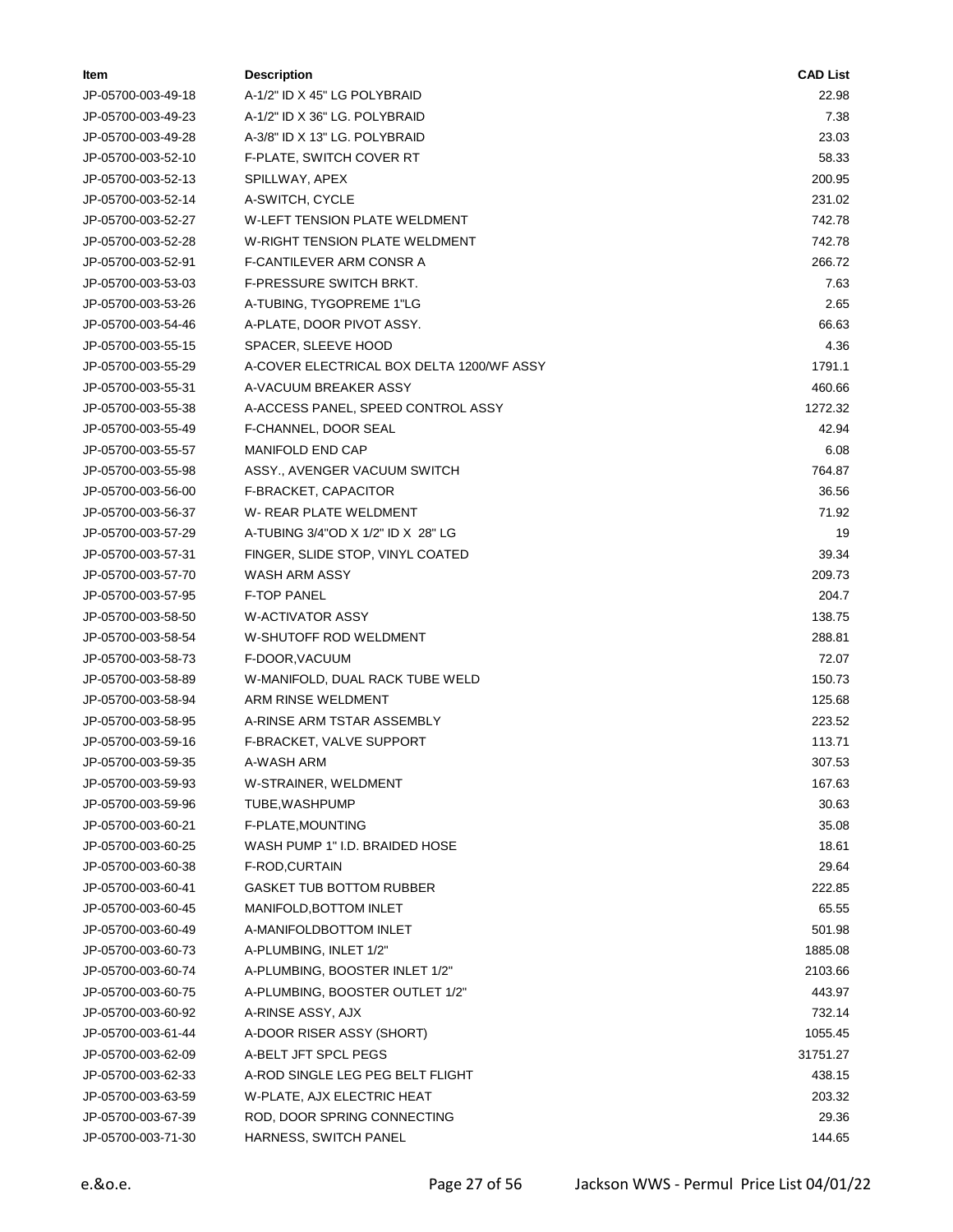| ltem               | <b>Description</b>                  | <b>CAD List</b> |
|--------------------|-------------------------------------|-----------------|
| JP-05700-003-72-32 | F-BRACKET, DOOR GUIDE               | 55.36           |
| JP-05700-003-72-49 | W-FRAME WELDMENT RIGHT              | 337.45          |
| JP-05700-003-72-50 | W-FRAME WELDMENT LEFT               | 337.45          |
| JP-05700-003-72-51 | W-DOOR STOP & SUPPORT WELDMENT      | 176.58          |
| JP-05700-003-72-81 | F-PANEL, 44 LOWER DRESS             | 328.34          |
| JP-05700-003-72-98 | A-DOOR CATCH                        | 41.77           |
| JP-05700-003-74-10 | W-BRACKET WELDMENT, DOOR SPRING     | 15.87           |
| JP-05700-003-74-21 | W-HEATER SHROUD WELDMENT, LOWER     | 134.36          |
| JP-05700-003-74-24 | W-HEATER SHROUD WELDMENT, UPPER     | 108.2           |
| JP-05700-003-74-28 | W-TUBE WELDMENT LOWER MANIFOLD R-L  | 514.9           |
| JP-05700-003-74-29 | W-TUBE WELDMENT LOWER MANIFOLD L-R  | 494.42          |
| JP-05700-003-74-31 | <b>W-STRAINER WELDMENT</b>          | 501.72          |
| JP-05700-003-74-39 | W-BRACKET WELDMENT, PAWL BAR        | 108.97          |
| JP-05700-003-74-72 | F-HEATER BOX RAILS                  | 26.35           |
| JP-05700-003-74-76 | F-DAMPER, VENTILATION SCOOP         | 47.48           |
| JP-05700-003-75-55 | W-DRAIN STAND PIPE WELDMENT         | 228.6           |
| JP-05700-003-75-68 | F-COVER, DRIVE ROD HOLE             | 11.81           |
| JP-05700-003-75-73 | W-VENTILATION DUCT ADAPTER WELDMENT | 173.39          |
| JP-05700-003-75-76 | A-DOOR LATCH ASSEMBLY               | 125.21          |
| JP-05700-003-75-77 | W-VENTILATION COWL WELDMENT LEFT    | 301.62          |
| JP-05700-003-75-78 | W-VENTILATION COWL WELDMENT RIGHT   | 288.46          |
| JP-05700-003-75-79 | W-WASH ARM WELDMENT, CASTED LEFT    | 864.65          |
| JP-05700-003-75-80 | W-WASH ARM WELDMENT, CASTED RIGHT   | 864.65          |
| JP-05700-003-76-02 | W-UPPER RINSE ARM WELDMENT          | 1484.21         |
| JP-05700-003-76-04 | W-LOWER RINSE ARM WELDMENT          | 1033.39         |
| JP-05700-003-76-20 | F-PANEL, CONTROL AVENGER HT         | 166.37          |
| JP-05700-003-76-53 | INSULATION, 44 LOWER TUB(112PC MIN) | 114.96          |
| JP-05700-003-76-54 | INSULATION, 44 UPPER TUB(120PC MIN) | 153.3           |
| JP-05700-003-76-71 | <b>W-RACK PADDLE WELDMENT</b>       | 132.99          |
| JP-05700-003-76-74 | A-RACK PADDLE ASSEMBLY              | 326.5           |
| JP-05700-003-76-75 | W-RACK RAIL WELDMENT 44L-R          | 149.96          |
| JP-05700-003-76-79 | W-RINSE MANIFOLD WELDMENT           | 296.33          |
| JP-05700-003-76-81 | W-TUBE WELDMENT, TANK FILL          | 81.87           |
| JP-05700-003-76-82 | W-RINSE INJECTOR WELDMENT L-R       | 157.69          |
| JP-05700-003-76-83 | W-RINSE INJECTOR WELDMENT R-L       | 189.56          |
| JP-05700-003-76-84 | W-TANK FILL INJECTOR WELDMENT       | 165.15          |
| JP-05700-003-76-87 | W-DOOR WELDMENT 44                  | 1841.22         |
| JP-05700-003-76-89 | F-PANEL, CONTROL AVENGER LT         | 111.55          |
| JP-05700-003-77-12 | W-ELBOW WELDMENT, TEMP GAUGE        | 35.83           |
| JP-05700-003-77-49 | A-DOOR SPRING ASSEMBLY CREW-44      | 559.16          |
| JP-05700-003-77-50 | W-VENTILATION COWL WELDMENT         | 333.78          |
| JP-05700-003-77-52 | F-ROD, CURTAIN                      | 33.14           |
| JP-05700-003-77-62 | A-HOSE, WASH PUMP DISCH 2.5"ID X 3" | 34.79           |
| JP-05700-003-77-63 | W-WASH PUMP SUCTION WELDMENT        | 626.84          |
| JP-05700-003-77-85 | A-HOSE, PUMP DRAIN 1/4 ID X 6.25"   | 11.22           |
| JP-05700-003-78-03 | W-DRIVE LEVER WELDMENT              | 647.63          |
| JP-05700-003-78-13 | W-BRACKET WELD , PANEL SUPPORT LEFT | 43.02           |
| JP-05700-003-78-14 | W-BRACKET WELD, PANEL SUPPORT RIGHT | 19.5            |
| JP-05700-003-78-41 | W-SUMP STUD (CONSERVER XL-E)        | 1115.88         |
| JP-05700-003-78-47 | W-SOLENOID BOX                      | 78.4            |
| JP-05700-003-78-48 | DRAIN SOLENOID COVER                | 38.3            |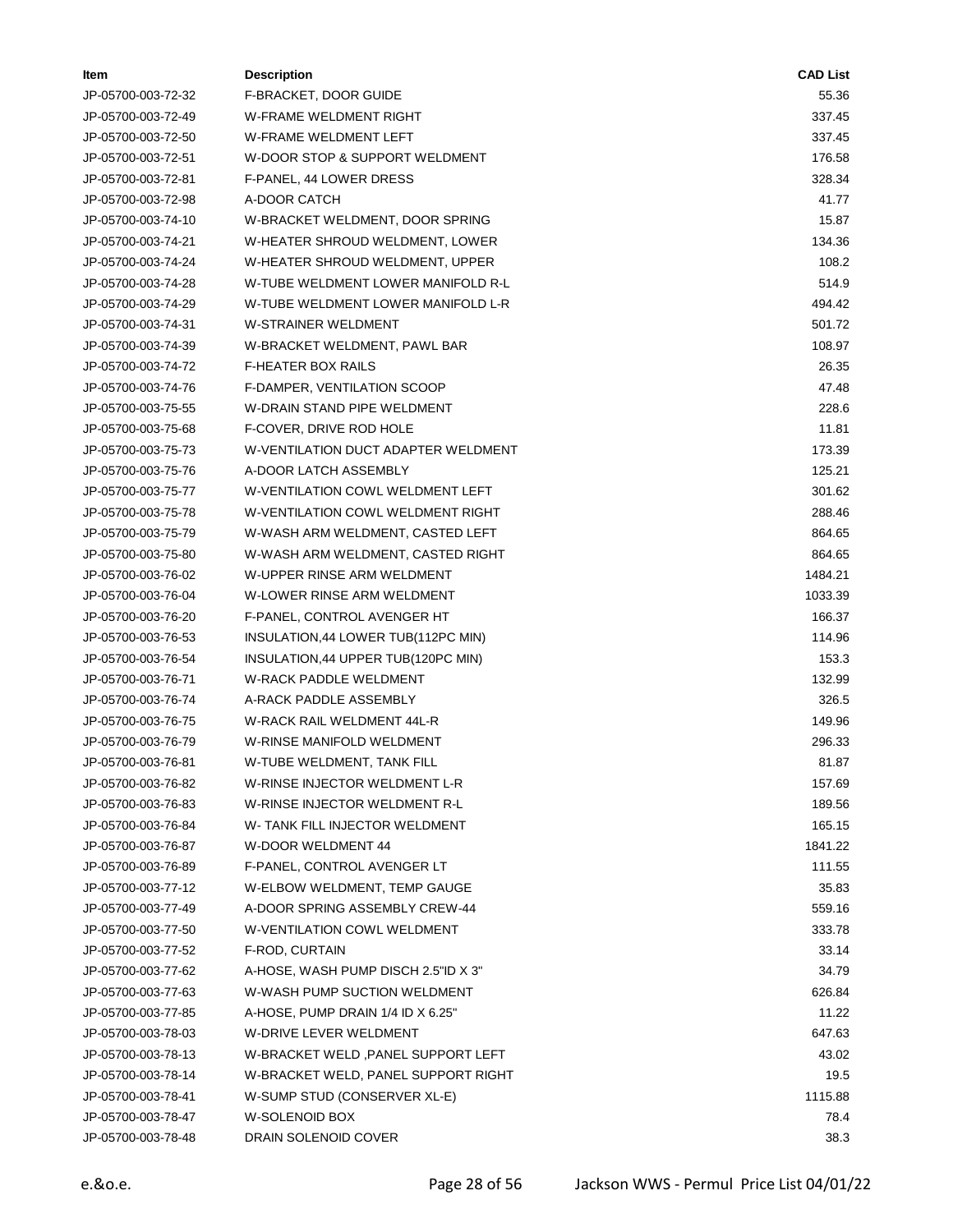| ltem               | <b>Description</b>                      | <b>CAD List</b> |
|--------------------|-----------------------------------------|-----------------|
| JP-05700-003-78-49 | DRAIN LINK                              | 37.34           |
| JP-05700-003-78-50 | <b>F-PUMP DISCHARGE HOSE</b>            | 72.01           |
| JP-05700-003-78-51 | A-DRAIN STOPPER                         | 92.39           |
| JP-05700-003-78-74 | A-PERI-PUMP 36 RPM 240V WHITE TYGOPRENE | 393.74          |
| JP-05700-003-79-09 | W-RACK RAIL WELDMENT 44 R-L             | 156.17          |
| JP-05700-003-79-40 | A-CONDUIT, FLEX2 3/4" X 24"             | 31.47           |
| JP-05700-003-79-46 | W-DRIVE COVER WELDMENT                  | 550.03          |
| JP-05700-003-79-48 | W-BACK STRAINER SUPPORT WELDMENT        | 109.78          |
| JP-05700-003-79-80 | F-DOOR WEIGHT, CREW 44                  | 151.21          |
| JP-05700-003-80-33 | F-DOOR WEIGHT, 22 PREWASH               | 36.93           |
| JP-05700-003-80-75 | W-STRAINER WELDMENT PREWASH             | 596.57          |
| JP-05700-003-81-28 | F-STRAINER, PREWASH PUMP SUCTION        | 62.05           |
| JP-05700-003-81-49 | A-BOX, CONTROL                          | 475.52          |
| JP-05700-003-81-86 | F-BRACKET, SPLASH SHIELD CREW44 DOOR    | 31.31           |
| JP-05700-003-81-87 | A-BRACKET ASSEMBLY, FLOAT & STANDPIPE   | 99.08           |
| JP-05700-003-81-91 | W-RINSE PADDLE WELDMENT L-R             | 631.85          |
| JP-05700-003-81-95 | A-RINSE PADDLE ASSEMBLY R-L             | 358.04          |
| JP-05700-003-81-96 | W-RINSE PADDLE WELDMENT R-L             | 152.67          |
| JP-05700-003-82-05 | A-BELT ATLERNATING PEGS 2 OPTS          | 104595.16       |
| JP-05700-003-82-27 | W-PREWASH PUMP SUCTION WELDMENT         | 611.7           |
| JP-05700-003-82-76 | W-DRAIN STANDPIPE WELDMENT, PREWASH     | 153.63          |
| JP-05700-003-83-70 | W-STEAM COIL WELDMENT                   | 824.33          |
| JP-05700-003-84-57 | CURTAIN ROD, SIDE LOADER                | 218             |
| JP-05700-003-85-38 | W-ROD WELDMENT, CURTAIN SECURITY        | 26.17           |
| JP-05700-003-87-08 | A-PERI PUMP, 14 RPM JACKSON             | 558.21          |
| JP-05700-003-87-43 | A-SWITCH ASSEMBLY 24VDC SIDE LOADER     | 120.28          |
| JP-05700-003-88-91 | A-CANTILEVER ARM BRACKET                | 74.22           |
| JP-05700-003-89-34 | W-PAWL BAR WELDMENT, 66                 | 829.37          |
| JP-05700-003-89-96 | A-ACTUATOR SWITCH ASSEMBLY              | 201.12          |
| JP-05700-003-90-50 | W-BOOSTER, RINSE TANK                   | 1283.33         |
| JP-05700-003-91-66 | F-RAIL, UNLOADER UPPER RIGHT            | 129.9           |
| JP-05700-003-91-68 | F-RAIL, UNLOADER UPPER LEFT             | 129.9           |
| JP-05700-003-91-85 | F-RAIL, UNLOADER LOWER LEFT             | 78.94           |
| JP-05700-003-91-86 | F-RAIL, UNLOADER LOWER RIGHT            | 78.94           |
| JP-05700-003-92-09 | A-FINAL RINSE ARM 8003 NZLS             | 392.91          |
| JP-05700-003-92-20 | <b>F-BOTTOM STRAP</b>                   | 20.04           |
| JP-05700-003-92-87 | W-UPPER VENT ADAPTER WELDMENT           | 241.44          |
| JP-05700-003-92-88 | W-LOWER VENT ADAPTER WELDMENT           | 414.52          |
| JP-05700-003-93-43 | INSULATION, TOP 44                      | 354.83          |
| JP-05700-003-93-62 | W-COVER WELDMENT, ELECT SECT TOP        | 1231.89         |
| JP-05700-003-93-98 | A-FULL CERAMIC BEARING "A"              | 584.12          |
| JP-05700-003-93-99 | A-FULL CERAMIC BEARING "B"              | 621.41          |
| JP-05700-003-94-00 | A-CERAMIC LOWER WASH ARM ASSY.          | 1294.48         |
| JP-05700-003-94-41 | F-SHROUD, 10AB-N70                      | 269.21          |
| JP-05700-003-94-47 | A-RINSE ARM SUPPORT ASSEMBLY L-R        | 124.44          |
| JP-05700-003-94-59 | W-RINSE ARM, UPPER ARCHED (58 GPH)      | 1255.28         |
| JP-05700-003-94-60 | W-RINSE ARM LOWER (58 GPH)              | 431.77          |
| JP-05700-003-95-35 | W-PLUMBING, BOOSTER TANK OUTLET         | 109.54          |
| JP-05700-003-99-71 | A-HEATER, 19 KW 480 VOLT ASSY           | 1478.88         |
| JP-05700-004-00-10 | A-CONTROL PANEL, AVENGER HT ES          | 252.31          |
| JP-05700-004-01-15 | A-BOOSTER, 230/60/1 4KW                 | 2536.98         |
|                    |                                         |                 |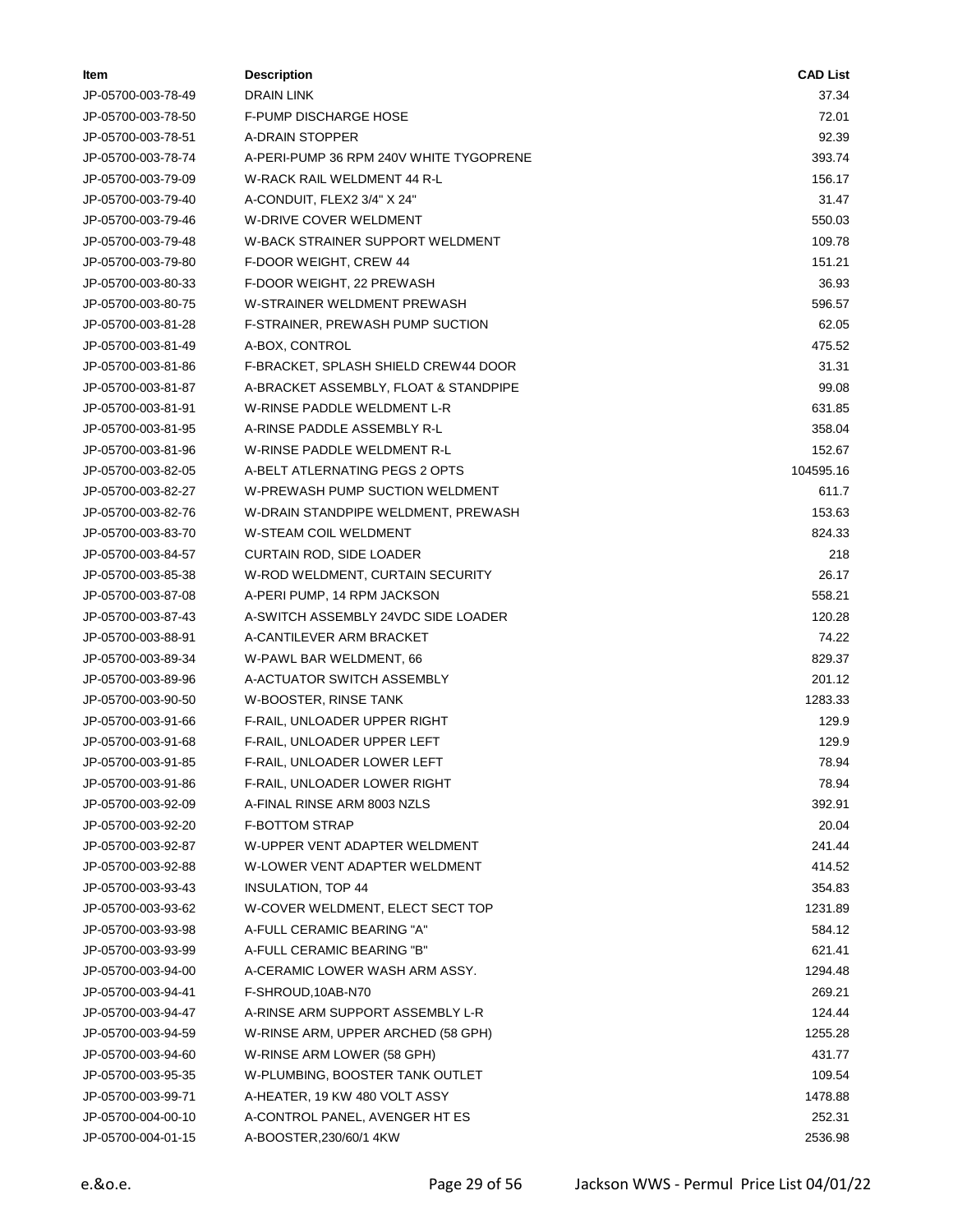| ltem               | <b>Description</b>                                       | <b>CAD List</b> |
|--------------------|----------------------------------------------------------|-----------------|
| JP-05700-004-01-56 | A-RINSE ARM, AVENGER HT ES                               | 649.16          |
| JP-05700-004-01-99 | F-PANEL, FRONT DRESS                                     | 576.17          |
| JP-05700-004-02-37 | A-STEAM SUPPLY TO POWER RINSE R-L                        | 1022.55         |
| JP-05700-004-02-81 | BAG, SCREW 10-32 X 1/2 PH TRUSS (50-09L4) ENDRIES #H8XWM | 25.47           |
| JP-05700-004-02-86 | BAG, NUT 10-32 SS HEX W/NYLON (50-09P5) ENDRIES #H8XWQ   | 29.78           |
| JP-05700-004-02-93 | BAG, GASKET SPACERS-QTY 50 OF #05330-003-04-12           | 495.33          |
| JP-05700-004-03-31 | A-STEAM SUPPLY TO WASH TANK R-L                          | 1308.73         |
| JP-05700-004-03-73 | <b>W-SUMP STRAINER</b>                                   | 89.98           |
| JP-05700-004-03-77 | W-RINSE HUB, AVENGER HT ES                               | 149.68          |
| JP-05700-004-04-04 | A-PUMP MOTOR ASSEMBLY 208v AVENGERHT-E                   | 2122.77         |
| JP-05700-004-04-16 | W-BOOSTER, AVG HT ES                                     | 1762.05         |
| JP-05700-004-04-21 | A-DOOR, TOUCH START                                      | 1165.3          |
| JP-05700-004-04-28 | W-KICK PANEL, AVENGER HT ES                              | 316.86          |
| JP-05700-004-04-40 | W-STAND PIPE, AVENGER                                    | 164.34          |
| JP-05700-004-04-44 | A-PLUMBING INC TO REG AVG HT ES                          | 100.62          |
| JP-05700-004-05-08 | TERMINALS 088970317 M3 MA SET XD26 RB                    | 213.79          |
| JP-05700-004-05-18 | A-SLIDE STOP UNLOADER ASSEMBLY (SECURITY)                | 5726.5          |
| JP-05700-004-05-23 | RINSE ARM AVG HT ES W PLUGS                              | 245.87          |
| JP-05700-004-05-62 | A-CONTROL, KICK PANEL AVG HT ES                          | 4053.64         |
| JP-05700-004-06-12 | COVER, CONTROL DIELECTRIC                                | 27.21           |
| JP-05700-004-07-38 | F-COVER, DOOR MAGNET                                     | 25.77           |
| JP-05700-004-07-39 | F-COVER, DOOR MAGNET                                     | 28.54           |
| JP-05700-004-07-47 | A-DOOR, RIGHT SIDE TEMPSTAR ASSEEMBLY                    | 485.99          |
| JP-05700-004-07-52 | A-DOOR, FRONT ASSEMBLY                                   | 547.71          |
| JP-05700-004-07-92 | W-BRACKET, T-STAR DRAIN QUENCH                           | 41.36           |
| JP-05700-004-08-21 | F-HOSE, 1 1/4X 8                                         | 33.15           |
| JP-05700-004-08-26 | A-CABLE, 2 WIRE AVG DOOR SWITCH                          | 45.34           |
| JP-05700-004-08-39 | W-ACCUMULATOR, CONS XL-E                                 | 1094.69         |
| JP-05700-004-08-52 | F-HOSE, PUMP DRAIN 5/8 O.D. X 3.75                       | 15.75           |
| JP-05700-004-08-77 | A-BRKT, TIMER MOUNTING (CONS XL-E)                       | 84.58           |
| JP-05700-004-08-85 | F-COVER, CONTROL BOX (CONS XL-E)                         | 154.8           |
| JP-05700-004-09-08 | W-STRAINER, ACCUMULATOR (CONS XL-E)                      | 420.46          |
| JP-05700-004-09-43 | W-SCRAP BASKET AVGHT-E                                   | 231.85          |
| JP-05700-004-09-57 | INSULATION BOOSTER TANK WRAP                             | 29.74           |
| JP-05700-004-11-28 | F-BOTTOM PANEL, AVENGER                                  | 177.45          |
| JP-05700-004-11-75 | <b>F-GLIDE BLOCK</b>                                     | 43.43           |
| JP-05700-004-13-10 | A-MOTOR MOUNT, TEMPSTAR                                  | 181.77          |
| JP-05700-004-13-13 | A-WASH ARM (TEMPSTAR HH)                                 | 285.06          |
| JP-05700-004-13-36 | A-WASH ARM (TEMPSTAR)                                    | 400.94          |
| JP-05700-004-13-45 | A-SUPPORT, HOOD (TEMP HH)                                | 618.1           |
| JP-05700-004-13-83 | A-SUPPORT, PUMP MOTOR                                    | 182.1           |
| JP-05700-004-14-11 | A-DOOR, RIGHT(CONS XL-E)                                 | 398.77          |
| JP-05700-004-14-24 | F-BRACKET, DOOR CONNECTING                               | 36.56           |
| JP-05700-004-14-25 | BUMPER, TEMPSTAR HH DOOR                                 | 0.76            |
| JP-05700-004-14-30 | W-HANDLE, DOOR FRONT TEMPSTAR HH                         | 360.76          |
| JP-05700-004-16-56 | W-DOOR HINGE, LEFT                                       | 148.07          |
| JP-05700-004-17-32 | RESISTOR ASSY, INLINE VOLT REG                           | 7.53            |
| JP-05700-004-17-44 | A-DOOR RIGHT (CREW2 44"")                                | 2061.69         |
| JP-05700-004-17-45 | A-DOOR LEFT (RACKSTAR 44')                               | 2142.67         |
| JP-05700-004-17-68 | PLC, PROGRAMMED AVGHT-E                                  | 1734.1          |
| JP-05700-004-17-74 | <b>W-RACK DRIVE</b>                                      | 1525.09         |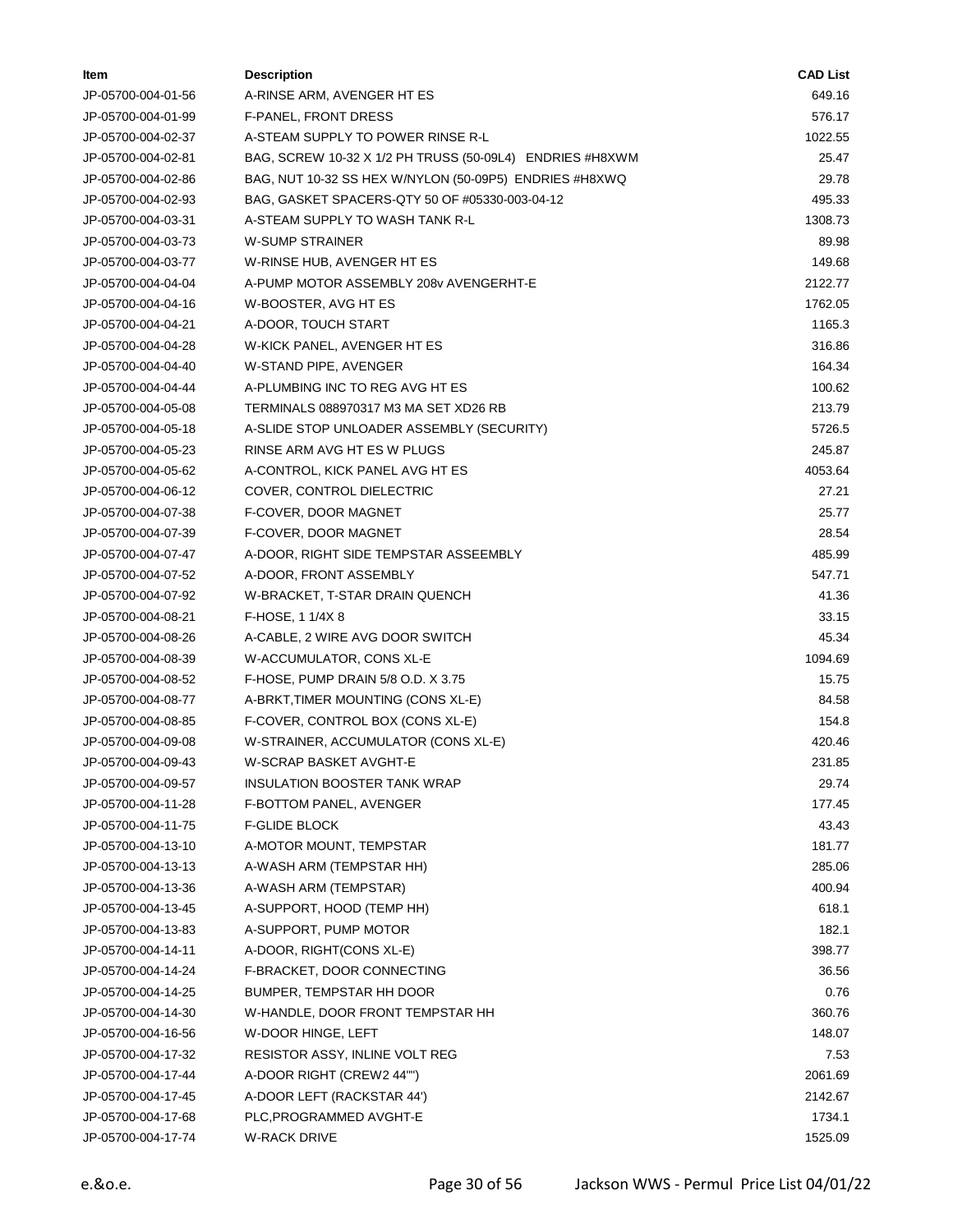| Item               | <b>Description</b>                                        | <b>CAD List</b> |
|--------------------|-----------------------------------------------------------|-----------------|
| JP-05700-004-17-75 | A-RACK DRIVE                                              | 4877.89         |
| JP-05700-004-18-43 | A-CTRL PANEL WF-UH30-E                                    | 945.37          |
| JP-05700-004-18-91 | F-BRACKET VACUUM BREAKER                                  | 17.82           |
| JP-05700-004-19-01 | W-INLET COLD WATER                                        | 39.39           |
| JP-05700-004-19-12 | A-PLUMBING, OUTLET_WITH HEAT EXCHANGER                    | 100.5           |
| JP-05700-004-19-32 | A-CORD, 2 CON 18GA CUT 32" LONG                           | 6.72            |
| JP-05700-004-19-47 | A-DIGITAL DISPLAY                                         | 1595.95         |
| JP-05700-004-19-51 | A-STANDPIPE MEDIUM                                        | 133.56          |
| JP-05700-004-19-83 | W-PLUMBING, RINSE INJECTOR                                | 112.51          |
| JP-05700-004-19-89 | A-HOSE 1/2" ID X 24" LG RED                               | 203.05          |
| JP-05700-004-19-90 | A-HOSE 1/2" ID X 60" LG RED                               | 279.56          |
| JP-05700-004-19-91 | A-HOSE 1/2" ID X 58" LG BLUE                              | 266.19          |
| JP-05700-004-19-99 | A-HOSE ASSEMBLY 1/2" ID X 67" LG RED                      | 280.16          |
| JP-05700-004-20-00 | A-HOSE ASSEMBLY 1/2" ID X 69" LG BLUE                     | 256.01          |
| JP-05700-004-20-01 | A-HOSE PAC, TEMPSTAR                                      | 698.17          |
| JP-05700-004-20-40 | Hose Wash Manifold 21.75 LG.                              | 70.52           |
| JP-05700-004-20-67 | A-HOOD ASSEMBLY                                           | 3248.47         |
| JP-05700-004-20-89 | <b>F-DOOR CENTER CHANNEL</b>                              | 247.71          |
| JP-05700-004-21-19 | F-BRKT, LIMIT SWITCH                                      | 4.69            |
| JP-05700-004-21-83 | W-BOOSTER TANK WELDMENT (TEMP HHV)                        | 2993.86         |
| JP-05700-004-21-95 | A-BOOSTER TANK ASSEMBLY (TEMP HHV)                        | 4054.52         |
| JP-05700-004-23-01 | Drive Block                                               | 137.31          |
| JP-05700-004-23-06 | A-DOOR INTERLOCK, TEMPSTAR                                | 947.74          |
| JP-05700-004-23-15 | W-ROD (DOOR INTERLOCK)                                    | 101.33          |
| JP-05700-004-23-78 | A-HARNESS, 5 PIN 4 WIRE TEMPSTAR                          | 56.15           |
| JP-05700-004-23-79 | A-HARNESS, 4 PIN 4 WIRE TEMPSTAR                          | 56.43           |
| JP-05700-004-24-31 | CORD SJ (DOOR INTERLOCK)                                  | 0.88            |
| JP-05700-004-24-32 | A-DOOR LEFT TEMPSTAR ASSY (INTERLOCK)                     | 587             |
| JP-05700-004-26-07 | W-MANIFOLD, RINSE                                         | 189.19          |
| JP-05700-004-26-80 | A-BOOSTER TEMP HH ASSY (W/PROBE)                          | 2367.85         |
| JP-05700-004-26-81 | F-SPRING, LINK                                            | 95.65           |
| JP-05700-004-26-86 | A-RACK RAIL 44"" BACK                                     | 199.96          |
| JP-05700-004-26-87 | RACK RAIL 44" FRONT                                       | 1757.8          |
| JP-05700-004-26-88 | A-RACK RAIL 44"" FRONT                                    | 1480.42         |
| JP-05700-004-26-89 | W-SWITCH PADDLE                                           | 264.33          |
| JP-05700-004-26-98 | W-INJECTOR RINSE MANIFOLD                                 | 118.73          |
| JP-05700-004-26-99 | A-CONTROL PANEL, DISPLAY BOARD SUB PARTS, AVENGER HT-E    | 560.85          |
| JP-05700-004-27-00 | A-CONTROL PANEL SWITCH / TEMP PSI DISPLAY AVENGER HT-E    | 531.57          |
| JP-05700-004-27-30 | W-STAND PIPE WELD CONS/WAREFORCE HH                       | 82              |
|                    |                                                           | 808.19          |
| JP-05700-004-28-49 | A-PLUMBING, RINSE INJECTOR<br>W-STRAINER WELDMENT CREW HD | 1131.72         |
| JP-05700-004-29-02 |                                                           |                 |
| JP-05700-004-29-07 | A-PLUMBING DRAIN                                          | 630.04          |
| JP-05700-004-29-32 | W-RACK CATCH LEFT                                         | 161.52          |
| JP-05700-004-29-33 | W-RACK CATCH RIGHT                                        | 161.52          |
| JP-05700-004-29-36 | <b>W-GUIDE RACK DRIVE</b>                                 | 164.55          |
| JP-05700-004-29-45 | W-COLLAR, SHAFT DRIVE                                     | 24.51           |
| JP-05700-004-29-46 | <b>F-DRIVE SHAFT COVER</b>                                | 198.5           |
| JP-05700-004-29-49 | A-DRIVE PLATE COVER                                       | 379.15          |
| JP-05700-004-29-64 | A-MOTOR ASSY, DELTA 5E                                    | 2074.4          |
| JP-05700-004-29-68 | W-VENT SCOOP, RACKSTAR                                    | 489.4           |
| JP-05700-004-29-79 | A-DRIVE SHAFT ASSY, RACKSTAR                              | 380.94          |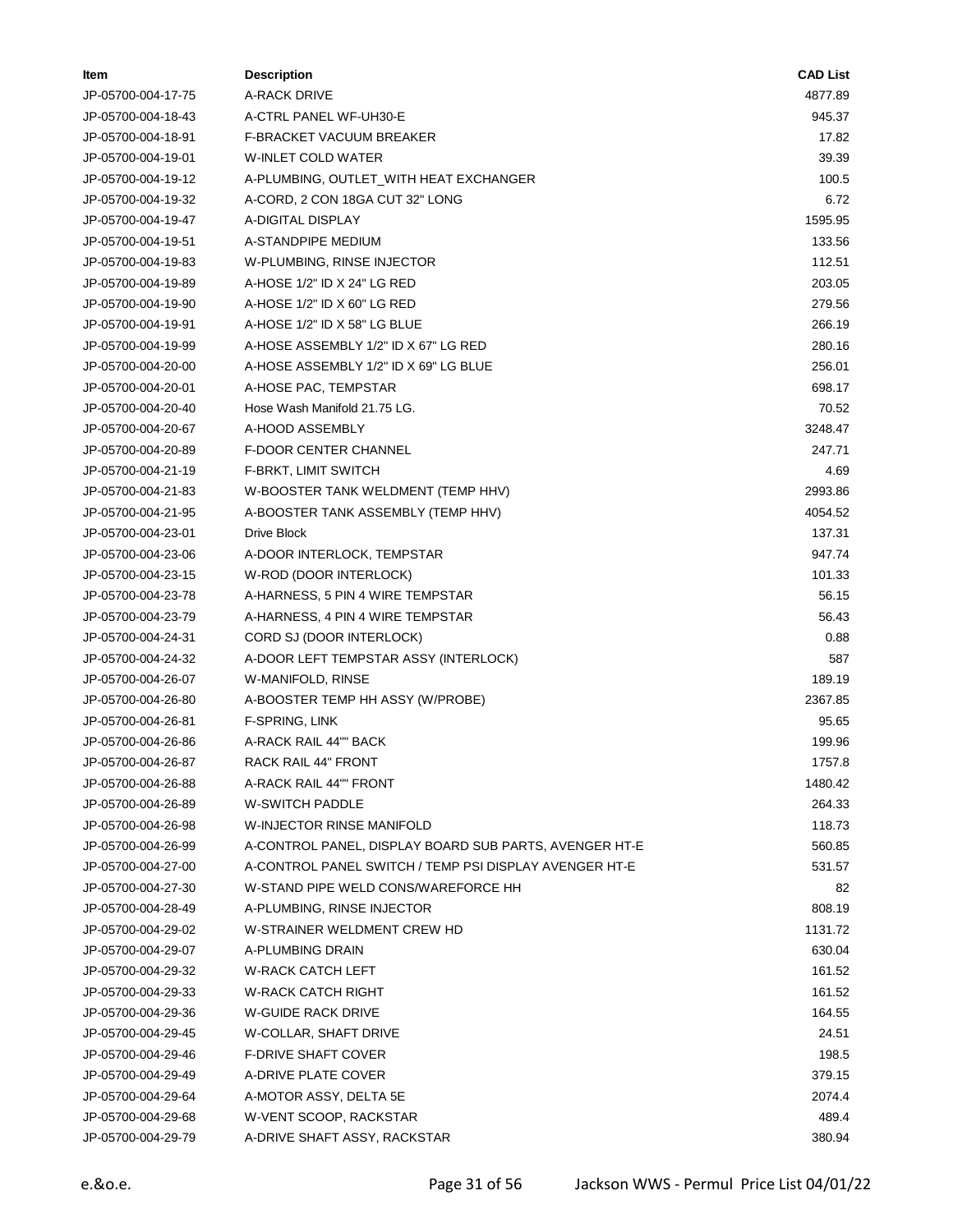| ltem               | <b>Description</b>                                     | <b>CAD List</b> |
|--------------------|--------------------------------------------------------|-----------------|
| JP-05700-004-29-95 | A-DRIVE ASSY RACKSTAR                                  | 3548.8          |
| JP-05700-004-30-86 | A-BULKHEAD TO 1/2" BARB ASSY                           | 23.46           |
| JP-05700-004-31-50 | A-DISPLAY RACKSTAR                                     | 585.36          |
| JP-05700-004-31-75 | A-HOSE 1/2" ID X 28" LG RED                            | 191.13          |
| JP-05700-004-31-81 | A-HOSE 1/2" ID X 38" LG RED                            | 218.08          |
| JP-05700-004-31-89 | A-HANDLE DRAIN RACKSTAR                                | 55.74           |
| JP-05700-004-32-58 | A-RINSE ARM DYNATEMP                                   | 413.19          |
| JP-05700-004-32-59 | A-WASH ARM DYNATEMP                                    | 699.18          |
| JP-05700-004-32-76 | A-DOOR 22 PW RACKSTAR                                  | 1390.9          |
| JP-05700-004-32-95 | <b>W-LOWER RINSE ARM</b>                               | 334.15          |
| JP-05700-004-33-22 | A-CABLE RS-232 / COMMUNICATION                         | 183.49          |
| JP-05700-004-33-23 | CABLE TEMPERATURE PROBE                                | 42.94           |
| JP-05700-004-33-24 | CABLE PRESSURE SENSOR                                  | 56.37           |
| JP-05700-004-33-57 | CABLE, TEMP PROBE, WASH TANK                           | 22.42           |
| JP-05700-004-33-59 | CABLE, TEMP PROBE INJECTOR                             | 31.16           |
| JP-05700-004-33-60 | CABLE, TEMP PROBE, RINSE INJECTOR                      | 47.32           |
| JP-05700-004-33-61 | CABLE PRESSURE SENSOR                                  | 84.05           |
| JP-05700-004-33-62 | <b>HARNESS PSI / TRANSDUCER</b>                        | 69.02           |
| JP-05700-004-33-64 | CABLE RS-232/POWER                                     | 252.22          |
| JP-05700-004-34-01 | <b>W-VENT COWL</b>                                     | 387.32          |
| JP-05700-004-34-06 | W-SWITCH, PADDLE RL 22 PW                              | 158.71          |
| JP-05700-004-34-42 | W-AIR GAP, CONS-XL2                                    | 249.41          |
| JP-05700-004-34-44 | A-PLUMBING, INLET CONS-XL2                             | 943.62          |
| JP-05700-004-34-62 | RINSE ARM END CAP                                      | 14.51           |
| JP-05700-004-34-83 | A-BOOSTER TANK DELTA 5E 115/60/3                       | 1776.4          |
| JP-05700-004-34-90 | W-COVER, HEATER BOX DELTA 5E                           | 12.09           |
| JP-05700-004-35-13 | W-DEFLECTOR STRAINER, WELDMENT                         | 46.8            |
| JP-05700-004-35-35 | A-FAN CONTROL BOX                                      | 308.95          |
| JP-05700-004-35-60 | W-COVER DISPLAY BOARD                                  | 313.22          |
| JP-05700-004-35-98 | LEVER SPRING START SWITCH                              | 24.91           |
| JP-05700-004-36-00 | A-CYCLE SWITCH ASSY                                    | 198.42          |
| JP-05700-004-36-30 | A-Hose Plunger                                         | 77              |
| JP-05700-004-36-53 | A-DOOR ASSY. DISHSTAR                                  | 2232.56         |
| JP-05700-004-36-55 | W-OUTER DOOR WELDMENT                                  | 796.57          |
| JP-05700-004-36-56 | F-GASKET CLAMP                                         | 7.83            |
| JP-05700-004-36-57 | A-PUMP ASSY DISHSTAR                                   | 2359.68         |
| JP-05700-004-36-74 | FTG, COMP. 1/2" NPT X 1/4" TUBE DRILLED                | 21.69           |
| JP-05700-004-36-80 | W-LEFT HINGE COVER WELDMENT                            | 27.57           |
| JP-05700-004-36-81 | W-RIGHT HINGE COVER WELDMENT                           | 29.78           |
| JP-05700-004-36-82 | W-RIGHT SHROUD                                         | 194.06          |
| JP-05700-004-36-84 | F-BRACKET HI LIMIT "COTHERM"                           | 5.44            |
| JP-05700-004-36-95 | A-HOSE PRESURE GAUGE ASSY                              | 75.6            |
| JP-05700-004-37-18 | F-SEAT, STANDPIPE DRAIN PLUG, CONS XL-E, DELTA 5       | 32.48           |
| JP-05700-004-37-73 | F-BRACKET CONTROL PANEL (DISHSTAR LT                   | 94.18           |
| JP-05700-004-38-20 | F-TIMER BRKT WAREFORCE UL30H                           | 15.95           |
| JP-05700-004-38-66 | A-GUTTER, SIDE LOADER                                  | 151.74          |
| JP-05700-004-38-92 | W-SUPPORT, CHANNEL CENTER, SCRAP SYSTEM 22 PW RACKSTAR | 57.36           |
| JP-05700-004-38-97 | W-BRKT, WARE GUIDE                                     | 141.87          |
| JP-05700-004-39-39 | A-RINS ARM DISHSTAR HT-E                               | 347.36          |
| JP-05700-004-39-78 | W-TANK, RINSE DISHSTAR HT-E                            | 1356.03         |
| JP-05700-004-40-08 | A-MEMBRANE PANEL                                       | 393.88          |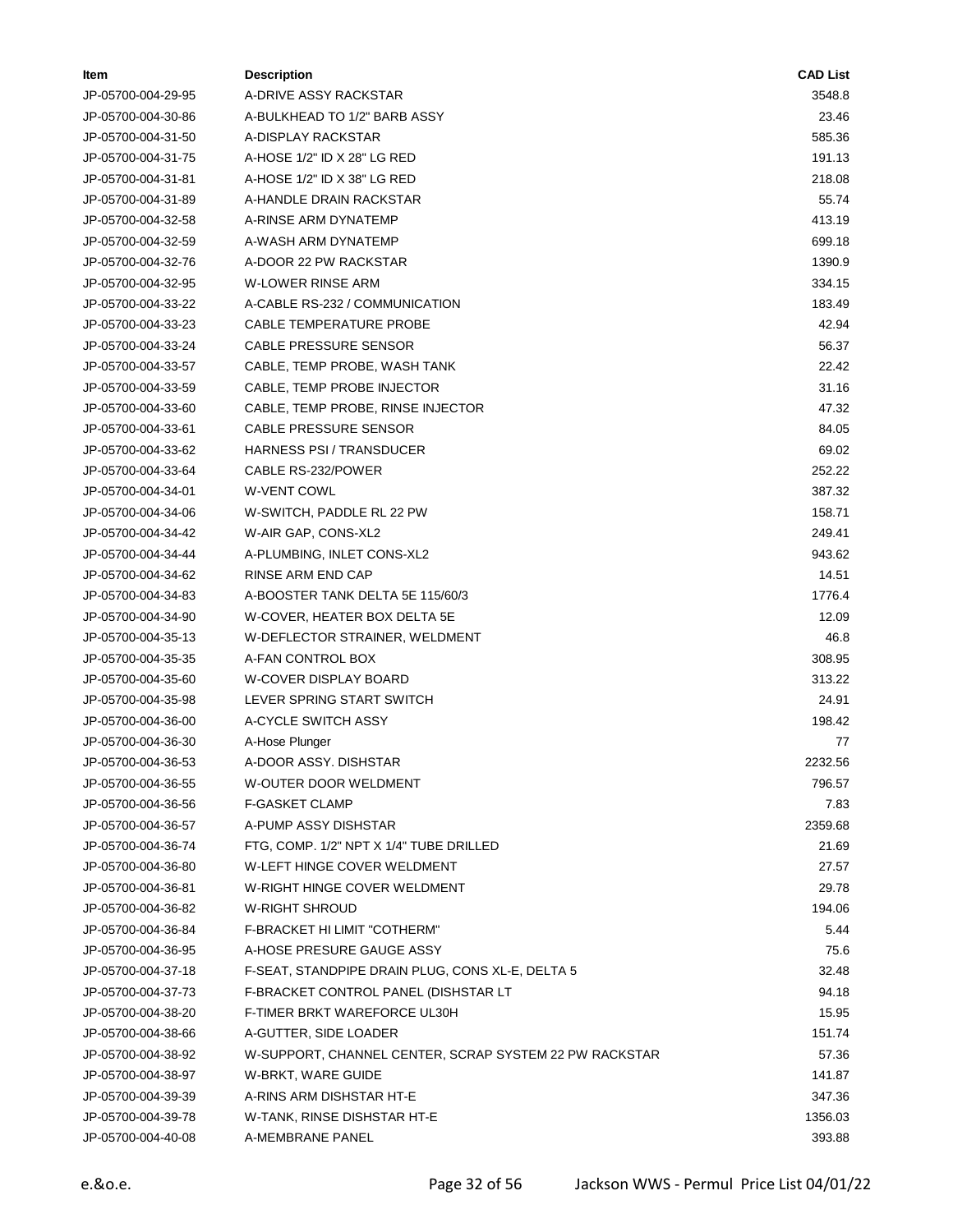| ltem               | <b>Description</b>                         | <b>CAD List</b> |
|--------------------|--------------------------------------------|-----------------|
| JP-05700-004-40-58 | W-RINSE MANIFOLD, DISHSTAR HT-E            | 350.6           |
| JP-05700-004-40-72 | PLATE PIN ALLIGNMENT                       | 48.71           |
| JP-05700-004-40-80 | W-PIN DOOR INTERLOCK                       | 98.77           |
| JP-05700-004-40-82 | F-PIPE DOOR INTERLOCK                      | 10.36           |
| JP-05700-004-41-51 | A-HOSE, 1/2" X 23-1/2" LG "RED"            | 33.89           |
| JP-05700-004-41-86 | W-KICK PANEL DISHSTAR HT-E                 | 256.23          |
| JP-05700-004-41-87 | A-KICK PANEL DISHSTAR HT-E                 | 2021.66         |
| JP-05700-004-41-88 | A-BOOSTER DISHSTAR HT-E 208-240/60/1       | 2087.29         |
| JP-05700-004-42-33 | A-HOSE, 1/2" X 47" (RED)                   | 70.15           |
| JP-05700-004-43-02 | A-PLUMB, DISHSTAR HT-E                     | 384.86          |
| JP-05700-004-43-33 | A-BOOSTER COMMON 208V-240V 14KW 70R DOOR   | 1932.05         |
| JP-05700-004-43-55 | <b>CLIP SPIRAL RETAINING</b>               | 4.6             |
| JP-05700-004-43-76 | A-HOSE, 7/8" ID X 8" LG BLUE SILICONE      | 1.06            |
| JP-05700-004-44-07 | <b>W-BOOSTER RINSE TANK</b>                | 1797.52         |
| JP-05700-004-44-23 | A-DISPLAY WF 3 BUTTON                      | 1504.76         |
| JP-05700-004-46-28 | A-HOSE, 5/8" X 8" LG BLUE SILICONE         | 17.54           |
| JP-05700-004-46-61 | W-COVER, BOOSTER TANK                      | 203.63          |
| JP-05700-004-46-82 | W-DRIVE LINK 22 PW RACKSTAR 2017           | 36.24           |
| JP-05700-004-47-33 | A-SWITCH MOUNT ASSEMBLY                    | 325.32          |
| JP-05700-004-47-36 | F-SWITCH MOUNT BACK 16GA                   | 2.79            |
| JP-05700-004-47-37 | F-SWITCH MOUNT BACK 14GA                   | 3.1             |
| JP-05700-004-47-47 | A-DOOR INTERLOCK DISHSTAR (208V)           | 487.34          |
| JP-05700-004-47-51 | W-SOLENOID STOP DISHSTAR                   | 117.42          |
| JP-05700-004-47-74 | A-ARM, TEMPSAR HH RINSE ASSEMBLY           | 292.21          |
| JP-05700-004-47-83 | W-BRACKET, MAGNET MOUNTING                 | 193.77          |
| JP-05700-004-48-16 | A-BRACKET MAGNET SWITCH                    | 285.66          |
| JP-05700-004-48-23 | A-HOSE 1/2" X 48" LG BLUE                  | 238.64          |
| JP-05700-004-48-24 | A-HOSE 1/2" X 47" LG RED                   | 233.1           |
| JP-05700-004-49-88 | F-PLUG RINSE ARM (RACKSTAR)                | 5.8             |
| JP-05700-004-50-83 | A-FAN & HOUSING ASSEMBLY 240V              | 1236.79         |
| JP-05700-004-50-86 | W-BOOSTER, COMMON DOOR                     | 757.27          |
| JP-05700-004-50-94 | F-BEARING BOOT BRKT                        | 12.27           |
| JP-05700-004-51-23 | A-TANK RINSE M200 460V                     | 2974.29         |
| JP-05700-004-51-25 | A-TANK, RINSE 460V 70° RISE                | 2881.19         |
| JP-05700-004-51-27 | F-OUTLET PLUMBING SEAL BRKT VAPOR VENT     | 5.77            |
| JP-05700-004-51-39 | W-HANDLE, DOOR FRONT TEMPSTAR HH           | 383.98          |
| JP-05700-004-51-56 | A-HOSE BOOSTER INLET VENTLESS              | 141.82          |
| JP-05700-004-51-62 | *A-HOSE 1/2" ID X 33" LG RED               | 164.12          |
| JP-05700-004-51-86 | A-DOOR, RIGHT OUTER TEMPSTAR HH            | 358.97          |
| JP-05700-004-52-19 | A-BOOSTER COMMON 208V-240V 12KW 40R DOOR   | 1948.96         |
| JP-05700-004-52-27 | A-HOSE, BLUE 3/4" X 45"                    | 238.88          |
| JP-05700-004-52-69 | A-HOSE, 1/2 X 23" BLUE, MALE SWIVEL EA END | 90.71           |
| JP-05700-004-52-73 | A- BRACKET, DOOR MAGNET                    | 101.14          |
| JP-05700-004-53-22 | A-BOOSTER COMMON 480V 14KW 70R DOOR        | 2054.55         |
| JP-05700-004-53-25 | A-HOSE, $1/2$ " ID $X$ 54" LG RED          | 194.75          |
| JP-05700-004-53-27 | A-HEAT EXCHANGER, TEMPSTAR HHTE            | 7159.62         |
| JP-05700-004-53-51 | A-LIMIT SWITCH, ACTUATOR                   | 179.94          |
| JP-05700-004-54-05 | A-DOOR ASSY (DELTA HT)                     | 1925.79         |
| JP-05700-004-54-52 | A-PLUMBING COMMON BOOSTER TEMPSTAR         | 1548.46         |
| JP-05700-004-54-56 | A-HOSE, 1/2 X 31 BLUE MALE SWIVEL ENDS     | 173.88          |
| JP-05700-004-54-71 | BUSHING IGUS BEARING ASSEMBLY              | 58.82           |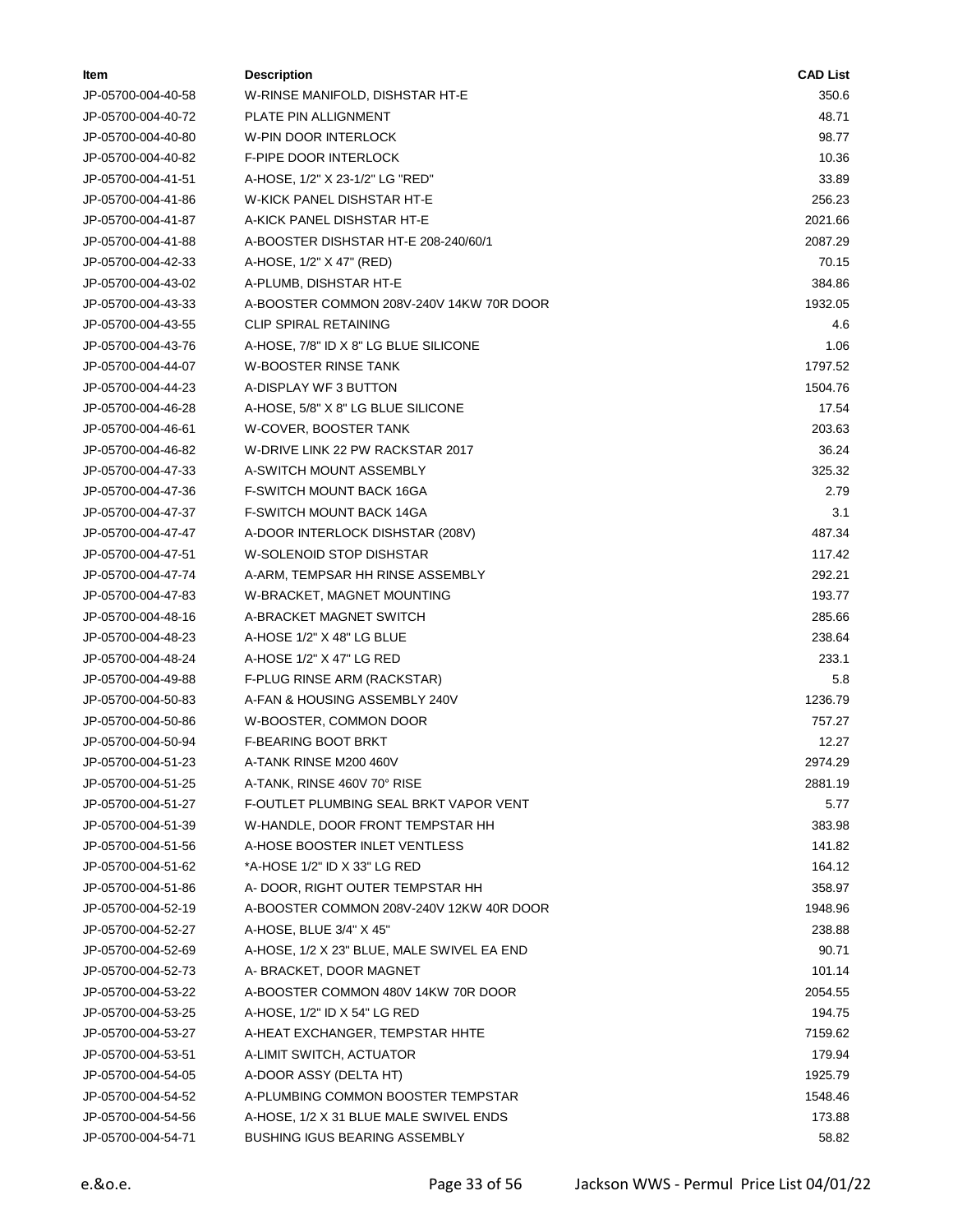| ltem               | <b>Description</b>                           | <b>CAD List</b> |
|--------------------|----------------------------------------------|-----------------|
| JP-05700-004-54-74 | A-YOKE, 1/2" ASSEMBLY                        | 79.95           |
| JP-05700-004-55-43 | A-TANK RINSE M200 460V ASSEMBLY 70° RINSE    | 2900.64         |
| JP-05700-004-55-97 | A-HOSE, DISCHARGE ASSY                       | 91.84           |
| JP-05700-004-56-49 | A-DISPLAY DIGITAL (DYNATEMP)                 | 1631.22         |
| JP-05700-004-56-93 | A-PLUMBING INLET, OFFSET                     | 106.06          |
| JP-05700-004-57-47 | A-SMART PUMP ASSEMBLY, EHT-V                 | 78.5            |
| JP-05700-004-58-14 | W-BACK PANEL, DISHSTAR SEER                  | 414.61          |
| JP-05700-004-58-31 | <b>F-STOP CAP TOP</b>                        | 44.49           |
| JP-05700-004-58-32 | <b>F-STOP CAP BOTTOM</b>                     | 35.24           |
| JP-05700-004-58-72 | A-PANEL MEMBRANE                             | 406.7           |
| JP-05700-004-58-81 | F-BRKT, MOTOR ADJUSTMENT (SEER2)             | 5.52            |
| JP-05700-004-58-94 | A-CONDENSER ENCLOSURE, (SEER2)               | 495.06          |
| JP-05700-004-59-65 | Membrane Switch and Panel Assembly           | 513.63          |
| JP-05700-004-59-76 | A-REGULATOR 1/2" ASSY                        | 706.28          |
| JP-05700-004-63-06 | A-SEER 2 ASSY (DISHSTAR)                     | 3789.43         |
| JP-05700-004-63-75 | A-HOSE, PRESSURE GAUGE                       | 31.31           |
| JP-05700-004-65-67 | A-DOOR SWITCH                                | 377.23          |
| JP-05700-004-67-53 | F-BRKT, BEARING HARD STOP (SEER)             | 12.27           |
| JP-05700-004-68-71 | A-PANEL, MEMBRANE                            | 391.1           |
| JP-05700-004-71-52 | A-PERI PUMP, 14 RPM 240V                     | 302.96          |
| JP-05700-004-71-53 | A-PERI PUMP, 36 RPM 240V                     | 360.22          |
| JP-05700-004-71-62 | A-PERI PUMP, 14 RPM 24VDC 1/4" TUBE          | 414.77          |
| JP-05700-004-71-63 | A-PERI PUMP, 14 RPM 24VDC 1/8" TUBE          | 336.15          |
| JP-05700-004-72-25 | A-DOOR, LEFT SIDE LH, JFS                    | 1655.27         |
| JP-05700-004-73-34 | A-MOTOR, WASH DUAL VOLT 208/460              | 2997.61         |
| JP-05700-004-74-66 | A-CONVEYOR SHUT-OFF ASSEMBLY, UNLOAD, JFS    | 2198.11         |
| JP-05700-004-88-53 | A- ELECTRONIC CAM TIMER (CONSERVER DECAL)    | 795.51          |
| JP-05700-004-88-54 | A-ELECTRONIC CAM TIMER (DELTA DECAL)         | 795.51          |
| JP-05700-004-94-35 | A-PRESSURE REGULATOR DIAL-SET                | 490.88          |
| JP-05700-004-95-11 | W-PUMP & MOTOR, 3HP 208-230/50-60/1PH (SSPJ) | 7273.22         |
| JP-05700-004-98-64 | Overload Kit, .07 - 1.1A Max                 | 357.06          |
| JP-05700-004-98-65 | OVERLOAD KIT, 1.0 - 1.6A MAX                 | 353.08          |
| JP-05700-004-98-68 | Overload Kit, 2.8 - 4.4A Max                 | 353.08          |
| JP-05700-004-98-69 | Overload Kit, 4.0 - 6.0A Max                 | 382.72          |
| JP-05700-004-98-70 | Overload Kit, 5.2 - 8.0 Max                  | 353.08          |
| JP-05700-004-98-72 | OVERLOAD KIT, 9.0 - 13.0A MAX                | 357.06          |
| JP-05700-004-99-39 | Overload and Contactor Kit, T16-.74          | 262.99          |
| JP-05700-004-99-40 | OVERLOAD & CONTACTOR KIT, T16-1.3            | 262.99          |
| JP-05700-004-99-43 | Overload and Contactor Kit, T16-5.7          | 262.99          |
| JP-05700-004-99-44 | OVERLOAD & CONTACTOR KIT, T16-7.6            | 262.99          |
| JP-05700-011-34-63 | F-BRACKET, MANIFOLD POSITION TUBE            | 15.48           |
| JP-05700-011-35-92 | <b>END PLUG</b>                              | 14.7            |
| JP-05700-011-37-12 | TUBE, 1/4 OD WHITE POLYETHYLENE 80           | 7.87            |
| JP-05700-011-37-13 | A-TUBING, 1/4 X 120 WHITE                    | 10.81           |
| JP-05700-011-37-14 | TUBE, 1/4 OD RED POLYETHYLENE 80 CU          | 9.11            |
| JP-05700-011-37-15 | A-TUBING, 1/4 X 120 RED                      | 12.61           |
| JP-05700-011-37-16 | TUBE, 1/4 OD BLUE POLYETHYLENE 80 C          | 8.72            |
| JP-05700-011-37-17 | A-TUBING, 1/4 X 120 BLUE                     | 11.66           |
| JP-05700-011-37-55 | F-COPPER TUBE, 3/4 X 6 LONG                  | 24.91           |
| JP-05700-011-38-83 | 3/4 X 9 EPDM HOSE                            | 45.47           |
| JP-05700-011-39-15 | SA-ASSY, MC2000 DOOR COMPLETE                | 3019.19         |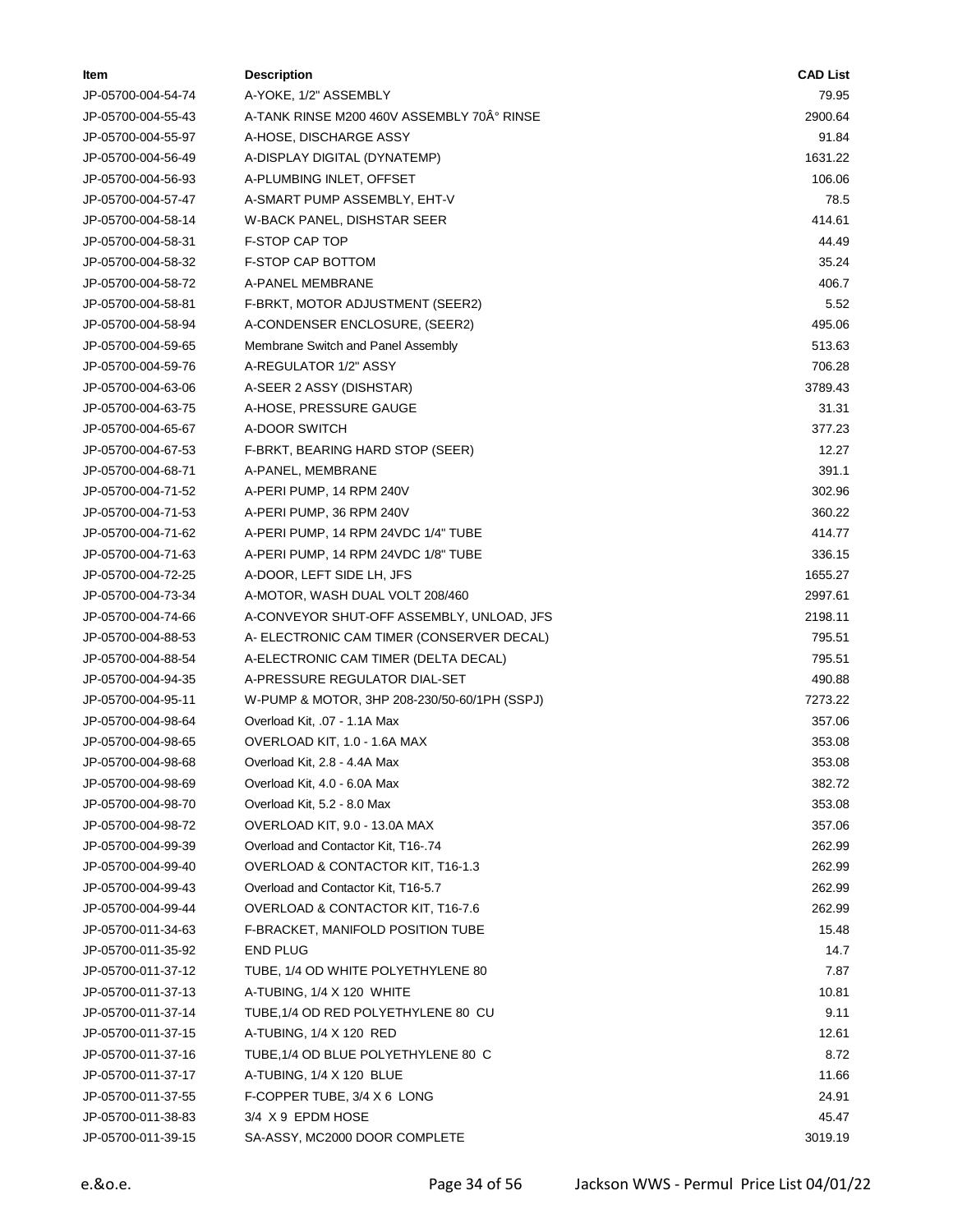| ltem               | <b>Description</b>                           | <b>CAD List</b> |
|--------------------|----------------------------------------------|-----------------|
| JP-05700-011-39-43 | W-KICK PLATE ASSY JP24                       | 452.37          |
| JP-05700-011-39-72 | DRAIN HOSE 1X10FT                            | 165.88          |
| JP-05700-011-40-05 | SPACER, TERMINAL BLOCK ES2000                | 5.68            |
| JP-05700-011-40-48 | COVER, ELEC. PANEL DIELECTRIC JP24           | 42.25           |
| JP-05700-011-40-50 | COVER, DIELECTRIC BOOSTER TANK JP24          | 33.15           |
| JP-05700-011-44-23 | HINGE SPACER UHMW                            | 140.14          |
| JP-05700-011-44-32 | W-RINSE TUBE STIFFNER                        | 180.88          |
| JP-05700-011-44-34 | F-TUBE, COP. 1/2 X 18.5 LONG                 | 62.23           |
| JP-05700-011-44-37 | WELDMENT, HINGE RETAINING PLATE              | 27.69           |
| JP-05700-011-44-38 | ROLLER LATCH                                 | 3.23            |
| JP-05700-011-44-41 | LATCH ASSEMBLY                               | 108.77          |
| JP-05700-011-44-48 | HOSE, 1 1/4 X 2 1/4                          | 37.54           |
| JP-05700-011-45-36 | GASKET, INJ. TUBE                            | 4.89            |
| JP-05700-011-46-30 | F-DOOR STOP                                  | 26.72           |
| JP-05700-011-46-50 | F-CATCH, FRONT DOOR                          | 40.67           |
| JP-05700-011-58-28 | F-COP., 3/4 X 3.75                           | 13.46           |
| JP-05700-011-59-83 | F-COP., 1/2 X 4.5                            | 13.29           |
| JP-05700-011-59-84 | F-COP., 1/2 X 19.5                           | 27.99           |
| JP-05700-011-60-83 | ROLLERS, RACK SUPPORT                        | 9               |
| JP-05700-011-60-90 | <b>CURTAIN ROD 23.75</b>                     | 36.23           |
| JP-05700-011-60-92 | END CAP WASH/RINSE ARM                       | 10.57           |
| JP-05700-011-61-37 | PLUG, BULKHEAD MODIFIED (use 4730-011-45-21) | 62.23           |
| JP-05700-011-61-47 | ADAPTR 3/8FNPTX1/2 OD BRB 126HBL86           | 26.05           |
| JP-05700-011-63-07 | A-HOSE, 1/2 ID X 15                          | 9.77            |
| JP-05700-011-63-14 | TUBE POLYETHYLENE CLEAR 1/8 X 35             | 5.33            |
| JP-05700-011-63-15 | A-TUBE, BLUE 1/4 X 15 POLYETHYLENE           | 5.01            |
| JP-05700-011-63-16 | TUBE POLYETHYLENE RED 1/4 X 35               | 5.79            |
| JP-05700-011-63-17 | A-TUBE, 1/4 X 15 POLYETHYLENE CLEAR          | 5.79            |
| JP-05700-011-63-18 | TUBING, POLYETHLENE RED 60 LONG              | 7.3             |
| JP-05700-011-63-19 | TUBING, POLYETHENE 1/8 CLEAR,60              | 7.86            |
| JP-05700-011-65-12 | F-BOOSTER TUB DRAIN TUBE (WSS)               | 17.37           |
| JP-05700-011-65-21 | TUBE, PERI PUMP SQUEEZE 14RPM                | 50.88           |
| JP-05700-011-67-11 | END CAP WASH ARM                             | 35.65           |
| JP-05700-011-67-58 | <b>SPACER PLATE</b>                          | 9.48            |
| JP-05700-011-67-97 | DRIVE HUB 44/66                              | 116.41          |
| JP-05700-011-67-99 | W-FILL LINE, INJECTOR                        | 121.34          |
| JP-05700-011-68-14 | SHAFT, ROLLER 3/8 X 1 1/8 S/S                | 14.93           |
| JP-05700-011-68-16 | <b>BRACKET, ROD ROLLER</b>                   | 4.36            |
| JP-05700-011-68-70 | PLATE, RINSE DRAIN CONTROL                   | 36.56           |
| JP-05700-011-68-80 | F-HOOK, CURTAIN                              | 20.63           |
| JP-05700-011-69-15 | F-PLATE, NOZZLE DISC                         | 4.3             |
| JP-05700-011-69-49 | TOP, BLOCK GUIDE                             | 15.75           |
| JP-05700-011-69-50 | BOTTOM, BLOCK GUIDE                          | 12.12           |
| JP-05700-011-70-34 | HOSE, DISCHARGE CONNECTOR WW-I               | 15.57           |
| JP-05700-011-70-90 | DOOR HANDLE                                  | 54.79           |
| JP-05700-011-71-19 | BRACKET, RINSE ARM SUPPORT                   | 30.76           |
| JP-05700-011-71-44 | SPACER, RACK GUIDE                           | 3.36            |
| JP-05700-011-71-45 | SPACER, PAWL BAR                             | 3.11            |
| JP-05700-011-71-52 | F-KEY, MACHINE BAR STOCK                     | 6.78            |
| JP-05700-011-71-95 | WASHER, IMPELLAR                             | 12.54           |
| JP-05700-011-72-65 | MIDDLE, CURTAIN HOOK                         | 28.3            |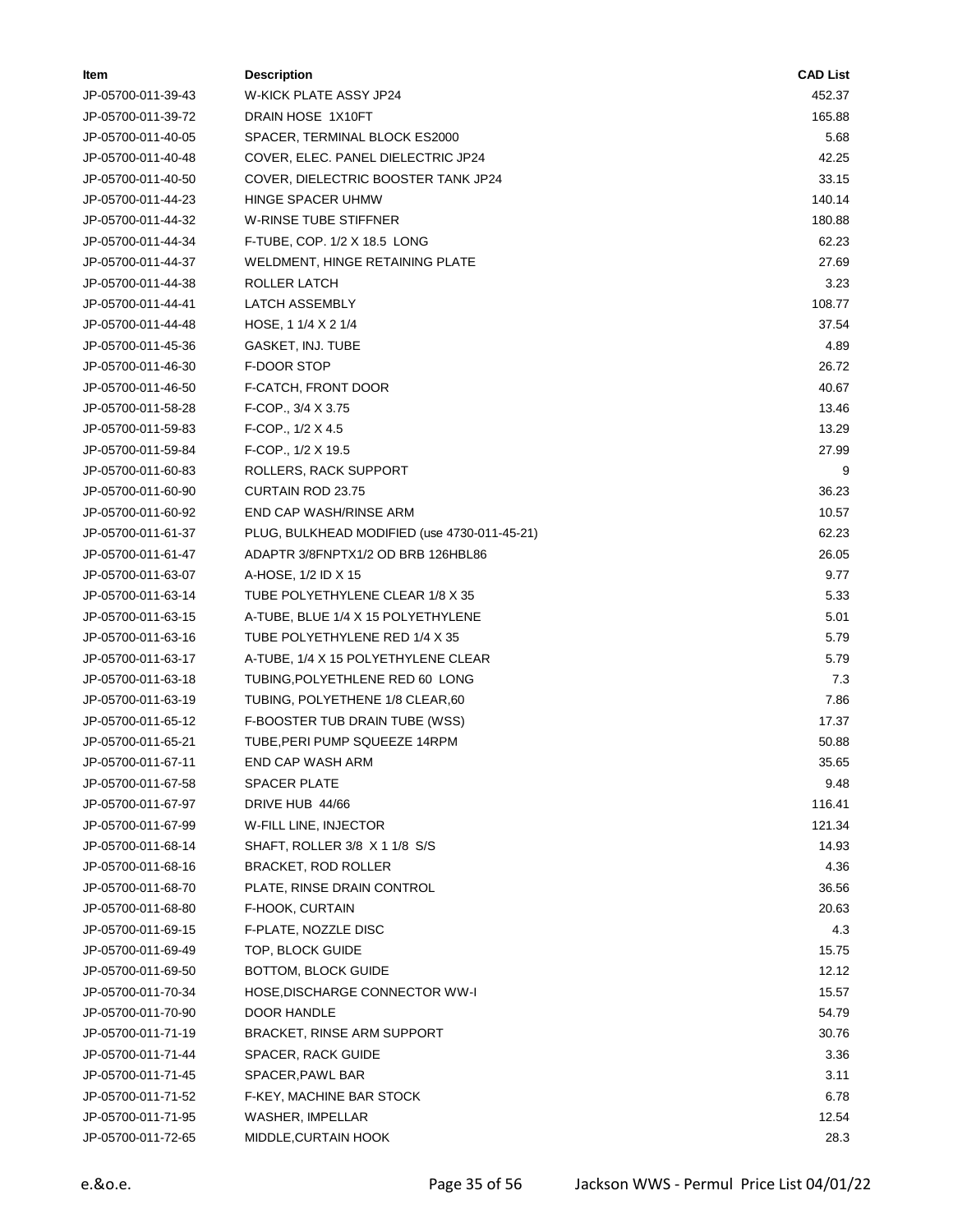| ltem               | <b>Description</b>                   | <b>CAD List</b> |
|--------------------|--------------------------------------|-----------------|
| JP-05700-011-73-73 | FIT"G. THERMOSTAT BRASS              | 70.48           |
| JP-05700-011-73-86 | W-FRAME, RIGHT WELDMENT ES1000       | 516.68          |
| JP-05700-011-74-67 | W-COVER, VENT COWL W/STUDS           | 156.77          |
| JP-05700-011-76-41 | PERI PUMP SQUEEZE TUBE -SPL          | 11.62           |
| JP-05700-011-78-79 | NOZZLE, SPRAY (8010) LOWER R/ARM     | 61.73           |
| JP-05700-011-78-82 | NOZZLE, SPRAY (6508) UPPER R/ARM     | 62.74           |
| JP-05700-011-80-40 | <b>W-PLATE SWITCH MOUNTING LTFE</b>  | 40.07           |
| JP-05700-011-80-45 | WELDMENT, P/W DOOR HANDLE WITH STUDS | 126.27          |
| JP-05700-011-81-64 | BRKT, THERMO MTG BOOSTER             | 42.64           |
| JP-05700-011-82-63 | W-HANDLE, WASH DOOR W/STUDS          | 186.09          |
| JP-05700-011-82-86 | F-PLATE, RINSE PLUMBING              | 22.73           |
| JP-05700-011-83-54 | HOOK, CURTAIN CONVEYORS              | 19.46           |
| JP-05700-011-84-99 | F-BRACKET, PAWL BAR LOADER           | 23.49           |
| JP-05700-011-86-45 | A-HOSE, 5/16 X 12 LG.                | 12.34           |
| JP-05700-011-86-78 | A-TUBE, BLUE 1/4 X 22" POLYETHLENE   | 42.89           |
| JP-05700-011-88-01 | WEAR BUTTON, .50 DIA UHMW            | 0.36            |
| JP-05700-011-88-24 | <b>HOSE, DISCHARGE TEMPSTAR</b>      | 52.7            |
| JP-05700-011-88-42 | COUPLING, W/GROVE 4730-404-01-01     | 43.66           |
| JP-05700-011-89-17 | KEY, 3/16 X 1 LONG                   | 3.32            |
| JP-05700-011-89-18 | COLLAR, SHAFT CONVEYOR DRIVE         | 24.76           |
| JP-05700-011-90-99 | CON'TR, CANTILEVER ARM               | 17.46           |
| JP-05700-011-94-45 | KEY, MANIFOLD QUICK RELEASE          | 131.57          |
| JP-05700-011-95-19 | ADAPTER, ECL PUMP SHAFT              | 114.64          |
| JP-05700-021-33-15 | F-DOOR GUIDE, RIGHT BACK             | 67.51           |
| JP-05700-021-33-16 | F-DOOR GUIDE, LEFT BACK              | 67.51           |
| JP-05700-021-33-17 | HOOD SUPPORT, RIGHT FRONT            | 103.2           |
| JP-05700-021-33-18 | HOOD, SUPPORT LEFT FRONT             | 103.2           |
| JP-05700-021-33-19 | GUIDE, DOUBLE DOOR RIGHT FRONT       | 115.93          |
| JP-05700-021-33-20 | DOUBLE DOOR GUIDE, LEFT FRONT        | 115.93          |
| JP-05700-021-33-29 | <b>STAND PIPE</b>                    | 91.71           |
| JP-05700-021-33-39 | DOOR CONNECTOR BRACKET               | 17.14           |
| JP-05700-021-33-50 | PUMP INLET NIPPLE                    | 36.07           |
| JP-05700-021-33-84 | RINSE HEAD BUSHING                   | 63.5            |
| JP-05700-021-34-02 | F-BRKT, INCOMING PLUMBING SUPPORT    | 46.73           |
| JP-05700-021-34-38 | <b>DRAIN SEAT</b>                    | 39.84           |
| JP-05700-021-34-49 | LINK SPRING TO CANT. ARM             | 67.85           |
| JP-05700-021-34-84 | LOWER MANIFOLD NIPPLE                | 31.28           |
| JP-05700-021-35-39 | WASH ARM ASS'Y                       | 436.71          |
| JP-05700-021-35-83 | <b>STRAINER SPACER</b>               | 34.5            |
| JP-05700-021-35-93 | WASH ARM, TSTAR WELDMENT (2018)      | 285.08          |
| JP-05700-021-35-97 | <b>BEARING ASSEMBLY</b>              | 79.1            |
| JP-05700-021-37-53 | W-DRAIN SOLENOID BOX                 | 123.22          |
| JP-05700-021-37-67 | STOP, LEFT HINGE                     | 35.99           |
| JP-05700-021-37-68 | STOP, RIGHT HINGE                    | 35.99           |
| JP-05700-021-37-90 | <b>DISCHARGE HUB</b>                 | 212.35          |
| JP-05700-021-38-31 | RINSE HUB WELDMENT                   | 143.71          |
| JP-05700-021-38-75 | RIGHT HINGE WELDMENT ASSEMBLY        | 203.65          |
| JP-05700-021-38-76 | LEFT HINGE WELDMENT ASSEMBLY         | 203.65          |
| JP-05700-021-38-88 | STOP, DOOR M200                      | 46.77           |
| JP-05700-021-39-23 | WASH ARM / HUB ASSEMBLY              | 460.49          |
| JP-05700-021-41-92 | CAP, WASH & RINSE SPINDLE ASSY.      | 116.95          |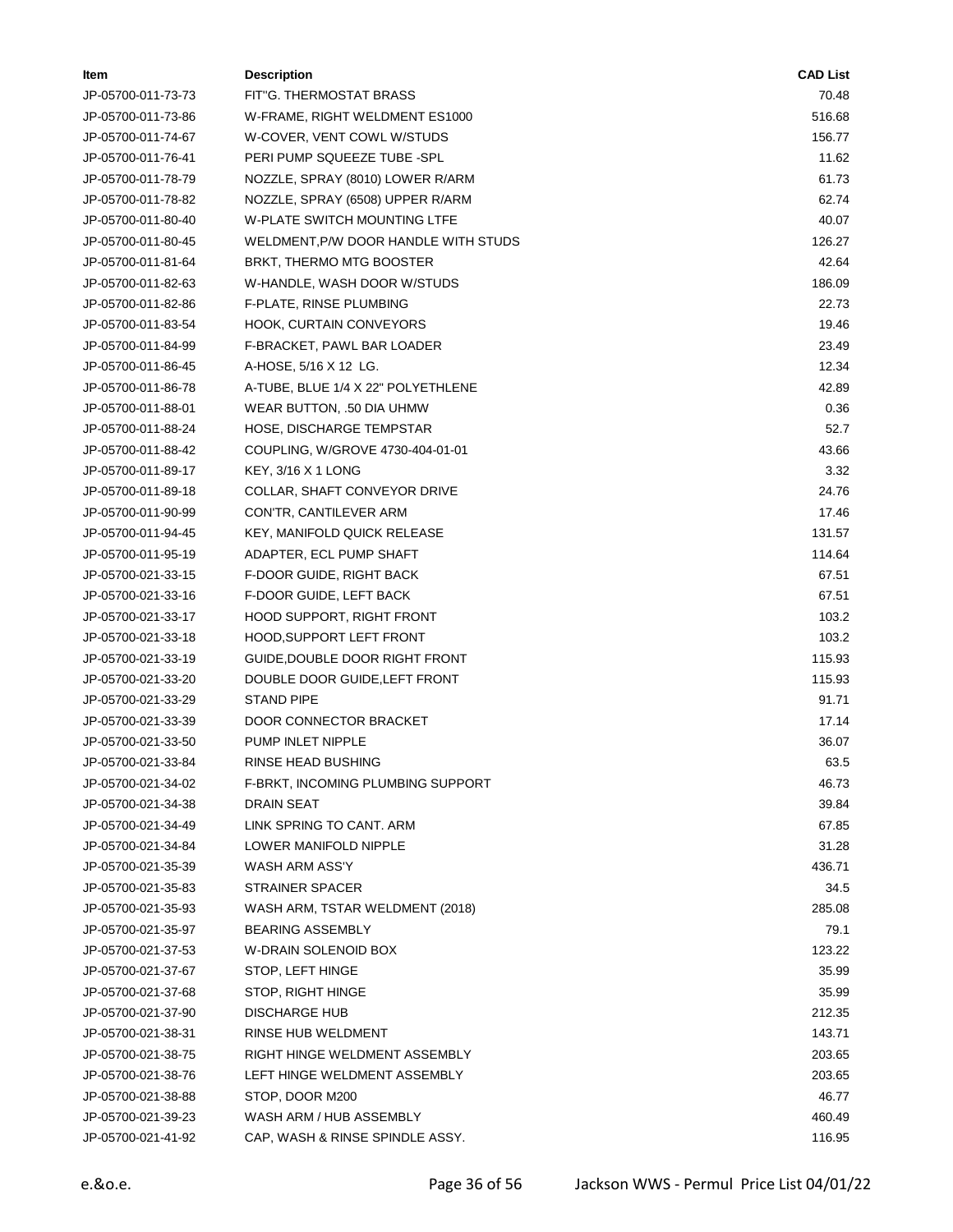| ltem               | <b>Description</b>                  | <b>CAD List</b> |
|--------------------|-------------------------------------|-----------------|
| JP-05700-021-44-94 | F-GUILD, DOOR ES4000                | 133.84          |
| JP-05700-021-45-32 | CAP, DIVERTER VALVE                 | 32.95           |
| JP-05700-021-46-58 | WASH ARM ASSY WITH END PLUGS        | 290.93          |
| JP-05700-021-47-17 | W-STRAINER, ACCUM WELDMENT          | 467.63          |
| JP-05700-021-47-61 | <b>RINSE PLUMBING ASSY</b>          | 442.64          |
| JP-05700-021-47-65 | RINSE INJECTOR WELDMENT ASSEMBLY    | 184.35          |
| JP-05700-021-50-96 | WASH ARM ASSEMBLY WITH END PLUGS-ES | 290.93          |
| JP-05700-021-52-80 | MANIFOLD, LOWER WASH ES1000         | 207.74          |
| JP-05700-021-60-27 | F-FRONT DOOR STOP (ES4000/XSP)      | 28.06           |
| JP-05700-021-60-38 | W-BRKT, SWITCH MOUNTING (M-200)     | 34.86           |
| JP-05700-021-61-42 | A-VACUUM BREAKER, ASSEMBLY          | 473.24          |
| JP-05700-021-61-78 | WELDMENT, WASH STRAINER             | 253.31          |
| JP-05700-021-61-79 | W-STRAINER, RINSE WELDMENT          | 198.08          |
| JP-05700-021-62-22 | TUBE, OVERFLOW, WELDMENT            | 168.43          |
| JP-05700-021-63-42 | WASH ARM, ES2000 WELDMENT (P)       | 271.1           |
| JP-05700-021-63-80 | <b>BEARING ASSEMBLY-PERFORMER</b>   | 237.19          |
| JP-05700-021-63-81 | WASH ARM, PERFORMER ASSEMBLY        | 444.59          |
| JP-05700-021-66-48 | SUPPORT, PUMP ES2000                | 124.57          |
| JP-05700-021-66-86 | GUTTER, PAWL BAR WELDMENT           | 75.27           |
| JP-05700-021-67-39 | SOCKET, DRIVE MACHINED              | 56.77           |
| JP-05700-021-67-42 | DRIVE ROD PLATE                     | 40.24           |
| JP-05700-021-67-44 | WELDMENT, DRIVE ADJ. TIE & ROD      | 376.64          |
| JP-05700-021-67-98 | RINSE INJECTOR WELDMENT             | 238.57          |
| JP-05700-021-69-68 | UPPER WASH TUBE WELDMENT            | 132.99          |
| JP-05700-021-69-76 | W-ADJUSTER, SCOTCH YOKE WELDMENT    | 35.65           |
| JP-05700-021-69-95 | ADJUSTER CRANK ASSY.                | 37.54           |
| JP-05700-021-70-42 | WELDMENT, BALL VALVE HANDLE         | 84.81           |
| JP-05700-021-71-18 | <b>BRACKET LIMIT SWITCH</b>         | 39.18           |
| JP-05700-021-71-21 | <b>W-WASH FILL TUBE</b>             | 110.46          |
| JP-05700-021-71-39 | WELDMENT RUN OFF SHEET MD66         | 310.98          |
| JP-05700-021-71-83 | PUMP PLATE-44/66CE                  | 1273.62         |
| JP-05700-021-72-28 | HANDLE ADJUSTER WELDMENT            | 277.91          |
| JP-05700-021-72-39 | W-ACTUATOR, 44 L-R LIMIT SWITCH WLD | 189.72          |
| JP-05700-021-72-75 | F-DIN RAIL, CUT TO 5 3/4            | 20.41           |
| JP-05700-021-73-43 | ROD CURTAIN AJ SERIES               | 35.97           |
| JP-05700-021-73-68 | W-SUP'T., PUMP WELDMENT             | 18.34           |
| JP-05700-021-73-71 | F-BRKT., LOWER PUMP SUPPPORT        | 49.91           |
| JP-05700-021-73-97 | F-BRKT, UPPER WASH MANIFOLD SUPPORT | 57.61           |
| JP-05700-021-74-65 | A-TUBE P/W ASSEMBLY                 | 335.72          |
| JP-05700-021-74-89 | WELDMENT, UPPER RINSE ARM           | 579.22          |
| JP-05700-021-74-90 | WELDMENT, LOWER RINSE ARM           | 579.22          |
| JP-05700-021-74-96 | STRAINER INTAKE PREWASH ASSY, 2     | 247.18          |
| JP-05700-021-75-67 | ACTUATOR LIMIT SWITCH ASS'Y-WASH    | 246.68          |
| JP-05700-021-75-71 | WELD, FLOAT SWITCH COVER            | 152.49          |
| JP-05700-021-76-96 | ACTUATOR LIMIT SWITCH ASS'Y L-R-PRE | 328.34          |
| JP-05700-021-77-01 | W-ACTUATOR, 80 L-R SWITCH WELDMENT  | 254.44          |
| JP-05700-021-77-03 | W-ACTUATOR, 54 L-R LIMIT SWITCH WLD | 275.38          |
| JP-05700-021-83-53 | A-HANDLE, BALL VALVE 44 ASSEMBLY    | 116.7           |
| JP-05700-021-84-61 | W-NIPPLE, RINSE WELDMENT            | 51.19           |
| JP-05700-021-84-70 | GUIDE, RIGHT REAR TS DOOR           | 102.91          |
| JP-05700-021-84-71 | GUIDE, LEFT REAR TS DOOR            | 67.48           |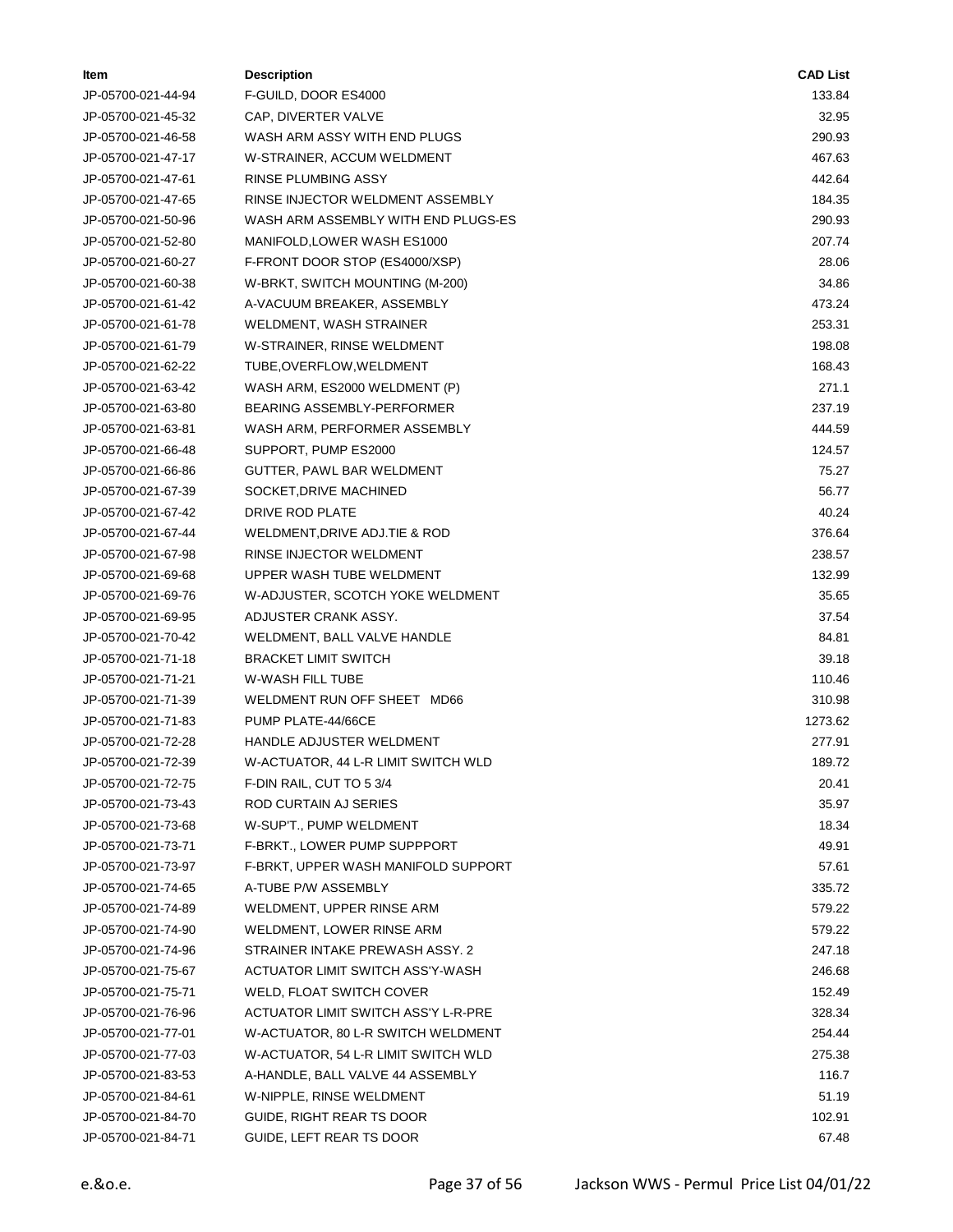| Item               | <b>Description</b>                          | <b>CAD List</b> |
|--------------------|---------------------------------------------|-----------------|
| JP-05700-021-84-74 | HANDLE, BALL VALVE 66 ASSY                  | 85.77           |
| JP-05700-021-84-75 | A-HANDLE, BALL VALVE W/WIZZARD ASSY         | 87.16           |
| JP-05700-021-85-10 | STRAINER, FRONT 44/66 WELDMENT              | 332.5           |
| JP-05700-021-85-11 | STRAINER, BACK 44 WELDMENT                  | 347.44          |
| JP-05700-021-85-31 | F-GUARD, DOOR SPLASH CONVEYORS              | 81.62           |
| JP-05700-021-86-37 | NIPPLE, PUMP OUTLET                         | 46.61           |
| JP-05700-021-86-79 | WELDMENT, WING DOG                          | 103.76          |
| JP-05700-021-87-59 | <b>F-LEG SUPPORT UPRIGHT</b>                | 120.37          |
| JP-05700-021-87-60 | SCOOP, INTAKE SCUTION WELDMENT              | 162.91          |
| JP-05700-021-87-62 | <b>F-STRAINER, INTAKE SCOOP</b>             | 106.45          |
| JP-05700-021-87-76 | A-WASH ARM, ES2000 ASSEMBLY                 | 423.15          |
| JP-05700-021-90-54 | LINKAGE, PREWASH DRIVE R-L                  | 91.36           |
| JP-05700-021-91-65 | STAND PIPE, CI, CII WELDMENT                | 140.64          |
| JP-05700-021-92-45 | F-CONNECTING LINK TEMP/HH                   | 40.22           |
| JP-05700-031-32-89 | F-CHANNEL, LEFT SEAL                        | 111.39          |
| JP-05700-031-32-90 | F-CHANNEL, TOP SEAL                         | 108.33          |
| JP-05700-031-32-91 | F-CHANNEL, RIGHT SEAL                       | 151.99          |
| JP-05700-031-33-13 | F-STRAINER, ACCUMULATOR                     | 259.81          |
| JP-05700-031-33-27 | F-COVER DRAIN SOLENOID BOX                  | 41.57           |
| JP-05700-031-34-45 | LINK, DRAIN TO SOLENOID                     | 30.37           |
| JP-05700-031-34-59 | F-MANIFOLD ES2000                           | 86.12           |
| JP-05700-031-34-82 | WASH MANIFOLD, UPPER MACHINED               | 182.5           |
| JP-05700-031-35-55 | DRAIN STOPPER ASS'Y                         | 141.14          |
| JP-05700-031-35-81 | PAN STRAINER WELDMENT                       | 350.38          |
| JP-05700-031-36-76 | SA-GUIDE, RACK ASSEMBLY                     | 666.71          |
| JP-05700-031-37-56 | <b>SPRAY BAFFLE</b>                         | 142.54          |
| JP-05700-031-37-88 | F-GUIDE, RIGHT RACK                         | 103.8           |
| JP-05700-031-37-89 | F-GUIDE, LEFT RACK                          | 103.8           |
| JP-05700-031-38-09 | BOOSTER TANK WELDMENT WITH STUDS ON         | 1742.7          |
| JP-05700-031-38-30 | RINSE TUBE WELDMENT                         | 209.9           |
| JP-05700-031-39-21 | RINSE ARM ASSEMBLY                          | 316.98          |
| JP-05700-031-40-44 | INJECTOR, MACHINED MC2000                   | 79.17           |
| JP-05700-031-41-83 | <b>INJECTOR WELDMENT ASSY</b>               | 197.69          |
| JP-05700-031-41-89 | RINSE SPINDLE                               | 234.04          |
| JP-05700-031-42-01 | WASH & RINSE SPINDLE ASSY                   | 1856.35         |
| JP-05700-031-45-26 | PUMP INLET STRAINER ASSY                    | 299.15          |
| JP-05700-031-45-92 | W-RACK GUIDE 4000 WELDMENT                  | 466.28          |
| JP-05700-031-46-00 | LOWER WASH MANIFOLD WELDMENT                | 250.43          |
| JP-05700-031-46-52 | DRAIN LINK ES4000                           | 84.77           |
| JP-05700-031-47-57 | F-COVER, WASH TANK HEATER TEMPSTAR          | 219.83          |
| JP-05700-031-48-01 | W-FRAME ES18 WELDMENT                       | 1258.5          |
| JP-05700-031-48-41 | A-TANK, RINSE 208-240V, 40 DEGREE RISE ASSY | 2978.4          |
| JP-05700-031-49-58 | RINSE ARM WELDMENT                          | 199.23          |
| JP-05700-031-50-07 | STRAINER WASH TEMPSTAR                      | 450.61          |
| JP-05700-031-50-63 | RINSE ARM ASSEMBLY                          | 328.88          |
| JP-05700-031-50-67 | CANTLIEVER ARM                              | 284.13          |
| JP-05700-031-60-37 | <b>INJECTION MANIFOLD</b>                   | 63.08           |
| JP-05700-031-60-79 | RACK COATED GLASSWASHER                     | 817.09          |
| JP-05700-031-60-84 | WASH ARM, GLW-1500                          | 485.87          |
| JP-05700-031-60-94 | W-MANIFOLD, RINSE ASSY                      | 234.53          |
| JP-05700-031-60-95 | W-MANIFOLD, WASH ASSY                       | 311.8           |
|                    |                                             |                 |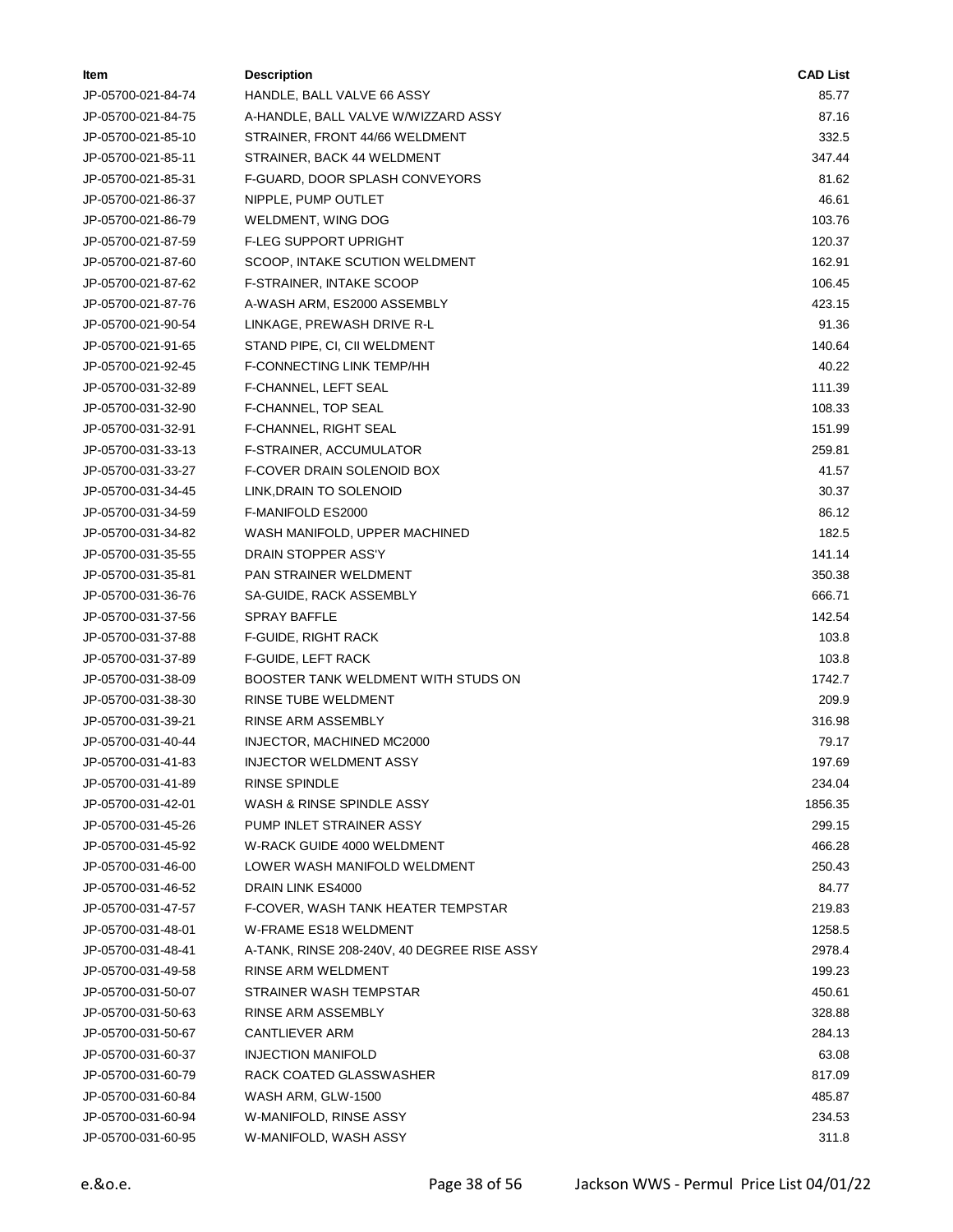| <b>Item</b>        | <b>Description</b>                  | <b>CAD List</b> |
|--------------------|-------------------------------------|-----------------|
| JP-05700-031-61-23 | RINSE ARM, GLW-1500                 | 267.15          |
| JP-05700-031-61-33 | LIMIT SWITCH PADDLE ASSEMBLY        | 106.96          |
| JP-05700-031-63-34 | 14 RPM PERI PUMP ASSEMBLY           | 516.79          |
| JP-05700-031-65-20 | 14 RPM PERI PUMP ASSEMBLY           | 567.2           |
| JP-05700-031-66-24 | W-ACCUMULATOR, ES4000 WELDMENT      | 1427.95         |
| JP-05700-031-67-29 | MANIFOLD, LOWER WASH WELDMENT       | 1720.23         |
| JP-05700-031-67-45 | IMPELLER, WASH MACHINED             | 354.01          |
| JP-05700-031-67-59 | <b>RACK GUIDE-44</b>                | 203.9           |
| JP-05700-031-69-39 | W-FRONT, DRV MTR COVER AJ RG, R-L L | 288             |
| JP-05700-031-69-48 | W-RACK GUIDE, 44 WELDMENT           | 317.74          |
| JP-05700-031-71-13 | <b>MANIFOLD WASH WELDMENT</b>       | 433.99          |
| JP-05700-031-71-78 | <b>IMPELLAR PREWASH</b>             | 266.39          |
| JP-05700-031-72-22 | W-PANEL, DRESS 44 WELDMENT          | 771.2           |
| JP-05700-031-72-77 | PAWL BAR, 44 WELDMENT               | 456.9           |
| JP-05700-031-72-78 | W-PAWL BAR, 66 WELDMENT             | 638.59          |
| JP-05700-031-73-56 | W-MTG. BRKT, DRIVE MOTOR WELDMENT   | 1258.98         |
| JP-05700-031-74-66 | MANIFOLD LOWER WASH COMPLETE ASSY.  | 2320.25         |
| JP-05700-031-74-88 | FINAL RINSE WELDMENT                | 272.66          |
| JP-05700-031-74-99 | MANIFOLD UPPER WASH COMPLETE ASSY.  | 1444.34         |
| JP-05700-031-75-32 | A-WASH ARM, 54 LOWER COMPLETE ASSY  | 2431.68         |
| JP-05700-031-75-53 | W-RACK 76 L-R WELDMENT              | 441.82          |
| JP-05700-031-76-27 | W-RACK RAIL, L-R 66 FRONT WELDMENT  | 465.44          |
| JP-05700-031-76-28 | W-RACK RAIL, R-L 66 FRONT WELDMENT  | 450.93          |
| JP-05700-031-76-32 | F-DOOR GUIDE, RIGHT BACK(OUTER) HH  | 168.29          |
| JP-05700-031-76-33 | F-DOOR GUIDE, LEFT BACK(OUTER) HH   | 174.35          |
| JP-05700-031-76-34 | F-DOOR GUIDE,LEFT BACK(INNER) HH    | 144.4           |
| JP-05700-031-76-35 | F-DOOR GUIDE, RIGHT BACK(INNER) HH  | 142.03          |
| JP-05700-031-76-44 | W-GUIDE, RGT DOOR WELDMENT          | 85.96           |
| JP-05700-031-76-82 | GUIDE, LEFT BACK (INNRT) HH         | 158.09          |
| JP-05700-031-76-85 | GUIDE, DOOR FRONT RIGHT (OUTER) HH  | 198.67          |
| JP-05700-031-77-94 | F-BRKT., PAWL BAR ROLLER UL         | 97.59           |
| JP-05700-031-78-98 | W-TRACK, L-R LOADER WELDMENT        | 359.34          |
| JP-05700-031-80-58 | PAWL BAR, 64                        | 639.15          |
| JP-05700-031-81-03 | W-PAWL BAR 64 WELDMENT              | 726.1           |
| JP-05700-031-81-47 | W-HOUSING, 64 PUMP WELDMENT         | 1737.08         |
| JP-05700-031-83-39 | W-DOOR FRONT 44 WELDMENT            | 286.23          |
| JP-05700-031-83-96 | W-RACK, 86 L-R SIDE A WELDMENT      | 562.27          |
| JP-05700-031-84-68 | BRACKET, PAWL BAR ROLLER W/STUDS    | 116.57          |
| JP-05700-031-84-80 | <b>W-DOOR CATCH 44 WELDMENT</b>     | 106.39          |
| JP-05700-031-85-57 | A-MOTOR, 3HP/50HZ/3PH WASH ASSEMBLY | 3817.38         |
| JP-05700-031-87-34 | W-STRAINER, FRONT 64 WELDMENT       | 376.31          |
| JP-05700-031-87-35 | W-STRAINER BACK 64 WELDMENT         | 294.43          |
| JP-05700-031-88-00 | BRACKET, CANSTILEVER SUPPORT SUPRA  | 154.65          |
| JP-05700-031-91-46 | A-WASH ARM, UPPER 64 ASSEMBLY       | 1450.64         |
| JP-05700-031-91-47 | A-WASH ARM, LOWER 64 ASSEMBLY       | 2421.51         |
| JP-05700-031-91-49 | W-WASH ARM, 64 LOWER WELDMENT       | 1686.02         |
| JP-05700-031-92-36 | BRK'T, PAWL BAR ROLLER WELD NO TABS | 97.91           |
| JP-05700-031-92-44 | F-CANTILEVER ARM, TEMP/HH           | 216.95          |
| JP-05700-031-95-05 | W-DOOR, P/W L-R W/JACKSON EMBOS WEL | 347.98          |
| JP-05700-031-95-06 | A-DOOR, P/W L-R W/JACKSON EMBOS ASY | 727.81          |
| JP-05700-031-95-07 | W-DOOR, P/W R-L W/JACKSON EMBOS WLD | 224.81          |
|                    |                                     |                 |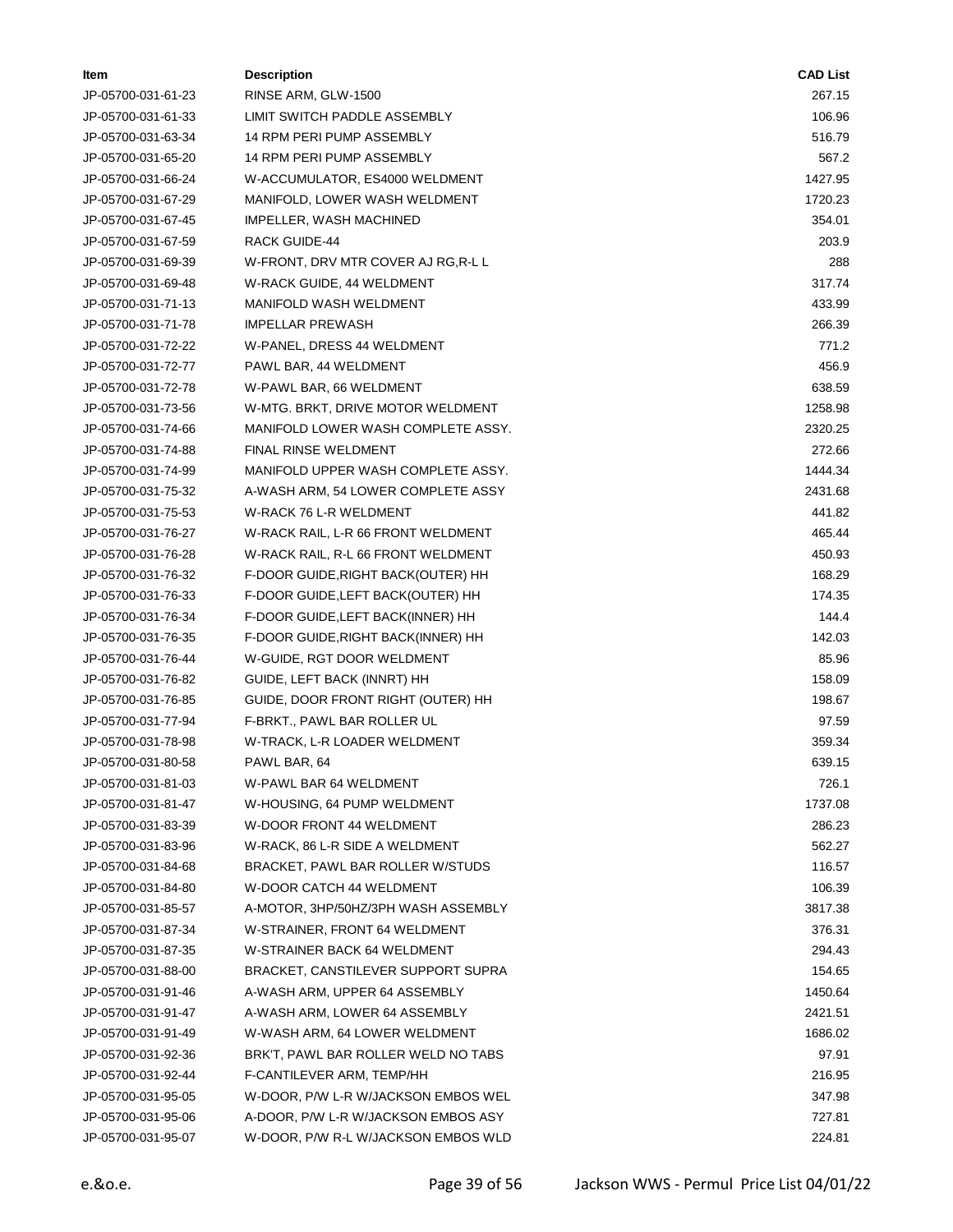| ltem               | <b>Description</b>                            | <b>CAD List</b> |
|--------------------|-----------------------------------------------|-----------------|
| JP-05700-031-95-08 | A-DOOR, P/W R-L W/JACKSON EMBOS ASY           | 796.42          |
| JP-05700-041-67-38 | A-DRIVE, CONVEYOR C SERIES ASSEMBLY           | 2744.54         |
| JP-05700-041-68-88 | PUMP, WELDMENT                                | 1766.52         |
| JP-05700-041-71-37 | F-RACK RAIL, B                                | 227.81          |
| JP-05700-041-83-67 | W-PAWL BAR, 86 L-R WELDMENT                   | 1198.68         |
| JP-05700-041-85-09 | W-STRAINER RINSE PAN WELDMENT                 | 296.67          |
| JP-05700-041-86-40 | W-KICKPLATE, JP-24 WELDMENT                   | 474.39          |
| JP-05700-041-86-93 | A-VENT COWL ASSEMBLY                          | 404.7           |
| JP-05700-041-88-31 | A-STEAM COIL, WITH RIVETS                     | 1482.15         |
| JP-05700-041-91-13 | W-PAWL BAR, 100 R-L WELDMENT                  | 2262.37         |
| JP-05700-041-91-20 | A-RACK GUIDE 86 R-L ASSEMBLY                  | 1596.92         |
| JP-05700-041-91-21 | W-RACK GUIDE, R-L 86 WELDMENT                 | 562.27          |
| JP-05700-111-33-52 | HOSE, SPIRAL CLEAR WIRE 1.5 I.D. X            | 43.7            |
| JP-05700-111-33-53 | A-HOSE 3/8 ID. X 5/8 OD. 9 LONG               | 18.91           |
| JP-05700-111-33-59 | DOOR GLIDE, UHMW ES2000                       | 16.74           |
| JP-05700-111-34-52 | DRAIN SEAT GASKET, 1/8 CORK BUNA-N            | 14.2            |
| JP-05700-111-35-03 | MANIFOLD GASKET, 1/16 VELLUMIOD               | 6.1             |
| JP-05700-111-35-29 | TUBING, SANTOPRENE, 3/16ID X 3/8OD X          | 10.98           |
| JP-05700-111-35-33 | DETERGENT/RINSE AID SQUEEZE TUBE              | 3.54            |
| JP-05700-111-35-53 | A-HOSE, 3/8 ID X 5/8 OD. 9 LONG               | 18.88           |
| JP-05700-111-40-46 | HOSE, 1-1/4ID X 2-1/4 LG                      | 38.71           |
| JP-05700-111-70-92 | DOOR GLIDE                                    | 26.54           |
| JP-05700-121-35-54 | STAND PIPE STOPPER                            | 49.22           |
| JP-05700-131-15-07 | F-TUBE, WASH MANIFOLD                         | 84.09           |
| JP-05910-003-43-01 | CAPACITOR, SFA37S3K219B-F CDE                 | 64.35           |
| JP-05920-002-42-13 | HOLDER, 354906GY 6PO FUSE LITTELFUSE          | 39.1            |
| JP-05920-002-42-15 | FUSE, 312003. LF 3AG GLASS FAST BLO 3AMP 250V | 1.73            |
| JP-05920-002-44-12 | FUSE, 31201.5 LF 3AG GLASS FAST BLO 1.5AMP    | 1.73            |
| JP-05920-002-67-23 | FUSE, 1A, 460V (460-600 UNITS)                | 80.23           |
| JP-05920-002-67-30 | FUSE, 2A, 460V (208-240 UNITS)                | 61.56           |
| JP-05920-002-75-95 | FUSE, 1/4 AMP FNQ-R-1/4 BUSSMANN              | 76.32           |
| JP-05920-003-75-24 | Fuse, Polytron Timer                          | 3.76            |
| JP-05920-003-76-36 | FUSE, 0.75AMP 312.750P LITTELFUSE             | 2.99            |
| JP-05920-003-76-37 | FUSE, 1.0AMP 312001 LITTELFUSE                | 2.87            |
| JP-05920-011-72-88 | FUSE 1/2 BUSSMAN                              | 63.95           |
| JP-05920-011-72-89 | HOLDER, BM6031SQ SINPO FUSE BUSSMANN          | 26.09           |
| JP-05920-401-03-14 | <b>FUSE HOLDER LITTLE FUSE</b>                | 17.1            |
| JP-05925-002-08-68 | BREAKER, PKZMO-1 KM CIRCUIT                   | 1474.79         |
| JP-05925-011-37-79 | CIRCUIT BREAKER 5A W28-XQ1A-5                 | 25              |
| JP-05925-011-68-34 | CIRCUIT BREAKER,1 AMP                         | 37.22           |
| JP-05925-105-10-01 | CIRCUIT BREAKER 15AMP 120V 240 2 PO           | 323.23          |
| JP-05925-111-64-18 | BREAKER, W58-XB1A4A-2 P&B 2A CIRCUIT          | 36.29           |
| JP-05927-113-13-01 | PLATE FRONT MOUNTING TQCF                     | 79.69           |
| JP-05930-002-20-39 | SWITCH, AIR BUTTON APEM IPR3FAD2              | 144.2           |
| JP-05930-002-29-13 | SWITCH, PUSH BUTTON LATCH SPDT .5A            | 107.14          |
| JP-05930-002-36-80 | SWITCH, REED N.O.100W DS3A00KJW072            | 157.74          |
| JP-05930-002-43-44 | SWITCH, DELIME AB6MA2PB IDEC DPDT             | 118.76          |
| JP-05930-002-62-81 | SWITCH, TABLE LIMIT E47BLS06                  | 556.59          |
| JP-05930-002-63-04 | SWITCH, POWER(RED) 8007K43N413V22             | 146.46          |
| JP-05930-002-63-05 | SWITCH,CYC(GRN)8951K2827                      | 92.31           |
| JP-05930-002-63-06 | SWITCH, MANUAL 8006K49N1V2                    | 91.02           |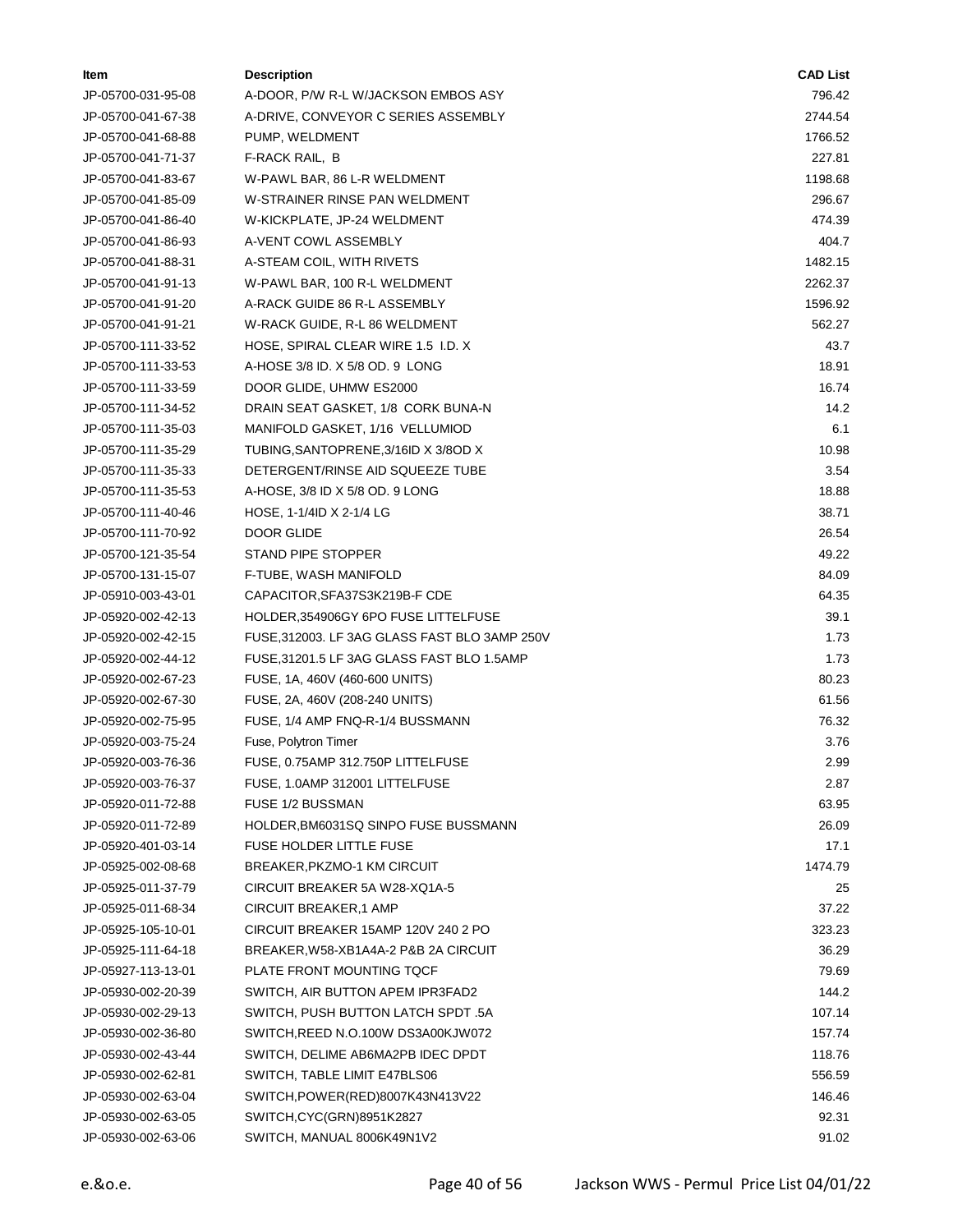| Item               | <b>Description</b>                                      | <b>CAD List</b> |
|--------------------|---------------------------------------------------------|-----------------|
| JP-05930-002-68-27 | SWITCH, PRIM IDEC AB6MM1PB                              | 97.84           |
| JP-05930-002-80-59 | SWITCH,ON FILL/HEAT HW1LM1F10QDW120                     | 256.26          |
| JP-05930-002-80-60 | SWITCH, GREEN START                                     | 286.45          |
| JP-05930-002-80-69 | SWITCH, OFF FILL/HEAT HW1BM1F01B                        | 99.58           |
| JP-05930-002-80-72 | <b>SWITCH, EMERGENCY STOP</b>                           | 318.82          |
| JP-05930-002-80-73 | SWITCH, RED STOP                                        | 111.34          |
| JP-05930-002-80-74 | SWITCH, SPEED                                           | 204.41          |
| JP-05930-002-83-31 | THERMOSTAT, 351-254491 HI LIMIT                         | 440.5           |
| JP-05930-002-88-42 | <b>MAGNET, FLIGHT UNIT</b>                              | 65.24           |
| JP-05930-003-05-29 | SWITCH, S.S. ON-OFF JPX300                              | 197.28          |
| JP-05930-003-05-30 | SWITCH, S.S. PRIME/ START JPX300                        | 198.49          |
| JP-05930-003-05-84 | SWITCH, 601735 240V1800W                                | 429.61          |
| JP-05930-003-06-48 | THERMOSTAT, 175-195 DEGREES                             | 274.61          |
| JP-05930-003-13-65 | THERMOSTAT, 120-170 DEGREE WASH                         | 270.81          |
| JP-05930-003-31-44 | DOOR SWITCH 50VA                                        | 184.18          |
| JP-05930-003-31-63 | MAGNET, 3/8 X1" NEO 50(220999)                          | 36.04           |
| JP-05930-003-46-77 | THERMOSTAT, 04302117 HI LIMIT                           | 35.04           |
| JP-05930-003-76-51 | SWITCH,24VDC 606623 (PROX-100-020-SW)                   | 135.61          |
| JP-05930-003-76-52 | SWITCH, 24V GRN LED(HW1L-A1F10QD-G-24V)                 | 384.14          |
| JP-05930-003-97-61 | SWITCH, 2VLR8 4-POSITION ROTARY SP3T MAINTAINED         | 61.32           |
| JP-05930-004-04-22 | SWITCH, MOM, PIEZO 10502604 N.O.24V SS                  | 200.35          |
| JP-05930-004-21-28 | SWITCH, LIMIT PS21L-NS11RH-T00 (06246373 CARLO GAVAZZI) | 200.06          |
| JP-05930-004-33-12 | THERMOSTATHILIMIT 220DEG(GTLU3057)AUTO RESET            | 240.62          |
| JP-05930-004-33-15 | THERMOSTAT HI LIMIT 220 DEG (GTLU3061) AUTO RESET       | 336.78          |
| JP-05930-011-35-27 | SWITCH, (ON) OFF (ON) SPDT                              | 47.3            |
| JP-05930-011-43-97 | SWITCH, MICRO (2-064-103-00)                            | 32.36           |
| JP-05930-011-48-98 | SWITCH, 192000 FLOAT                                    | 66.83           |
| JP-05930-011-49-43 | THERMOSTAT HI-LIMIT 220 DEG                             | 264.64          |
| JP-05930-011-49-54 | SWITCH, PRIME                                           | 16.41           |
| JP-05930-011-49-55 | SWITCH, CARLING DPDT (TIGK516SBLXJA1                    | 36.65           |
| JP-05930-011-61-65 | SWITCH LIMIT ASSEMBLY                                   | 80.76           |
| JP-05930-011-61-69 | <b>SWITCH OFF/FILL/ON</b>                               | 59.09           |
| JP-05930-011-65-81 | SWITCH, MICRO VALVE HONEYWELL                           | 41.24           |
| JP-05930-011-82-57 | SWITCH, HLA271-73 3PDT CARLING                          | 109.13          |
| JP-05930-011-87-10 | SWITCH, HKA251-73 3PO SING THROW                        | 161.65          |
| JP-05930-021-44-07 | PUMP CASING PUMP END ONLY(23627)                        | 627.11          |
| JP-05930-111-35-24 | <b>MAGNETIC DOOR SWITCH &amp; MAGNET</b>                | 252.2           |
| JP-05930-111-38-21 | SWITCH OFF-ON TOGGLE SAN. PRIME                         | 45.2            |
| JP-05930-111-38-79 | SWITCH POWER ON-OFF-ON-FILL                             | 70.18           |
| JP-05930-111-51-22 | SWITCH, REED DOOR                                       | 232.16          |
| JP-05930-111-51-68 | MAGNET, REED SWITCH                                     | 72.13           |
| JP-05930-111-51-69 | <b>REED SWITCH</b>                                      | 225.67          |
| JP-05930-111-68-44 | SWITCH, MAGNETIC REED, N.C.CONTACTS                     | 266.75          |
| JP-05930-111-69-25 | MAGNET, BARE                                            | 19.18           |
| JP-05930-301-04-18 | SWITCH, 2FB54-73 CARLING TOGGLE                         | 37.45           |
| JP-05930-301-09-18 | SWITCH, 2GK5473 CARLING DPST TOGGLE                     | 18.79           |
| JP-05930-301-20-18 | SWITCH RINSE/FILL A AB TOGGLE 3 PIN                     | 57.52           |
| JP-05930-301-21-18 | SWITCH, WASH TOGGLE 6 PINS                              | 49.05           |
| JP-05930-301-22-18 | SWITCH, MASTER HEATER TOGGLE 4 PINS                     | 28.18           |
| JP-05930-301-23-18 | SWITCH, START TOGGLE 3 PINS (SPDT)                      | 30.47           |
| JP-05930-301-39-00 | SWITCH, HKA274-73 TOGGLE SWITCH                         | 124.17          |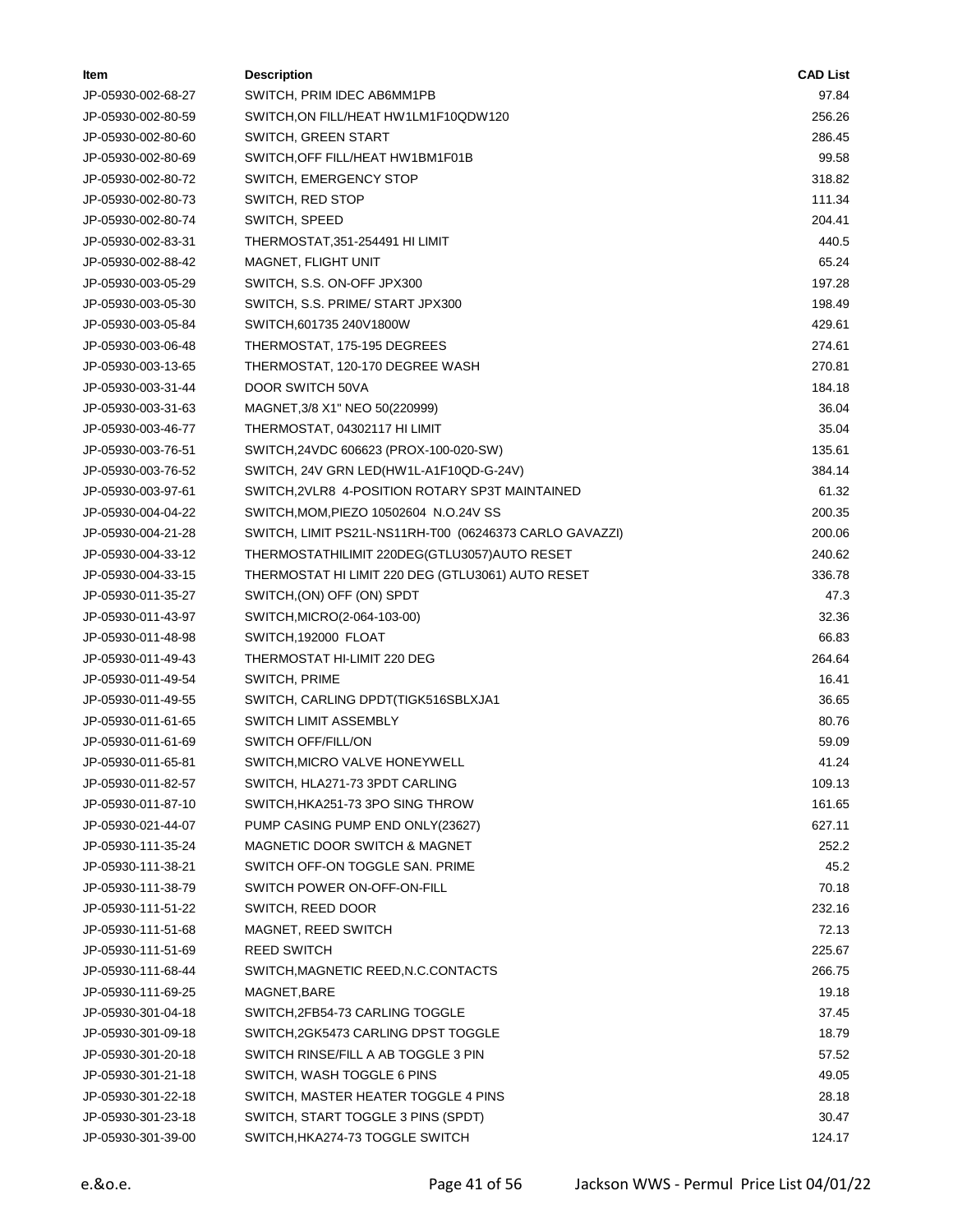| ltem               | <b>Description</b>                                     | <b>CAD List</b> |
|--------------------|--------------------------------------------------------|-----------------|
| JP-05930-301-41-00 | SWITCH, POWER MANUAL ON/OFF 4 PINS                     | 46.73           |
| JP-05930-301-43-00 | SWITCH, START ROCKER 5 PINS                            | 66.1            |
| JP-05930-301-44-00 | SWITCH RINSE/FILL/DRAIN ROCKER 3 PI                    | 48.36           |
| JP-05930-301-45-00 | SWITCH, HEATER ROCKER 4 PINS                           | 70.78           |
| JP-05930-301-46-00 | SWITCH, WASH MANUAL 2 PINS                             | 46.08           |
| JP-05930-301-47-00 | SWITCH, DRAIN ROCKER MOM'TRY 6 PIN                     | 65.66           |
| JP-05930-301-49-00 | SWITCH,CARLING(TIGM7216SBLWBL)DPDT                     | 121.57          |
| JP-05930-301-50-00 | SWITCH, ON/OFF(TIGG5B-6S-WH-NBLXJA1                    | 79.38           |
| JP-05930-301-51-00 | SWITCH,TIGB51-6S-BL-WBL SPDT 10A 250VAC                | 31.98           |
| JP-05930-301-53-00 | SWITCH ON/FILL/OFF/DRAIN 2 POSITION                    | 40.91           |
| JP-05930-302-03-41 | SWITCH, W/GASKET MOM.ON/OFF 3 PINS                     | 37.84           |
| JP-05930-303-38-00 | SWITCH, DOOR CHERRY (E72-40H)                          | 106.74          |
| JP-05930-303-40-01 | SWITCH, LIMIT GENERAL PURPOSE                          | 645.75          |
| JP-05930-510-01-00 | THERMOSTAT, WASH150DEG(C12-5236-00.                    | 222.25          |
| JP-05930-510-02-00 | THERMOSTAT, RINSE (C12-5241-00)                        | 247.16          |
| JP-05930-510-02-79 | THERMOSTAT, WASH 351-254255                            | 262.04          |
| JP-05930-510-03-79 | TSTAT,89DEG RNS 351-254256                             | 269.66          |
| JP-05930-510-06-00 | THERMOSTAT, RESETTABLE OVERLOAD                        | 282.48          |
| JP-05930-510-10-00 | THERMOSTAT, TEMP LIMITING                              | 245.46          |
| JP-05935-002-93-14 | PLUG, 1757239 24 POSITION MALE                         | 194.43          |
| JP-05935-002-93-15 | PLUG, 1786394 24 POSITION FEMALE                       | 292.7           |
| JP-05935-003-36-94 | SLIDESTOP ASSY 875-6-40LB WBESS328                     | 891.6           |
| JP-05935-004-03-49 | CONNECTOR 2-CONDUCTOR WAGO 222-412                     | 4.27            |
| JP-05935-004-09-31 | CONNECTOR 3-CONDUCTOR WAGO (222-413)                   | 3.56            |
| JP-05935-004-40-84 | COMPRESSION SPRING 0.593 OD 0.041 S/S X 2.188 LG(4080) | 3.48            |
| JP-05935-004-40-95 | COMPRESSION SPRING 1"LG X .975OD X .560 (1692K64)      | 3.48            |
| JP-05935-004-44-44 | RESISTOR WIRE WOUND POWER 100 OHMS 20W                 | 17.1            |
| JP-05940-001-97-91 | TERM BOARD, JM98289 (250CTN)                           | 21.86           |
| JP-05940-002-33-46 | TERM, 18-22G PINK 2-520306-2 AMP REEL(2000)            | 1.78            |
| JP-05940-002-33-47 | TERM, 14-16 BLUE 3-520370-2 AMP REEL(2000)             | 1.78            |
| JP-05940-002-40-28 | TERMINAL, 190700133 YELLOW RING                        | 1.64            |
| JP-05940-002-78-97 | TERMINAL BOARD, JM03132                                | 25.14           |
| JP-05940-004-21-34 | TERMINAL BOARD, 16 TAB 1/4" JM15033                    | 13.21           |
| JP-05940-011-48-27 | TERMINAL, BLOCK 3 POLE 600V 175AMP                     | 216.48          |
| JP-05940-011-64-30 | TERM, RD367 T&B 8GA RED INSUL RING                     | 8.48            |
| JP-05940-011-84-41 | TERMINAL BOARD, JM97279                                | 23.57           |
| JP-05940-021-89-41 | TERMINAL BOARD, JM97181                                | 32.97           |
| JP-05940-021-94-85 | TERMINAL BOARD, 4POS JM96054                           | 8.33            |
| JP-05940-200-64-00 | TERM,0191210057 YELLOW SPADE                           | 1.92            |
| JP-05940-200-73-00 | TERMINAL, 190700125 YELLOW RING                        | 1.66            |
| JP-05940-200-76-00 | TERMINAL WIRE LUG 2AWG TO 14AWG GRO                    | 6.66            |
| JP-05940-500-02-19 | TERMINAL, LOCK SNAP IN                                 | 41.56           |
| JP-05940-500-06-19 | BLOCK, MALQ-9 CURTIS TERMINAL                          | 282.8           |
| JP-05940-500-09-61 | BLOCK,HE16WPR/02 ALTECH TERMINAL                       | 12.51           |
| JP-05945-002-01-73 | TIMER, 120V/60C/60S GP (6215446051)                    | 897.27          |
| JP-05945-002-08-67 | CONTACT, XTPAXSA11 KM AUXILIARY                        | 237.8           |
| JP-05945-002-08-69 | KNOB, DOOR COUPLING                                    | 1099.03         |
| JP-05945-002-11-95 | MOTORTIMER 60 CYCLE 115V 1RPM (30881)                  | 305.29          |
| JP-05945-002-13-78 | TIMER, 240V WASH CYCLE DELAY                           | 594.57          |
| JP-05945-002-24-70 | CONTACTOR, 3POLE/120 VOLT/50 AMP                       | 465.24          |
| JP-05945-002-34-29 | TIMER, 2810 208-240 VAPOR VENT (12CTN)                 | 544.16          |
|                    |                                                        |                 |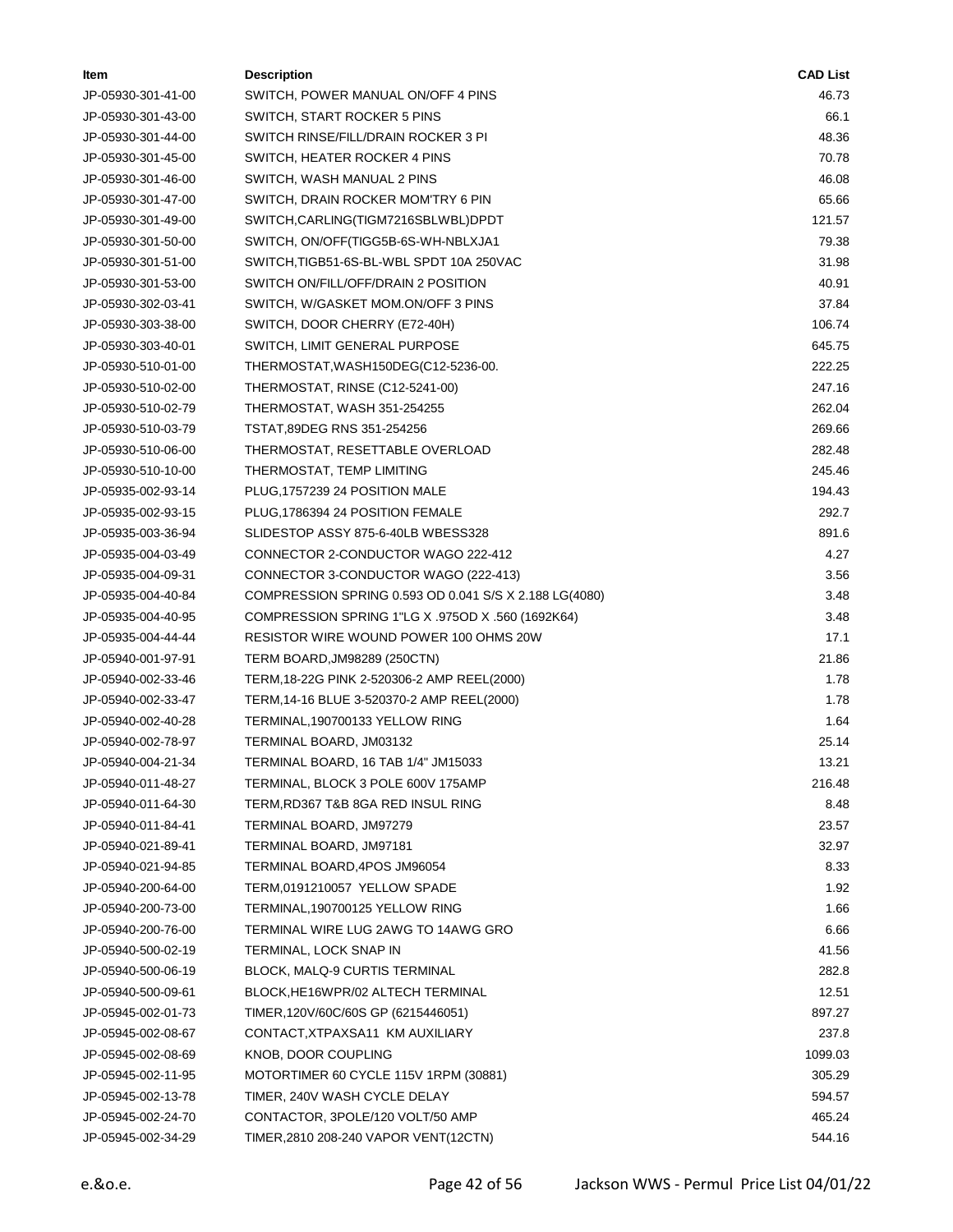| ltem               | <b>Description</b>                                                                       | <b>CAD List</b> |
|--------------------|------------------------------------------------------------------------------------------|-----------------|
| JP-05945-002-45-20 | RELAY, G7L2ABUBJCB 24V DC OMRON                                                          | 96.35           |
| JP-05945-002-47-41 | RELAY, 115V OMRON LY2F-AC110/120                                                         | 66.89           |
| JP-05945-002-47-74 | RELAY, 240 VOLT 50-60 HZ 3 POLE                                                          | 226.42          |
| JP-05945-002-49-35 | TIMER, 7C240V/60HZ120SEC(6214246564                                                      | 926.1           |
| JP-05945-002-57-11 | TIMER, 115V/60HZ/4CAM(99-142-46154)                                                      | 722.23          |
| JP-05945-002-63-02 | RELAY, 24V 10A LY2FAC24 OMRON                                                            | 72.75           |
| JP-05945-002-65-00 | CONTACTOR,4NC0A0210Y 240V 3PH                                                            | 476.69          |
| JP-05945-002-65-01 | OVERLOAD4NK0AMY 2.8-4.2 FUJI (MIN 20PCS)                                                 | 288.26          |
| JP-05945-002-65-02 | OVERLOAD, 4NK0AKY 1.7-2.6 FUJI                                                           | 259.57          |
| JP-05945-002-71-09 | OVERLOAD, RTN1F 0.65-1.1A, obsolete (use p/n 05700-004-99-39 for WF or AJX, use p/n 0570 | 194.82          |
| JP-05945-002-74-20 | CONTACTOR, CR453CC2BAA 30AMP 240V GE                                                     | 64.13           |
| JP-05945-002-80-79 | LIGHT, GREEN HW1P1FQDG120                                                                | 189.51          |
| JP-05945-002-80-83 | LIGHT, AMBER HW1P1FQDA120                                                                | 197.72          |
| JP-05945-002-90-51 | RELAY, 25A KUHP-11AT1-120                                                                | 146.21          |
| JP-05945-003-02-18 | TIMER, 7C240V50HZ120 (62-142-46701)                                                      | 841.08          |
| JP-05945-003-02-90 | TIMER, 7CAM 5 MINUTE(62-142-46702)                                                       | 958.99          |
| JP-05945-003-05-68 | <b>EMITTER SENSOR</b>                                                                    | 461.25          |
| JP-05945-003-05-69 | RECEIVER SENSOR                                                                          | 550.45          |
| JP-05945-003-54-71 | BOARD, 3178 SPEED CONTROL                                                                | 837.49          |
| JP-05945-003-73-22 | CONTACTOR, CR353AC4AR1 40A 4P 24VDC                                                      | 400.71          |
| JP-05945-003-75-02 | , 24VDC 3 POLE (USED ON 3-PHASE UNITS)                                                   | 809.87          |
| JP-05945-003-75-22 | CONTACTOR, 24VDC 460V MC1C310ATD                                                         | 328.3           |
| JP-05945-003-75-84 | PLC-24VDC 8 IN,6 OUT GE-IC200UDD104                                                      | 2066.11         |
| JP-05945-003-76-21 | OVERLOAD, .43-.65A 600V(MT03D)                                                           | 213.09          |
| JP-05945-003-76-23 | OVERLOAD, .85-1.3A 600V(MT03F)                                                           | 234.22          |
| JP-05945-003-76-26 | OVERLOAD, 3.0-4.7A 600V(MT03K)                                                           | 186.98          |
| JP-05945-003-76-27 | OVERLOAD, 4.0-6.3A 600V(MT03L)                                                           | 206.67          |
| JP-05945-003-76-28 | OVERLOAD, 5.5-8.0A 600V(MT03M)                                                           | 217.2           |
| JP-05945-003-76-29 | OVERLOAD, 7.5-10.5A 600V(MT03N)                                                          | 225.25          |
| JP-05945-003-76-33 | SOCKET, RELAY 20A300V(70-781D5-1A)                                                       | 50.56           |
| JP-05945-003-76-34 | RELAY, SPDT 24VDC(781XAXM4L-24D)                                                         | 47.66           |
| JP-05945-003-79-57 | RELAY, DPDT 24VDC (782XBXM4L-24D)                                                        | 78.8            |
| JP-05945-003-79-58 | SOCKET, RELAY16A 300V(70-782D8-1A)                                                       | 73.72           |
| JP-05945-003-82-47 | PLC-24VDC 8IN, 6OUT GE-IC200UEX014                                                       | 2121.15         |
| JP-05945-003-92-50 | PLC, 24VDC FOR CREW 44                                                                   | 1974.84         |
| JP-05945-003-92-51 | PLC, 24VDC FOR CREW 66                                                                   | 1974.84         |
| JP-05945-003-95-37 | TIMER, TMS228A6U, EAGLE SIGNAL 120V                                                      | 1210.24         |
| JP-05945-004-01-05 | PLC, CROUZET 88974561 M3 LOGIC CONTROLLER XD26RBT                                        | 1742.82         |
| JP-05945-004-08-89 | TRANSDUCER, PRESSURE (USE KIT 06401-004-24-46)                                           | 436.55          |
| JP-05945-004-10-48 | RELAY, DPST 240V G7L-2A-TUB-J-CB-AC200/240 OMRON                                         | 110.57          |
| JP-05945-004-11-78 | TIMER, CONS XL-E 90S 115V (62-142-46771)                                                 | 837.11          |
| JP-05945-004-17-01 | TRANSDUCER, PRESSURE 3100 SERIES                                                         | 396.31          |
| JP-05945-004-22-78 | TIMER DIGITAL MULTI MODE                                                                 | 476.09          |
| JP-05945-004-25-81 | OVERLOAD, MITSUBISHI TH-T18KP11A, 9.0 - 13.0A MAX                                        | 152.21          |
| JP-05945-004-34-92 | TIMER, VENT FAN (ONE SHOT) 3655                                                          | 243.2           |
| JP-05945-004-36-34 | BOARD I/O ELECTRONIC WW CTRL 3636                                                        | 1048.6          |
| JP-05945-004-38-69 | 'TIMER 8 CAM 240V/60HZ(62-142-46783)                                                     | 959.38          |
| JP-05945-004-42-10 | TIMER, THL-1024U-02 SOLID STATE, ON DELAY                                                | 335.76          |
| JP-05945-004-43-74 | CONTACTORHEATERDP30C4P-2/B 4-POLE208-240VAC                                              | 277.54          |
| JP-05945-004-46-18 | DISPLAY DIGITAL PCB 3633                                                                 | 1203.97         |
| JP-05945-004-47-81 | BOARD I/O ELECTRONIC WW CTRL 3636                                                        | 1048.6          |
|                    |                                                                                          |                 |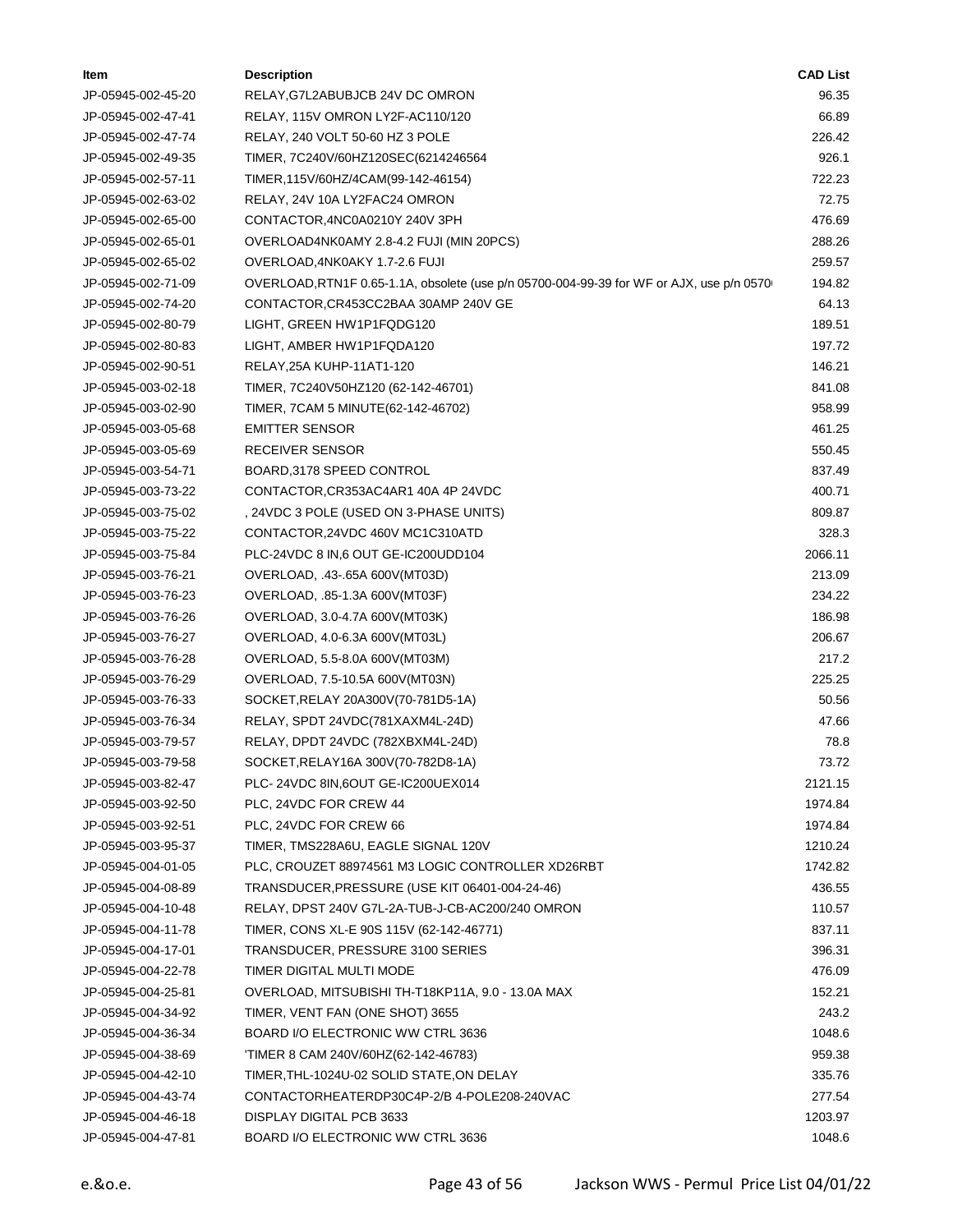| ltem               | <b>Description</b>                                                                        | <b>CAD List</b> |  |
|--------------------|-------------------------------------------------------------------------------------------|-----------------|--|
| JP-05945-004-52-53 | PCB DIGITAL DISPLAY (3751)                                                                | 1203.97         |  |
| JP-05945-004-54-81 | TIMER, ELECTRONIC ELAN                                                                    | 786.4           |  |
| JP-05945-011-46-24 | CONTROL BOARDS, D.C. CHEMICAL DISPE                                                       | 711.72          |  |
| JP-05945-011-65-44 | TIMER, MULTI-FUNCTION DELAY 24VAC-2                                                       | 900.05          |  |
| JP-05945-011-84-59 | OVERLOAD, MOTOR 10-16 AMP #RTIP                                                           | 158.55          |  |
| JP-05945-109-01-09 | CONTACTOR,208-230/380/460/3PH/24VAC                                                       | 594.78          |  |
| JP-05945-109-01-69 | CONTACTOR, 208/240V/4POLE                                                                 | 275.99          |  |
| JP-05945-109-01-90 | CONTACTOR, HEATER 3POLE 24VAC                                                             | 507.89          |  |
| JP-05945-109-02-09 | CONTACTOR, 208-230/380/460V/1-3PH/24                                                      | 414.89          |  |
| JP-05945-109-03-09 | CONTACTOR, MOTOR 208-230/380/460V/1                                                       | 301.02          |  |
| JP-05945-109-05-69 | CONTACTOR, MOTOR 120V/50/60HZ/30AMP/                                                      | 68.26           |  |
| JP-05945-109-06-69 | CONTACTOR, 220V/3-PHASE                                                                   | 96.92           |  |
| JP-05945-109-07-00 | CONTACTOR, 67L-1A-TUBJ-CBAC100/120                                                        | 95.26           |  |
| JP-05945-111-21-57 | LIGHT,125242047110-1000 SOLICO                                                            | 47.44           |  |
| JP-05945-111-35-19 | RELAY,120V/50/60HZ/3A/1/2HP/600VAC/                                                       | 70.66           |  |
| JP-05945-111-35-32 | TIMER, 8 CAM 90 SEC. 115V 60 HZ                                                           | 876.43          |  |
| JP-05945-111-44-43 | LIGHT, GREEN ARCOELECTRIC 240 VAC                                                         | 20.41           |  |
| JP-05945-111-44-44 | LIGHT, AMBER ARCOELECTRIC CYCLE 240                                                       | 16.21           |  |
| JP-05945-111-44-45 | LIGHT,RED ARCOELECTRIC POWER 240 VA                                                       | 16.21           |  |
| JP-05945-111-47-48 | TIMER, 90S230V/50HZ8C(62-147-46580)                                                       | 959.38          |  |
| JP-05945-111-47-51 | RELAY, CONTROL 240V TOP MOUNTED                                                           | 73.81           |  |
| JP-05945-111-48-25 | TIMER, 240V/60C/90S ES60 (62-142-46589)                                                   | 953.26          |  |
| JP-05945-111-50-73 | CONTACTORKM XTCE012B10A                                                                   | 1136.39         |  |
| JP-05945-111-60-07 | CONTACTOR, MINI                                                                           | 225.67          |  |
| JP-05945-111-60-08 | CONTACTOR, MINI OVERLOAD                                                                  | 225.67          |  |
| JP-05945-111-68-37 | CONTACTOR, WASH HEATER                                                                    | 233.89          |  |
| JP-05945-111-68-38 | CONTACTOR, CL01A310TJ DRIVE MOTOR (obsolete, contact Jackson Technical Service 888-{      | 425.83          |  |
| JP-05945-111-68-39 | OVERLOAD, RT1G, obsolete (use p/n 05700-004-99-40 for WF or AJX, use p/n 05700-004-98-65  | 202.26          |  |
| JP-05945-111-68-40 | OVERLOAD, RT1M 5.5-8.5, obsolete (use p/n 05700-004-99-44 for WF or AJX, use p/n 05700-00 | 209.55          |  |
| JP-05945-111-68-41 | OVERLOAD, 2.5-4.1 RT1K, obsolete (use p/n 05700-004-99-41 for WF or AJX, use p/n 05700-00 | 204.15          |  |
| JP-05945-111-69-12 | OVERLOAD, MOTOR .4-.63 RANGE                                                              | 202.26          |  |
| JP-05945-111-69-13 | OVERLOAD, MOTOR 1.3-1.9 RANGE                                                             | 202.26          |  |
| JP-05945-111-72-51 | RELAY, 120V 3PDT TOP MOUNT                                                                | 76.63           |  |
| JP-05945-111-81-33 | OVERLOAD, RT1L 4.0-6.3 MOTOR, obsolete (use p/n 05700-004-99-43 for WF or AJt, use p/n C  | 211.91          |  |
| JP-05945-111-89-75 | RELAY, 220-240 VOLT OMRON                                                                 | 76.97           |  |
| JP-05945-121-41-60 | TIMER, 240V /6CAMS /1RPM /60HZ /15A                                                       | 1018.94         |  |
| JP-05945-121-44-69 | TIMER, 120SEC /120V /6CAM / CYCLE /60                                                     | 652.33          |  |
| JP-05945-121-44-89 | TIMER, 5 MIN. (62-110-46573)                                                              | 841.25          |  |
| JP-05945-121-49-56 | TIMER, 2M8C120V/60(6213646588)                                                            | 939.37          |  |
| JP-05945-301-02-05 | RELAY,208/240V/50/60HZ/18A RES COIL                                                       | 143.8           |  |
| JP-05945-301-07-40 | RELAY, 1PH 25AMP 24VAC                                                                    | 104.04          |  |
| JP-05945-301-40-00 | RELAY,110V/120/60HZ(184-210203-302)                                                       | 130.4           |  |
| JP-05945-301-42-00 | RELAY, DRAIN 110/120 MFG RM705-615                                                        | 149.8           |  |
| JP-05945-301-49-00 | THERMAL, OVERLOAD                                                                         | 323.64          |  |
| JP-05945-303-17-00 | TIMER, 120V/5MIN/(TMS-227A6U)1/2HP                                                        | 654.07          |  |
|                    | TIMER 240V/150SEC /60HZ /3CAM/15A/4                                                       | 711.59          |  |
| JP-05945-303-19-00 |                                                                                           |                 |  |
| JP-05945-303-20-00 | TIMER 240V/120S/3C/5/60(TMS229B6U)                                                        | 816.74<br>791.5 |  |
| JP-05945-303-25-00 | TIMER, 115V/6C/60HZ/(6214245247)                                                          |                 |  |
| JP-05945-303-31-00 | TIMER, 230V/4C/1RPM60HZ(9915446154)                                                       | 958.83          |  |
| JP-05945-304-02-09 | OVERLOAD, RT1J 480V MOTOR                                                                 | 182.54          |  |
| JP-05945-305-01-19 | RELAY, 24VOLT KUP-11D15-24                                                                | 97.51           |  |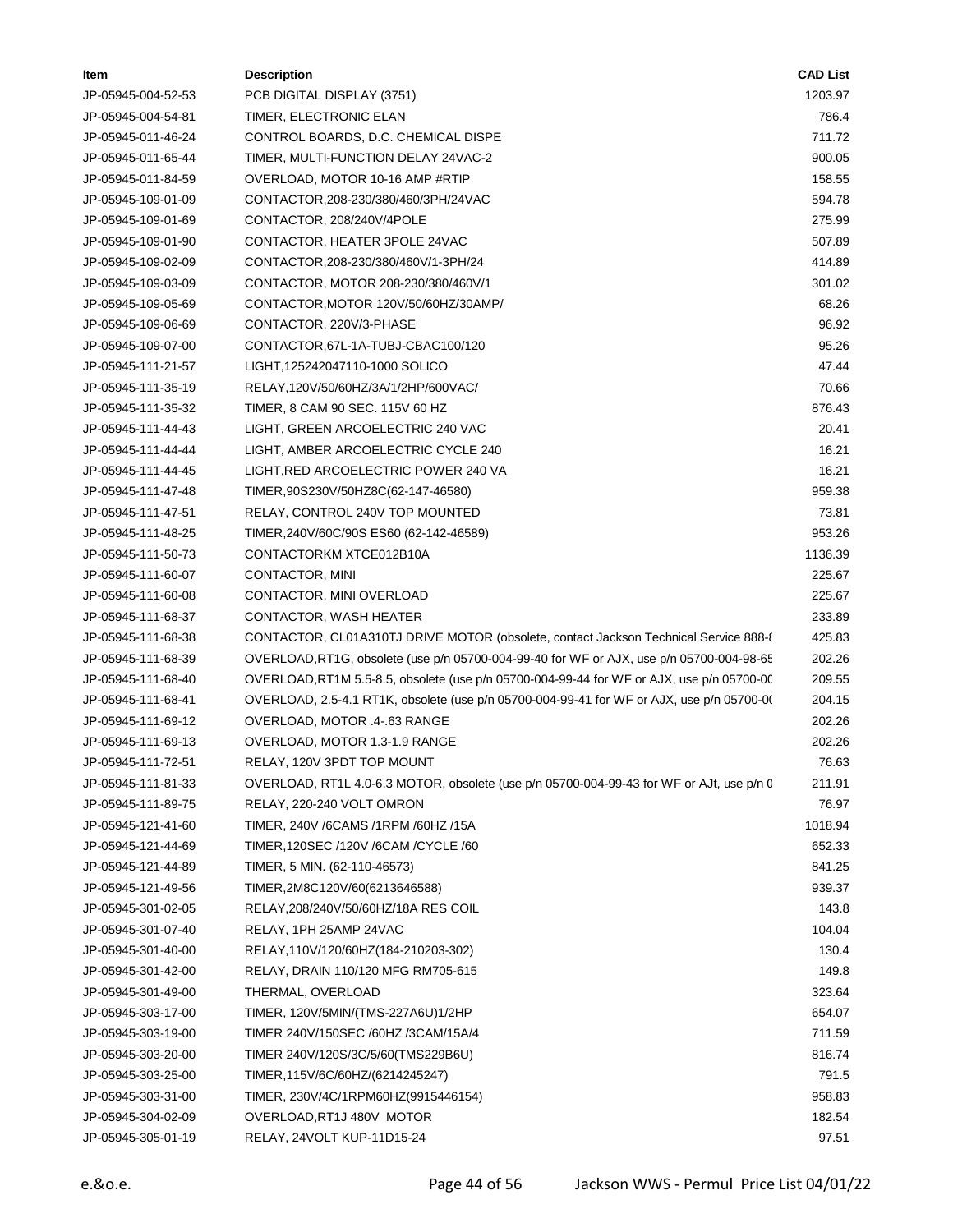| ltem               | <b>Description</b>                                   | <b>CAD List</b> |
|--------------------|------------------------------------------------------|-----------------|
| JP-05945-306-02-00 | SWITCH, MICRO15AMP(2-064-154-000)                    | 32.66           |
| JP-05945-306-06-00 | TIMER MOTOR 220V4RPM, (PMH-67)                       | 612.91          |
| JP-05945-306-07-93 | TIMER (1667) S/S 24VAC /50-60HZ /1A                  | 592.08          |
| JP-05945-306-13-00 | TIMER MOTOR(09961) F/31-00                           | 570.82          |
| JP-05945-306-14-00 | TIMER, 50 CYCLE 220 VOLT(9915746597                  | 873.65          |
| JP-05945-306-15-00 | <b>WRENCH, TIMER CAM</b>                             | 12.33           |
| JP-05945-307-01-00 | TIMER, SOLID STATE120V60HZ(1489)                     | 658.33          |
| JP-05945-307-07-93 | TIMER, (1680) LED 3 LOADS SLD ST                     | 582.64          |
| JP-05945-504-01-90 | LIGHT RED 28V INDICATOR                              | 35.19           |
| JP-05945-504-02-18 | PILOT LIGHT SNAP IN 49                               | 18.37           |
| JP-05945-504-02-90 | LIGHT AMBER INDICATOR 28V                            | 21.96           |
| JP-05945-504-03-90 | LIGHT CLEAR INDICATOR 28V HI-LIMIT                   | 21.96           |
| JP-05945-504-04-90 | LIGHT GREEN INDICATOR 28VAC                          | 34.22           |
| JP-05945-504-05-90 | LIGHT BLUE INDICATOR RINSE/FILL 28V                  | 21.96           |
| JP-05945-504-06-18 | <b>INDICATOR LIGHT AMBER CYCLE</b>                   | 18.79           |
| JP-05945-504-07-18 | LIGHT, RED, POWER, SOLICO, 8011-N4/PTD               | 18.79           |
| JP-05945-504-08-18 | <b>INDICATOR LIGHT GREEN READY</b>                   | 18.79           |
| JP-05950-002-16-78 | TRANSFORMER, 120V/24V T40-24F1                       | 113.08          |
| JP-05950-002-21-38 | TRANSFORMER, 208240V/24V (21350718701)               | 163.51          |
| JP-05950-002-23-77 | TRANSFORMER, 9T58K3715 415-110V                      | 1034.6          |
| JP-05950-002-41-47 | TRANSF, 160727 HAMMOND 200V SEC 115V                 | 888.91          |
| JP-05950-002-46-10 | TRANSFORMER, 240/480V-12, 5KVA, 240-460 VOLT UNIT    | 1258.28         |
| JP-05950-002-95-32 | TRANSFORMER, 208-115V, 500VA, 208 VOLT UNIT          | 2059.4          |
| JP-05950-003-76-32 | POWERSPLY,120V24VDC 2A(8739140000)                   | 948.01          |
| JP-05950-004-11-16 | PWR SUPPLY, 100-240V - 12VDC 1.2A 15W PS5R-SB12 IDEC | 374.07          |
| JP-05950-004-54-22 | TRANSFORMER, PH500AJ, PV 600V, SV 120V X 240V        | 1365.17         |
| JP-05950-011-50-70 | TRANSFORMER, 150VA                                   | 659.22          |
| JP-05950-011-61-67 | TRANSFORMER, 208/240VAC/50/60HZ                      | 192.7           |
| JP-05950-011-68-35 | TRANSFORMER, 150VA                                   | 345.49          |
| JP-05950-011-75-59 | TRANSF, 208, 277, 380-115 9T58K0085 GE               | 427.07          |
| JP-05950-111-65-93 | TRANSFORMER, 500VA                                   | 1698.64         |
| JP-05950-400-01-35 | TRANSFORMER, CLASSII TROF60/208/240/                 | 247.45          |
| JP-05950-400-02-35 | TRANSF, 60/460/24 15342 FOSTER                       | 242.28          |
| JP-05970-302-01-00 | BOOT, RUBBER - IN 1030 70205K41                      | 43.14           |
| JP-05970-604-01-00 | WASHER, #6 A118146-5                                 | 0.81            |
| JP-05970-604-02-00 | INSIDE, PORCELAIN A118109-1                          | 15.95           |
| JP-05970-604-03-00 | INSERT, RUBBER A118260                               | 65.7            |
| JP-05970-604-04-00 | OUTSIDE, PORCELAIN                                   | 13.02           |
| JP-05975-002-47-54 | BUSHING, 3/4 HOLE SNAP #2093 HEYCO                   | 1.6             |
| JP-05975-003-10-46 | BUSHING, HEYCO SNAP 2236                             | 0.96            |
| JP-05975-003-31-72 | PLUG, 1314 HEYCO WINDOW                              | 3.72            |
| JP-05975-003-35-01 | KEY SWITCH (PRISON UNIT) 7182K14                     | 530.99          |
| JP-05975-003-77-45 | FITTING, 3/4"-90 DEG QT 8510 SNAP                    | 8.7             |
| JP-05975-003-77-46 | FITTING, 3/4" STR QT 8495 SNAP                       | 6.96            |
| JP-05975-003-93-39 | FITTING, LIQUID TIGHT 1/2NPT (3231)                  | 5.96            |
| JP-05975-004-04-36 | PLUG 9654 FLUSH MOUNT 875                            | 1.82            |
| JP-05975-011-49-03 | FITTING, LIQUID TIGHT                                | 9.75            |
| JP-05975-011-65-51 | FITG.3219 .25/.546 LIQTITE                           | 10.52           |
| JP-05975-011-68-42 | CONDUIT, T&B LTC100GY 1" PLASTIC                     | 10.57           |
| JP-05975-105-03-00 | CONDUIT, 3/4 GRY 34222 METAL FLEX                    | 11.77           |
| JP-05975-111-62-70 | COVER, S-45 SOLENOID ASSY 92049048                   | 7.57            |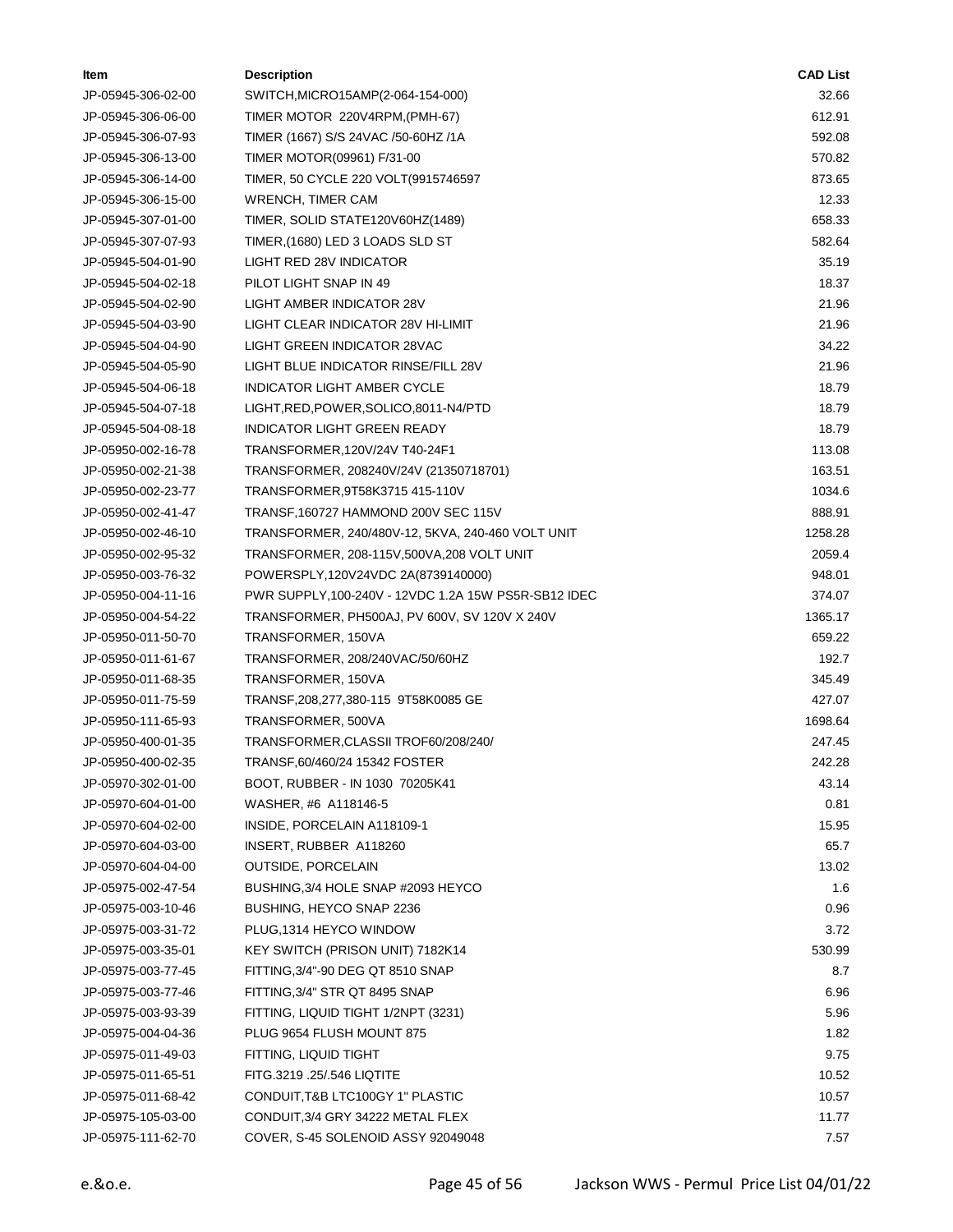| ltem               | <b>Description</b>                                | <b>CAD List</b> |
|--------------------|---------------------------------------------------|-----------------|
| JP-05975-205-43-00 | STRAIN RELIEF, S2107 NUT & CAP                    | 11.58           |
| JP-05975-602-02-20 | TIE WRAP, PAN STEEL 7-7/8                         | 5.55            |
| JP-05975-602-05-16 | TIE,8" PLT2I-M PANDUIT CABLE                      | 2.87            |
| JP-05990-003-36-12 | BUZZER, 115 VOLT 20000-83 DELTROL                 | 88.93           |
| JP-05990-111-35-38 | COUNTER, CYCLE 115V,60CY                          | 85.82           |
| JP-05990-111-47-42 | COUNTER, 0779086-102 240V PLASTIC                 | 86.48           |
| JP-05999-002-47-12 | FAN, 24VDC 60MM                                   | 90.7            |
| JP-05999-003-12-92 | GUARD, QUALTEK 09252-G FAN FINGER                 | 6.25            |
| JP-05999-003-34-61 | WIRE HARNESS AVENGERHT                            | 541.18          |
| JP-05999-003-53-44 | WIRE HARNESS, AVENGER LTH                         | 755.53          |
| JP-05999-003-87-88 | HARNESS10WIRE SOLID FUSED TIMER                   | 69.57           |
| JP-05999-004-09-41 | SWITCH, AVENGERHT-E MEMBRANE                      | 174.48          |
| JP-05999-004-10-49 | HARNESS, MEMBRANE SWITCH WIRE                     | 60.88           |
| JP-05999-004-10-50 | HARNESS, PTD CONNECTION (USE KIT 06401-004-24-46) | 79.29           |
| JP-05999-004-16-31 | HARNESS AVENGERHT-E OUTSIDE BOX                   | 151.28          |
| JP-05999-004-19-46 | Fan 3.62 Square 85-236V AC Corrosion Resistant    | 1376.53         |
| JP-05999-004-21-58 | HARNESS, PRESSURE TRANSDUCER                      | 158.52          |
| JP-05999-004-30-62 | FAN, 115V 60X30MM NMB 12W 2412PS-12W-B30-A00      | 172.06          |
| JP-05999-004-44-33 | FUSE, 0313.200HXP 200MA SLOW-ACTING               | 7.75            |
| JP-05999-004-44-34 | FUSE 0313003.HXP 3A SLOW-ACTING                   | 3.66            |
| JP-05999-004-47-49 | SOLENOID MODEL 11P AC (240V) 11P-C-240A           | 321.81          |
| JP-05999-004-47-87 | FUSE,0312001.HXP 250V 1A FAST-ACTING              | 3.48            |
| JP-05999-004-50-84 | MOTOR FAN 240V SHADDED POLE                       | 335.37          |
| JP-05999-004-50-85 | WHEEL BLOWER 65MM X 300MM ALUM(7A413-18)          | 207.6           |
| JP-05999-004-50-87 | <b>GROMMET MOTOR APT. TO WHEEL</b>                | 6.45            |
| JP-05999-004-52-62 | MOTOR, FAN 120V SHADDED POLE(5A149-175)           | 310.09          |
| JP-05999-004-53-13 | HARNESS, VENTLESS UC TIMER                        | 232.28          |
| JP-05999-004-59-13 | WHEEL, BLOWER CLOCKWISE ROTATION(7A413-19)        | 180.31          |
| JP-05999-004-63-31 | MOTOR, FAN 240V CW ROTATION(5A149-187)            | 321.21          |
| JP-05999-004-64-71 | MOTOR, 120V SHADDED POLE, CLOCKWISE ROTATION      | 319.44          |
| JP-06105-002-01-29 | MOTOR, 2 HP 208-230 60HZ 1PH                      | 4730.12         |
| JP-06105-002-07-85 | MOTOR, WASH PUMP 115/230/60/1                     | 2959.23         |
| JP-06105-002-09-30 | MOTOR, 2HP/480/60HZ/3PH(S14333B2D3)               | 6117.95         |
| JP-06105-002-15-41 | GEARMOTOR, CLOCKWISE ROT 230/60/1                 | 1305.32         |
| JP-06105-002-16-29 | MOTOR, 3/4PUMP MOTOR                              | 2674.32         |
| JP-06105-002-22-67 | MOTOR, 208-240/50CY 1/3HP(H159L)                  | 1649.99         |
| JP-06105-002-56-25 | PUMP, RECIR. (0011-BF4 115V)                      | 2141.46         |
| JP-06105-002-56-26 | PUMP, RECIR.(0011-BF4Y230V)                       | 1608.9          |
| JP-06105-002-68-52 | GEAR DRIVE 100/1 E20MDTS138XOHO                   | 1512.54         |
| JP-06105-002-69-78 | MOTOR, 3/4HP/60/1PH S/S (JSP3)                    | 2785.37         |
| JP-06105-002-72-15 | Blower, 208-230/600V, 60HZ, Dual Cage             | 9924.1          |
| JP-06105-002-72-71 | MOTOR, RPUMP200/400/50/60/3(C15606VB              | 3878.25         |
| JP-06105-002-72-75 | MOTOR, PUMP (JSP2) 3/4HP JP300X                   | 3058.72         |
| JP-06105-002-75-21 | SPROCKET, SMALL BELT                              | 201.43          |
| JP-06105-002-75-22 | BELT, GEAR LARGE                                  | 525.39          |
| JP-06105-002-79-61 | MOTOR, FOR JSP1, 2, 3, 4(M.75D15)                 | 1559.13         |
| JP-06105-002-86-46 | VENT, EXHAUST FAN                                 | 5802.43         |
| JP-06105-002-87-69 | DRIVE MOTOR (208/230 VOLT)                        | 1651.76         |
| JP-06105-002-87-70 | DRIVE MOTOR (460 VOLT)                            | 1559.67         |
| JP-06105-002-88-36 | BLOWER, 265-460V (124771)                         | 10235.76        |
| JP-06105-003-15-51 | POWER RINSE MOTOR KIT, 208-460 VOLT, 2 HP         | 3833.08         |
|                    |                                                   |                 |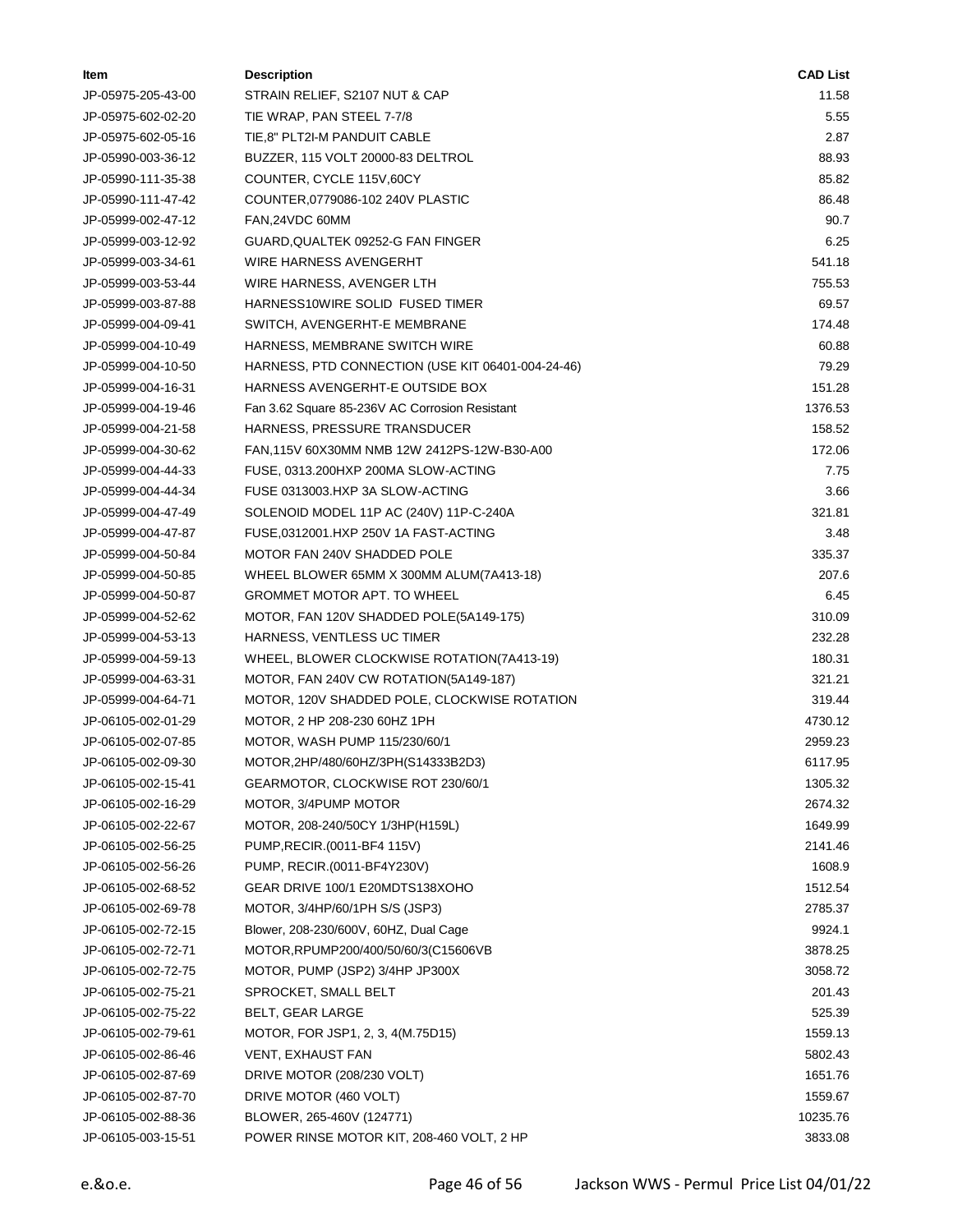| ltem               | <b>Description</b>                                   | <b>CAD List</b> |
|--------------------|------------------------------------------------------|-----------------|
| JP-06105-003-15-52 | PUMP & MOTOR ASSEMBLY, 208-460 VOLT, 3 HP            | 4625.47         |
| JP-06105-003-23-01 | MOTOR, 3/4 HP 380V/50/3 (JSP4V3E)                    | 2823.91         |
| JP-06105-003-44-22 | WASH PUMP                                            | 2189.75         |
| JP-06105-003-44-23 | GEAR MOTOR, X-7386                                   | 787.38          |
| JP-06105-003-52-78 | MOTOR, PUMP (JSP2U3M) 240-480V                       | 3367.36         |
| JP-06105-003-76-11 | PUMP&MOTOR, 3HP 208-460/60/3 SSPJ53                  | 3501.52         |
| JP-06105-003-76-12 | PUMP&MOTOR, 2HP 208-460/60/3 SSPJ52                  | 3311.8          |
| JP-06105-003-76-13 | PUMP&MOTOR, 3HP 230/60/1 SSPJ531                     | 4071.3          |
| JP-06105-003-78-55 | MOTOR, WASH 2 HP 575/60/3                            | 3980.27         |
| JP-06105-004-07-54 | PUMP WASH AVENGER 460V (JSP1V3E)                     | 2586.39         |
| JP-06105-004-24-79 | MOTOR PUMP 1 HP 115-230/60 1 PH (5222U1560)          | 1704.95         |
| JP-06105-004-24-80 | MOTOR, PUMP 1 HP 115-230/60 1 PH (5222U1561)         | 1619.7          |
| JP-06105-004-25-01 | WASH PUMP 115V (12580-044)                           | 3214.45         |
| JP-06105-004-26-30 | GEAR MOTOR DRIVE 115V 6.5RPM                         | 496             |
| JP-06105-004-28-95 | MOTOR PUMP 1HP 115-230/60 1PH (5222U1564)            | 1704.95         |
| JP-06105-004-29-41 | CLUTH-DRIVE 3/4"" X 3/4"" (150 TO 200)               | 1010.88         |
| JP-06105-004-29-53 | MOTOR DRIVE 230/460 3PH (39 RPM)                     | 3935.23         |
| JP-06105-004-29-54 | MOTOR, DRIVE 115/230 1PH (38.5 RPM)                  | 3042.11         |
| JP-06105-004-32-03 | MOTOR, FIR 5222115J-1 FOR PUMP 06105-004-28-95       | 1207.84         |
| JP-06105-004-32-04 | Motor FIR 5222115J-2 for Pump 06105-004-24-80        | 1268.25         |
| JP-06105-004-35-22 | MOTOR PUMP FIR (JSP2U)(5222U1567) 1 HP 115/230V 60HZ | 1862.9          |
| JP-06105-004-53-84 | PUMP&MOTOR, 2HP 575/60/3 SSPJ525                     | 8104.76         |
| JP-06105-004-53-85 | PUMP&MOTOR, 3HP 575/60/3 SSPJ535                     | 8296.83         |
| JP-06105-004-69-10 | MOTOR, 3PH 1/4 HP DRIVE (NIDEC)(P063FDM1512012H)     | 734.42          |
| JP-06105-011-71-88 | GEAR, DRIVE                                          | 1512.54         |
| JP-06105-021-70-53 | MOTOR, 1/4 HP 1 PHASE(C48AA71E47C)                   | 1265.33         |
| JP-06105-021-70-55 | MOTOR, 1 HP 115/230 1 PHZ(187105)                    | 1981.94         |
| JP-06105-021-70-57 | MOTOR, 2HP/115/230/1PH (187106                       | 2956.1          |
| JP-06105-021-89-12 | MOTOR, TEMPSTAR WITHOUT PUMP                         | 1619.13         |
| JP-06105-101-33-01 | MOTOR, 1/3 HP BALDOR #RM3104                         | 2166.1          |
| JP-06105-101-50-02 | MOTOR, 1HP 115/230V 60CY(186861-01)                  | 1869.53         |
| JP-06105-101-65-00 | MOTOR, 1/2HP 115/230V 60CY 3450RPM                   | 1074.24         |
| JP-06105-102-04-94 | MOTOR, PUMP 3PH WASH 1HP 208/230/46                  | 3335            |
| JP-06105-102-05-94 | WASH PUMP/MOTOR ASSY, 208-230/110/1P                 | 3335            |
| JP-06105-121-35-18 | PUMP/MOTOR ASSY. 115/230V, 60HZ, 1PH,                | 2552.06         |
| JP-06105-121-60-06 | MOTOR, WASH 24 NSU(37DFS4-1D-SP)                     | 3051.97         |
| JP-06105-121-64-21 | PUMP & MOTOR ASS'Y 460V-TEMPSTAR                     | 3510.02         |
| JP-06105-121-70-54 | MOTOR, 1/4HP 3 208/60/3                              | 1105.73         |
| JP-06105-121-70-56 | MOTOR, 1HP PREWASH 3PH 208-(187103                   | 1534.74         |
| JP-06105-121-70-58 | MOTOR, 2HP/WASH (187104)(P56AB76E47C)                | 1811.75         |
| JP-06105-121-81-34 | MOTOR, 3HP 190-220/380-440V 50HZ (187798)            | 2157.42         |
| JP-06105-121-99-78 | MOTOR WASH PUMP 115-230/60/1                         | 2157.42         |
| JP-06145-002-15-91 | WIRE, 6GA BLK 266 STRD 113969/500 IEWC               | 18.9            |
| JP-06145-002-33-91 | CABLE, 18GA/2 23225-06-08 SJEOOW BLK                 | 4.64            |
| JP-06145-002-91-90 | CABLE18GA 7CON 8467-060100 NON SHIELD                | 20.67           |
| JP-06145-003-13-97 | WIRE, 10GA BLK SRML10BLK FIBERGLASS                  | 4.92            |
| JP-06145-003-52-03 | WIRE, 8GA BLK SRML FIBERGLASS                        | 11.34           |
| JP-06145-104-08-00 | WIRE, 10GA RED BARREL                                | 3.19            |
| JP-06145-104-16-00 | WIRE, 10GA BC BLACK BARREL                           | 2.65            |
| JP-06145-104-42-00 | WIRE, 10GA BLUE BARREL                               | 2.99            |
| JP-06145-104-43-00 | WIRE, 8GA BLK 19STR BARREL                           | 4.43            |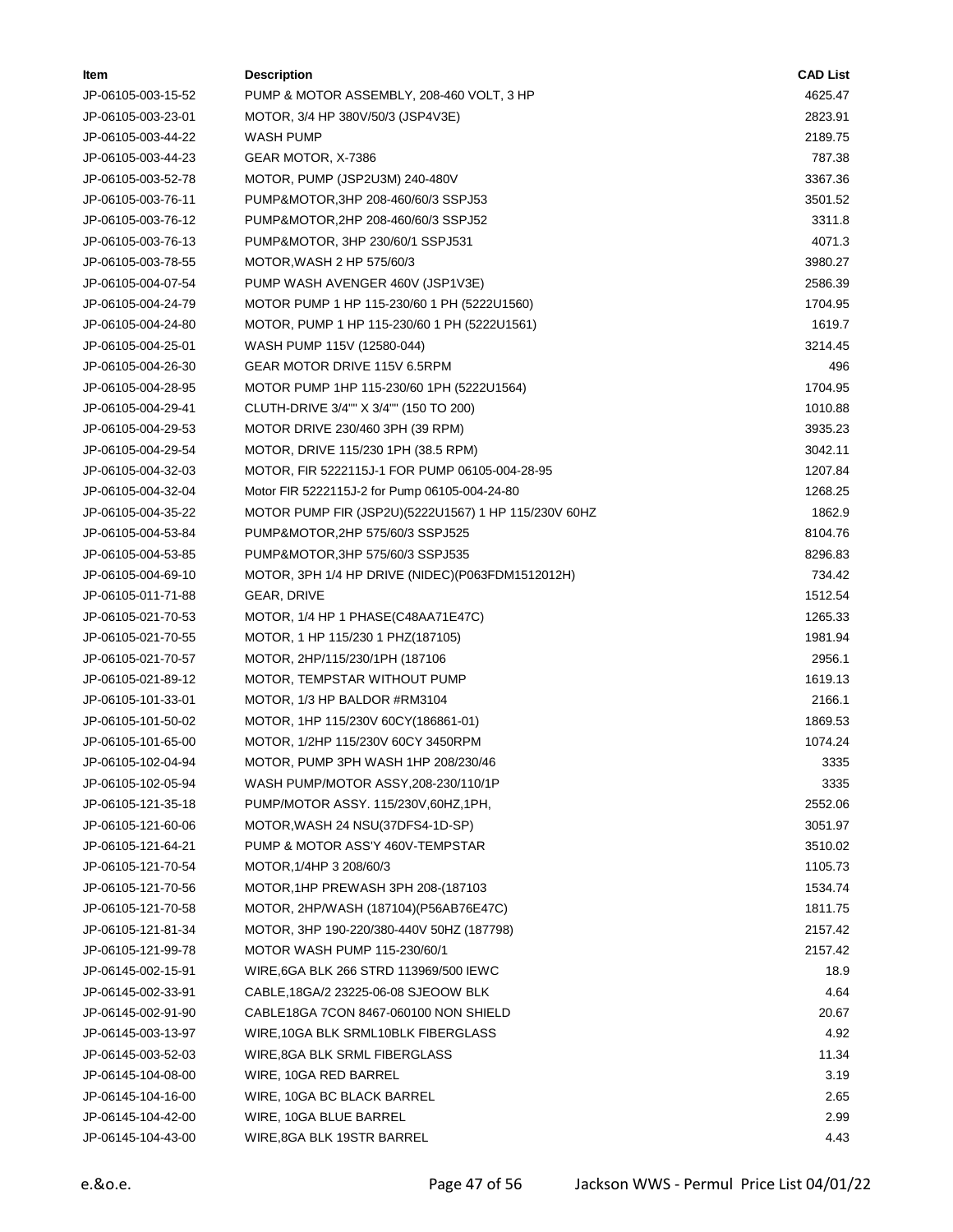| ltem               | <b>Description</b>                        | <b>CAD List</b> |
|--------------------|-------------------------------------------|-----------------|
| JP-06400-000-61-37 | DRIVE, PUMP BELT MODEL 10                 | 2518.66         |
| JP-06400-011-60-40 | KIT, M200 DOOR SWITCH                     | 309.11          |
| JP-06401-000-68-00 | <b>BOOSTER TANK COMPLETE 150</b>          | 3654.84         |
| JP-06401-000-68-01 | BOOSTER TANK W/O HEATERS 150/100          | 2088.69         |
| JP-06401-000-91-00 | CANTILEVER YOKE ASSEMBLY                  | 29.15           |
| JP-06401-001-61-72 | OIL & JAR GEAR MOTOR 16OZ                 | 36.43           |
| JP-06401-001-98-74 | HOSE, HIGH PRESSURE W/BARBS               | 40.11           |
| JP-06401-002-25-82 | KIT, TEMPSTAR 3PH TO 1PH CONVERSION       | 3.3             |
| JP-06401-002-44-07 | A-KIT DRAIN QUENCH RC ASSEMBLY            | 2291.38         |
| JP-06401-002-44-20 | KIT, RE-CIRCULATING MOTOR 115V ASSY       | 2772.02         |
| JP-06401-002-47-78 | A-KIT, THERMOSTAT TEMP HH DOOR            | 702.59          |
| JP-06401-002-53-96 | KIT, DOOR GUIDE SUPPORT TEMPSTAR          | 69.98           |
| JP-06401-002-57-64 | KIT, CANTILEVER SUPPORT BRACKET           | 309.06          |
| JP-06401-002-59-99 | A-KIT, DRAIN QUENCH UNDERCOUNTER ASSEMBLY | 1346.76         |
| JP-06401-002-81-30 | KIT, T'STAT 104DEG SHORT                  | 195.87          |
| JP-06401-002-99-08 | KIT, JP-24 MOTOR ASSEMBLY                 | 3673.96         |
| JP-06401-003-06-23 | KIT, 1/2 VACUUM BREAKER REPAIR            | 149.88          |
| JP-06401-003-06-24 | KIT, 3/4 VACUUM BREAKER REPAIR            | 65.23           |
| JP-06401-003-06-73 | KIT, MECHANICAL SEAL REPLACEMENT          | 101.59          |
| JP-06401-003-06-75 | KIT, MOTOR GASKET REPLACEMENT             | 25.57           |
| JP-06401-003-07-40 | KIT, SOLENOID VALVE PLUNGER               | 81.9            |
| JP-06401-003-07-41 | KIT, DIAPHRAGM & O RING 1/2               | 126.07          |
| JP-06401-003-07-42 | KIT, DIAPHRAGM & O RING 3/4               | 231.16          |
| JP-06401-003-07-43 | KIT, SOLENOID COIL 110V ASSY              | 407.96          |
| JP-06401-003-08-40 | A-KIT, 3 PH DRIVE MOTOR REPLACEMENT       | 1311.8          |
| JP-06401-003-08-42 | A-KIT, 1 PH DRIVE MOTOR REPLACEMENT       | 1342.32         |
| JP-06401-003-08-43 | KIT, 600V DRIVE MOTOR REPLACEMENT         | 1539.19         |
| JP-06401-003-08-48 | KIT, SCHOTCH YOKE REPLACEMENT AJ-C        | 49.72           |
| JP-06401-003-08-50 | KIT, PILLOW BLOCK REPLACEMENT             | 76.62           |
| JP-06401-003-08-58 | A-KIT, 115V DRAIN SOLENOID REPLACEM       | 259.17          |
| JP-06401-003-08-59 | A-KIT, 230V DRAIN SOLENOID REPLACEM       | 268.09          |
| JP-06401-003-08-64 | A-KIT, 240V DOOR SWITCH REPLACEMENT       | 421.68          |
| JP-06401-003-08-67 | A-KIT, FRONT DOOR HANDLE ESHH REPLA       | 430.99          |
| JP-06401-003-08-68 | A-KIT, DOOR MAGNET REPLACEMENT            | 363.55          |
| JP-06401-003-08-69 | A-KIT, DOOR STOP REPLACEMENT              | 33.02           |
| JP-06401-003-09-93 | A-KIT, FILL LINE INJECTOR REPLACEME       | 144.23          |
| JP-06401-003-09-95 | A-KIT, PAWL BAR GUTTER REPLACEMENT        | 103.69          |
| JP-06401-003-09-97 | A-KIT, WASH MOTOR 208-230/60/1 REPL       | 4915.59         |
| JP-06401-003-09-98 | A-KIT, WASH MOTOR 200-230/60/3 REPL       | 4848.19         |
| JP-06401-003-10-08 | A-KIT, UPPER RINSE ARM REPLACEMENT        | 350.95          |
| JP-06401-003-10-09 | A-KIT, LOWER RINSE ARM REPLACEMENT        | 350.95          |
| JP-06401-003-10-14 | A-KIT, ACTUATOR SWITCH 17239 REPLAC       | 218.9           |
| JP-06401-003-10-15 | A-KIT, GUIDE BLOCK REPLACEMENT            | 58.44           |
| JP-06401-003-10-16 | A-KIT, VENT COWL COVER REPLACEMENT        | 72.64           |
| JP-06401-003-10-19 | A-KIT, END CAP WASH ARM REPLACEMENT       | 54.3            |
| JP-06401-003-10-21 | A-KIT, 208V 15KW HEATER REPLACEMENT       | 1118.42         |
| JP-06401-003-10-22 | A-KIT, 230V 15 KW HEATER REPLACEMEN       | 857.35          |
| JP-06401-003-10-28 | A-KIT, 380V 15KW HEATER REPLACEMENT       | 882.53          |
| JP-06401-003-10-29 | A-KIT, 440V 15KW HEATER REPLACEMENT       | 959.32          |
| JP-06401-003-10-31 | A-KIT, 460V 15KW HEATER REPLACEMENT       | 1229.37         |
| JP-06401-003-10-34 | A-KIT, DOOR MAGNET REPLACEMENT            | 69.87           |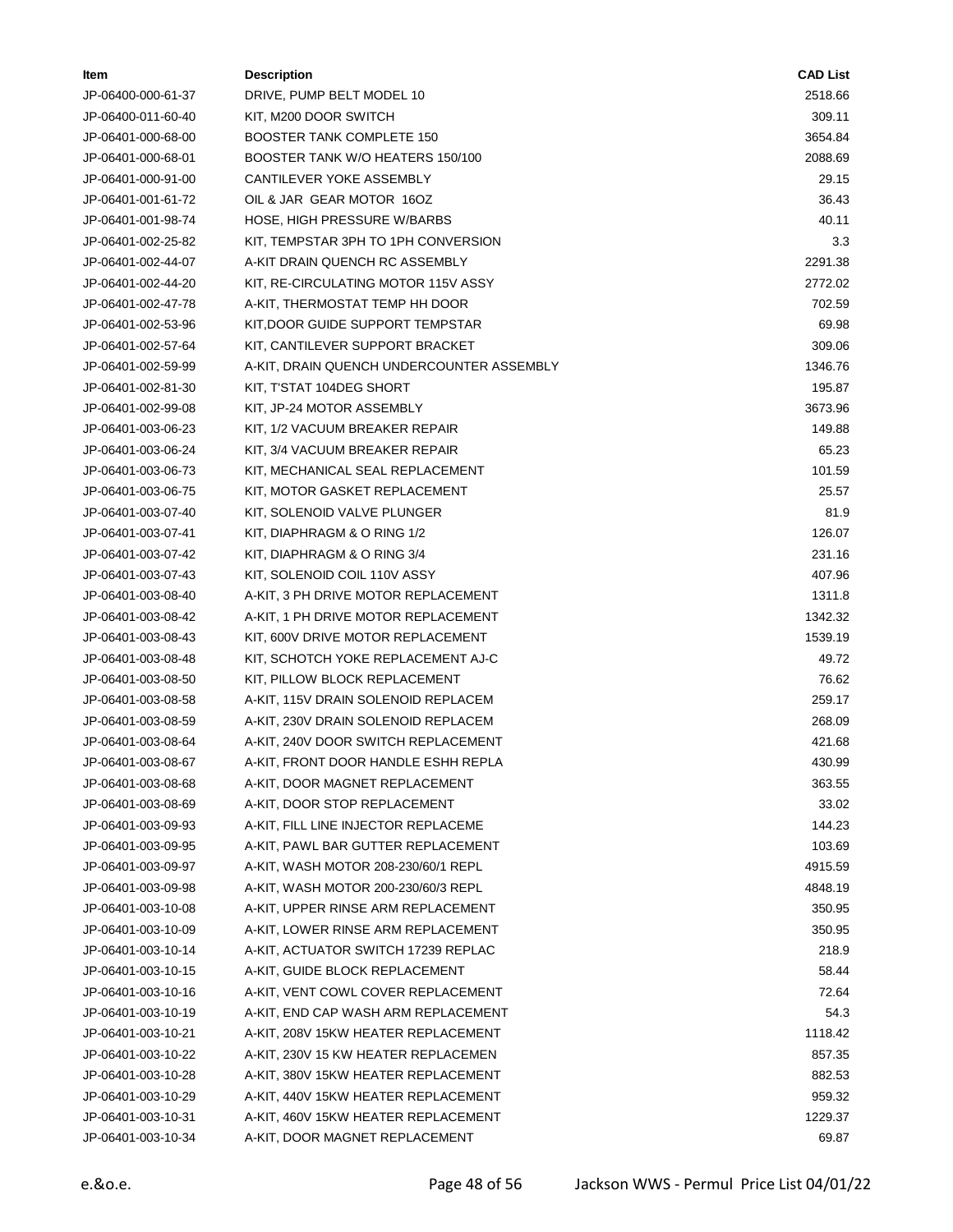| ltem               | <b>Description</b>                   | <b>CAD List</b> |
|--------------------|--------------------------------------|-----------------|
| JP-06401-003-10-38 | A-KIT, P/W MOTOR 200-230/50/3 REPLA  | 4405.43         |
| JP-06401-003-10-43 | A-KIT, P/W MOTOR 200-230/60/3 REPLA  | 4288.22         |
| JP-06401-003-10-51 | A-KIT, WASH PUMP IMPELLER REPLACEME  | 438.11          |
| JP-06401-003-10-55 | A-KIT, PREWASH PUMP IMPELLER REPLAC  | 302.47          |
| JP-06401-003-10-64 | A-KIT, ACTUATOR SWITCH 29112 REPLAC  | 157.37          |
| JP-06401-003-10-85 | A-KIT, ACTUATOR SWITCH 29110 REPLAC  | 441.62          |
| JP-06401-003-10-86 | A-KIT, ACTUATOR SWITCH 29109 REPLA   | 319.64          |
| JP-06401-003-10-99 | A-KIT, ACTUATOR SWITCH 17697 REPLA   | 257.02          |
| JP-06401-003-11-59 | A-KIT, DRIVE LINKAGE L-R REPLACEMEN  | 206.01          |
| JP-06401-003-11-60 | A-KIT, DRIVE LINKAGE R-L REPLACEMEN  | 404.45          |
| JP-06401-003-11-75 | A-KIT, WASH TANK FLOAT REPLACEMENT   | 608.44          |
| JP-06401-003-11-76 | A-KIT, P/W TANK FLOAT SWITCH REPLACE | 614.13          |
| JP-06401-003-11-77 | A-KIT, FLOAT SWITCH BRACKET          | 46.44           |
| JP-06401-003-11-78 | A-KIT, TERMINAL BLOCK REPLACEMENT    | 18.61           |
| JP-06401-003-11-79 | A-KIT, SWITCH REPLACEMENT CO         | 258.28          |
| JP-06401-003-11-80 | A-KIT ROLLER REPLACEMENT             | 20.45           |
| JP-06401-003-11-84 | A-KIT, RINSE INJECTOR 25787 REPLACE  | 313.92          |
| JP-06401-003-11-88 | A-KIT, RINSE INJECTOR REPLACEMENT    | 301.32          |
| JP-06401-003-12-10 | A-KIT, SPEED CONTROL REPLACEMENT     | 791.85          |
| JP-06401-003-12-11 | A-KIT, SPEED CONTROL BOARD REPLACEM  | 754.45          |
| JP-06401-003-12-23 | A-KIT, WASH HEATER REPLACEMENT ASY   | 214.95          |
| JP-06401-003-12-30 | A-KIT, SUCTION HOSE REPLACEMENT R24  | 22.41           |
| JP-06401-003-12-32 | A-KIT, PUMP DISCHARGE HOSE REPLACE   | 34.86           |
| JP-06401-003-12-33 | A-KIT, VACUUM BRK HOSE REPLACEMENT   | 18.22           |
| JP-06401-003-12-40 | A-KIT, THERMOSTAT REPLACEMENT        | 292.26          |
| JP-06401-003-12-60 | A-KIT, MOTOR MOUNTING REPLACEMENT B  | 183.49          |
| JP-06401-003-12-61 | A-KIT, LOWER DISCHARGE HOSE REPLACE  | 69.17           |
| JP-06401-003-12-62 | A-KIT, MOTOR REPLACEMENT ASSY        | 2952.59         |
| JP-06401-003-12-65 | A-KIT, INJECTION MANIFOLD REPLACEMN  | 82.65           |
| JP-06401-003-12-78 | A-KIT, HEATER COVER REPLACEMENT      | 285.4           |
| JP-06401-003-12-79 | A-KIT, WASH CURTAIN REPLACEMENT      | 339.39          |
| JP-06401-003-12-81 | A-KIT, WASH CURTAIN REPLACEMENT      | 384.47          |
| JP-06401-003-12-94 | A-KIT, 208V/10KW WASH HEATER         | 701.88          |
| JP-06401-003-12-95 | A-KIT, 230V/10KW WASH HEATER REPLAC  | 750.28          |
| JP-06401-003-12-96 | A-KIT, 480V/10KW WASH HEATER REPLAC  | 813.71          |
| JP-06401-003-13-31 | A-KIT, WASH TANK R24 REPLACEMENT     | 1403.1          |
| JP-06401-003-13-45 | A-KIT, RINSE MANIFOLD REPLACEMENT    | 362.15          |
| JP-06401-003-13-94 | A-KIT, RINSE THERMO REPLACEMENT      | 295.4           |
| JP-06401-003-14-64 | KIT, DOOR GASKET KIT JPX300          | 259.57          |
| JP-06401-003-16-49 | A-KIT RINSE THERMO REPLACEMENT JPX   | 312.54          |
| JP-06401-003-16-61 | KIT, 208-230/60 PHASE CONVERSION     | 293.48          |
| JP-06401-003-16-62 | KIT, 208-230/60 70RISE PHASE CONVER  | 249.81          |
| JP-06401-003-18-20 | A-KIT, WASH THERMO ELEC CONVEY REPL  | 299.69          |
| JP-06401-003-18-21 | A-KIT, WASH CONVEY ST THERMO REPLAC  | 298.31          |
| JP-06401-003-18-22 | A-KIT, WASH THERMO TEMP, SDS, HH REP | 298.23          |
| JP-06401-003-18-23 | A-KIT, WASH THERMO TEMP HH/S REPLAC  | 348.82          |
| JP-06401-003-18-28 | A-KIT, WASH THERMOSTAT REPLACEMENT   | 298.3           |
| JP-06401-003-18-66 | A-KIT, WASH THERMO JFT REPLACEMENT   | 291.71          |
| JP-06401-003-18-67 | A-KIT, WASH THERMO TSTAR REPLACEMEN  | 296.93          |
| JP-06401-003-28-06 | TEST WATER HARDNESS (481108-1P)      | 3.14            |
| JP-06401-003-35-26 | KIT, AVENGER GO-BOX                  | 2509.8          |
|                    |                                      |                 |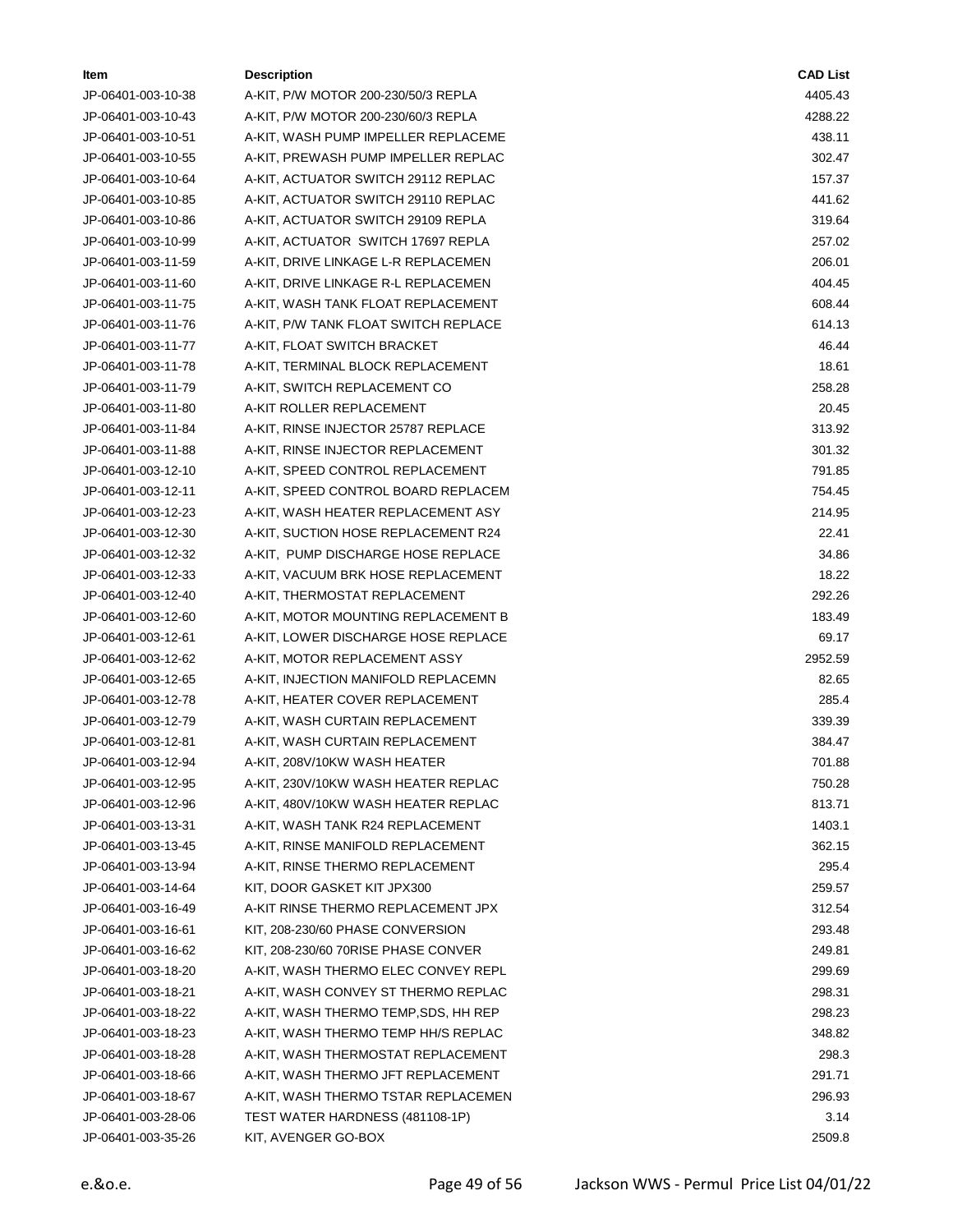| Item                                     | <b>Description</b>                                            | <b>CAD List</b> |
|------------------------------------------|---------------------------------------------------------------|-----------------|
| JP-06401-003-52-15                       | START CYCLE SWITCH KIT                                        | 221.1           |
| JP-06401-003-54-20                       | A-KIT, DIVERTER VALVE 115V                                    | 1026.9          |
| JP-06401-003-59-90                       | AUTOMATIC BALL VALVE 220V KIT                                 | 1483.46         |
| JP-06401-003-61-21                       | A-TUBE, DETERGENT CHEMICAL                                    | 65.92           |
| JP-06401-003-61-22                       | A-TUBE, RINSE CHEMICAL                                        | 74.42           |
| JP-06401-003-61-23                       | A-TUBE, SANITIZER CHEMICAL                                    | 60.1            |
| JP-06401-003-62-04                       | A-KIT, TEMPSTAR GO BOX                                        | 3718.49         |
| JP-06401-003-66-19                       | A-KIT, WAREFORCE UH30 GO BOX                                  | 2951.43         |
| JP-06401-003-71-89                       | A-DOOR SWITCH WIRE CHANGE (WF 1&2)                            | 16.78           |
| JP-06401-003-75-42                       | A-KIT, WF DG WAREHOUSE                                        | 3195.35         |
| JP-06401-003-75-45                       | A-KIT, WF-I WAREHOUSE                                         | 4171.6          |
| JP-06401-003-76-50                       | A-KIT, JFT HARDWARE SECTION                                   | 401.98          |
| JP-06401-003-80-83                       | A-KIT, UNIV FUSED TIMER W/BRKT                                | 1176.64         |
| JP-06401-003-95-01                       | KIT, WHISKER SWITCH                                           | 1451.52         |
| JP-06401-003-96-77                       | KIT, WASH BEARINGS HIGH HOOD                                  | 1273.96         |
| JP-06401-003-97-68                       | KIT, TEMPSTAR 8-BUTTON REPLACEMENT                            | 348.95          |
| JP-06401-004-00-22                       | KIT, HIGH-TEMP DOOR PHASE CONVERSION                          | 226.06          |
| JP-06401-004-00-23                       | KIT HT180-HH-V PHASE CONVERSION                               | 226.06          |
| JP-06401-004-00-90                       | KITWASH ARM SUPPORT ES4400                                    | 97.2            |
| JP-06401-004-01-51                       | KIT, TEMP HH SIDE 8-BUTTON REPLACEMENT                        | 307.09          |
| JP-06401-004-07-32                       | KIT LOWER FLANGE UNION                                        | 354.17          |
| JP-06401-004-07-72                       | <b>CREW DOOR MAGNET COVER W/INST</b>                          | 67.25           |
| JP-06401-004-07-73                       | TEMPSTAR DOOR MAGNET COVER W/INST                             | 74.37           |
| JP-06401-004-07-86                       | A-KIT,T-STAR DRAIN QUENCH                                     | 1427.37         |
| JP-06401-004-10-43                       | A-KIT, DELTA 5 CONTROL WIRING UPDATE                          | 13.64           |
| JP-06401-004-13-59                       | A-KIT, CREW-66 PLC COMBO FOR SERVICE                          | 3829.57         |
| JP-06401-004-14-58                       | KIT, BOOSTER TANK / MOTOR MOUNT                               | 2486.26         |
| JP-06401-004-19-55                       | KIT, TEMPSTAR HH BOOSTER 240V 12KW 40° RISE                   | 3301.12         |
| JP-06401-004-19-57                       | KIT, TEMPSTAR HH BOOSTER 230V 14KW 70° RISE                   | 3916.69         |
| JP-06401-004-21-51                       | A-KIT, AVENGER HT THERMOSTAT RETROFIT                         | 365.86          |
| JP-06401-004-22-16                       | A-KIT, TEMPSTAR & TEMP HH THERMOSTAT RETRO-FIT                | 545.47          |
| JP-06401-004-24-46                       | KIT, UC TRANSDUCER REPLACMENT                                 | 554.81          |
| JP-06401-004-27-91                       | KIT, SERVICE AVENGER RUBBER CONNECT HOSE W/MNPT               | 159.24          |
| JP-06401-004-29-74                       | Service Kit Program Update Memory Cartridge                   | 324.56          |
| JP-06401-004-33-51                       | A-KIT RINSE ARM BEARING TSTAR                                 | 41.16           |
| JP-06401-004-33-52                       | A-KIT RINSE ARM BEARING DYNATEMP                              | 51.76           |
|                                          | KIT RINSE ARM BEARING                                         | 74.82           |
| JP-06401-004-34-89                       |                                                               | 1427.37         |
| JP-06401-004-39-54                       | KIT DRAIN QUENCH DYNA TEMP<br>KIT DELTA WASH TANK REPLACEMENT | 1051.78         |
| JP-06401-004-43-16<br>JP-06401-004-47-76 |                                                               | 343.97          |
| JP-06401-004-47-82                       | CYCLE SWITCH KIT, DISHSTAR<br>A-KIT TANK & COVER              |                 |
|                                          |                                                               | 2073.02         |
| JP-06401-004-48-04                       | KIT SLIDE STOP INCLUDING END PANEL JFT                        | 3013.14         |
| JP-06401-004-49-20                       | KIT 10AB-N70 DETERGENT COUPLING KIT                           | 45.11           |
| JP-06401-004-51-30                       | HARNESS PRESSURE TRANSDUCER (KIT FOR 05999-004-21-58)         | 144.09          |
| JP-06401-004-52-30                       | KIT ACTUATOR SWITCH (RACKSTAR)                                | 258.12          |
| JP-06401-004-55-19                       | KIT, BOOSTER TANK ASSEMBLY, 208/230 14KW                      | 2986.58         |
| JP-06401-004-55-68                       | KIT RACKSTAR SINGLE POINT CONNECTION                          | 4.15            |
| JP-06401-004-55-93                       | KIT, DYNATEMP I/O MODULE REPLACEMENT                          | 948.72          |
| JP-06401-004-57-50                       | KIT, RINSE ARM BEARING                                        | 75.19           |
| JP-06401-004-59-11                       | KIT, DRAIN QUENCH (DELTA HT-E SEER)                           | 713.69          |
| JP-06401-004-59-25                       | KIT AVENGER HT-E WASH HEATER                                  | 288.72          |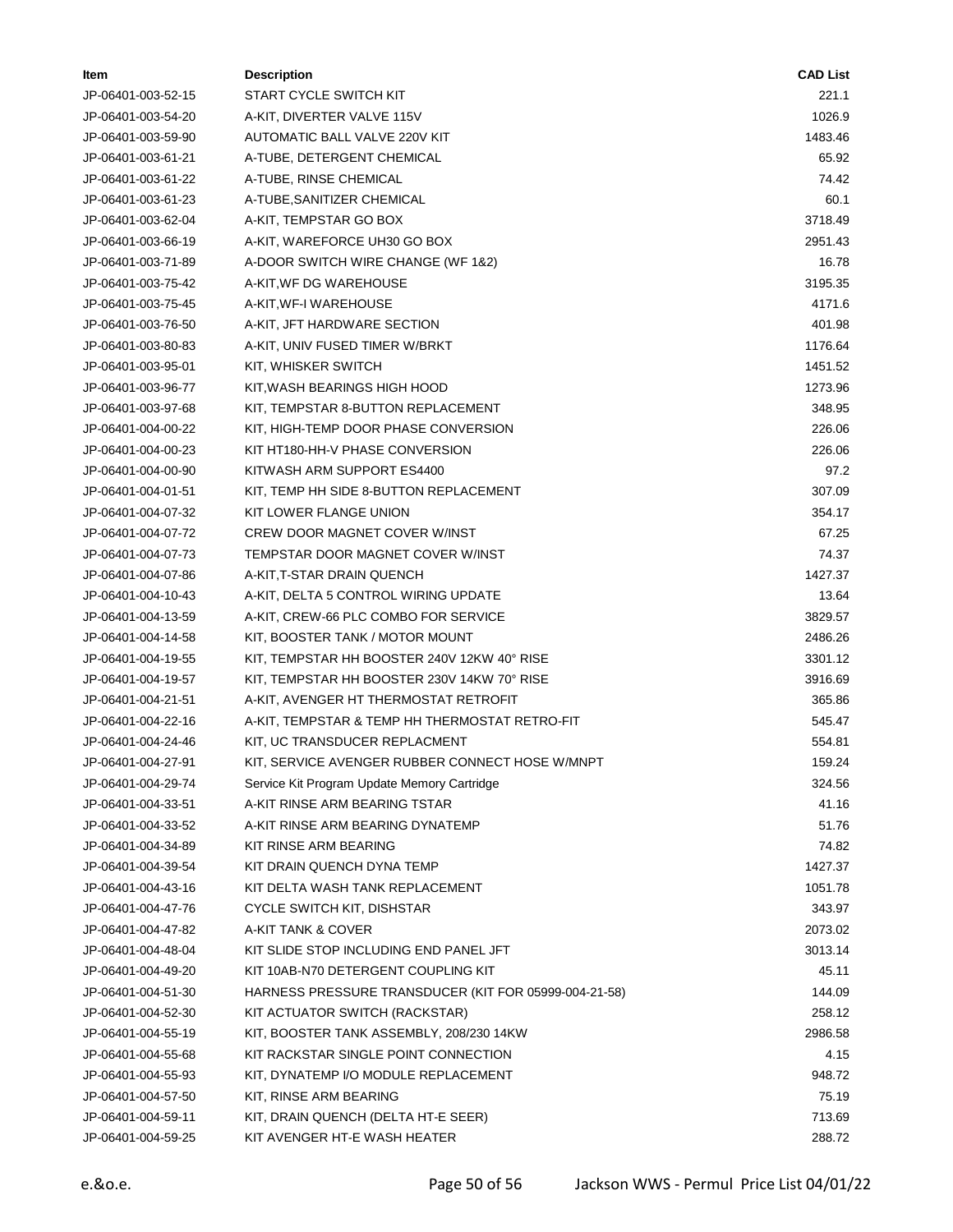| ltem               | <b>Description</b>                          | <b>CAD List</b> |
|--------------------|---------------------------------------------|-----------------|
| JP-06401-004-60-64 | A-KIT, DRAIN QUENCH DISHSTAR HT & HT-E      | 713.69          |
| JP-06401-004-65-14 | <b>FITTING PLASTIC</b>                      | 9.55            |
| JP-06401-004-66-23 | KIT, CREW CONTACTOR REPLACEMENT             | 502.52          |
| JP-06401-004-68-56 | A-KIT SEER 1 COIL CONVERSION                | 2965.03         |
| JP-06401-004-69-07 | A-KIT INCOMMING PLUMING DISHSTAR HT/WF UH30 | 587.11          |
| JP-06401-004-76-12 | KIT, RACKSTAR I/O MODULE REPLACEMENT        | 921.1           |
| JP-06401-004-76-13 | KIT, DYNASTAR I/O MODULE REPLACEMENT        | 823.67          |
| JP-06401-004-76-15 | KIT, DISHSTAR/DELTA I/O MODULE REPLACEMENT  | 948.72          |
| JP-06401-004-90-00 | DOOR SIDE SPACER TO CANT CI, II, 150        | 20.05           |
| JP-06401-005-10-00 | DOOR HANDLE CI, CII, 10, 100                | 28.69           |
| JP-06401-005-38-13 | DRAIN STOPPER COMPLETE CI,CII               | 188.79          |
| JP-06401-005-41-02 | SASH CHAIN 6" LONG                          | 21.9            |
| JP-06401-006-40-00 | A-HOOD MODLE 10 STANDARD ASS"Y              | 2666.48         |
| JP-06401-006-84-00 | A-SUPPORT HOOD ASSY STAN"RD PLATED          | 1624.39         |
| JP-06401-008-43-00 | PROBE, LUNDY 100                            | 46.45           |
| JP-06401-008-50-00 | PUMP ASSY 1/2HP 110/220 10,100,50           | 1907.04         |
| JP-06401-008-80-00 | PLATE, MOTOR MOUNT CASTING                  | 656.88          |
| JP-06401-010-20-00 | MOTOR PUMP ASSEMBLYM-150                    | 3537.15         |
| JP-06401-011-40-88 | PUTTY & JAR HEAT CONDUCTIVE 160Z            | 71.88           |
| JP-06401-011-60-25 | DOOR HANDLE S/S                             | 79.59           |
| JP-06401-011-66-55 | KIT THERMOSTAT RINSE REG. JP24 & 24         | 286.85          |
| JP-06401-011-87-78 | A-STRAINER, RC W/HANDLE AND HARDWAR         | 538.28          |
| JP-06401-011-94-54 | EXPANSION LEG, DRIVE KIT ASSEMBLY           | 985.23          |
| JP-06401-013-00-00 | A-LOWER RINSE FEED PIPE M-10 ASSY           | 294.11          |
| JP-06401-018-60-00 | WASH HEAD ASSEMBLY COMPLE                   | 938.55          |
| JP-06401-020-00-00 | WASH HEAD ASSEMBLY 150 MODEL                | 1081.08         |
| JP-06401-021-83-83 | KIT THERMOSTAT RINSE REG TEMPSTAR &         | 256.19          |
| JP-06401-021-83-86 | KIT THERMOSTAT HIGH LIMIT AJ & ES C         | 325.97          |
| JP-06401-021-83-90 | KIT, THERMOSTAT WASH REG. AJ & ES C         | 283.97          |
| JP-06401-021-83-92 | KIT, THERMOSTAT HIGH LIMIT 200 SERI         | 534.1           |
| JP-06401-021-86-80 | KIT, CONVEYOR DRIVE RETRO FIT               | 753.73          |
| JP-06401-031-38-09 | <b>BOOSTER TANK WELDMENT WITH PUTTY</b>     | 1822.93         |
| JP-06401-031-67-54 | PERI PUMP KIT CI & CII                      | 630.27          |
| JP-06401-100-01-40 | SOLENOID VALVE 3/4 24V                      | 651.46          |
| JP-06401-100-03-24 | BEARING, BALL .25"S/S (25 QTY)              | 15              |
| JP-06401-100-11-10 | HEATER 240V 750W WASH FLANGE W/ GAS         | 105.09          |
| JP-06401-131-81-00 | A-PAWL BAR, 44 ASSEMBLY                     | 1293.63         |
| JP-06401-131-81-02 | A-PAWL BAR 64 R-L ASSEMBLY                  | 1293.63         |
| JP-06401-131-83-75 | A-PAWL BAR, 86 L-R ASSEMBLY                 | 2107.04         |
| JP-06401-140-00-30 | WASH MOTOR OVERLOAD, 208-230, 3PH ON        | 208.55          |
| JP-06401-140-00-32 | THERMOSTAT, WASH 150 SET PONT               | 281.33          |
| JP-06401-140-00-33 | THERMOSTAT, RINSE 180 SET POINT             | 256.19          |
| JP-06401-140-00-38 | DIGITAL TEMP DISPLAY W/PWR UNIT/PRO         | 904.77          |
| JP-06401-140-01-56 | A-TANK 200 W/GASKET ASSEMBLY                | 1849.08         |
| JP-06401-140-01-78 | A-TANK, BOOSTER MODEL 200 COMPLETE          | 2519.18         |
| JP-06401-140-01-81 | DOOR CATCH BRACKET KIT(4) MOD 200           | 186.8           |
| JP-06401-140-01-82 | STOP, DOOR M-200                            | 46.73           |
| JP-06401-141-74-64 | A-PAWL BAR 66 L-R ASSEMBLY                  | 600.17          |
| JP-06401-231-83-75 | A-PAWL BAR, 86 PRISON ASSEMBLY              | 1847.38         |
| JP-06401-331-83-75 | A-PAWL BAR, 86 PRISON ASSEMBLY              | 2589.77         |
| JP-06680-002-12-24 | PROBE, SPARK                                | 313.2           |
|                    |                                             |                 |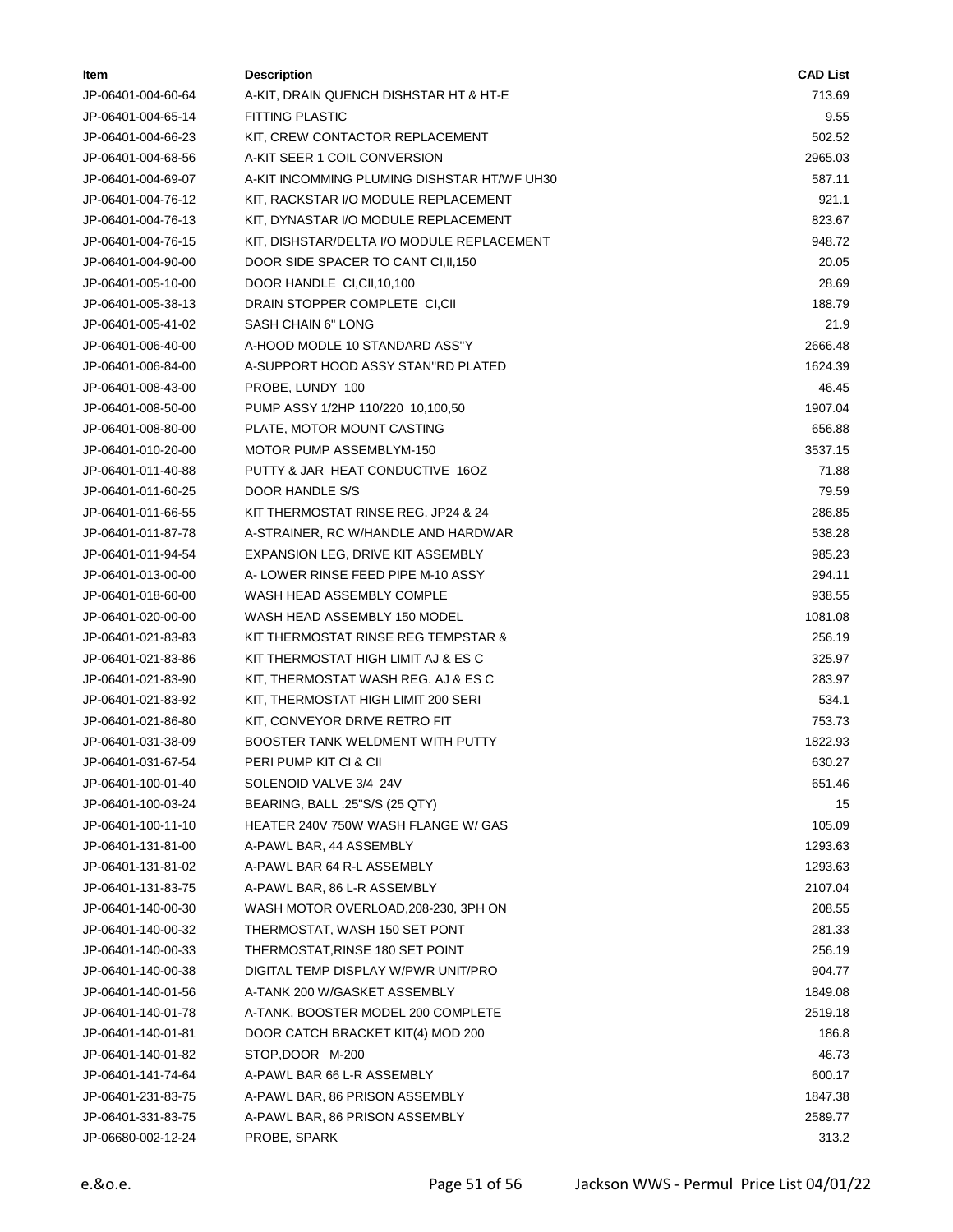| ltem               | <b>Description</b>                                                 | <b>CAD List</b> |
|--------------------|--------------------------------------------------------------------|-----------------|
| JP-06680-002-12-25 | BOARD, DSI IGNITION(1837)                                          | 866.83          |
| JP-06680-002-12-26 | BOARD, CONTROL ASY (1841-56)                                       | 2028.3          |
| JP-06680-002-16-80 | PROBE, TEMPERATURE WASH TANK & BOOS                                | 230.88          |
| JP-06680-002-16-81 | BOARD, INTERFACE (216-80008-01)                                    | 732.92          |
| JP-06680-002-86-73 | STEAM TRAP CONTROL DISC (CD42-3/4)                                 | 2684.34         |
| JP-06680-003-62-65 | SWITCH, DUAL FLOAT L090C5268-0001                                  | 454.53          |
| JP-06680-004-05-50 | SWITCH, HORIZONTAL FLOAT TSF44Y100DF                               | 278.8           |
| JP-06680-004-48-53 | SWITCH DUAL FLOAT DELTA HT 254505                                  | 870.19          |
| JP-06680-011-86-42 | GUAGE, 0-100 PSI W/GRN ZONE PRESSURE                               | 148.27          |
| JP-06680-111-50-54 | BOARD, PC VANGUARD 9212-2002                                       | 309.45          |
| JP-06680-121-70-16 | SWITCH, DUAL FLOAT                                                 | 585.93          |
| JP-06680-121-70-71 | SWITCH, DUAL FLOAT ACT#3718                                        | 614.13          |
| JP-06680-200-01-19 | LIQUID LEVEL CONTROL ELS-2-C SP 240                                | 522.41          |
| JP-06680-200-01-93 | BOARD, 1788 4SEC LIQ LEV CONTROL                                   | 498.13          |
| JP-06680-200-02-68 | CONTROL TERMINAL WARRICK                                           | 61.07           |
| JP-06680-200-07-21 | CONTROL, LIQUID LEVEL                                              | 639.22          |
| JP-06680-200-08-21 | LIQUID LEVEL CONTROL 230V 50HZ 1PH                                 | 447.19          |
| JP-06680-500-01-77 | T'STAT,CORKSCREW 351-254461                                        | 476.21          |
| JP-06680-500-02-77 | STEAM TRAP 3/4 FLOAT AND THERMOSTA                                 | 2126.1          |
| JP-06685-002-04-33 | LENS, GAUGE 154A120-01                                             | 10.05           |
| JP-06685-002-74-86 | BOARD, CYCLIC TEMP 2827                                            | 884.89          |
| JP-06685-002-93-43 | PRESSURE GAUGE, 0-60 (JFT)                                         | 183.93          |
| JP-06685-002-94-15 | SENSOR, 42EF-D1SCAK-G4 PROX SWITCH                                 | 1083.78         |
| JP-06685-003-36-13 | SWITCH, PSF109S-21438 PRESSURE                                     | 189.59          |
| JP-06685-003-94-88 | THERMOMETER, V20664113-164-SB-RTV CAPILLARY                        | 226.64          |
| JP-06685-004-09-85 | DISPLAY, TEMP AND PRESSURE AVENGERHT-E                             | 559.75          |
| JP-06685-004-17-26 | PROBE, THERMISTOR 4" LG                                            | 53.09           |
| JP-06685-004-17-27 | THERMOSTAT, ELAN ELECTRONIC (DUAL)                                 | 643.78          |
| JP-06685-004-31-45 | Thermometer 20-220 Deg 96" Plated Bulb                             | 180.24          |
| JP-06685-004-31-46 | THERMOMETER, 20-220 DEG 96" S/S BULB V20668113-96SB-RTV-NOLOGO-SSB | 171.24          |
| JP-06685-004-31-47 | THERMOMETER 48" S/S BULB                                           | 321.21          |
| JP-06685-004-34-58 | PROBE, NTS THERMISTOR 4" LG, 18" CABLE                             | 67.9            |
| JP-06685-011-48-32 | GAUGE,, 1-1/2" 1/8 BACK                                            | 47.74           |
| JP-06685-011-58-22 | PRESSURE REGULATOR, ES18                                           | 408.07          |
| JP-06685-011-64-29 | GAUGE, 2"0-30 1/4BOTTOM CONNECT                                    | 46.29           |
| JP-06685-100-01-01 | GAUGE, P206603 2"0-30 1/8BK CONNECT                                | 114.88          |
| JP-06685-100-05-00 | WATER HAMMER ELIMINATOR                                            | 496.48          |
| JP-06685-100-10-00 | PROBE, 3 TEMP MFG #67000-109                                       | 401.2           |
| JP-06685-111-35-30 | THERMOMETER, SCREW-IN, C-F                                         | 122.31          |
| JP-06685-111-48-54 | REGULATOR, PRESSURE #R06-221-NNKA                                  | 259.3           |
| JP-06685-111-68-48 | THERMOMETER RINSE 48 CAPILLARY TUB                                 | 194.26          |
| JP-06685-111-68-49 | THERMOMETER, WASH 96 CAPILLARY TUBE                                | 204.51          |
| JP-06685-111-87-13 | GUAGE, 120 LEAD                                                    | 196.61          |
| JP-06685-111-88-34 | GAUGE, P2008L-05 0-100 1/4BTM CNNCT                                | 47.07           |
| JP-06685-400-02-07 | TEMP. INDICATOR, (TDV02-GE)                                        | 1571.17         |
| JP-06685-400-04-00 | TEMP INDICATOR, TI6000H24-JAC01                                    | 958.13          |
| JP-06685-400-06-00 | PROBE, TS-10-JAC-01 WASH W/19"LEAD                                 | 382.32          |
| JP-06685-400-07-00 | RINSE THERMOMETER PROBE W/87" LEAD                                 | 367.61          |
| JP-07320-002-86-70 | RACK, SHORT 36 COMPART (5268910)                                   | 190.83          |
| JP-07320-100-13-01 | RACK, PLASTIC GLASSWARE JO FLAT                                    | 593.27          |
| JP-07610-003-78-18 | MANUAL, CREW INSTALLATION/OPERATION                                | 27.65           |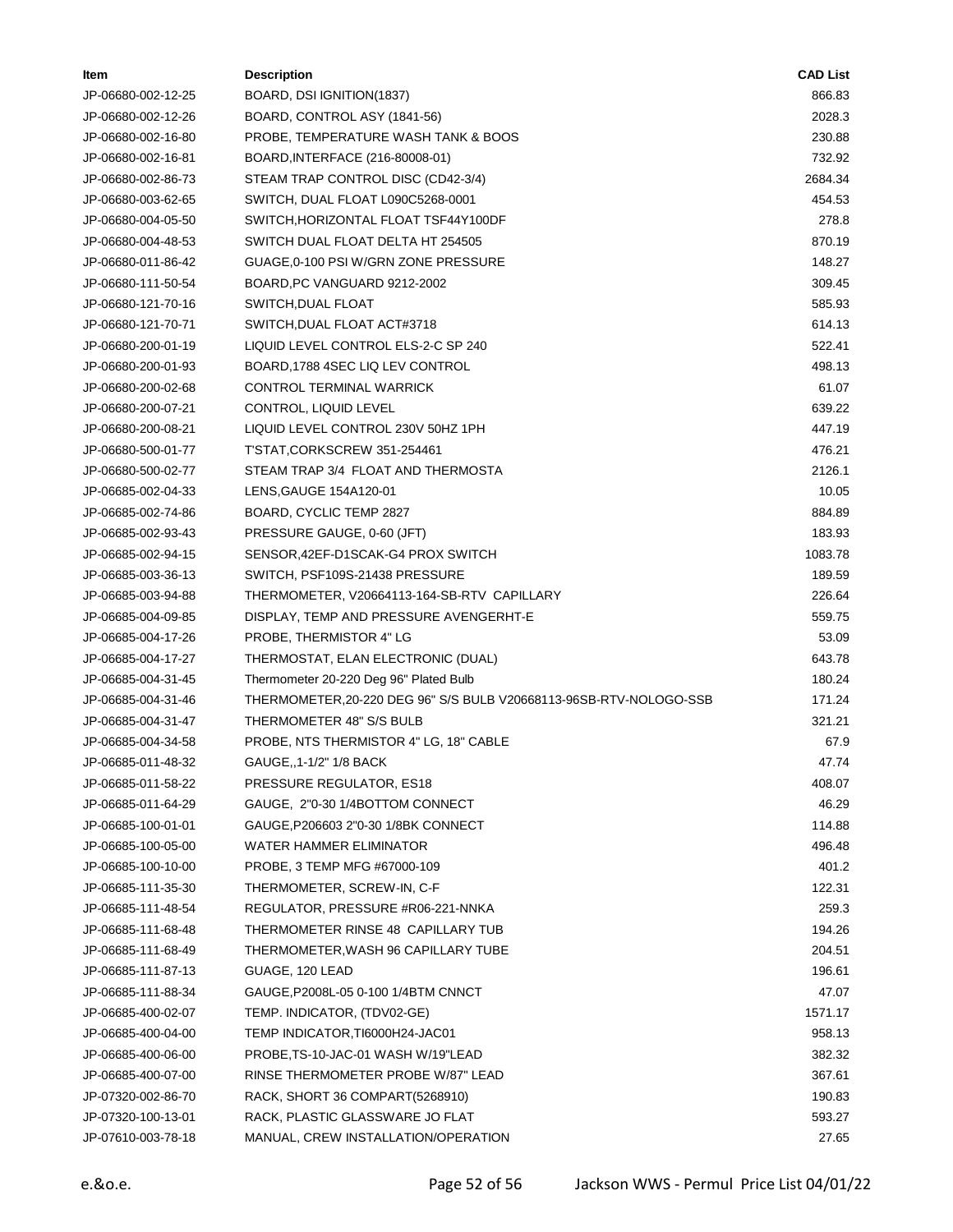| Item               | <b>Description</b>                  | <b>CAD List</b> |
|--------------------|-------------------------------------|-----------------|
| JP-08040-011-40-88 | PUTTY, HEAT CONDUCTIVE 3568K1       | 3.44            |
| JP-08115-003-46-30 | <b>INSULATION PAPER</b>             | 132.05          |
| JP-08415-002-14-41 | CURTAIN, 19 IN LONG WH-44           | 220.36          |
| JP-08415-002-47-37 | CURTAIN, 20 1/2 X 24 1/2            | 357.22          |
| JP-08415-003-60-35 | CURTAIN, SPRAY                      | 197.77          |
| JP-08415-003-84-88 | CURTAIN, 24.19 W X 24.5 L SIDE LOAD | 671.75          |
| JP-08415-004-49-64 | CURTAIN, VENT COWL, HH RACKSTAR     | 375.2           |
| JP-08415-021-60-91 | CURTAIN, 23.75 X 10                 | 275.53          |
| JP-08415-131-73-44 | CURTAIN, 2 LG X 20.5 W              | 129.71          |
| JP-08415-131-73-45 | CURTAIN, 21 LG X 20.5 W             | 234.99          |
| JP-08415-300-02-00 | CURTAIN, 'A' SERIES 21 WIDE         | 219.15          |
| JP-08415-300-05-00 | CURTAIN, SPLASH 21X16               | 230.72          |
| JP-08415-300-07-00 | CURTAIN, SPLASH 21X8 1/4            | 147.19          |
| JP-09330-003-45-66 | CONVEYOR MOULDED                    | 184.27          |
| JP-09330-003-45-67 | <b>BOTTOM MANIFOLD</b>              | 294.15          |
| JP-09330-003-51-17 | <b>GUIDE BLOCK</b>                  | 155.52          |
| JP-09330-003-51-19 | REDUCING TEE, TT9688PP              | 5.82            |
| JP-09330-003-58-32 | DRIVE GEAR                          | 41.92           |
| JP-09330-003-58-52 | PLATE, SKID                         | 198.02          |
| JP-09330-003-61-43 | SPINDLE DOOR SPRING                 | 64.43           |
| JP-09330-003-72-97 | ROLLER, DOOR CATCH                  | 33.74           |
| JP-09330-003-73-83 | END PIECE, DOOR RIGHT SIDE          | 233.14          |
| JP-09330-003-73-84 | END PIECE, DOOR LEFT SIDE           | 233.14          |
| JP-09330-003-73-94 | DOOR GUIDE                          | 276.85          |
| JP-09330-003-74-82 | <b>BUMPER, RACK PADDLE</b>          | 106.51          |
| JP-09330-003-81-04 | <b>BUMPER, RINSE PADDLE</b>         | 141.54          |
| JP-09330-004-07-27 | ROLLER, TOP HOOD LATERAL            | 14.23           |
| JP-09330-004-07-28 | ROLLER, TOP REAR                    | 15.73           |
| JP-09330-004-07-29 | ROLLER BOTTOM REAR                  | 19.27           |
| JP-09330-004-07-30 | ROLLER BOTTOM HOOD LATERAL          | 26.92           |
| JP-09330-004-17-41 | Door Seal 44"                       | 124.03          |
| JP-09330-004-22-72 | GUIDE BLOCK DOOR LOCK               | 94.53           |
| JP-09330-004-25-63 | BUSHING, DOOR PIVOT INNER           | 23.43           |
| JP-09330-004-26-71 | <b>BUSHING DOOR PIVOT OUTER</b>     | 24.62           |
| JP-09515-003-15-64 | BRKT, CANTILEVER SUPPOR             | 73.29           |
| JP-09515-003-58-12 | CASTING, EXP. LEG AND ADJUSTER TIE  | 91.9            |
| JP-09515-003-71-50 | CASTING, WASH MANIFOLD              | 371.02          |
| JP-09515-003-73-78 | CASTING, DOOR SPRING MOUNT          | 101.22          |
| JP-09515-004-17-03 | DRIVE CASTING BOTTOM                | 167.79          |
| JP-09515-004-17-06 | DRIVE CASTING TOP                   | 224.11          |
| JP-09515-004-25-38 | PIVOT CANTILEVER ARM RIGHT          | 236.91          |
| JP-09515-004-25-91 | PIVOT, CANTILEVER ARM LEFT          | 225.62          |
| JP-09515-004-58-52 | PIVOT, CANTILEVER ARM RIGHT         | 349.28          |
| JP-09515-004-58-53 | PIVOT, CANTILEVER ARM LEFT          | 349.28          |
| JP-09515-011-46-61 | CASTING, MANIFOLD WEDGE             | 89.65           |
| JP-09515-011-67-63 | CONNECTOR, PAWL BAR CASTING         | 29.15           |
| JP-09515-011-68-04 | CONNECTOR, PAWL BAR W/PLATE         | 44.31           |
| JP-09515-021-69-00 | CASTING, PAWL BAR DOG               | 30.04           |
| JP-09515-021-87-73 | CASTING, PAWL BAR DRIVE LINKAGE     | 115.86          |
| JP-09515-031-39-86 | CASTING, SUCTION                    | 160.35          |
| JP-09515-300-05-52 | NUT, COARSE                         | 97.91           |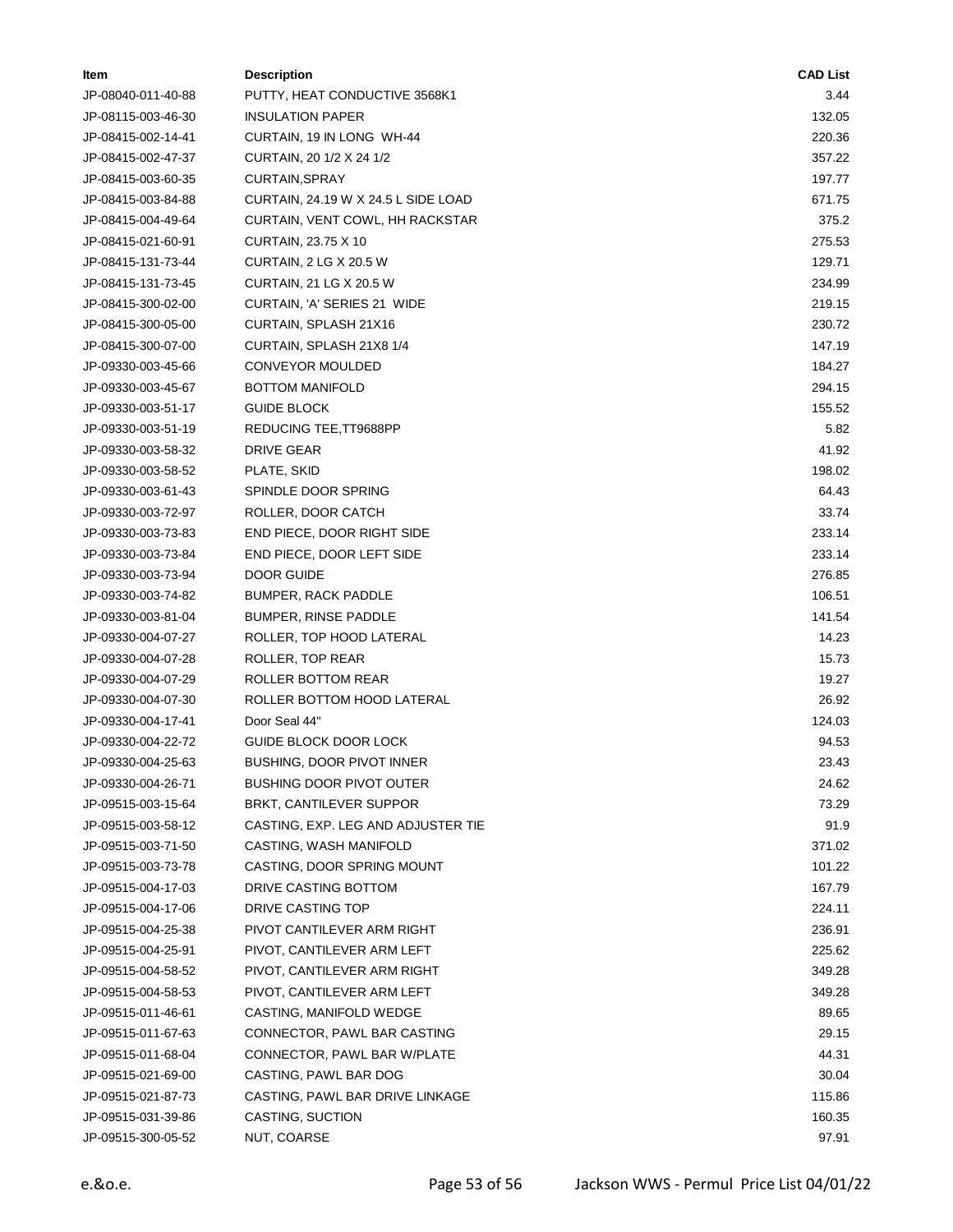| ltem               | <b>Description</b>                                 | <b>CAD List</b> |
|--------------------|----------------------------------------------------|-----------------|
| JP-09905-002-00-45 | DECAL, CONTROL BOX COVER TS HIGHER                 | 107.2           |
| JP-09905-002-04-61 | DECAL, CONTROL FRONT CONSERVER XL                  | 35.44           |
| JP-09905-002-20-46 | DECAL, FRONT CONTROL BOX CONSXL 2                  | 91.06           |
| JP-09905-002-31-84 | DECAL, CONTROL BOX TEMP GP                         | 97.63           |
| JP-09905-002-31-85 | DECAL, CONTROL BOX TEMPSTAR                        | 40.16           |
| JP-09905-002-52-69 | DECAL, X-LONG CURTAIN                              | 41.79           |
| JP-09905-002-60-13 | DECAL, CONTROL PANEL JPX-300 H                     | 16.26           |
| JP-09905-002-70-79 | DECAL, DETERGENT SWITCH(OBSOL)                     | 7.53            |
| JP-09905-002-70-80 | DECAL, SANITIZER SWITCH (OBSOL)                    | 7.53            |
| JP-09905-002-70-81 | DECAL, RINSE AID SWITCH(OBSOL)                     | 6.54            |
| JP-09905-002-82-46 | DECAL, 120 DEG MIN WASH/RINSE                      | 3.32            |
| JP-09905-002-97-61 | DECAL, WASH 150F (MIN)                             | 5.03            |
| JP-09905-002-97-62 | DECAL, RINSE 180F (MIN)                            | 3.67            |
| JP-09905-002-97-74 | DECAL, 15-25 PSI                                   | 4.02            |
| JP-09905-002-97-75 | DECAL, TS-44 CONTROL BOX                           | 52.41           |
| JP-09905-003-00-69 | WASH 160 DECAL                                     | 5.33            |
| JP-09905-003-01-31 | POWER RINSE 160 DECAL                              | 58.87           |
| JP-09905-003-11-04 | DECAL, SWITCH PANEL JPX-300 S/S                    | 16.41           |
| JP-09905-003-20-07 | DECAL, CONTROL BOX, LOWER                          | 41.89           |
| JP-09905-003-21-90 | DECAL, CONTROL BOX TSTAR                           | 81.55           |
| JP-09905-003-31-65 | DECAL, CONTROL PANEL                               | 29.91           |
| JP-09905-003-33-14 | DECAL, CHEMICAL SANITIZING MODE                    | 3.54            |
| JP-09905-003-60-88 | DECAL, TEMPSTAR CONTROL BOX                        | 77.24           |
| JP-09905-003-61-01 | DECAL, AJX ADJUST-A-PEAK                           | 18.87           |
| JP-09905-003-65-64 | DECAL, WAREFORCE DG                                | 94.73           |
| JP-09905-003-65-65 | DECAL, WAREFORCE CONSERVER XL                      | 72.65           |
| JP-09905-003-78-29 | DECAL, TEMPERATURE GAGE LABEL-CREW                 | 8.19            |
| JP-09905-003-79-34 | DECAL, DELIME/NORMAL                               | 11.88           |
| JP-09905-003-97-36 | DECAL, TEMPSTAR CONTROL BOX, ROTARY SWITCH         | 48.9            |
| JP-09905-003-97-38 | DECA, WF-HT180 CTRL BOX, ROTARY SWITCH             | 52.88           |
| JP-09905-004-03-02 | DECAL, JACKSON LOGO 2" X 6"                        | 12.78           |
| JP-09905-004-08-16 | DECAL, DISCONNECT POWER WARNING (ECOLAB #96022046) | 0.7             |
| JP-09905-004-08-34 | DECAL PUSH TO START AVG HT ES                      | 23.1            |
| JP-09905-004-30-02 | DECAL, CONSERVER XL2                               | 94.53           |
| JP-09905-004-37-72 | DECAL GAUGE PANEL DISHSTAR LT                      | 37.04           |
| JP-09905-004-38-05 | <b>DECAL CURTAIN 12"</b>                           | 39.74           |
| JP-09905-004-38-06 | <b>DECAL CURTAIN 19"</b>                           | 17.89           |
| JP-09905-004-38-07 | <b>DECAL CURTAIN 21"</b>                           | 39.74           |
| JP-09905-004-38-08 | DECAL CURTAIN 24.5"                                | 25.28           |
| JP-09905-004-54-47 | SCHEMATIC 208-240 COMMON BOOSTER                   | 5.39            |
| JP-09905-011-34-96 | DECAL, DELIME/NORMAL                               | 0.94            |
| JP-09905-011-37-21 | DECAL, TIMER CAM OPERATION                         | 0.96            |
| JP-09905-011-40-70 | DECAL, TIMER JP2000                                | 2.33            |
| JP-09905-011-49-52 | DECAL PRIME SWITCH JP24LT-E - --- DNR --           | 13.26           |
| JP-09905-011-62-18 | DECAL, SPEED CONTROL BOARD                         | 12.2            |
| JP-09905-011-73-82 | DECAL, SHORT CURTAIN                               | 2.27            |
| JP-09905-011-73-84 | DECAL, LONG CURTAIN                                | 2.27            |
| JP-09905-011-84-31 | DECAL, THERMOSTAT REGULATING                       | 1.89            |
| JP-09905-011-84-32 | DECAL, HI LIMIT 104 DEG                            | 0.77            |
| JP-09905-021-64-41 | DECAL, CONTROL BOX TEMPSTAR                        | 148.36          |
| JP-09905-021-72-24 | DECAL, DRIVE ADJUSTER                              | 16.74           |
|                    |                                                    |                 |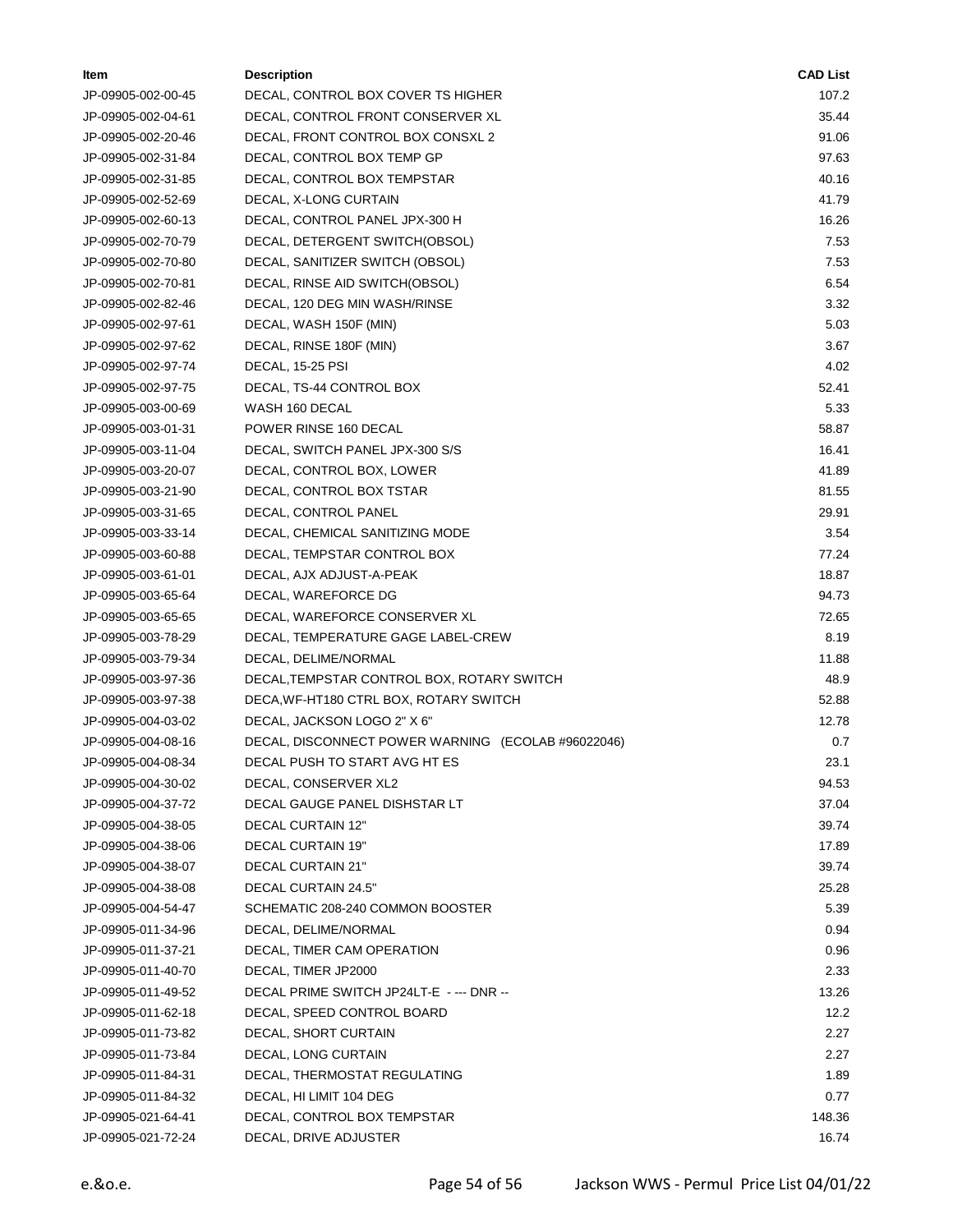| Item               | <b>Description</b>                                    | <b>CAD List</b> |
|--------------------|-------------------------------------------------------|-----------------|
| JP-09905-021-72-29 | DECAL, GUAGE 44 208                                   | 26.81           |
| JP-09905-021-72-30 | DECAL, GUAGE 66 208                                   | 62.19           |
| JP-09905-031-40-55 | DECAL, CONTROL PANEL JP-24                            | 22.25           |
| JP-09905-031-73-95 | DECAL, CONTROL PANEL ES1000                           | 34.91           |
| JP-09905-100-28-42 | DECAL, CLEAN STRAINER                                 | 5.15            |
| JP-09905-100-43-21 | DECAL, WASH AND RINSE TEMPERATURE                     | 5.68            |
| JP-09905-100-75-93 | DECAL, WARNING-DISCONNECT POWER                       | 1.48            |
| JP-09905-101-00-00 | DECAL, CNTRL. BOX, M-200                              | 138             |
| JP-09905-101-12-28 | DECAL, CAUTION                                        | 10.08           |
| JP-09905-500-07-10 | A-PANEL, CONTROL DECAL W/OVERLOAD                     | 160.39          |
| JP-5700-002-83-34  | CASE, ASSY.F72-69&72-70(100014)                       | 868.15          |
| JP-5945-011-43-98  | TIMER, MOTOR 240V/1RPM/60 (09992-1)                   | 589.29          |
| JP-6401-002-76-93  | KIT, CONTACTOR REPLACEMENT                            | 768.74          |
| JP-6401-002-99-17  | KIT JFT FLIGHT MACHINE GO BOX                         | 5382.73         |
| JP-6401-005-41-09  | DRAIN, COTTER PINS CI, II                             | 0.4             |
| JP-6401-005-86-03  | HEATER BUS BARS 3PH SET 150                           | 156.81          |
| JP-EL-100239       | CLAMP, PIPE 5/8                                       | 0.48            |
| JP-EL-104297       | WELDMENT, LOWER WASH ARM                              | 781.95          |
| JP-EL-104335       | BRACKET, LOWER, PUMP SUPPORT                          | 20.13           |
| JP-EL-106021       | PREWASH SCRAP BASKET ASSEMBLY                         | 134.57          |
| JP-EL-106033       | RAIL, RACK GUIDE, DC-66                               | 108.65          |
| JP-EL-106098       | HOOK, CURTAIN, DC-66                                  | 28.86           |
| JP-EL-106168       | THUNBSCREW, QUICK RELEASE                             | 77.84           |
| JP-FB-S02-101-0    | A-BELT ASSY S02 (18.5 FT)                             | 26541.8         |
| JP-FB-S02-119-0    | A-BELT ASSEMBLY S02 (21.5 FT)                         | 29943.15        |
| JP-FB-S02-137-0    | A-BELT ASSEMBLY, S02 (24.5 FT)                        | 33365.69        |
| JP-50001010        | VALVE, 24VDC W LEADS (70563A75600)                    | 593.22          |
| JP-96529029        | SWITCH, LIMIT BRACKET                                 | 39.4            |
| JP-04420-004-58-96 | HEAT EXCHANGER, 3/8" TUBES W/1/2-14 FNPT (SEER 2)     | 1572.06         |
| JP-04730-004-89-25 | CHECK VALVE, 3/4" FEMALE TO 3/4" MALE                 | 441.18          |
| JP-04730-207-19-00 | NIPPLE, 1/2 BRASS 2 LONG                              | 13.56           |
| JP-05306-003-52-34 | BOLT, 3/8-16 X 5 HX HD 316S/S (93190A648)             | 29.56           |
| JP-05310-004-28-68 | NUT, 3/8-16 W/NYLON INSERT LOW PROFILE (1SM9)         | 1.22            |
| JP-05311-003-93-87 | GASKET, BULKHEAD FTG (CH*A*7/8RBWS*OOO)               | 12.1            |
| JP-05315-004-07-25 | PIN, CLEVIS .312 X 1.0" LONG S/S (92735A330) "HJVNJ"  | 18.11           |
| JP-05315-004-07-26 | PIN, CLEVIS .312 X 1.75" LONG S/S (92735A355) "HJVNN" | 40.69           |
| JP-05700-001-10-51 | W-INNER HOOD - SPOT WELD                              | 1200.3          |
| JP-05700-001-10-52 | W-OUTER HOOD - SPOT WELD                              | 1429.88         |
| JP-05700-002-51-66 | W-PANEL, FALSE (PANEL ONLY, KIT IS 05700-003-12-93)   | 407.97          |
| JP-05700-002-52-77 | W-PANEL, FRONT 44CG DRESS WELDMENT                    | 716.19          |
| JP-05700-002-57-05 | A-HOSE, RINSE HEADER ASSEMBLY                         | 142.5           |
| JP-05700-002-61-29 | A-KIT, 3/4 WATER ARRESTOR                             | 510.35          |
| JP-05700-002-75-59 | A-KIT, FALSE PANEL TEMP ASSEMBLY                      | 428.13          |
| JP-05700-003-07-50 | F-LIFT, BALL STOP TEMP HH                             | 62.27           |
| JP-05700-003-80-96 | W-ARM WELDMENT, LOWER 22 PREWASH                      | 516.77          |
| JP-05700-003-89-93 | W-FINAL RINSE MANIFOLD                                | 277.71          |
| JP-05700-004-21-16 | W-ACCUMULATOR, WAREFORCE I-X                          | 1102.87         |
| JP-05700-004-22-80 | F-COVER, DOOR LOCK MOUNTING                           | 31.55           |
| JP-05700-004-23-03 | <b>W-DRIVE PLATE COVER</b>                            | 225.48          |
| JP-05700-004-27-42 | W-LOWER WASH ARM, LEFT                                | 947.54          |
| JP-05700-004-27-62 | RINSE ARM (DYNATEMP)                                  | 262.47          |